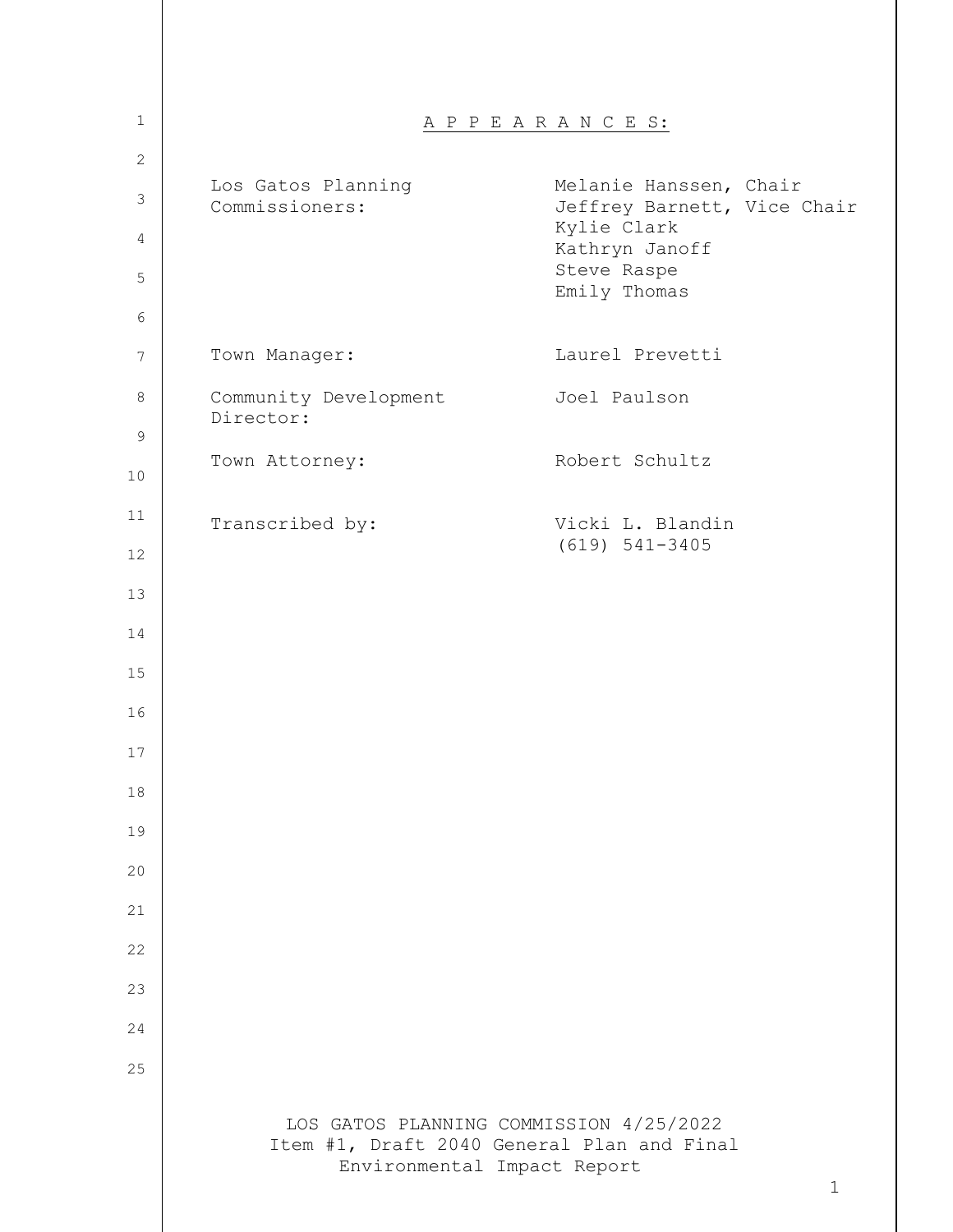| $\mathbf 1$ |                                                                                                                      |
|-------------|----------------------------------------------------------------------------------------------------------------------|
| 2           | PROCEEDINGS:                                                                                                         |
| 3           |                                                                                                                      |
| 4           | CHAIR HANSSEN: We can go ahead with the agenda                                                                       |
| 5           | item for tonight, which is the continuation of discussion                                                            |
| 6           | of the Draft 2040 General Plan as well as the Final EIR.                                                             |
| 7           | Just to recap for people that might not have been                                                                    |
| 8           | able to attend the last meeting, what we have decided to do                                                          |
| 9           | in terms of reviewing the documents is to start out                                                                  |
| 10          | reviewing element-by-element and save the Land Use and                                                               |
| 11          | Community Design elements, which have the bulk of the                                                                |
| 12          | public comments that we've received in terms of volume,                                                              |
| 13          | until the end so that we can put a lot of focus on that. We                                                          |
| 14<br>15    | wanted to make sure that we addressed any comments that                                                              |
| 16          | came in on the other elements.                                                                                       |
| 17          | In our last meeting we got through the Public                                                                        |
| 18          | Facilities, Services, and Infrastructure Element, and so we                                                          |
| 19          | will begin the discussion tonight on the Open Space, Parks,                                                          |
| 20          | and Recreation Element. I would like to ask Staff, since                                                             |
| 21          | you did do another Staff Report, if you would like to make                                                           |
| 22          | any Staff Report before we begin our discussion this                                                                 |
| 23          | evening?                                                                                                             |
| 24          | JENNIFER ARMER: Thank you. You covered most of                                                                       |
| $25$        | what I was going to say, Chair, but I do want to go over                                                             |
|             | LOS GATOS PLANNING COMMISSION 4/25/2022<br>Item #1, Draft 2040 General Plan and Final<br>Environmental Impact Report |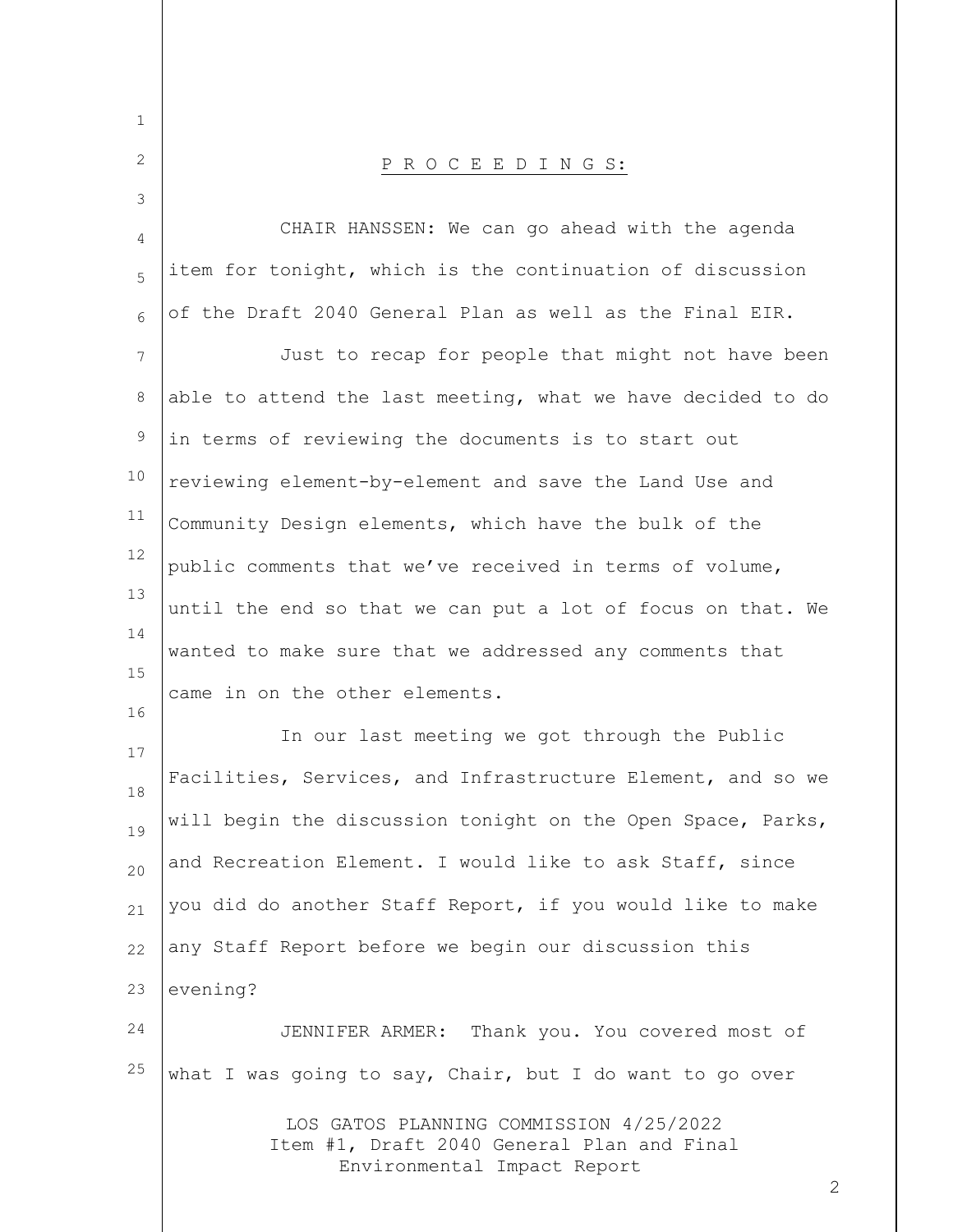1 2 just to make sure everybody is clear exactly where we are in going through the review.

LOS GATOS PLANNING COMMISSION 4/25/2022 Item #1, Draft 2040 General Plan and Final Environmental Impact Report 3 4 5 6 7 8  $\circ$ 10 11 12 13 14 15 16 17 18 19 20 21 22 23 24 25 So good evening, Chair, Vice Chair, Planning Commission. We are continuing the discussion of the General Plan, and we have received verbal public comment and closed the public comment period. We were going through Exhibit 7 and made it through the Introduction; the Racial, Social, and Environmental Justice Element; the Mobility Element; and the Public Facilities, Services, and Infrastructure Element. That means that the next one that we will be proceeding to is Open Space, Parks, and Recreation. Depending on how much we get through this evening, the order as we go through that document includes the Environment Sustainability Element, the Hazards and Safety Element, then the Land Use Element, and Community Design Element, and finally, the Final EIR. We did publish a brief Staff Report on Friday, as well as a Desk Item today, for your consideration, but this does conclude Staff's presentation, but we're available to answer any questions. CHAIR HANSSEN: Thank you very much for that, Ms. Armer. Do any Commissioners have questions for Staff at this time? I don't see anyone hands raised.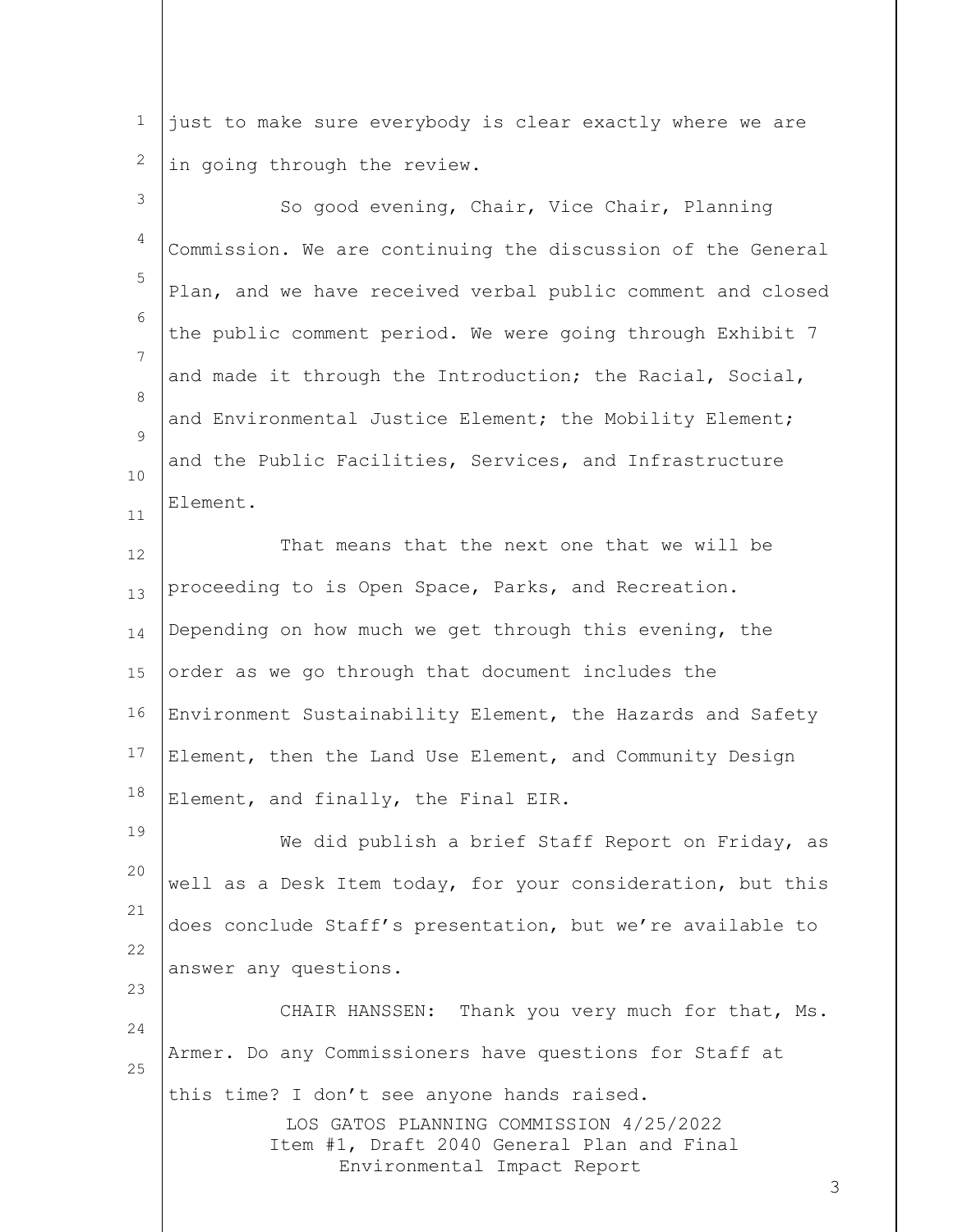1 2 3 4 5 When we get to Land Use and Community Design, Land Use in particular, I will talk a little bit more about what I would like to do in terms of proceeding forward on that, but to recap what Staff had said, we were going through Exhibit 7.

6

7 8  $\circ$ 10 11 12 13 Exhibit 7 from the Staff Report from the April 13<sup>th</sup> meeting did contain a wonderful summation by Staff of all the public comments that have been received over the course of the last year since the Draft General Plan was released, and we've been using that in terms of making our comments, and what we had been doing in our last meeting is for every element there are a number of comments.

14 15 16 17 18 19 20 21 22 23 24 25 Staff has given their recommendation as to whether they're neutral, meaning they don't have a feeling one way or another about whether or not it needed to be included or not; whether they did recommend it and suggesting that we would include that as a comment, that we would make it a recommendation to Town Council; or not recommended. Staff has done that for every single comment, and what we were doing in the last meeting is we were looking at the comments and making a note of the ones that we wanted to be sure that we included in our recommendation to include. However, it's fine if you want to bring up

> LOS GATOS PLANNING COMMISSION 4/25/2022 Item #1, Draft 2040 General Plan and Final Environmental Impact Report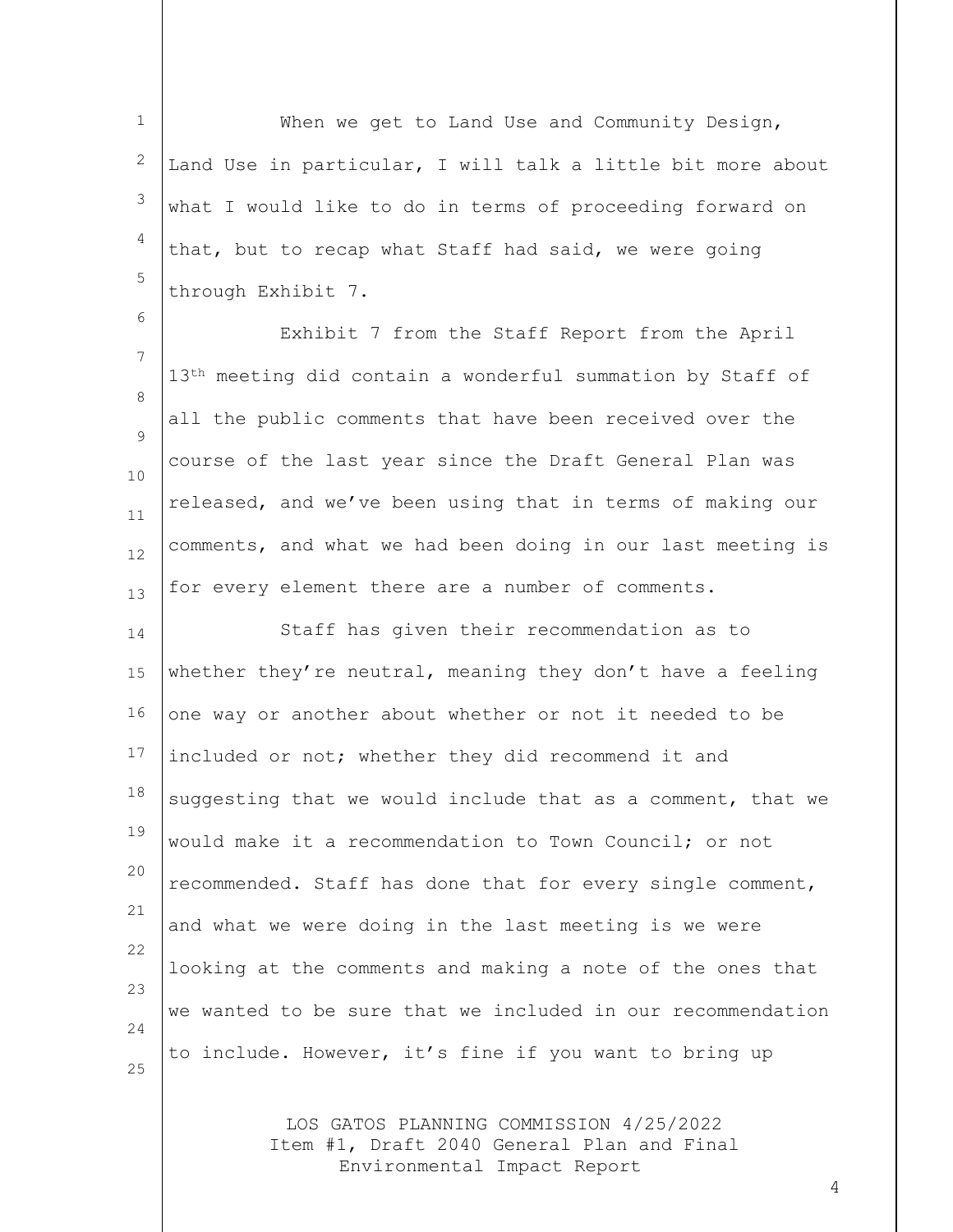| $\mathbf{1}$   | other ones and discuss it and see if we know where the                                                               |   |
|----------------|----------------------------------------------------------------------------------------------------------------------|---|
| $\mathbf{2}$   | Commission comes out on it; that is fine as well.                                                                    |   |
| 3              | We'll be on page 10 of Exhibit 7, which is also                                                                      |   |
| $\overline{4}$ | page 226 of the Staff Report from the April 13th meeting, so                                                         |   |
| 5              | why don't we start on the Open Space, Parks, and Recreation                                                          |   |
| 6              | Element? There were about seven or eight comments that came                                                          |   |
| 7              | in.                                                                                                                  |   |
| 8              | Would any Commissioners want to highlight items                                                                      |   |
| $\overline{9}$ | that we should consider for adding to our recommendation                                                             |   |
| 10             | for modifying the General Plan? Commissioner Raspe.                                                                  |   |
| 11             | COMMISSIONER RASPE: Thank you, Chair. I'll just                                                                      |   |
| 12             | begin. I thought that recommendations numbers 81 and 84                                                              |   |
| 13             | should be considered as part of our recommendation sent to                                                           |   |
| 14             | Town Council.                                                                                                        |   |
| 15             |                                                                                                                      |   |
| 16             | With respect to Item 86, while I thought the                                                                         |   |
| $17$           | notion of additional play fields is a worthy goal, I think                                                           |   |
| 18             | limiting it to soccer fields as opposed to any other kinds                                                           |   |
| 19             | of fields felt inappropriate, and so if you want to                                                                  |   |
| 20             | consider that, I would make that a more generic                                                                      |   |
| 21             | recommendation.                                                                                                      |   |
| 22             | Finally, with respect to Recommendation 88,                                                                          |   |
| 23             | working with schools to make school fields available for                                                             |   |
| 24             | community sports, I think that's already covered in OSPR-                                                            |   |
| 25             | 6.3.                                                                                                                 |   |
|                | LOS GATOS PLANNING COMMISSION 4/25/2022<br>Item #1, Draft 2040 General Plan and Final<br>Environmental Impact Report | 5 |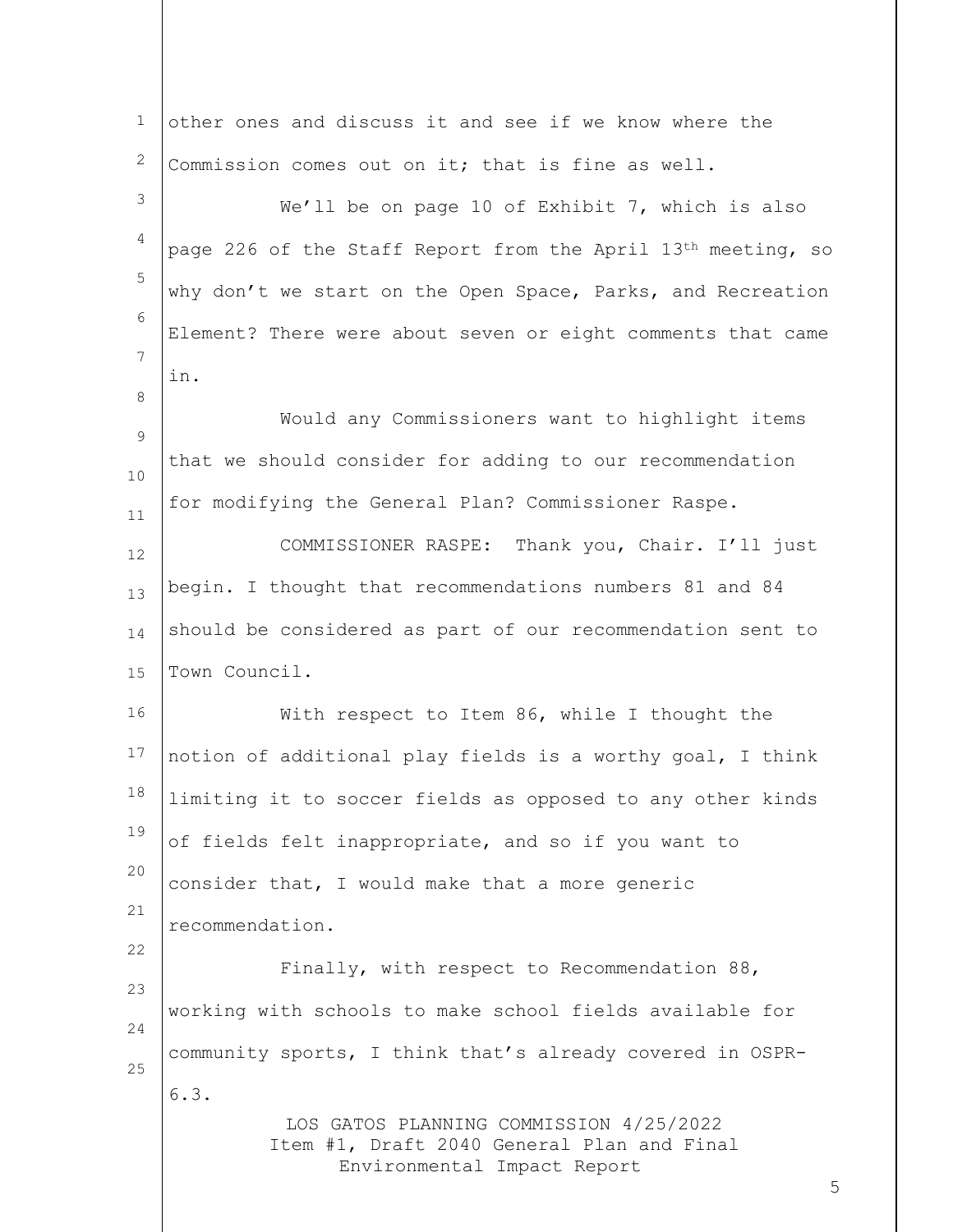| $\mathbf 1$ | CHAIR HANSSEN: Thank you for that. I thought so                                                                                                   |
|-------------|---------------------------------------------------------------------------------------------------------------------------------------------------|
| 2           | as well. I made a note about 86 and 88, and there was                                                                                             |
| 3           | already a reference in the Open Space element about working                                                                                       |
| 4           | with local schools, so if anything was going to be                                                                                                |
| 5           | modified. And I agree that sports fields should be not just                                                                                       |
| 6           | restricted to soccer fields and we should try to increase                                                                                         |
| 7           | that, but I thought it might have been covered in the                                                                                             |
| 8<br>9      | policies that were already in there, so I'm agreeing with                                                                                         |
| $10$        | your suggestions.                                                                                                                                 |
| 11          | I'd like to hear what the other Commissioners                                                                                                     |
| 12          | think. Let's see, Commissioner Thomas, and then                                                                                                   |
| 13          | Commissioner Janoff, and Commissioner Clark, and then Vice                                                                                        |
| 14          | Chair Barnett.                                                                                                                                    |
| 15          | COMMISSIONER THOMAS: I will be quick. I just                                                                                                      |
| 16          | want to say that I agreed with 81 and 84, the two that I                                                                                          |
| 17          | would want to recommend to include.                                                                                                               |
| 18          | CHAIR HANSSEN:<br>That's great. Commissioner                                                                                                      |
| 19          | Janoff.                                                                                                                                           |
| 20          | COMMISSIONER JANOFF: I was just going to say I'm                                                                                                  |
| 21          | in agreement as well, with a note that on item number 83                                                                                          |
| 22          | regarding the state Quimby Act, I don't know what that is,                                                                                        |
| 23<br>24    | but if Staff thought that it was appropriate to add that,                                                                                         |
| 25          | if that makes sense to connect it, but I don't know what it                                                                                       |
|             | is to say yes or no.<br>LOS GATOS PLANNING COMMISSION 4/25/2022<br>Item #1, Draft 2040 General Plan and Final<br>Environmental Impact Report<br>6 |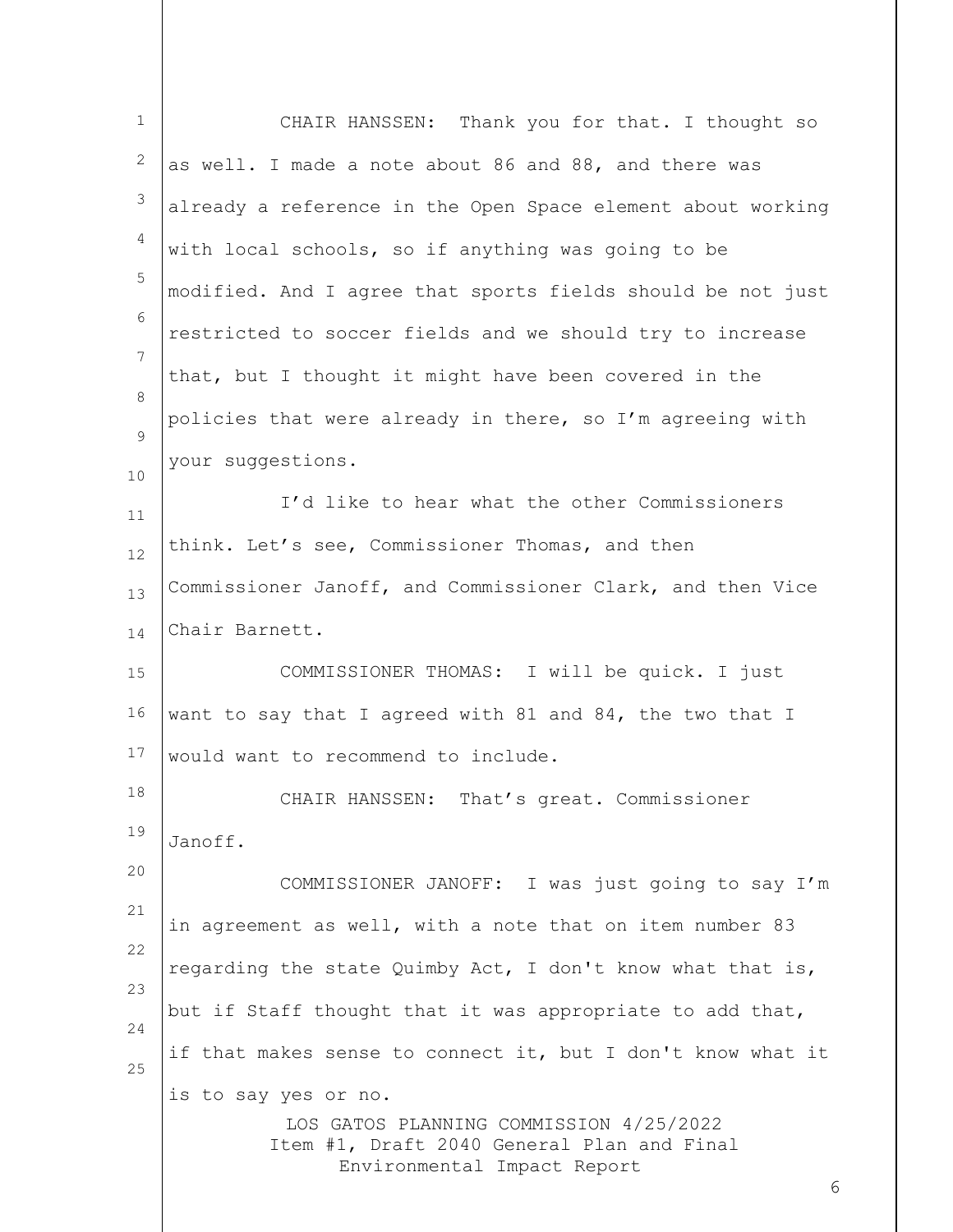| $\mathbf{1}$ | CHAIR HANSSEN: I actually am glad you brought                                                                        |
|--------------|----------------------------------------------------------------------------------------------------------------------|
| 2            | that up, Commissioner Janoff. I was wondering if Staff                                                               |
| 3            | could comment on the state Quimby Act requirements, because                                                          |
| 4            | when I read through the implementation program and policies                                                          |
| 5            | it was fairly generic. The goal is to try to encourage more                                                          |
| 6            | open space dedication, but how to go about doing that isn't                                                          |
| 7            | as clear and if there was a Quimby Act that was more                                                                 |
| 8<br>9       | definitive about how to do that, so could Staff maybe                                                                |
| 10           | comment on that? Is that something that seems reasonable to                                                          |
| 11           | add?                                                                                                                 |
| 12           | JOEL PAULSON: Thank you. I'll jump in, and if                                                                        |
| 13           | Ms. Armer has anything additional. Generally the Quimby Act                                                          |
| 14           | looks at the amount of open space, park space, that a                                                                |
| 15           | jurisdiction has based on population. We actually exceed                                                             |
| 16           | the number here currently in the Town, so that's why we                                                              |
| 17           | don't have any Quimby Act implementation measures.                                                                   |
| 18           | CHAIR HANSSEN: So that really wouldn't help us                                                                       |
| 19           | unless we were below that, so we should be covered.                                                                  |
| 20           | Commissioner Clark.                                                                                                  |
| 21           | COMMISSIONER CLARK: I am not sure if there's a                                                                       |
| 22           | reason we haven't discussed number 87, like if it's already                                                          |
| 23<br>24     | being incorporated, because I know that there has been                                                               |
| 25           | discussion around turf happening, but if it's not already                                                            |
|              | LOS GATOS PLANNING COMMISSION 4/25/2022<br>Item #1, Draft 2040 General Plan and Final<br>Environmental Impact Report |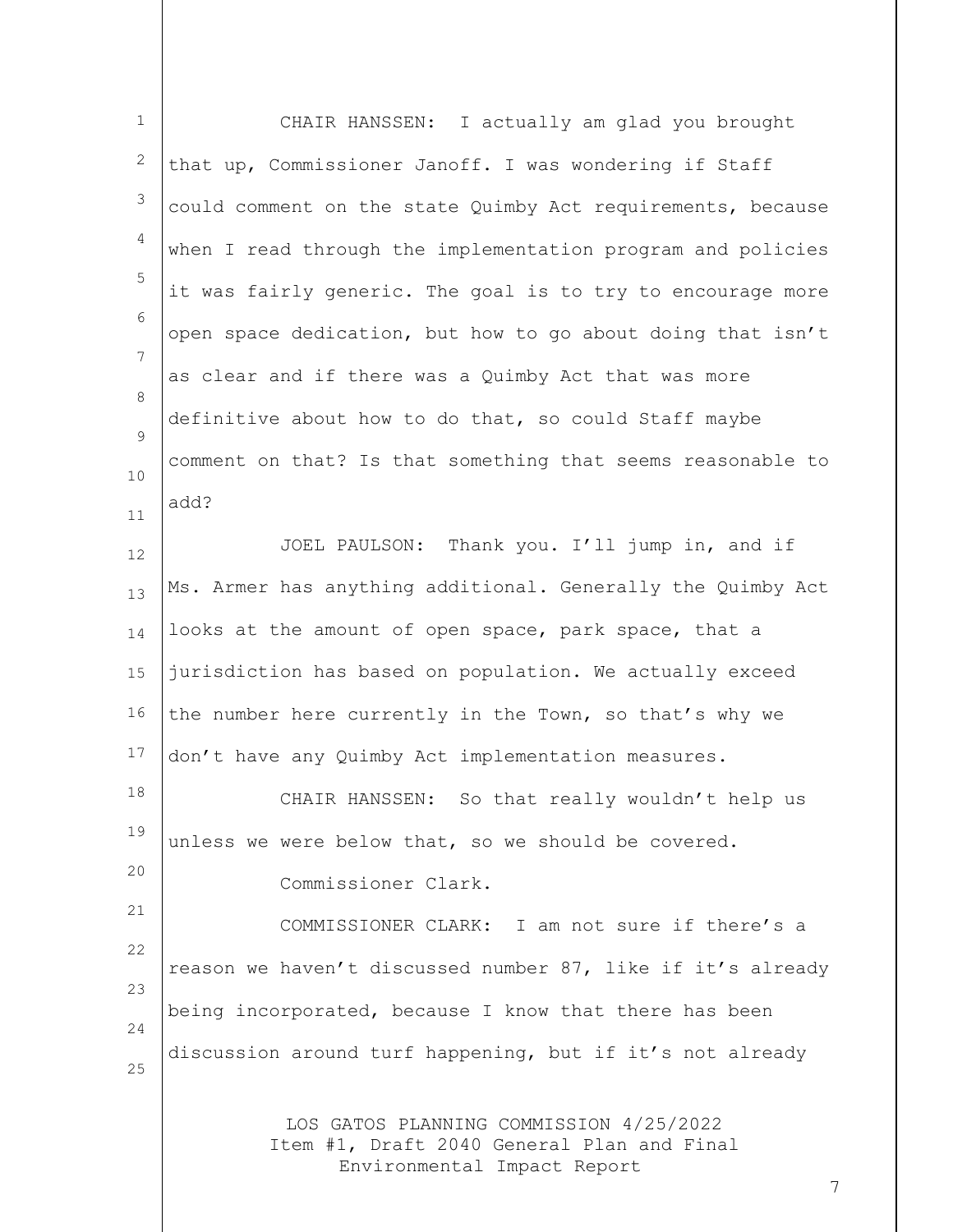1 2 being implemented I would be supportive of the inclusion of number 87 as well.

LOS GATOS PLANNING COMMISSION 4/25/2022 3 4 5 6 7 8  $\circ$ 10 11 12 13 14 15 16 17 18 19 20 21 22 23 24 25 CHAIR HANSSEN: I'm actually glad you brought that up. I made a note thinking it might merit an implementation program, because I've seen very vocal arguments on both sides of this to not have artificial turf, and then also to not have grass, for example, that requires a lot of water and is not environmentally friendly either, so to me it seemed like an ideal thing for an implementation program, but I would like to know what other people thought. I thought it might be worth at least discussing, and it looks like the Town Manager has something to say before I ask anyone else. LAUREL PREVETTI: I just wanted to say that this might be one of those areas of level of detail that might be best determined on a project basis with the Town Council as opposed to having it legislated here in the General Plan, and I defer to Ms. Armer, who might already be able to point us to some direction in the draft. Thank you. JENNIFER ARMER: Yes, I wanted to share that when you are looking at the Public Facilities and Services Element there is an Implementation Program C, which is specifically about determining the appropriate use of artificial turf.

Item #1, Draft 2040 General Plan and Final Environmental Impact Report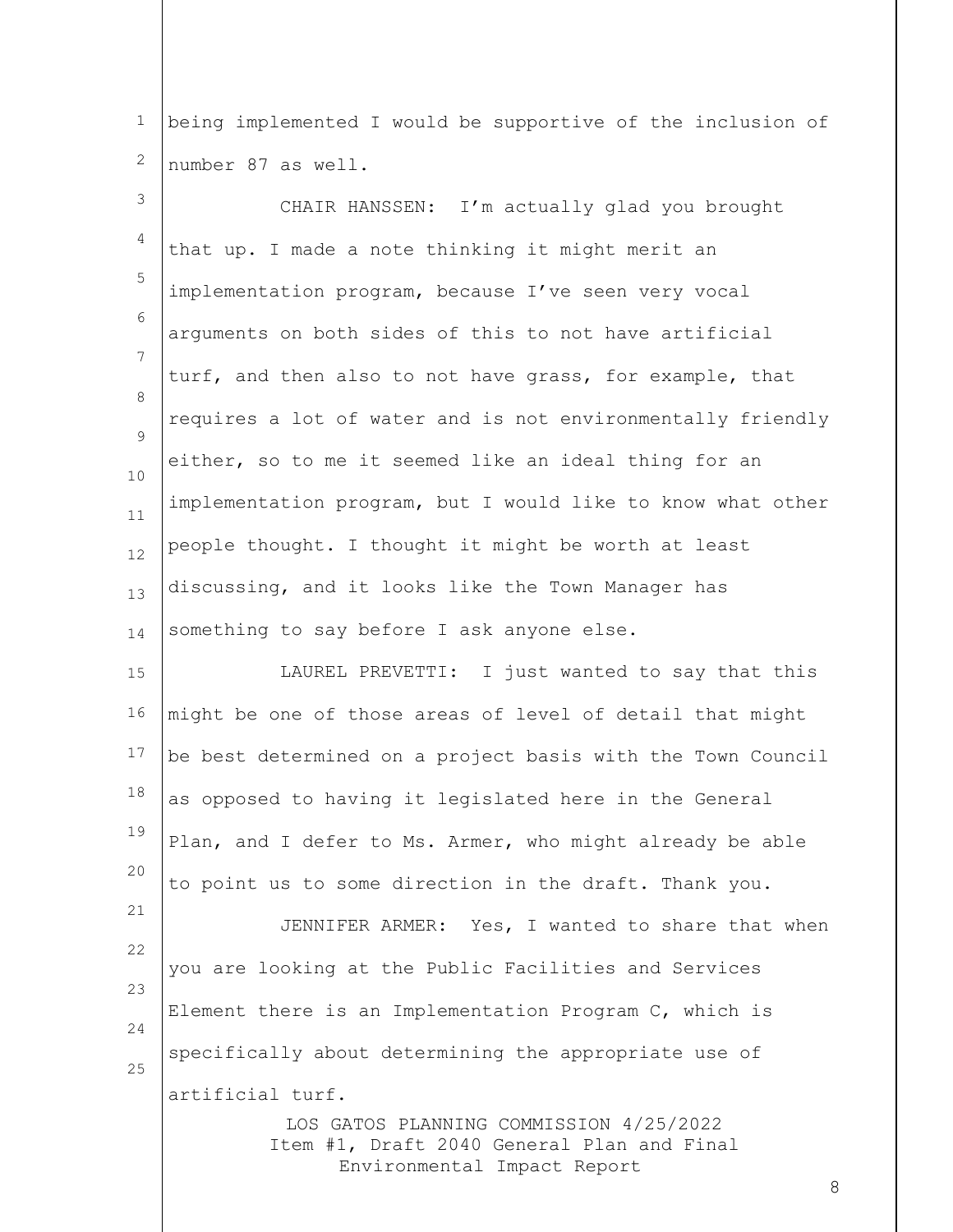| $\mathbf 1$    | CHAIR HANSSEN: Thank you. We went through that                                                                                                                              |
|----------------|-----------------------------------------------------------------------------------------------------------------------------------------------------------------------------|
| $\overline{c}$ | in the last meeting and I had forgotten about that, so at                                                                                                                   |
| 3              | least it's already covered, and then there's also the                                                                                                                       |
| 4              | thought that there are other ways to tackle the issue in                                                                                                                    |
| 5              | terms of on an individual project basis as well.                                                                                                                            |
| 6              | Are there other Commissioners? Vice Chair Barnett                                                                                                                           |
| 7              | had his hand up before for general comments about this                                                                                                                      |
| 8              | section, so go ahead, Vice Chair.                                                                                                                                           |
| 9<br>10        | VICE CHAIR BARNETT: I agree with the comments                                                                                                                               |
| 11             | that have been made so far; I had noted to that effect. But                                                                                                                 |
| 12             | I wanted to bring up comment 85. I'm not sure what that                                                                                                                     |
| 13             | means. Maybe it's just me, but it seems to be kind of                                                                                                                       |
| 14             | obscure.                                                                                                                                                                    |
| 15             | CHAIR HANSSEN: My read on this was I made a note                                                                                                                            |
| 16             | connecting 82 and 85. The first comment in 82, it sounds                                                                                                                    |
| 17             | like it came from the Parks and Recreation Department                                                                                                                       |
| 18             | themselves, and that statement was made that their services                                                                                                                 |
| 19             | are provided on a full cost recovery model, and prior to                                                                                                                    |
| 20             | that statement it was that they received Town facilities at                                                                                                                 |
| 21             | a discounted rate, or something like that, so I think they                                                                                                                  |
| 22             | were reacting to they don't agree with the description of                                                                                                                   |
| 23<br>24       | the business model. My recommendation was actually to take                                                                                                                  |
| 25             | out the full cost recovery basis, because I don't think                                                                                                                     |
|                | that's a necessary detail in the General Plan.<br>LOS GATOS PLANNING COMMISSION 4/25/2022<br>Item #1, Draft 2040 General Plan and Final<br>Environmental Impact Report<br>9 |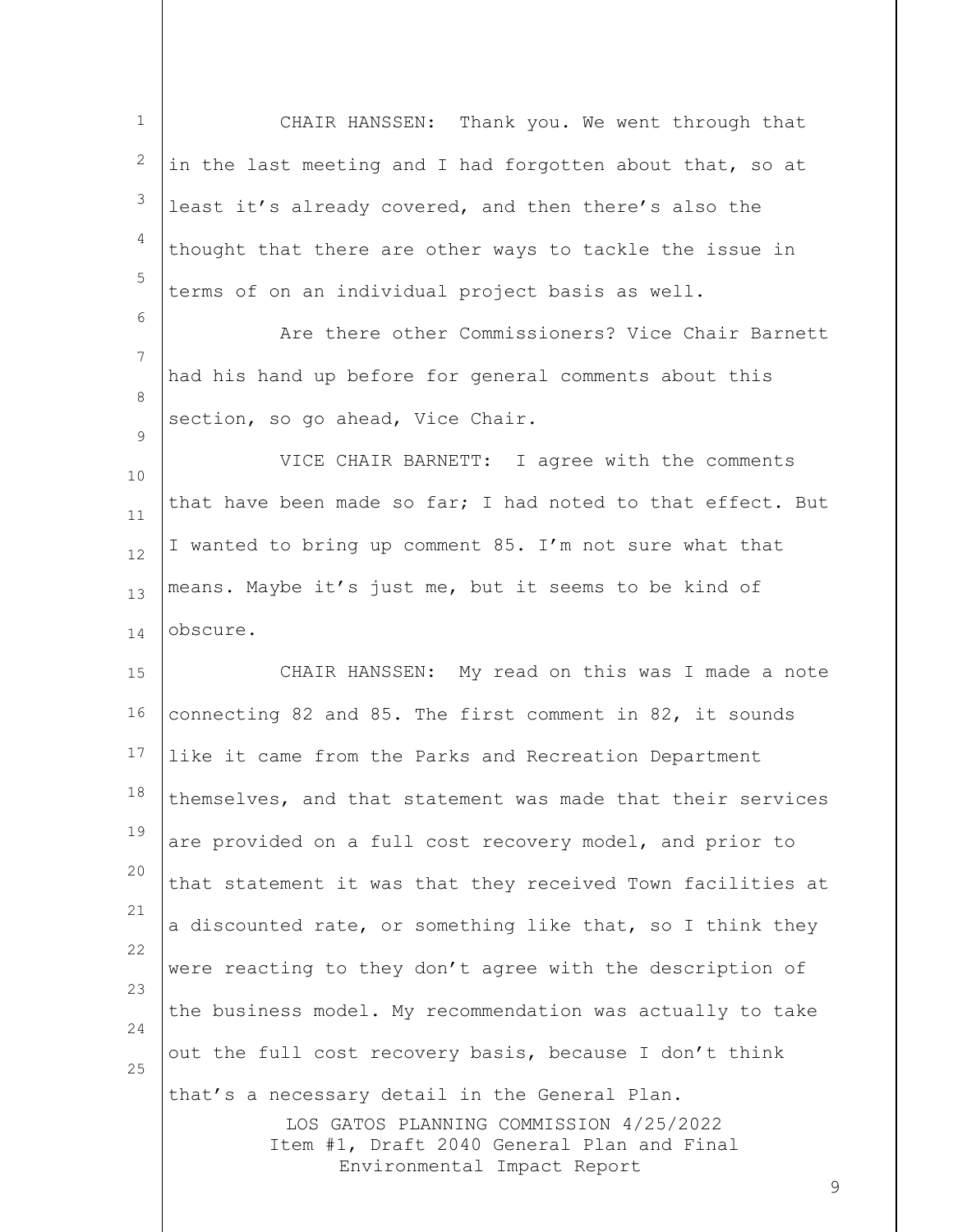| $\mathbf{1}$ | Then there is reference to continuing to work                                                                                                                                        |
|--------------|--------------------------------------------------------------------------------------------------------------------------------------------------------------------------------------|
| 2            | with Parks and Recreation to do services, and as part of                                                                                                                             |
| 3            | that discussion they might want to renegotiate their                                                                                                                                 |
| 4            | business model in terms of working with the Town, but I                                                                                                                              |
| 5            | don't think that needs to be in the General Plan. That was                                                                                                                           |
| 6            | my thought on it, so what do others think? Vice Chair                                                                                                                                |
| 7            | Janoff has thumbs up. So my proposal was to delete the                                                                                                                               |
| 8<br>9       | words "provided on a full cost recovery model," and leave                                                                                                                            |
| 10           | that as a detail in terms of how they work with the Town                                                                                                                             |
| 11           | that can be worked outside of the General Plan, so if                                                                                                                                |
| 12           | nobody has any objections to that, we'll go ahead and do                                                                                                                             |
| 13           | that. Thumbs up, okay.                                                                                                                                                               |
| 14           | Does anyone else have anything that they want to                                                                                                                                     |
| 15           | discuss with the Open Space, Parks, and Recreation? I think                                                                                                                          |
| 16           | we ended up talking about every recommended bullet point.                                                                                                                            |
| 17           | Ms. Armer.                                                                                                                                                                           |
| 18           | JENNIFER ARMER: Just wanted to remind the Chair                                                                                                                                      |
| 19           | that last time we did do a motion for each of the chapters                                                                                                                           |
| 20           | as to what the Commission was interested in moving forward                                                                                                                           |
| 21           | with.                                                                                                                                                                                |
| 22           | CHAIR HANSSEN: Yes, and I would ask that we                                                                                                                                          |
| 23<br>24     | continue to do that for the rest of the elements that we'll                                                                                                                          |
| 25           | be discussing, and then at the very end we will have to do                                                                                                                           |
|              | one on the overall General Plan as well as the overall<br>LOS GATOS PLANNING COMMISSION 4/25/2022<br>Item #1, Draft 2040 General Plan and Final<br>Environmental Impact Report<br>10 |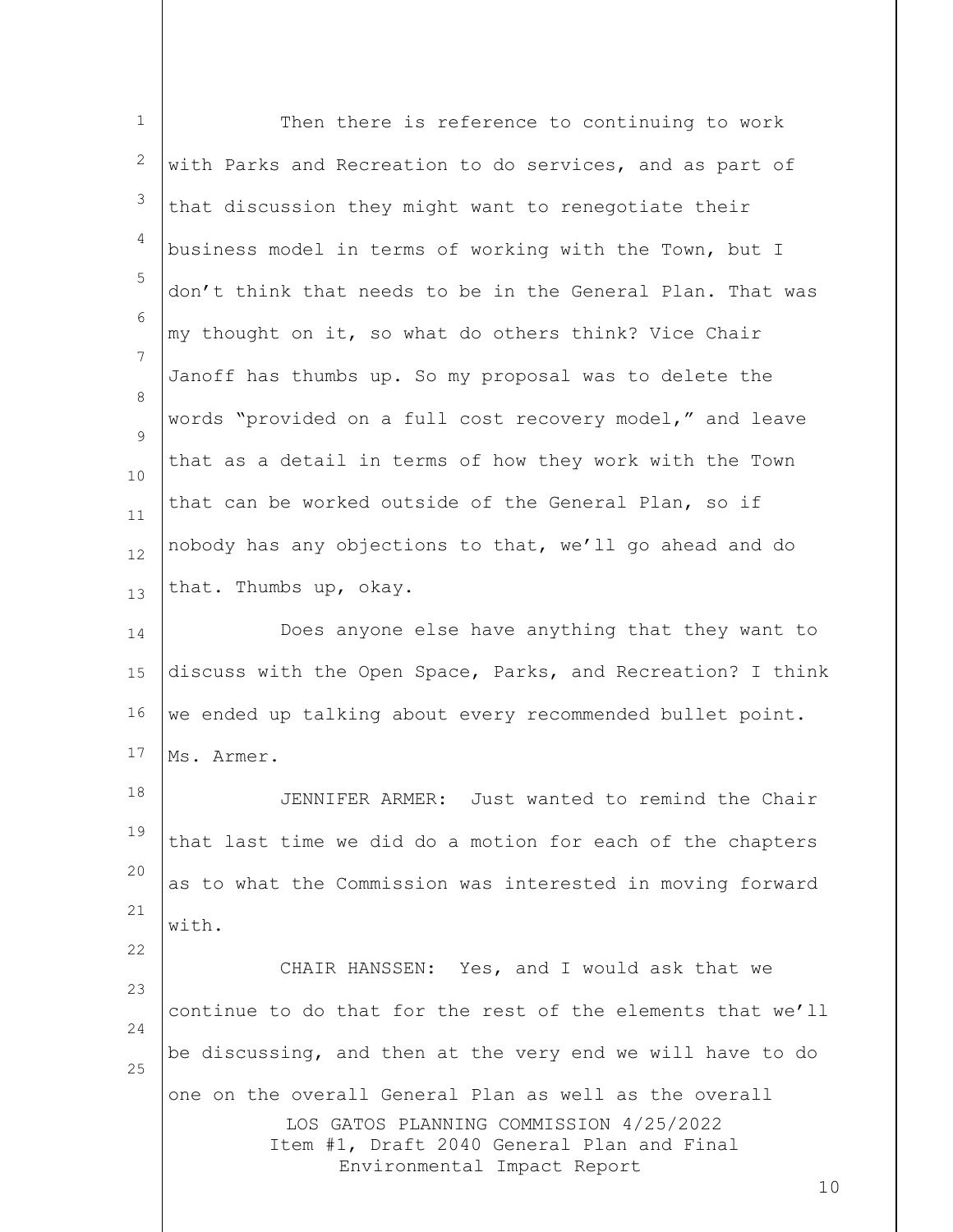| $\mathbf{1}$   | Final EIR. So would someone like to make a motion to accept                                                          |
|----------------|----------------------------------------------------------------------------------------------------------------------|
| 2              | the Open Space, Parks, and Recreation Element with the                                                               |
| $\mathfrak{Z}$ | changes that we've recommended in this discussion?                                                                   |
| 4              | Commissioner Janoff.                                                                                                 |
| 5              | COMMISSIONER JANOFF: Commissioner Janoff would                                                                       |
| $\epsilon$     | move to incorporate the changes as recommended by the                                                                |
| 7              | Commission so far on Open Space, Parks, and Recreation.                                                              |
| 8              | CHAIR HANSSEN: Is there a second? Commissioner                                                                       |
| 9              | Clark.                                                                                                               |
| 10<br>11       | COMMISSIONER CLARK: Second.                                                                                          |
| 12             | CHAIR HANSSEN: Thank you for that. And then                                                                          |
| 13             | we'll go ahead and do our roll call vote, and I will start                                                           |
| 14             | with Commissioner Thomas.                                                                                            |
| 15             | COMMISSIONER THOMAS: Yes.                                                                                            |
| 16             | CHAIR HANSSEN: Commissioner Raspe.                                                                                   |
| 17             | COMMISSIONER RASPE: Yes.                                                                                             |
| 18             | CHAIR HANSSEN: Commissioner Janoff                                                                                   |
| 19             | COMMISSIONER JANOFF: Yes.                                                                                            |
| 20             | CHAIR HANSSEN: Commissioner Clark.                                                                                   |
| 21             | COMMISSIONER CLARK: Yes.                                                                                             |
| 22             | CHAIR HANSSEN: Vice Chair Barnett.                                                                                   |
| 23             | VICE CHAIR BARNETT: Yes.                                                                                             |
| 24<br>25       | CHAIR HANSSEN: And I vote yes as well.                                                                               |
|                |                                                                                                                      |
|                | LOS GATOS PLANNING COMMISSION 4/25/2022<br>Item #1, Draft 2040 General Plan and Final<br>Environmental Impact Report |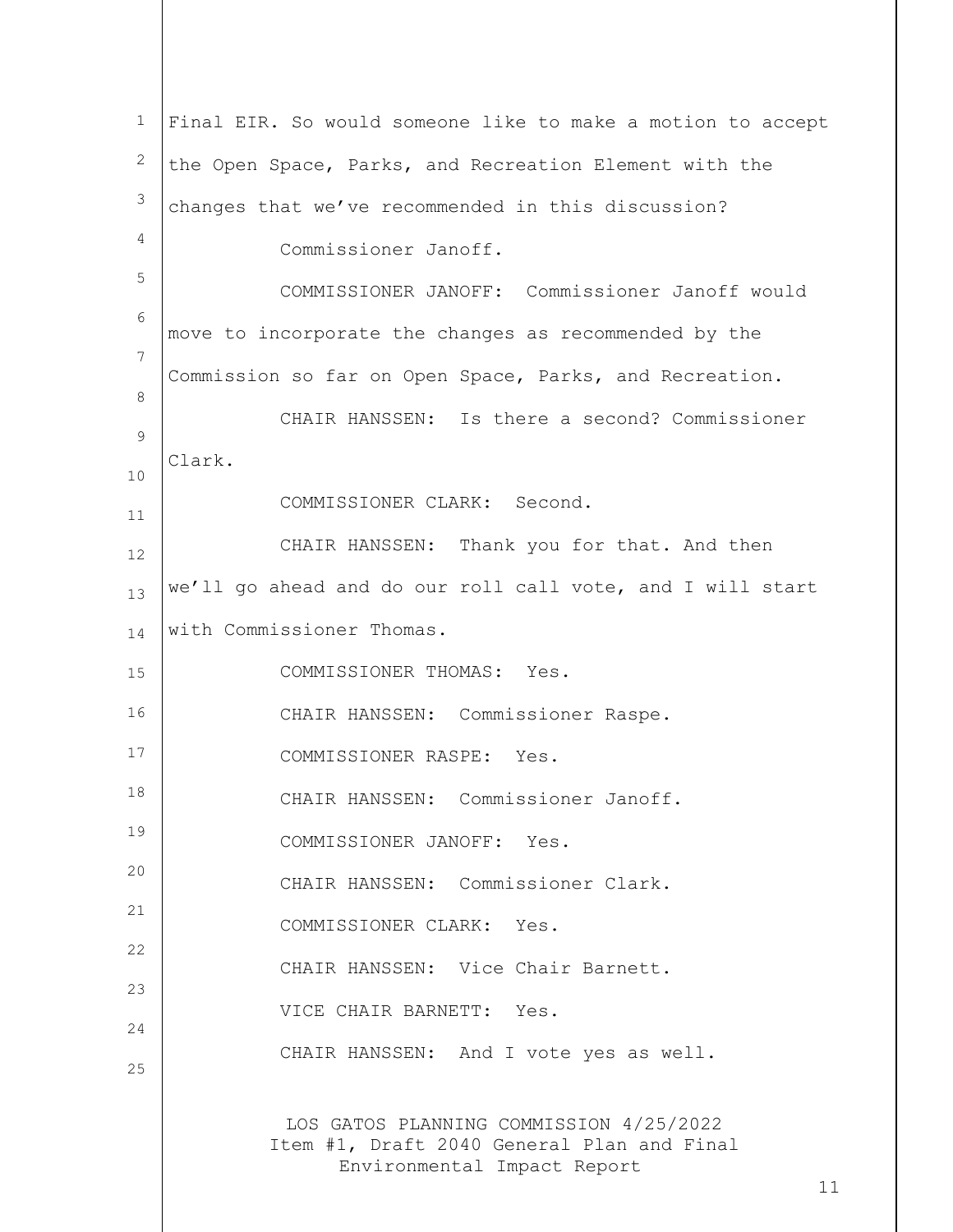LOS GATOS PLANNING COMMISSION 4/25/2022 Item #1, Draft 2040 General Plan and Final Environmental Impact Report 12 1 2 3 4 5 6 7 8 9 10 11 12 13 14 15 16 17 18 19 20 21 22 23 24 25 So now we can move on, and Staff, you did have a record of what we discussed, and you had a nice recap of what we discussed last time in the Staff Report for this meeting. JENNIFER ARMER: Yes, thank you. I've got items 81 and 84, and removing the phrase, "provided on a full cost recovery model." CHAIR HANSSEN: Perfect. So then the Environmental Sustainability Element is the next element we will discuss, and there are actually quite a few more comments. Before I ask any Commissioners for comments, I wanted to ask Staff a question. In looking at numbers 104 and 105 it looked like it came from Valley Water, and so what we had done in our previous meeting is since they are the experts of course on their subject matter we had just accepted those comments at face value without discussing them, so I'm going to ask Staff what their thoughts were about 104 and 105? JENNIFER ARMER: Thank you, Chair. As stated in the Staff Report, Staff's response to those was neutral. That revised wording, if that is the will of the Commission, we could make those changes. They could either be considered first or could be part of your motion.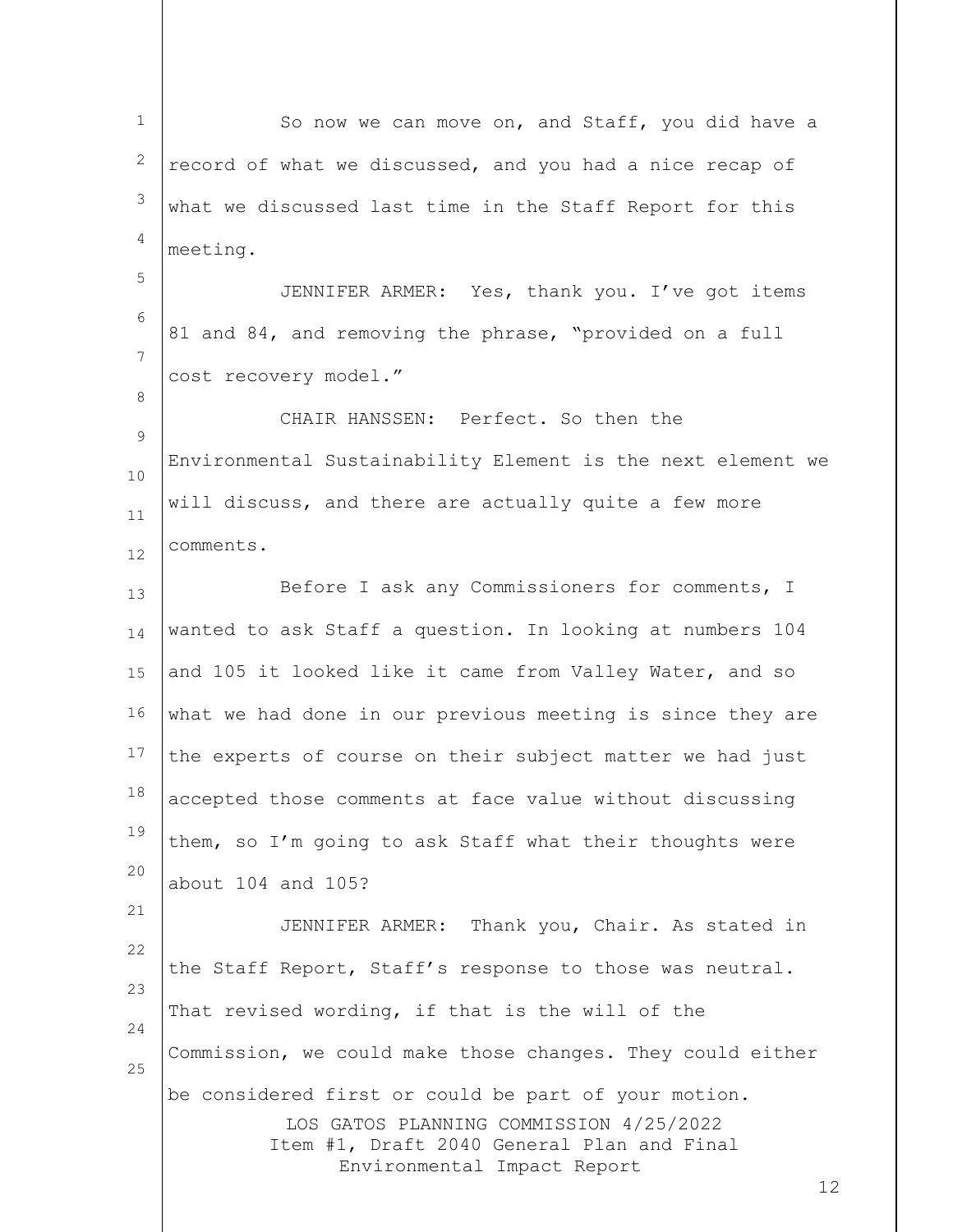| $\mathbf 1$  | CHAIR HANSSEN: I'm happy enough to go with                                                                           |
|--------------|----------------------------------------------------------------------------------------------------------------------|
| $\mathbf{2}$ | having the Commissioners recommend that, but I'm going to                                                            |
| 3            | give the guidance that since we had done this previously                                                             |
| 4            | with some of the other entities, that might be worth                                                                 |
| 5            | considering to do that, but I'm happy to have a discussion                                                           |
| 6            | about it if someone wants to bring it up, but since we're                                                            |
| 7            | doing this thing where we're going to accept certain                                                                 |
| 8<br>9       | comments, then hopefully it will be recommended by one of                                                            |
| 10           | the Commissioners.                                                                                                   |
| 11           | That being said, like I said, it's on the bottom                                                                     |
| 12           | of page 10 as well as page 11 and goes onto page 12 and to                                                           |
| 13           | page 13, so it looks like there are about at least 20                                                                |
| 14           | comments that we should be considering or not considering.                                                           |
| 15           | I would also say that although we've been proceeding this                                                            |
| 16           | way anyway, if Staff is recommending not to include them,                                                            |
| 17           | they generally have a very good and well thought out reason                                                          |
| 18           | for that, so unless we feel like we should discuss it, that                                                          |
| 19           | there's no need to bring those up.                                                                                   |
| 20           | I'll start with Commissioner Thomas.                                                                                 |
| 21           | COMMISSIONER THOMAS: Thank you, Chair Hanssen. I                                                                     |
| 22<br>23     | was just going to say because there are so many for this                                                             |
| 24           | one, do we want to like chunk it out by ten or so, just so                                                           |
| 25           | that we're not talking about all of them all over the                                                                |
|              | LOS GATOS PLANNING COMMISSION 4/25/2022<br>Item #1, Draft 2040 General Plan and Final<br>Environmental Impact Report |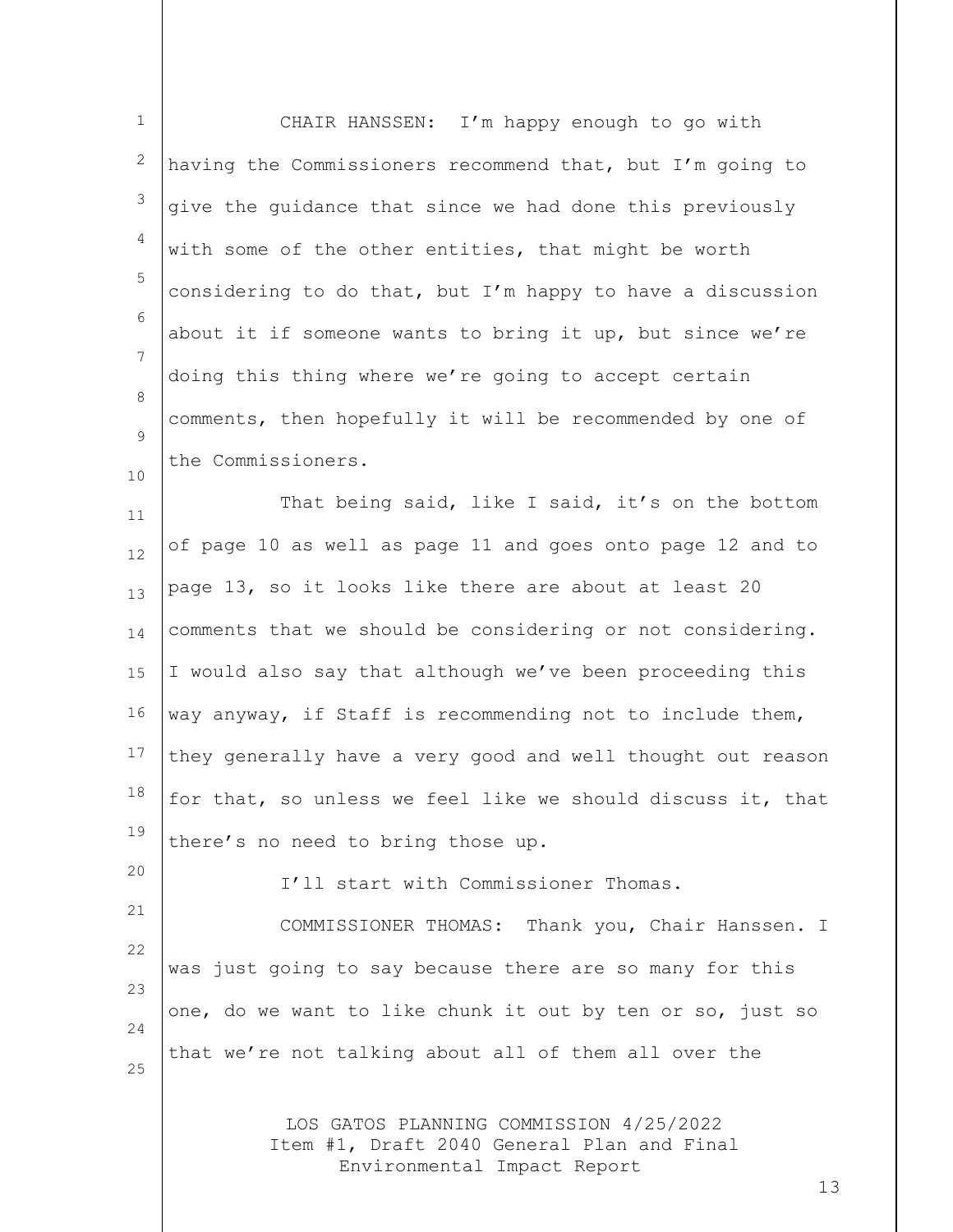1 2 place, or do like 89 through 96 first, and then the second page, page-by-page.

3 4 5 CHAIR HANSSEN: Let's do it page-by-page. Let's do the comments on page 10, which are 89 to 96. Of those, which ones would you want to include?

6

7 8  $\circ$ 10 COMMISSIONER THOMAS: I would like to include 89, 90, and 91. I think that they are Staff recommended. The other two are just making things more thorough, which I think is good.

11 12 13 14 15 16 17 I think that I also feel strongly about 95 being recommended, and it would definitely require a list of key terms of integrated pest management, but that is something that should be used. That should be the model that we should be using. That's like the best model out there for managing pests and reducing the use of pesticides in particular.

18 19 20 21 22 23 24 25 I do not think that we should include 93 or 96, because for 96 I don't think we can actually ensure, "minimize potential damage to public health, native plants, birds, and other wildlife," if that makes sense. And then for 93, I do not think that we should include, "while reserving some open space preserved for underserved habitat," because I believe that has the potential to be

> LOS GATOS PLANNING COMMISSION 4/25/2022 Item #1, Draft 2040 General Plan and Final Environmental Impact Report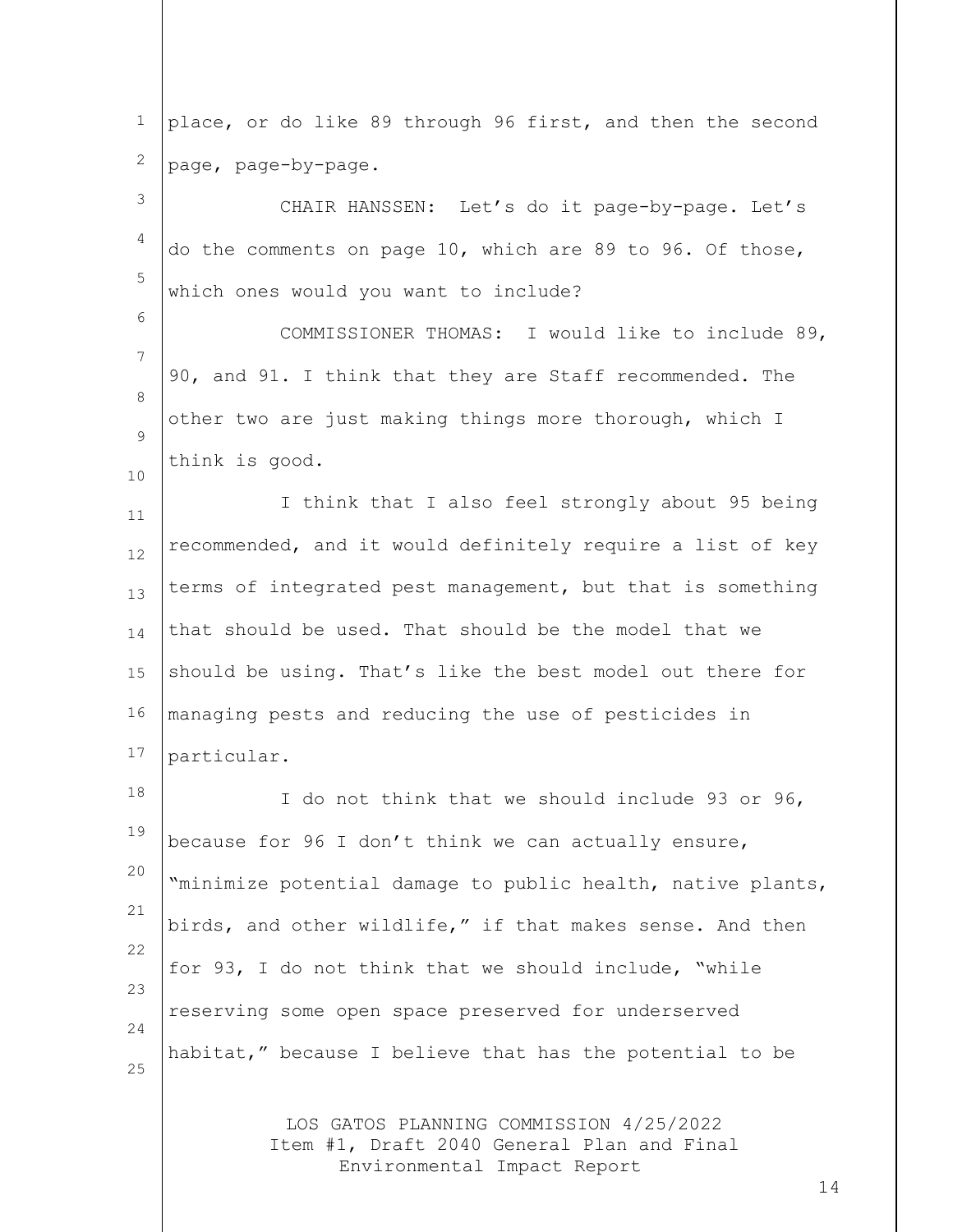| $\mathbf{1}$ | used like in a NIMBY way, and I think that it's covered.                                                                                                                            |
|--------------|-------------------------------------------------------------------------------------------------------------------------------------------------------------------------------------|
| 2            | What we need for Town is covered in that policy already.                                                                                                                            |
| 3            | I did have a question about 94, maybe for                                                                                                                                           |
| 4            | Commissioner Raspe for the Town Attorney. Just adding, "and                                                                                                                         |
| 5            | natural communities," is that helpful in informing policy,                                                                                                                          |
| 6            | or does that make this too big or too grand?                                                                                                                                        |
| 7            | CHAIR HANSSEN: I'm glad you asked that, because                                                                                                                                     |
| 8            | I also had a question. I was like how do you define                                                                                                                                 |
| 9            | "natural community"?                                                                                                                                                                |
| 10<br>11     | Commissioner Raspe, you had your hand up, and                                                                                                                                       |
| 12           | then Commissioner Clark does as well.                                                                                                                                               |
| 13           | COMMISSIONER RASPE: I agree with Commissioner                                                                                                                                       |
| 14           | Thomas' comments. A couple of points.                                                                                                                                               |
| 15           | With respect to 94, I also had a question. I                                                                                                                                        |
| 16           | think "natural communities," as currently drafted, I'm not                                                                                                                          |
| 17           | sure what it means and I would be concerned that it would                                                                                                                           |
| 18           | be interpreted too broadly to be really useful, and so I                                                                                                                            |
| 19           | would either not include that language or I would make                                                                                                                              |
| 20           | natural communities somehow defined.                                                                                                                                                |
| 21           | Then with respect to 96, I also share                                                                                                                                               |
| 22           | Commissioner Thomas' concern regarding the word "ensuring,"                                                                                                                         |
| 23           | because I don't think we can ensure, but I think it's a                                                                                                                             |
| 24           | noble goal and perhaps we could substitute the phrase,                                                                                                                              |
| 25           | "working towards," so we're working towards minimized<br>LOS GATOS PLANNING COMMISSION 4/25/2022<br>Item #1, Draft 2040 General Plan and Final<br>Environmental Impact Report<br>15 |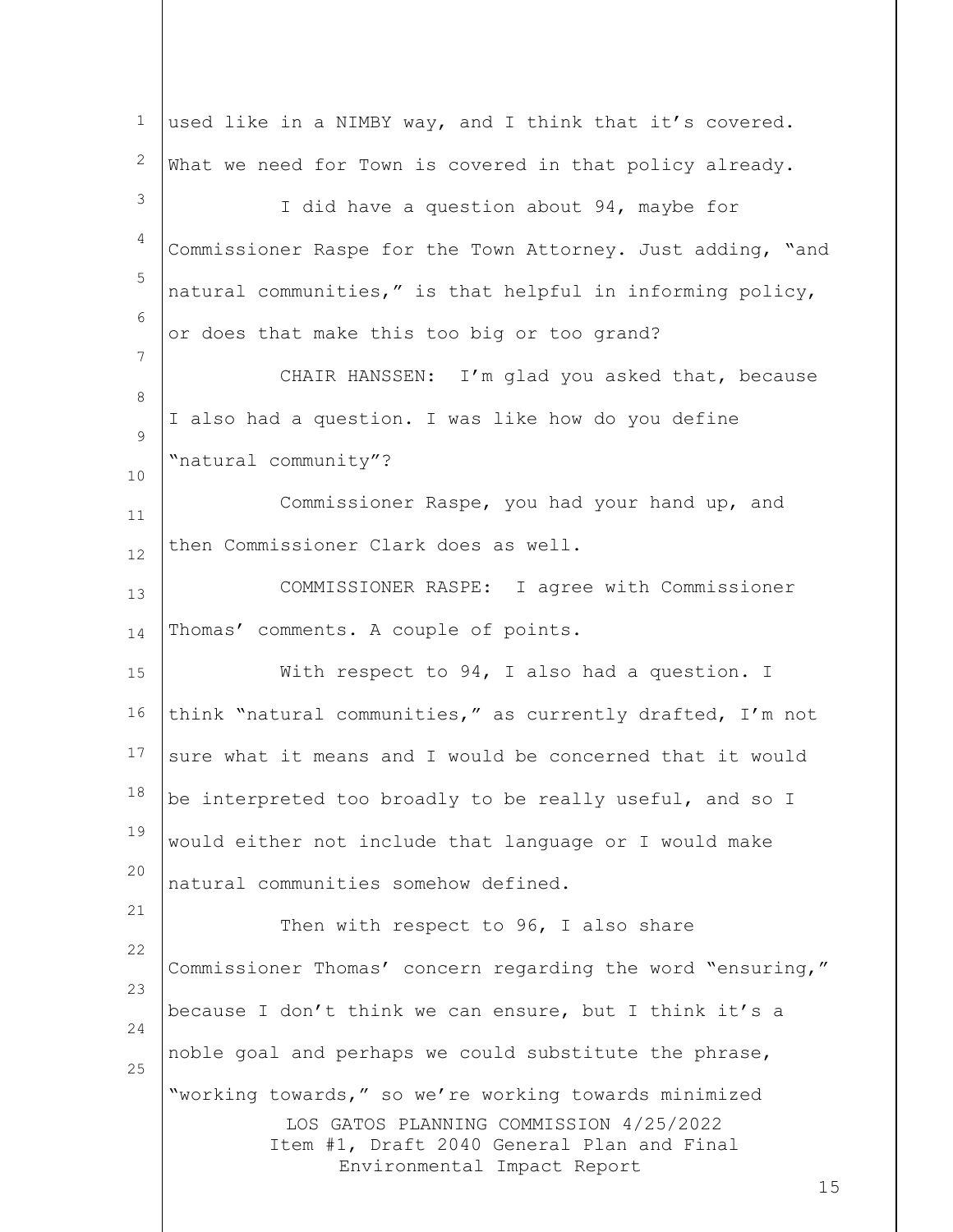LOS GATOS PLANNING COMMISSION 4/25/2022 Item #1, Draft 2040 General Plan and Final Environmental Impact Report 16 1 2 3 4 5 6 7 8  $\circ$ 10 11 12 13 14 15 16 17 18 19 20 21 22 23 24 25 potential damage to public health, so it doesn't put an obligation on us, but it certainly espouses our desire to achieve what I think is a noble effort. Thanks. CHAIR HANSSEN: I thank you for that, because you have to read between the lines in terms of what we mean. So your recommendation would be to either delete it or to modify it to change ensuring to working towards that goal, because that's the result of changing the approach and not using harmful pesticides, but we couldn't ensure it. COMMISSIONER RASPE: Agreed, that's my thought. CHAIR HANSSEN: I was just trying to make sure I captured in my mind what you were saying. Thank you for that. Commissioner Clark, you had a comment as well? COMMISSIONER CLARK: Yes, thank you. I'm in agreement with all of the ones the other Commissioners have voiced approval for. I had liked 92, just because it makes it a little more specific that the species would be locally native, but I'd also be curious to hear if other people feel like that's productive or unnecessary. I had been in support of 93, but I think I understand what Commissioner Thomas is saying about it potentially being used as a way to like maybe justify lack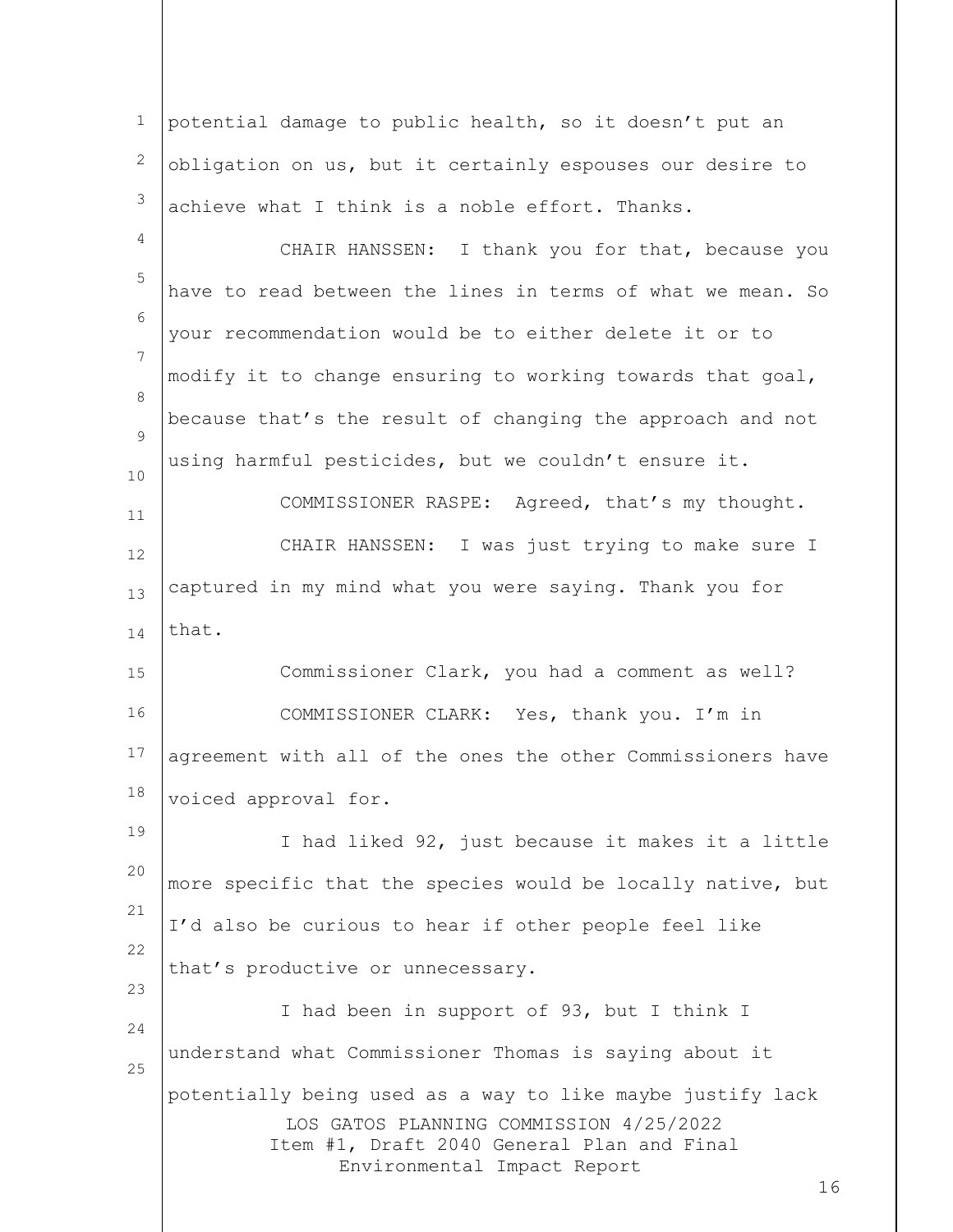LOS GATOS PLANNING COMMISSION 4/25/2022 Item #1, Draft 2040 General Plan and Final Environmental Impact Report 17 1 2 3 4 5 6 7 8  $\circ$ 10 11 12 13 14 15 16 17 18 19 20 21 22 23 24 25 of public access or something, and so yeah, I think that sounds good. For number 96, I like Commissioner Raspe's idea of changing the verbiage to "working toward," because I think that clarifies that reasoning behind the task without actually trying to ensure something that we're not able to. CHAIR HANSSEN: So your recommendation would be rather than take it out, to leave it in and modify the ensuring to something more reflective of why we're doing it? COMMISSIONER CLARK: Yes. CHAIR HANSSEN: Okay, got it. On 92, I'll see what other people have to say. I circled that, and my reaction was how do you define local? Is local Los Gatos? Is it Santa Clara County? Is it California? So I thought maybe the species was enough. That was me, but if others have a different thought on it, I would want to hear that. Let's see, Commissioner Janoff, and then Commissioner Thomas. COMMISSIONER JANOFF: I'm in agreement with everything that's been said, including the modification of 96, and I do like the idea of incorporating the word "locally." More and more you hear people talk about you should be eating local honey, you should be burning local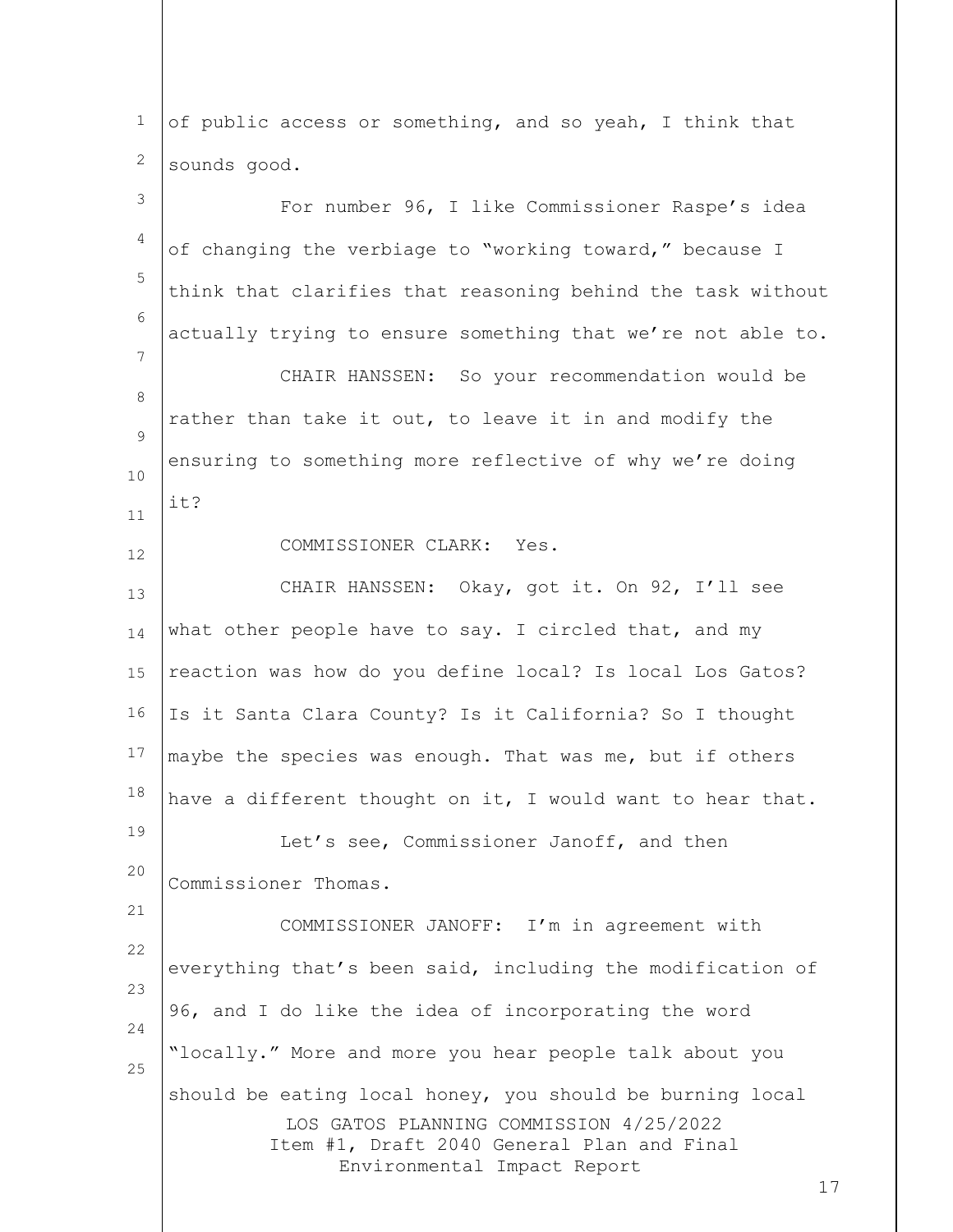1 2 3 4 5 6 firewood, it's a real thing to keep materials within the local environment. If local is unclear, we could say "regional," and that might be clearer. That obviously gives more of a geographical boundary than local, and I would be comfortable with that, but I think including something that is specific to our region is a great add.

8  $\circ$ 10 11 CHAIR HANSSEN: Just to clarify my comment, as long as it was clear what local is I had no problem with that, because what's good for Southern California might not be good for us, and so I heard everything that you said.

Commissioner Thomas, and then Commissioner Clark.

7

LOS GATOS PLANNING COMMISSION 4/25/2022 Item #1, Draft 2040 General Plan and Final Environmental Impact Report 12 13 14 15 16 17 18 19 20 21 22 23 24 25 COMMISSIONER THOMAS: Thank you. I did not mention this one and I do not support it for multiple reasons. I would say that there are definitely official resources and documentation of what species are local to the Town, to Los Gatos, and there are many maps of that. Many of those are old, and since then climate change has significantly changed the region and will over the next 20 years, and so I strongly disagree with including locally native species, because what was local and native or what is local today is not actually going to thrive here, and ecosystems are constantly changing, and so making policies based on what is a locally native species today is not good for conservation of biodiversity, but that's because things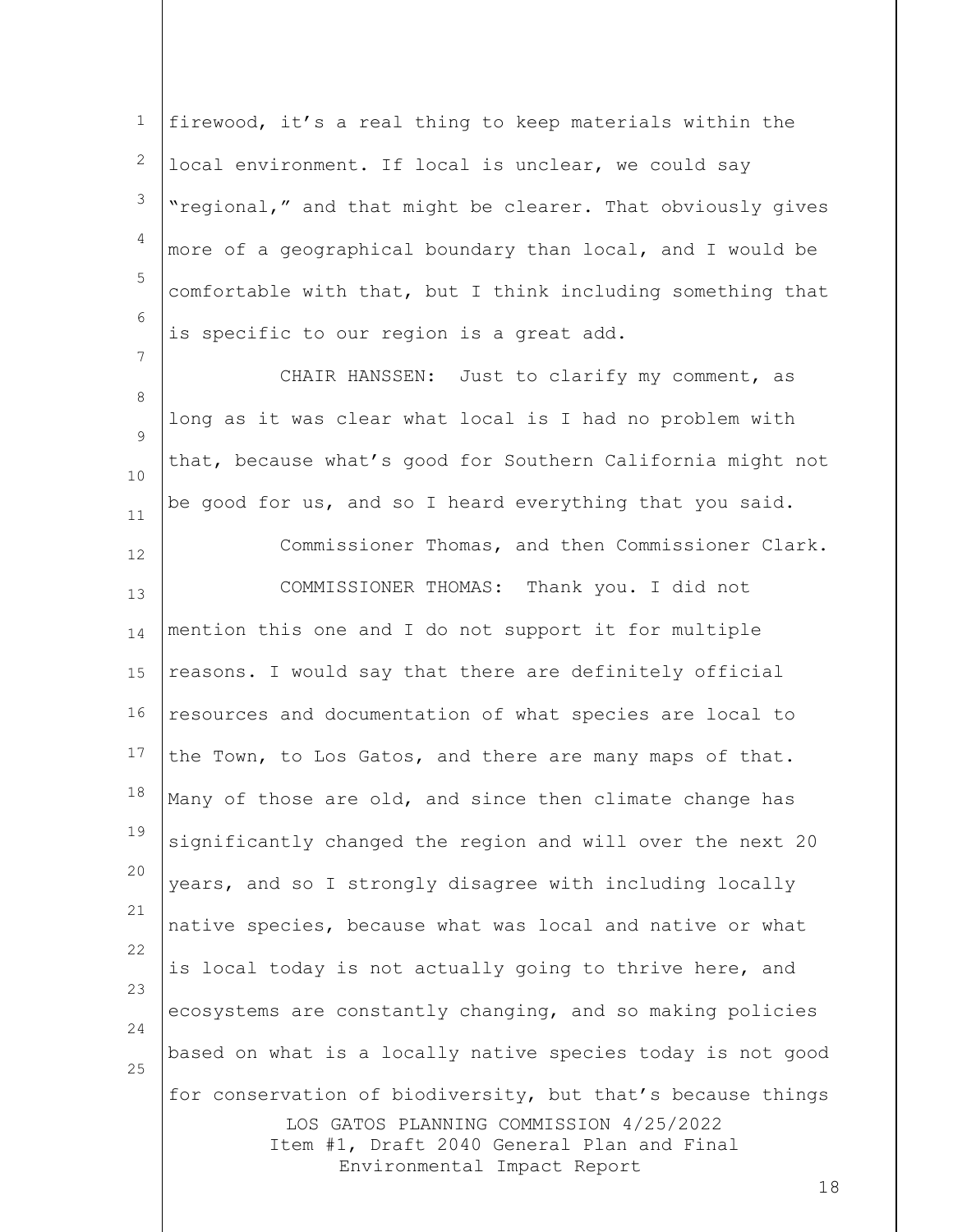| $\mathbf 1$ | are moving and ecosystems are shifting and ecotones are                                                                                                                  |
|-------------|--------------------------------------------------------------------------------------------------------------------------------------------------------------------------|
| 2           | moving, so I strongly disagree with that one.                                                                                                                            |
| 3           | I'm sorry, just because I know that it sounds                                                                                                                            |
| 4           | good, and I do agree with eating local food and burning                                                                                                                  |
| 5           | local firewood. I do think that that is a totally different                                                                                                              |
| 6           | use of the term and I agree that that's really important,                                                                                                                |
| 7           | but I do kind of feel strongly about this one as an                                                                                                                      |
| 8           | environmental scientist.                                                                                                                                                 |
| 9           | CHAIR HANSSEN: I was going to say well said by                                                                                                                           |
| 10          | our environmental science teacher.                                                                                                                                       |
| 11          | Commissioner Clark.                                                                                                                                                      |
| 12<br>13    | COMMISSIONER CLARK: Thank you. I was going to                                                                                                                            |
| 14          | also make a comment on 92 that was different before I heard                                                                                                              |
| 15          | what Commissioner Thomas had to say, but I think a way to                                                                                                                |
| 16          | actually get what we're trying to get at would like maybe                                                                                                                |
| 17          | saying, "species that are adapted for the Mediterranean                                                                                                                  |
| 18          | climate," or, "that would naturally exist in this area at                                                                                                                |
| 19          | the time," or something like that.                                                                                                                                       |
| 20          |                                                                                                                                                                          |
| 21          | CHAIR HANSSEN: So it would be your idea to try                                                                                                                           |
| 22          | to change the wording so it was clearer and more reflective                                                                                                              |
| 23          | of changing conditions?                                                                                                                                                  |
| 24          | COMMISSIONER CLARK: Yes. And the other thing                                                                                                                             |
| 25          | I'll say is we might be getting a little nit-picky here.                                                                                                                 |
|             | It's probably okay to leave it as is also.<br>LOS GATOS PLANNING COMMISSION 4/25/2022<br>Item #1, Draft 2040 General Plan and Final<br>Environmental Impact Report<br>19 |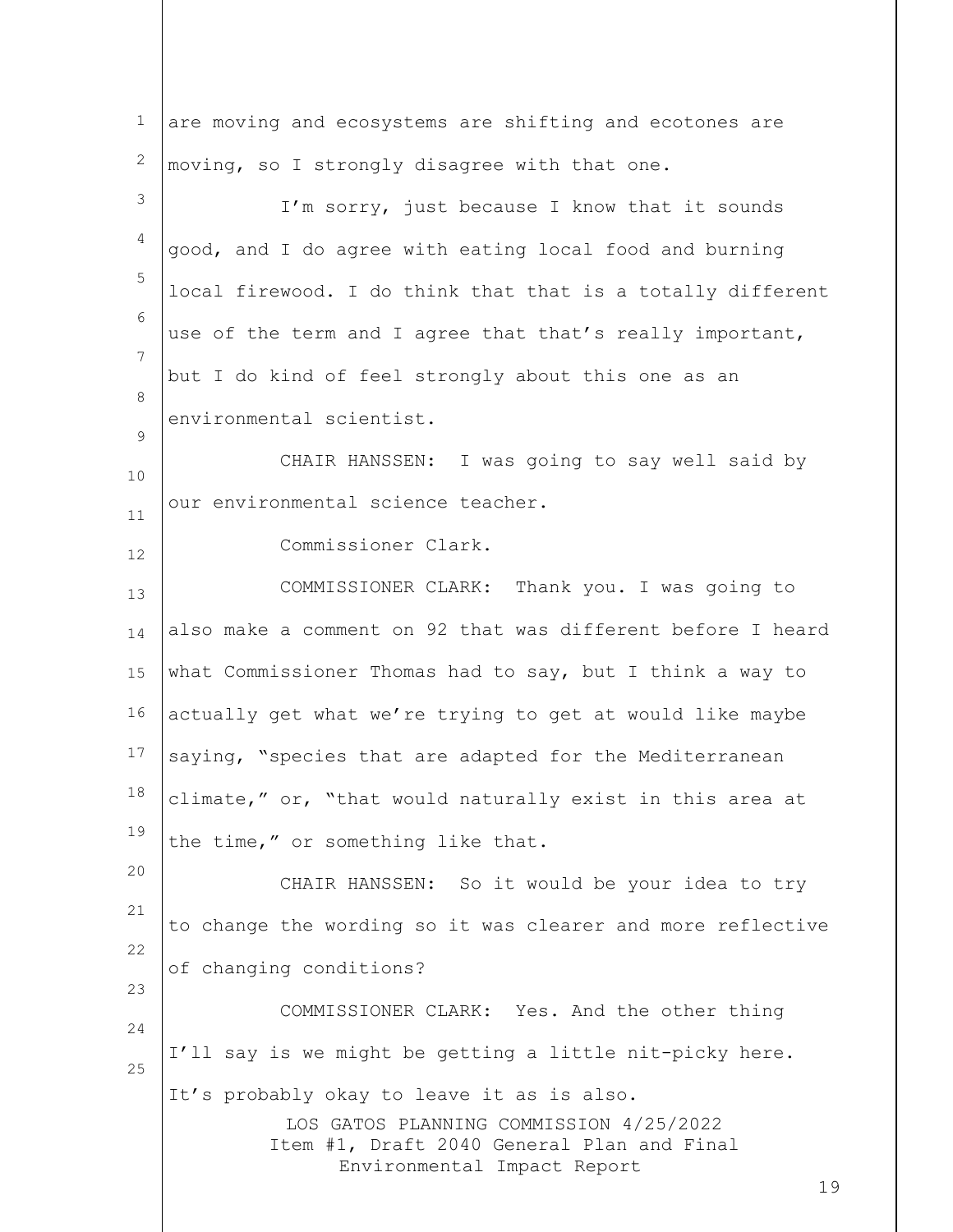LOS GATOS PLANNING COMMISSION 4/25/2022 Item #1, Draft 2040 General Plan and Final Environmental Impact Report 20 1 2 3 4 5 6 7 8  $\circ$ 10 11 12 13 14 15 16 17 18 19 20 21 22 23 24 25 CHAIR HANSSEN: Fair enough. Let's just take two more comments on this and then we'll move on. Commissioner Raspe, and then back to Commissioner Thomas. COMMISSIONER RASPE: Thank you, Chair. Two things very quickly. First, I think Commissioner Clark made a comment with respect to 91, the especially native species in habitat language, adding that. I'm of two minds with this one. When I first read it, it almost seemed to me like it created a binary choice, for instance, we were going to maintain and enhance (inaudible) significant natural features, giving preference to native species and habitat as opposed to preserving all that exists. I just don't want that inference to ever filter down to the language, but again, I'm not overly concerned, I just wanted to throw the issue up. Then I think Commissioner Thomas indicated her support of 89, and my questions for the Chair or Staff is who is going to define "designated creek" and how is that handled? Thank you. CHAIR HANSSEN: So Staff, could you start with 89, because that actually is a good question, and you did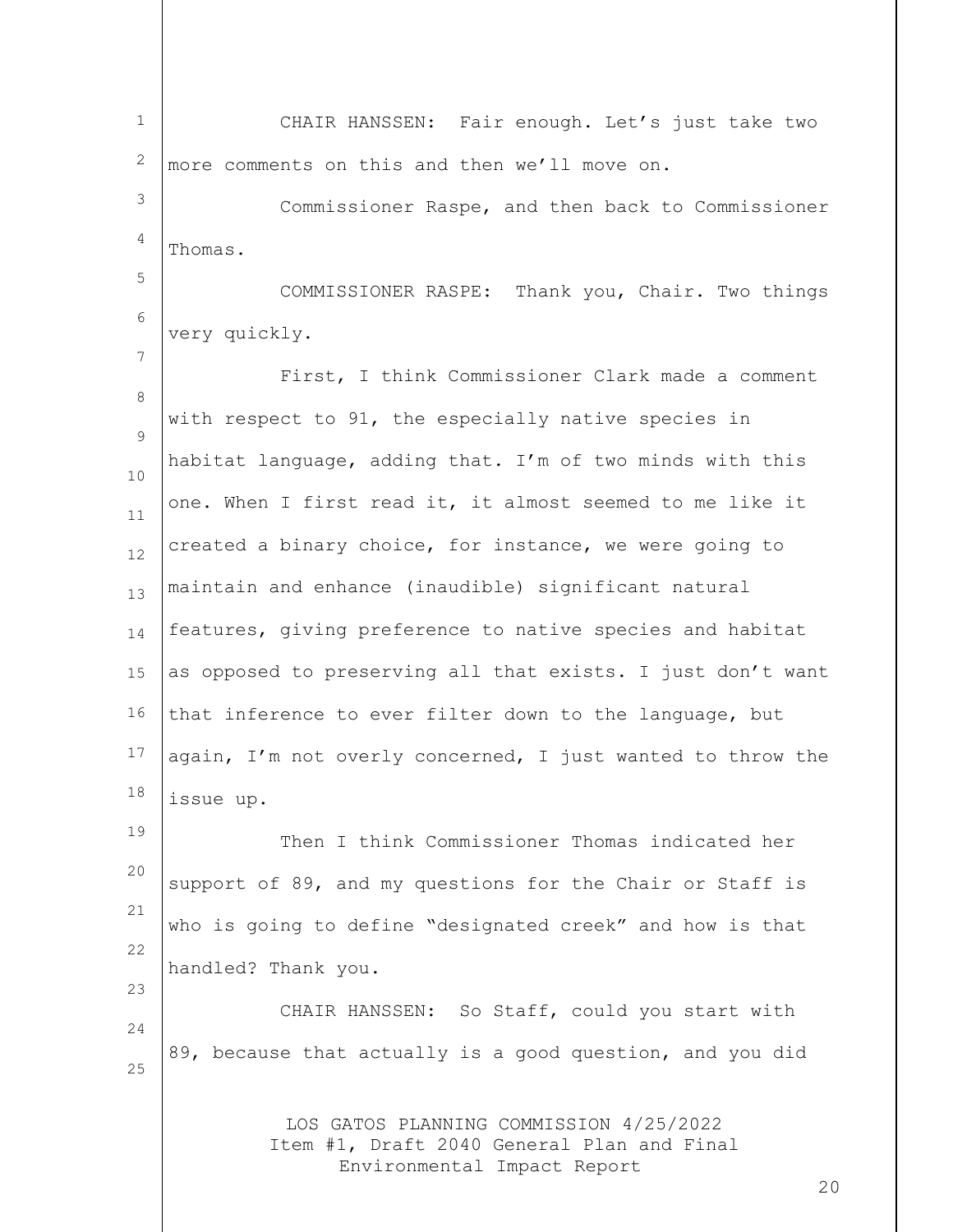1 2 recommend it, so could you start with 89 and then if you had anything to add onto 91.

LOS GATOS PLANNING COMMISSION 4/25/2022 Item #1, Draft 2040 General Plan and Final Environmental Impact Report 21 3 4 5 6 7 8  $\circ$ 10 11 12 13 14 15 16 17 18 19 20 21 22 23 24 25 JENNIFER ARMER: Thank you. If including a definition of the term "designated creek" is something that the Planning Commission is in support of, then we would work with the consultants and our Public Works Department to find an appropriate definition to be consistent with the work that we currently do with creeks and include that as part of a set of potential definitions, so similar to some of what was requested by the Planning Commission at the last meeting. There was at least one term, I believe "recycled water," where a definition was requested, and we would provide some specific recommended language for that before going to Town Council. It looks like Director Paulson has something to add. JOEL PAULSON: Just a minor addition. We also would work with our other partners, Valley Water, San Jose Water, and some of the other folks who have regulations related to the creeks to make sure that that was consistent. CHAIR HANSSEN: And Staff, you did recommend this one versus being neutral on it, so I assume that you thought it was a good idea?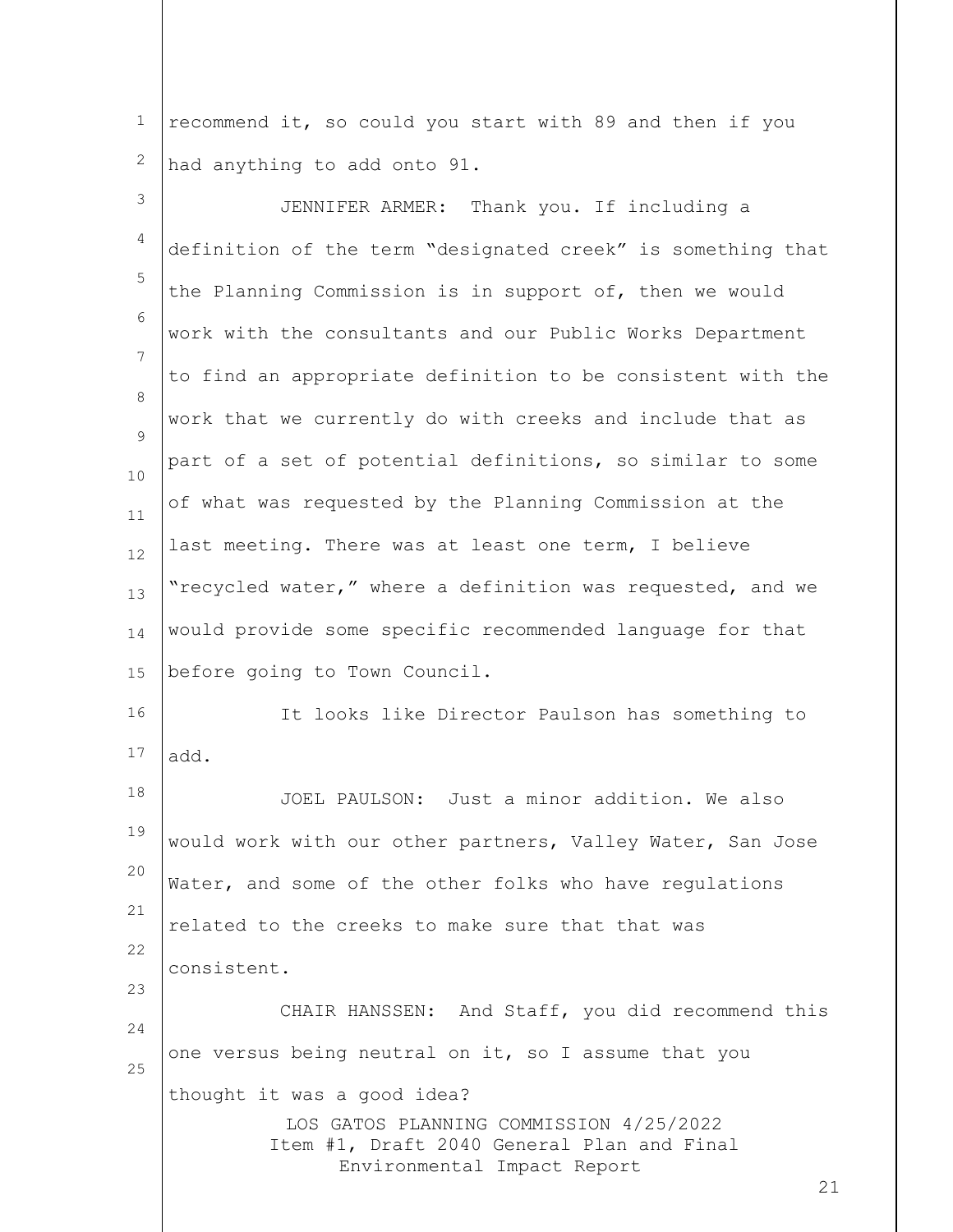1 2 3 4 5 JENNIFER ARMER: Defining terms, if somebody thinks it's a good idea, we're in support of that. If somebody's asking for a definition of it, then that probably means there are a number of people who want to know what it means.

6 7 8  $\circ$ 10 11 12 13 14 15 16 CHAIR HANSSEN: Okay, great. Did you have anything to comment on? You were neutral on 91 and 92, so I'm assuming that we should just work out what we're going to recommend, but if you had anything to add, let me know. JENNIFER ARMER: Yes, I would say on those two that the language as it was pretty clear to Staff as recommended by the GPAC, and so those additional terms could be included, but I think we stand behind GPAC but we're open to making those changes if that is what the Planning Commission feels is improving.

LOS GATOS PLANNING COMMISSION 4/25/2022 Item #1, Draft 2040 General Plan and Final Environmental Impact Report 17 18 19 20 21 22 23 24 25 CHAIR HANSSEN: I understand now why you were neutral. Before I go back to Commissioner Thomas, I'm going to make a more general comment that as I was going through this section, and I know exactly where some of the comments came from, that different people with different interests came in and they were putting like the word "biological" in something that was more generic, and I was having the same reaction as Commissioner Raspe, which is if we're specifying biological resources, are we not taking care of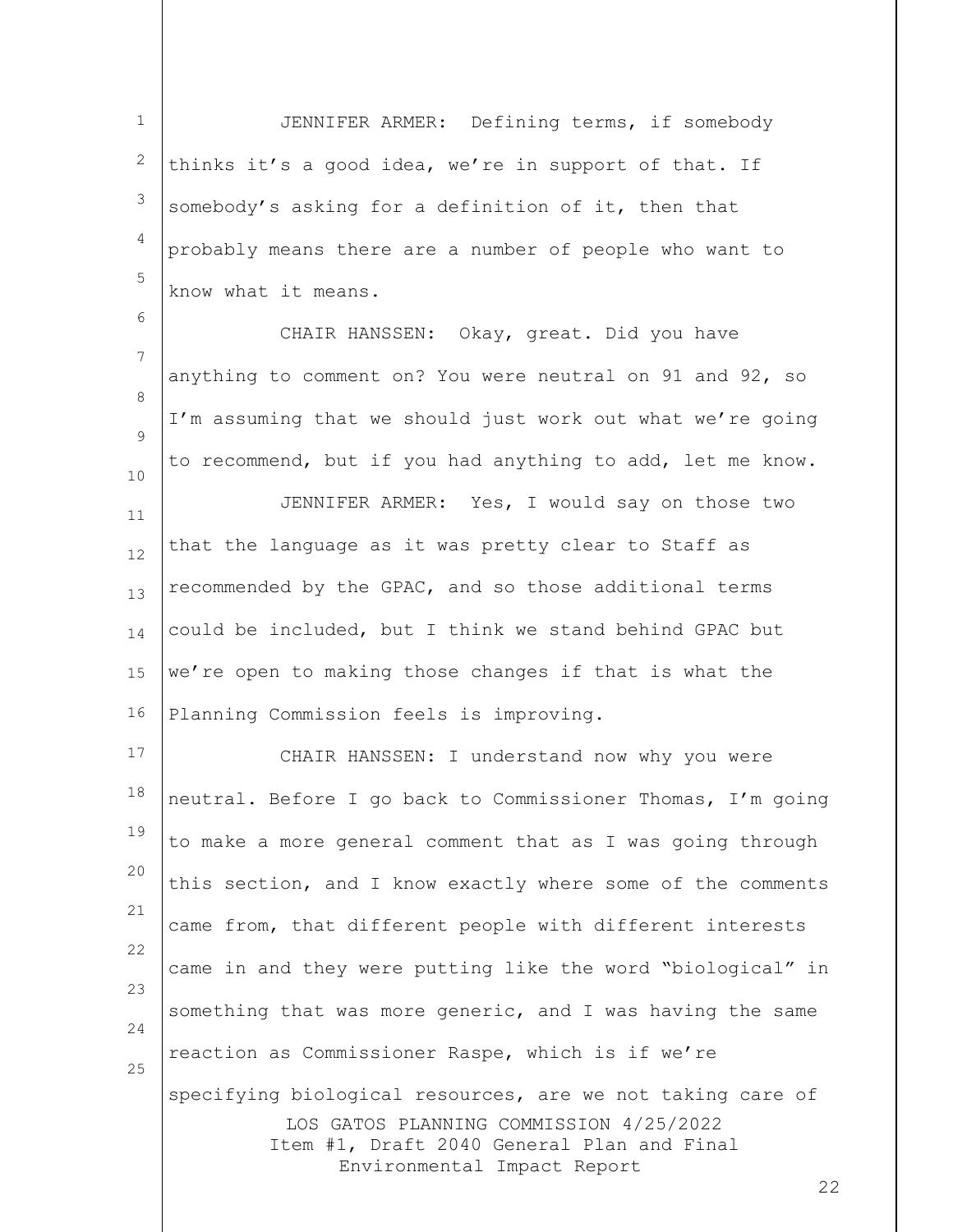1 2 3 4 other kinds of resources? So I was having that reaction, which is to kind of keep it more general, since this is the General Plan, as long as we are not excluding something that needs to be taken care of.

6 I'll go back to Commissioner Thomas, and then Commissioner Janoff.

5

7

8  $\circ$ 10 11 12 COMMISSIONER THOMAS: Thank you. I'm glad that these comments about 91 are brought up, because I did not read it in that way. I read that it was emphasizing that we especially need to protect native habitats and species, but I do understand how maybe it's not necessary.

13 14 15 16 17 Going back to 92, I would not recommend including Mediterranean plants, because a lot of those are actually invasive species, like all the grasses that we have here from the Mediterranean, they're particularly invasive, because they adapted alongside human disturbance.

18 19 20 21 22 23 24 25 I think that native species really does cover what we want it to cover, because I do think that in the world of landscape design guidelines native species has a very specific definition and there are very specific lists across the state. There's a county-wide list that already exists for rebates and things like that, so I do think that keeping it just at native specific is going to achieve the goal that we want basically.

LOS GATOS PLANNING COMMISSION 4/25/2022 Item #1, Draft 2040 General Plan and Final Environmental Impact Report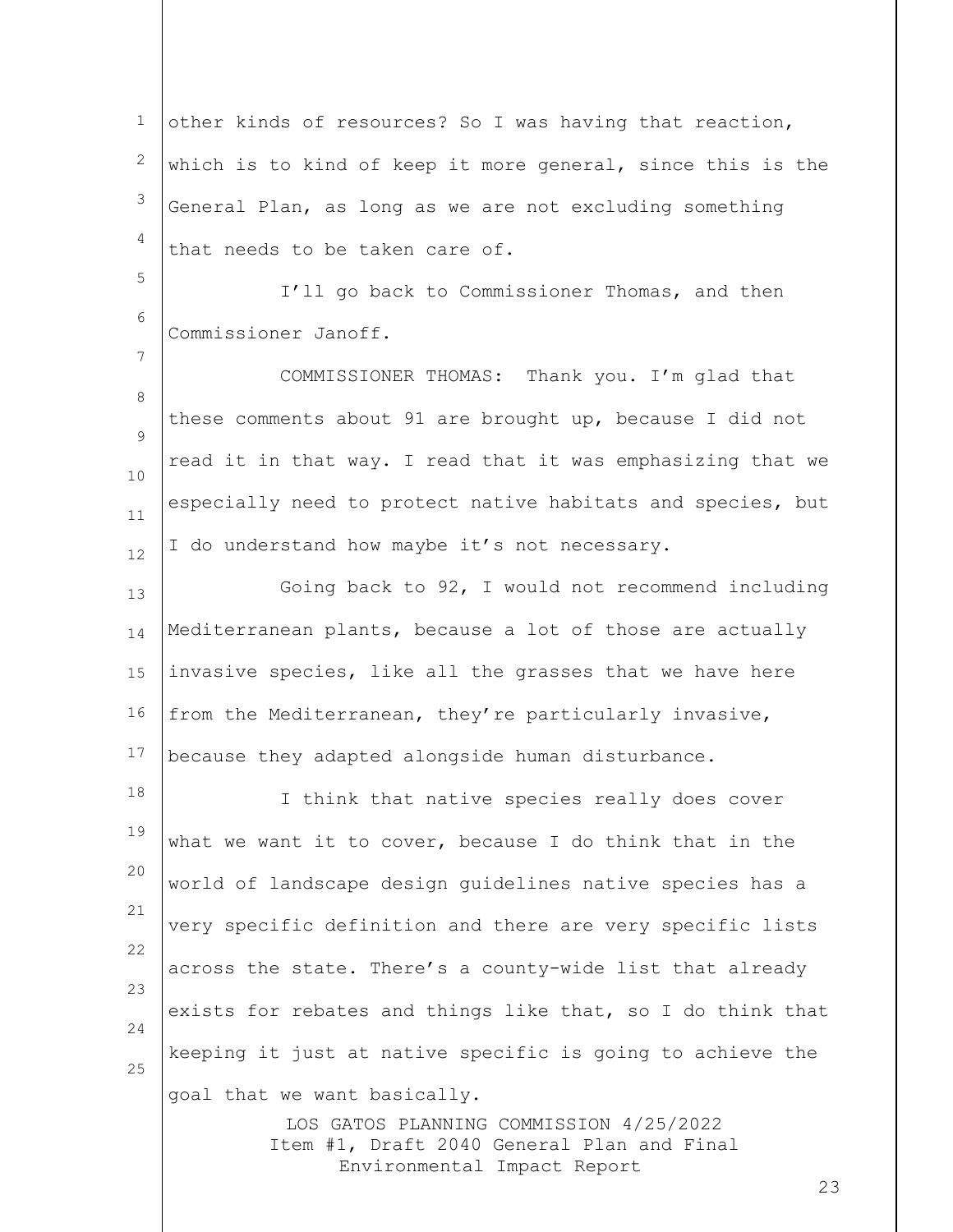LOS GATOS PLANNING COMMISSION 4/25/2022 Item #1, Draft 2040 General Plan and Final Environmental Impact Report 24 1 2 3 4 5 6 7 8  $\circ$ 10 11 12 13 14 15 16 17 18 19 20 21 22 23 24 25 CHAIR HANSSEN: Thank you for that. We are so fortunate to have our environmental expert on the Commission, so thank you. Commissioner Janoff. COMMISSIONER JANOFF: Yes, thank you, Commissioner Thomas. It's great to have expertise that augments our conversation, and in light of the comments I would say that we keep 91 and 92 as written by GPAC, and if the Chair is ready I'm prepared to make a motion. CHAIR HANSSEN: On this page, yes. COMMISSIONER JANOFF: On this page to include the changes in number 89, number 95, and then 96 with the modification of "ensuring" to "working toward." CHAIR HANSSEN: Did you not think 90? Because it was recommended in the beginning to do 89 and 90. COMMISSIONER JANOFF: Yes, 89 and 90. CHAIR HANSSEN: 89 and 90, but not 91 or 92, and then you said 95, right? COMMISSIONER JANOFF: Yes, 95, and then the modification to 96. CHAIR HANSSEN: Okay. For my own sake I was trying to capture everything you said. So there is a motion from Commissioner Janoff. Is there a second? Commissioner Raspe.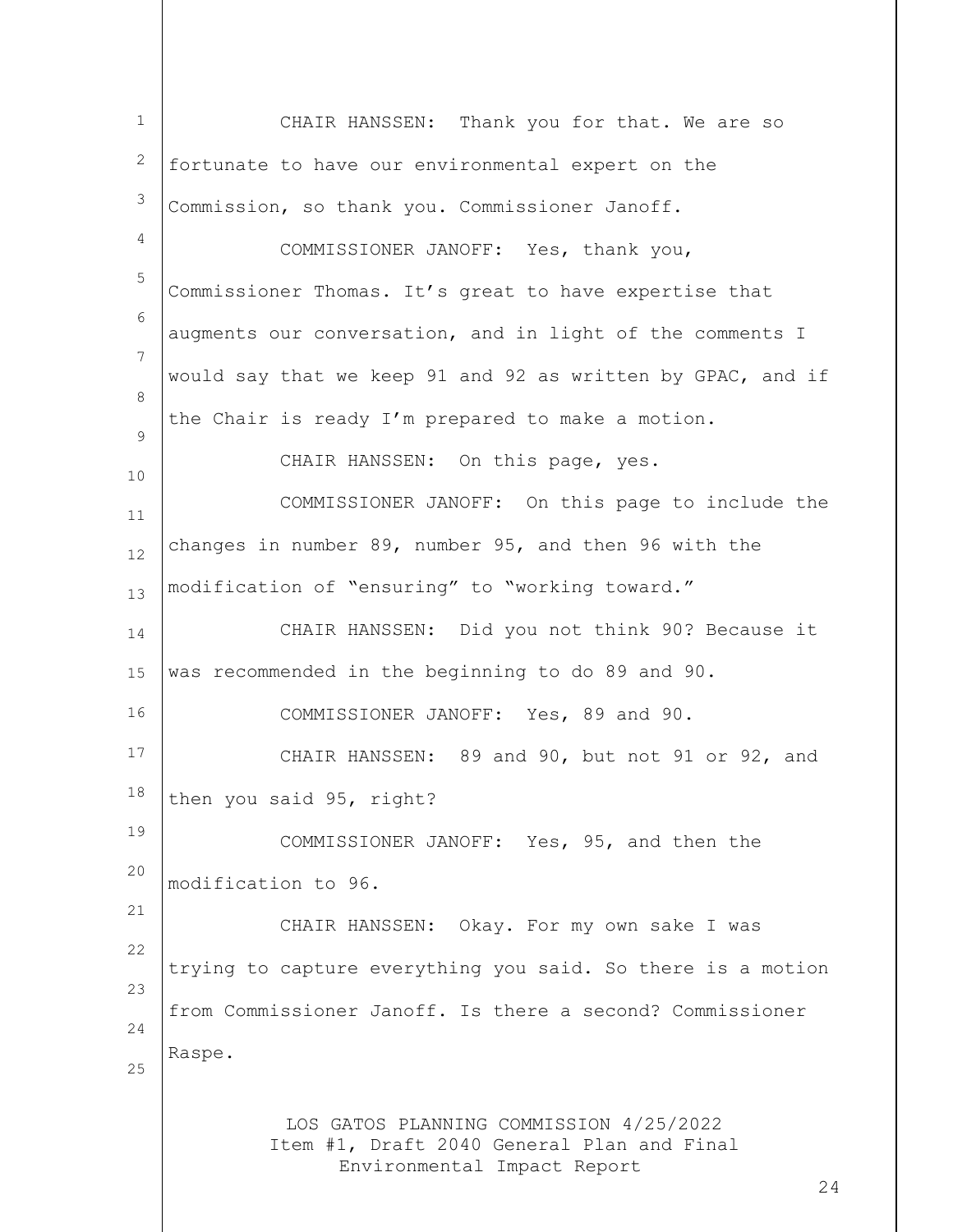LOS GATOS PLANNING COMMISSION 4/25/2022 Item #1, Draft 2040 General Plan and Final Environmental Impact Report 25 1 2 3 4 5 6 7 8 9 10 11 12 13 14 15 16 17 18 19 20 21 22 23 24 25 COMMISSIONER RASPE: Thank you, Chair. I second the motion. CHAIR HANSSEN: So we will take the roll call vote, and I will start again with Commissioner Thomas. COMMISSIONER THOMAS: Yes. CHAIR HANSSEN: Then Commissioner Raspe. COMMISSIONER RASPE: Yes. CHAIR HANSSEN: Commissioner Janoff. COMMISSIONER JANOFF: Yes. CHAIR HANSSEN: Commissioner Clark. COMMISSIONER CLARK: Yes. CHAIR HANSSEN: Vice Chair Barnett. VICE CHAIR BARNETT: Yes. CHAIR HANSSEN: And I vote yes as well. So we got through page 10 of the Environmental and Sustainability Element comments, and now we will go on to page 11, and that includes numbers 97 through 104. Actually, just for the sake of argument, let's include 105, because 104 goes onto the next page, and we'll go up to 105, because 104 and 105 both came from Valley Water, so we'll cover from 97 to 105 under this discussion, so comments on 97 through 105. Vice Chair Barnett.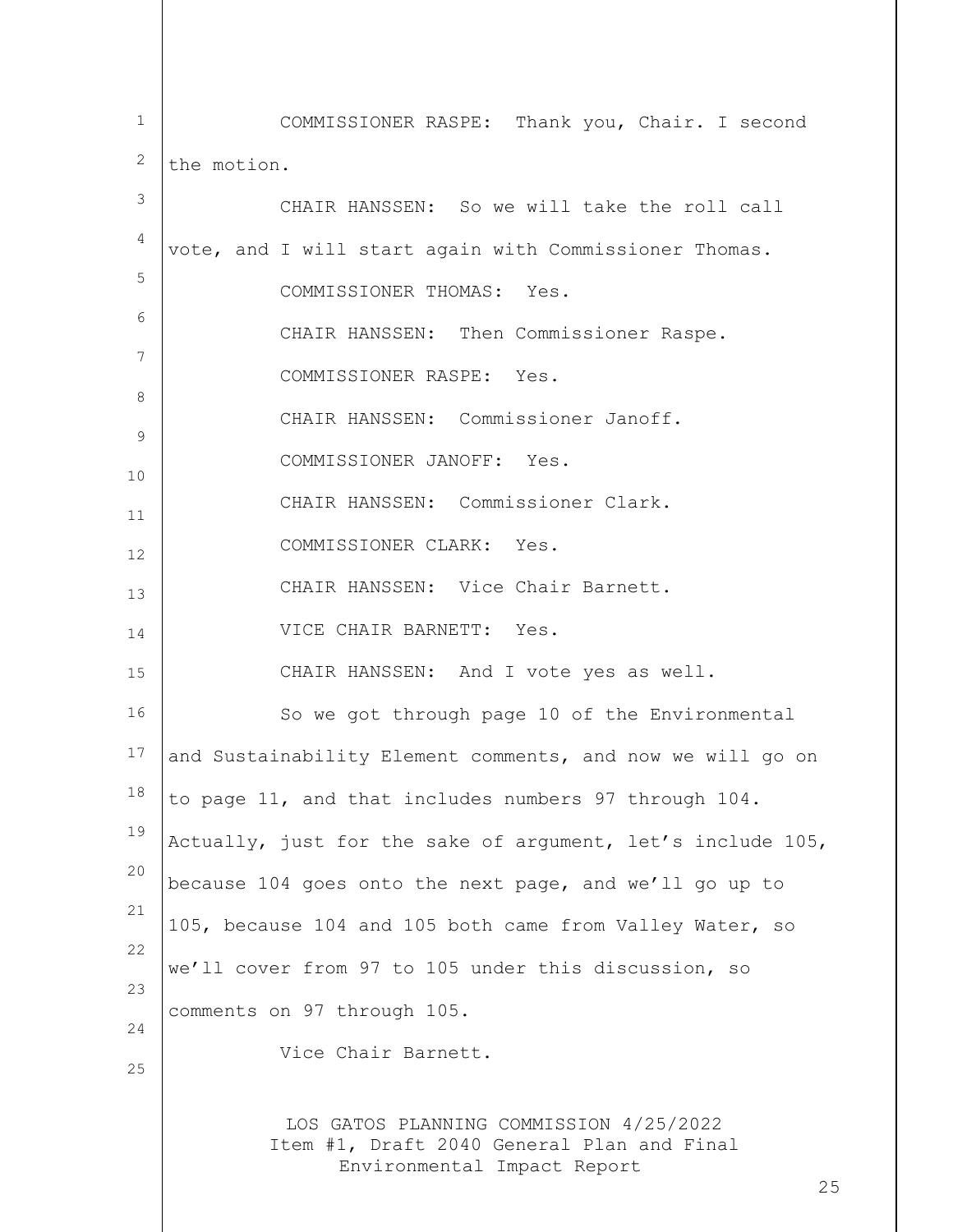LOS GATOS PLANNING COMMISSION 4/25/2022 Item #1, Draft 2040 General Plan and Final Environmental Impact Report 1 2 3 4 5 6 7 8  $\circ$ 10 11 12 13 14 15 16 17 18 19 20 21 22 23 24 25 VICE CHAIR BARNETT: I have a couple of technical issues starting with 98; the word "improves" should be "improve." Then on 100, the way I read it, it's talking about a decrease in the mitigation measures. CHAIR HANSSEN: So you're saying the way you're reading it is that we should decrease mitigation measures, is that correct? VICE CHAIR BARNETT: I think it's saying to decrease mitigation measures, but I don't think that's the intent. JENNIFER ARMER: My memory of this comment was that they wanted to clarify that reducing vehicle miles traveled is not the only way to reduce noise and air quality impacts, and so it might be that slightly modified language would get at that point more appropriately and more clearly. CHAIR HANSSEN: I read it the same way that you described it, Ms. Armer, but maybe others read it the same way that Vice Chair Barnett did, but we should be clear. I lost track of who raised their hand and is next, so I'll just go with Commissioner Clark, and then Commissioner Thomas, and then Commissioner Raspe.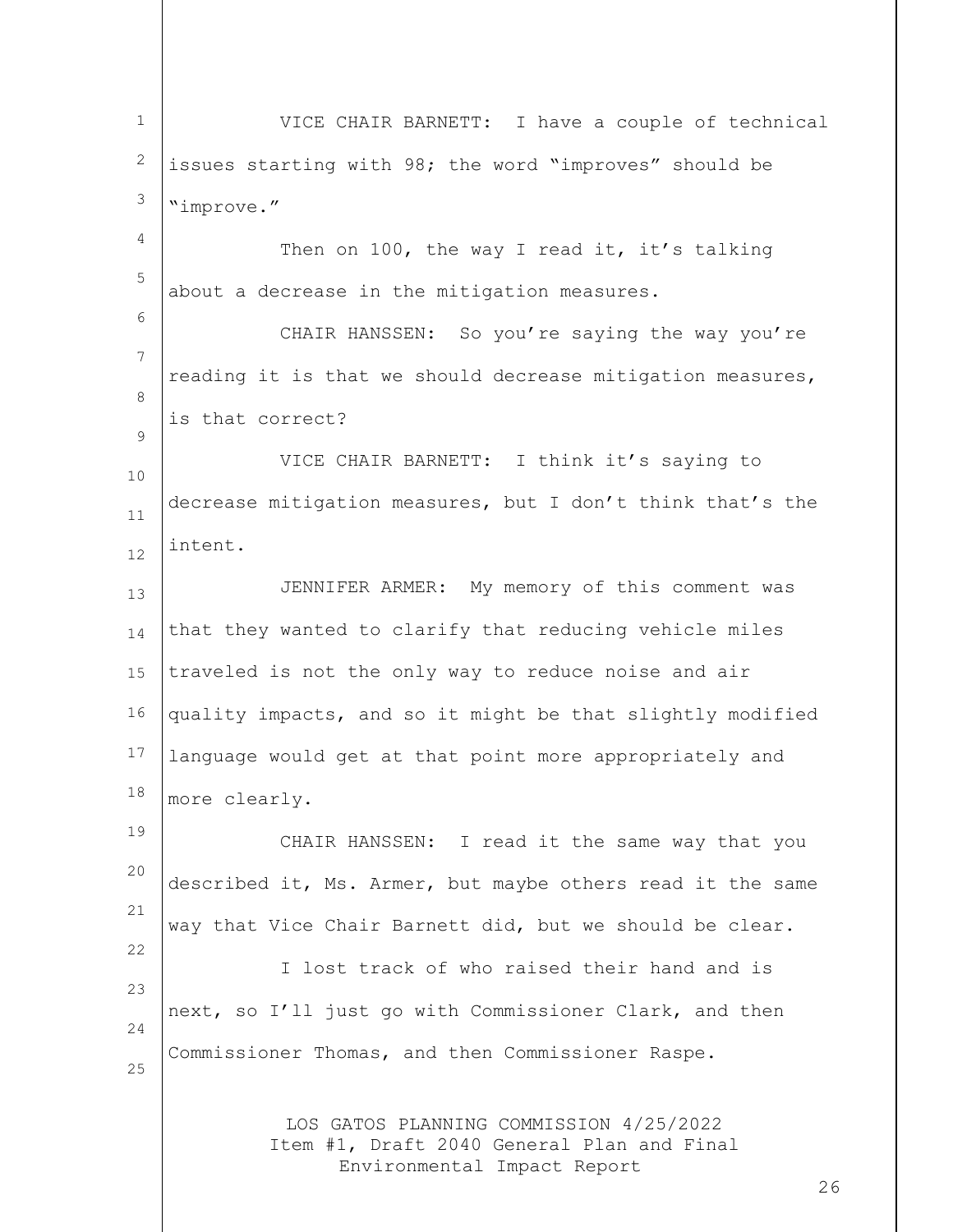| $\mathbf{1}$ | COMMISSIONER CLARK: Thank you. For numbers 100                                                                             |
|--------------|----------------------------------------------------------------------------------------------------------------------------|
| 2            | and 101, I felt like if we're going to do that we need to                                                                  |
| 3            | at least provide an example or two of what those things                                                                    |
| 4            | are, because for me it made them a lot more unclear when I                                                                 |
| 5            | was reading them, and so I think if people feel like there                                                                 |
| 6            | is an understanding of what that would mean and we don't                                                                   |
| 7            | need that, then that's great, but for me as a reader I felt                                                                |
| 8<br>9       | like it was a little too ambiquous.                                                                                        |
| 10           | CHAIR HANSSEN: In that same one it does explain                                                                            |
| 11           | with an example of something that would decrease VMT. So                                                                   |
| 12           | you're saying we're not being clear about other mitigation                                                                 |
| 13           | measures from the noise and that would help improve noise                                                                  |
| 14           | and air quality?                                                                                                           |
| 15           | COMMISSIONER CLARK: You mean where it says TDM                                                                             |
| 16           | Programs?                                                                                                                  |
| 17           | CHAIR HANSSEN: Yes.                                                                                                        |
| 18           | COMMISSIONER CLARK: Yes, that's a good point. It                                                                           |
| 19           | would just say that and kind of be referring to it, even                                                                   |
| 20           | though that was already there in a way.                                                                                    |
| 21<br>22     | CHAIR HANSSEN: So you think it could be clear if                                                                           |
| 23           | we added examples.                                                                                                         |
| 24           | COMMISSIONER CLARK: But I'm good with that                                                                                 |
| 25           | change, like the theory of it.                                                                                             |
|              | LOS GATOS PLANNING COMMISSION 4/25/2022<br>Item #1, Draft 2040 General Plan and Final<br>Environmental Impact Report<br>27 |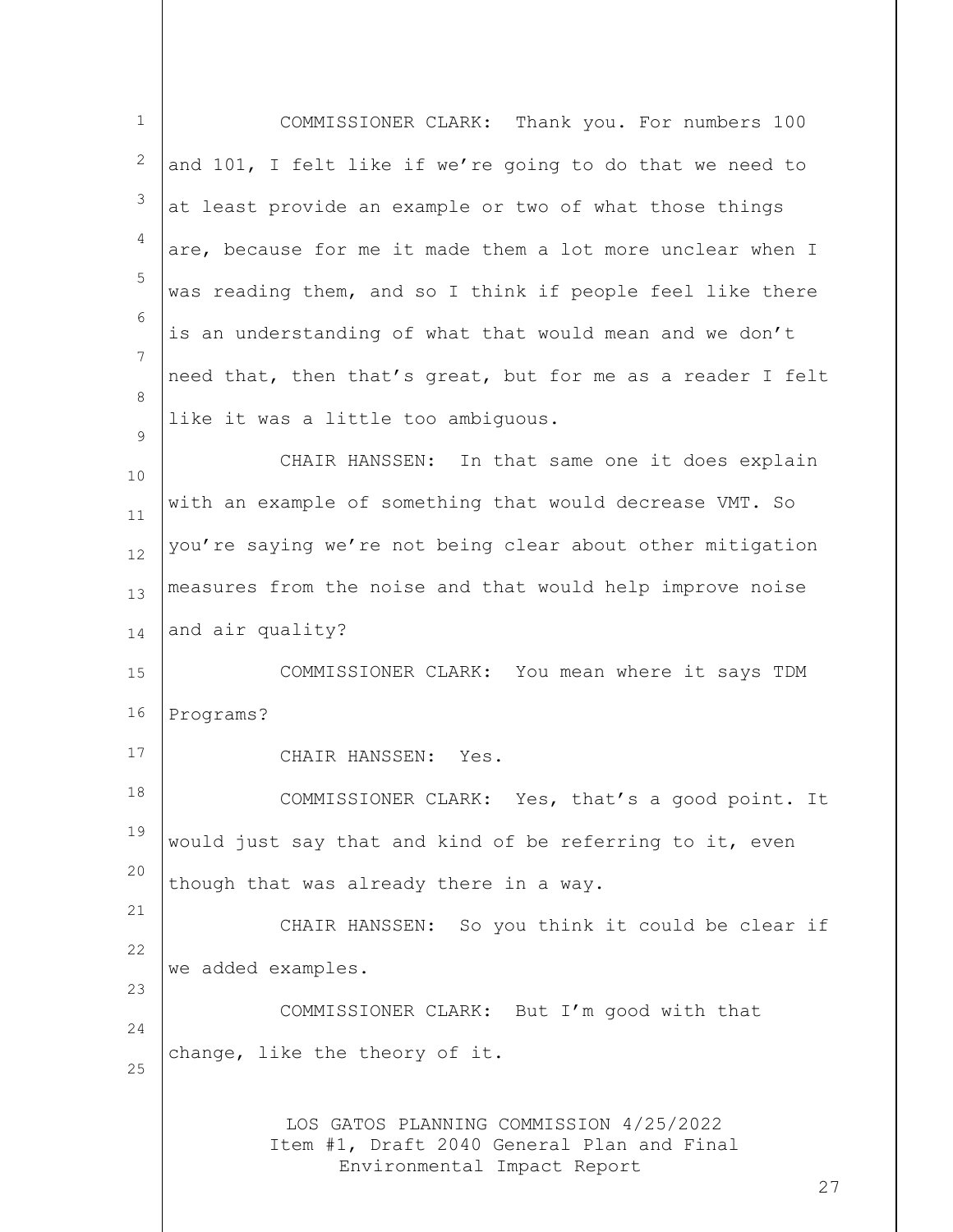1 2 CHAIR HANSSEN: Let's see, Commissioner Thomas, and then Commissioner Raspe.

| $\mathfrak{Z}$ | COMMISSIONER THOMAS: Thank you. I also felt for                                                                            |
|----------------|----------------------------------------------------------------------------------------------------------------------------|
| 4              | 100 and 101 that made them too broad. I know this is                                                                       |
| $\mathsf S$    | supposed to be a big and broad document, but for 100,                                                                      |
| 6              | because VMT is the gold standard for mitigating air                                                                        |
| 7              | pollution, I'm not sure if including other options is                                                                      |
| 8<br>9         | appropriate, and I would actually like to hear from Staff                                                                  |
| 10             | or maybe the Town Attorney on that, because I don't want us                                                                |
| 11             | to get in a situation, but I'm pretty sure VMT is                                                                          |
| 12             | traditionally most often used.                                                                                             |
| 13             | Then the same with 101, "requiring developments                                                                            |
| 14             | to incorporate site planning techniques." Is site planning                                                                 |
| 15             | techniques just like the standard that it's people that are                                                                |
| 16             | doing this know exactly what that means, and including                                                                     |
| 17             | other is just making it more confusing and actually not                                                                    |
| 18             | legal, if that makes sense?                                                                                                |
| 19             | So those are my two comments about 100 and 101,                                                                            |
| 20             | and I see some people are popping up and their hands are                                                                   |
| 21<br>22       | up.                                                                                                                        |
| 23             | CHAIR HANSSEN: Mr. Kim must be Staff, because                                                                              |
| 24             | he's not a Commissioner, and (inaudible) as a panelist, so                                                                 |
| 25             | yes, if you could help us with this, that would be great.                                                                  |
|                | LOS GATOS PLANNING COMMISSION 4/25/2022<br>Item #1, Draft 2040 General Plan and Final<br>Environmental Impact Report<br>28 |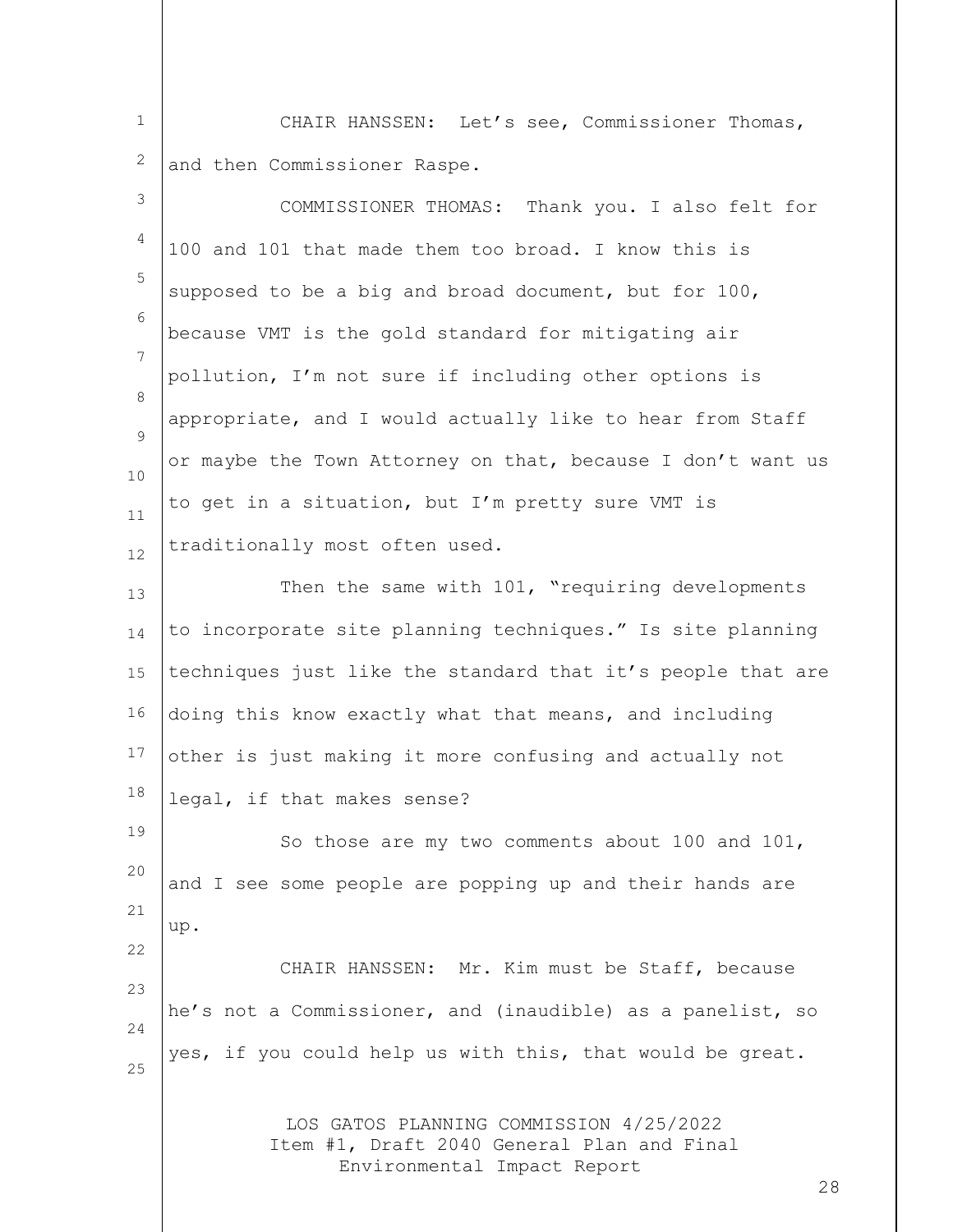1 2 WOOJAE KIM: Yes, good evening, Commissioners. WooJae Kim, the Town Engineer.

| 3        | Regarding item 100, I would just be cautious                                                                         |
|----------|----------------------------------------------------------------------------------------------------------------------|
| 4        | about adding that additional phrase in there, because it is                                                          |
| 5        | related to CEQA requirements. I'm talking about VMT. If                                                              |
| 6        | anything, maybe changing that word "or" to "and" might                                                               |
| 7<br>8   | help, but again, I would just be cautious about                                                                      |
| 9        | substituting VMT requirements with other elements. Thank                                                             |
| 10       | you.                                                                                                                 |
| 11       | CHAIR HANSSEN: That's a very good point, but we                                                                      |
| 12       | are treading on CEQA in this comment, and we don't want to                                                           |
| 13       | have something that's in conflict with CEQA law.                                                                     |
| 14       | Let's see, Director Paulson, did you have                                                                            |
| 15       | something to add?                                                                                                    |
| 16       | JOEL PAULSON: Yes, thank you. Just for some big                                                                      |
| 17       | picture context, kind of the intent of this is if VMT is                                                             |
| 18       | going to create air and noise impacts, those are all                                                                 |
| 19       | impacts that are going to be reviewed. VMT will have                                                                 |
| 20       | impacts. Air pollution and noise, they'll each have their                                                            |
| 21       | own sections, they'll each have mitigation measures, and so                                                          |
| 22<br>23 | that's what I think this was originally trying to capture                                                            |
| 24       | is that there are reductions to the VMT, which also might                                                            |
| 25       | reduce impacts to both air quality and noise impacts.                                                                |
|          | LOS GATOS PLANNING COMMISSION 4/25/2022<br>Item #1, Draft 2040 General Plan and Final<br>Environmental Impact Report |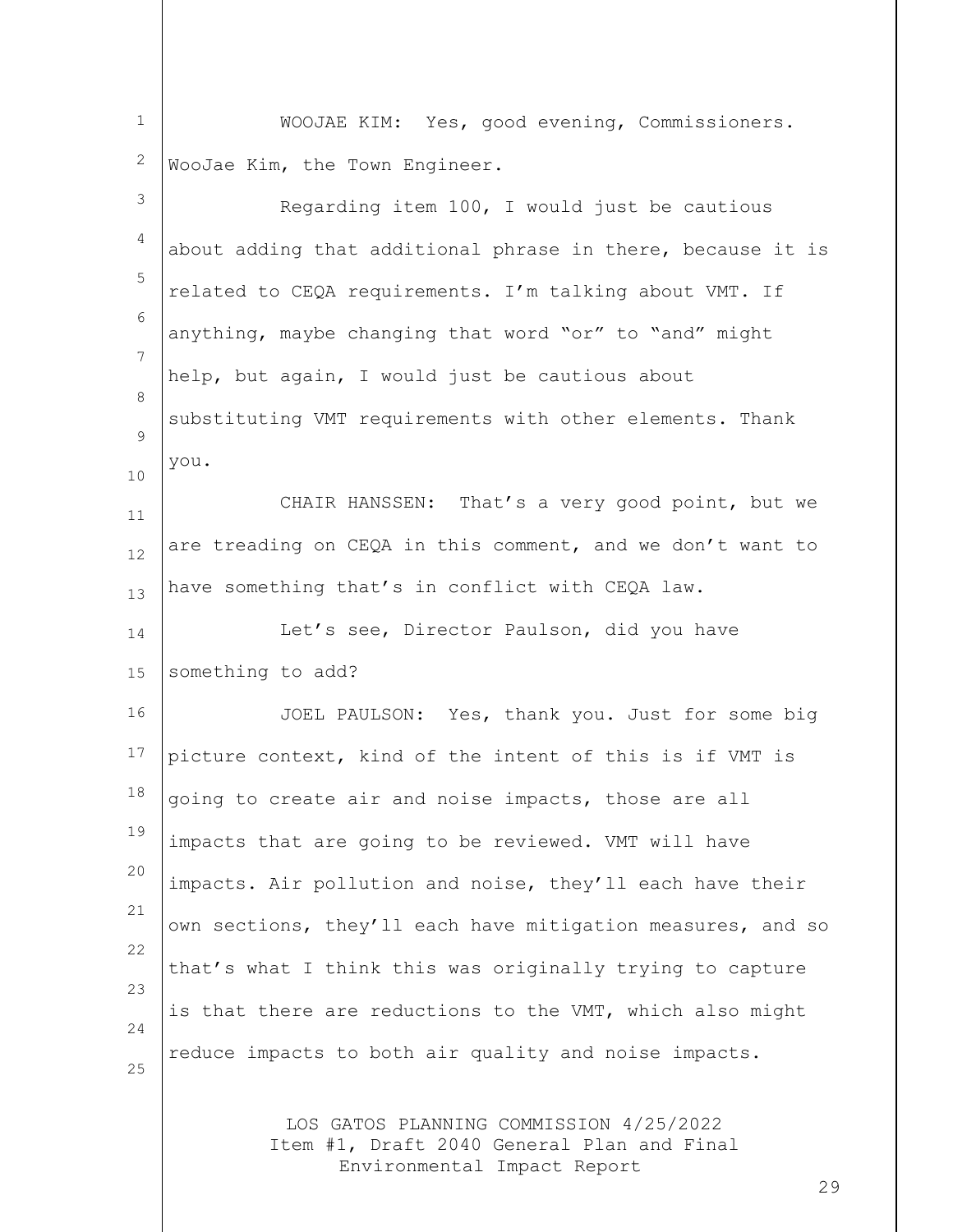| $\mathbf{1}$ | Then the other techniques, again, from a noise                                                                                                                                          |
|--------------|-----------------------------------------------------------------------------------------------------------------------------------------------------------------------------------------|
| 2            | perspective, if you have, for instance, residential uses                                                                                                                                |
| 3            | near a freeway there are usually a handful of mitigation                                                                                                                                |
| 4            | measures, whether that's a sound wall of some height,                                                                                                                                   |
| 5            | whether that's having a high-efficiency HVAC system so that                                                                                                                             |
| 6            | folks don't necessarily have to open their windows and be                                                                                                                               |
| 7<br>8       | subject to those. Obviously, that's a choice if folks want                                                                                                                              |
| 9            | to do that, but those are the types of things that                                                                                                                                      |
| 10           | typically are in those categories as mitigation measures in                                                                                                                             |
| 11           | the document. Just for big picture information for the                                                                                                                                  |
| 12           | Commission.                                                                                                                                                                             |
| 13           | CHAIR HANSSEN: That's helps. Thank you for that.                                                                                                                                        |
| 14           | Commissioner Raspe.                                                                                                                                                                     |
| 15           | COMMISSIONER RASPE: Thank you, Chair. First of                                                                                                                                          |
| 16           | all, I agree with Commissioner Barnett's comments with                                                                                                                                  |
| 17           | respect to 98.                                                                                                                                                                          |
| 18           | Then I think he's correct in 100 that as                                                                                                                                                |
| 19           | currently drafted it would require a decrease in mitigation                                                                                                                             |
| 20           | measures, which is actually the opposite of what we want.                                                                                                                               |
| 21<br>22     | Then taking Staff's comments into account, I think maybe if                                                                                                                             |
| 23           | we are going to insert a phrase into 100, perhaps a better                                                                                                                              |
| 24           | phrase might be, "and related noise and air quality                                                                                                                                     |
| 25           | impacts." That way it's supplemental to the VMT and it's                                                                                                                                |
|              | still we are interested in managing noise and air quality<br>LOS GATOS PLANNING COMMISSION 4/25/2022<br>Item #1, Draft 2040 General Plan and Final<br>Environmental Impact Report<br>30 |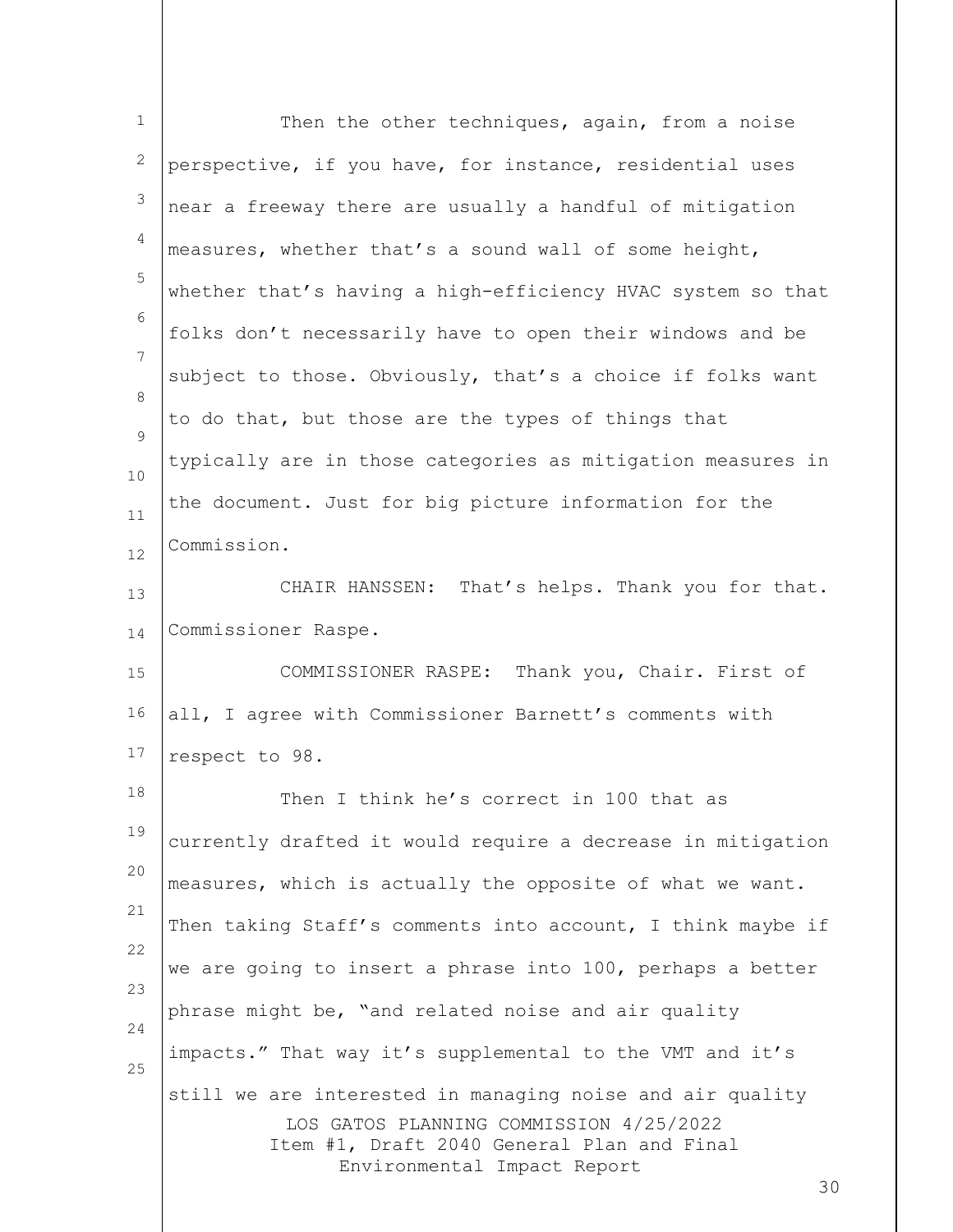LOS GATOS PLANNING COMMISSION 4/25/2022 Item #1, Draft 2040 General Plan and Final Environmental Impact Report 1 2 3 4 5 6 7 8  $\circ$ 10 11 12 13 14 15 16 17 18 19 20 21 22 23 24 25 impacts that are related to vehicle miles, so rather than casting the net too broadly, so I would suggest that change to 100 if we want to include language. With respect to other recommended changes, I would also recommend changes 103 and 104 and 105 as well. Thank you, Chair. CHAIR HANSSEN: Okay, 103 and 104 and 105, because I was asking you guys (inaudible) those came from Valley Water. Let's see what the other Commissioners think. Commissioner Janoff, then Commissioner Clark, and then Commissioner Thomas. COMMISSIONER JANOFF: On 100, I guess after hearing discussion, Commissioner Raspe's recommendation is a good one, although I think if we just take out, and we'll leave the language as GPAC recommended, I think that's the simplest. Same with 101. Rather than trying to get nuanced about these things, it's pretty broadly traffic generated and I think that's clear enough. With regard to 103, I wasn't thinking that we want to include "composting green waste and chipping programs" if the Town is not prepared to do that. That's more of an implementation program if we want to go there,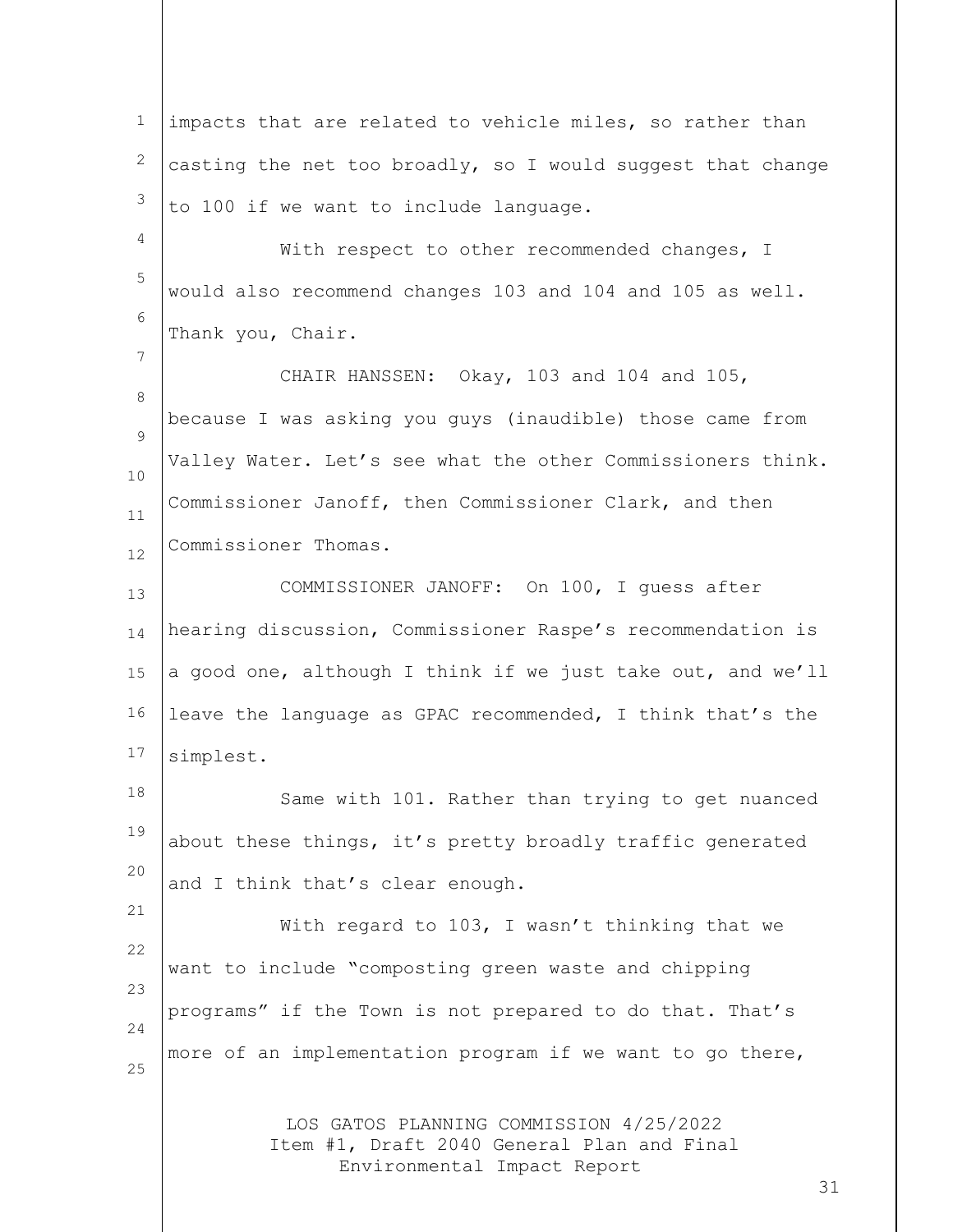LOS GATOS PLANNING COMMISSION 4/25/2022 Item #1, Draft 2040 General Plan and Final Environmental Impact Report 32 1 2 3 4 5 6 7 8  $\circ$ 10 11 12 13 14 15 16 17 18 19 20 21 22 23 24 25 but that's also already provided by other agencies, so I'm not sure that that's a necessary add. Then I'd be in favor of incorporating 104 and 105 per Valley Water recommendations. CHAIR HANSSEN: Thank you for that. No one brought up 103, except for you. I had the same comment. The way it was before, it says "extended producer responsibility and innovative strategies," which could cover any number of things. Then I thought about 20 years in the future, I don't know that it won't be the case, but maybe there is something else besides composting and chipping programs that might be helping them mitigate environmental effects, so I thought it would be better to just leave it the way it was. COMMISSIONER JANOFF: We might have waste vaporization. CHAIR HANSSEN: I have faith, especially here in Silicon Valley, for people to come up with really new and innovative ways to deal with waste. Commissioner Clark, and then Commissioner Thomas. COMMISSIONER CLARK: I'll start just with 100 and 101. I think that we should leave them as recommended by GPAC. I think if we don't say, "and these other things," it's not like we're limited to only vehicle miles traveled.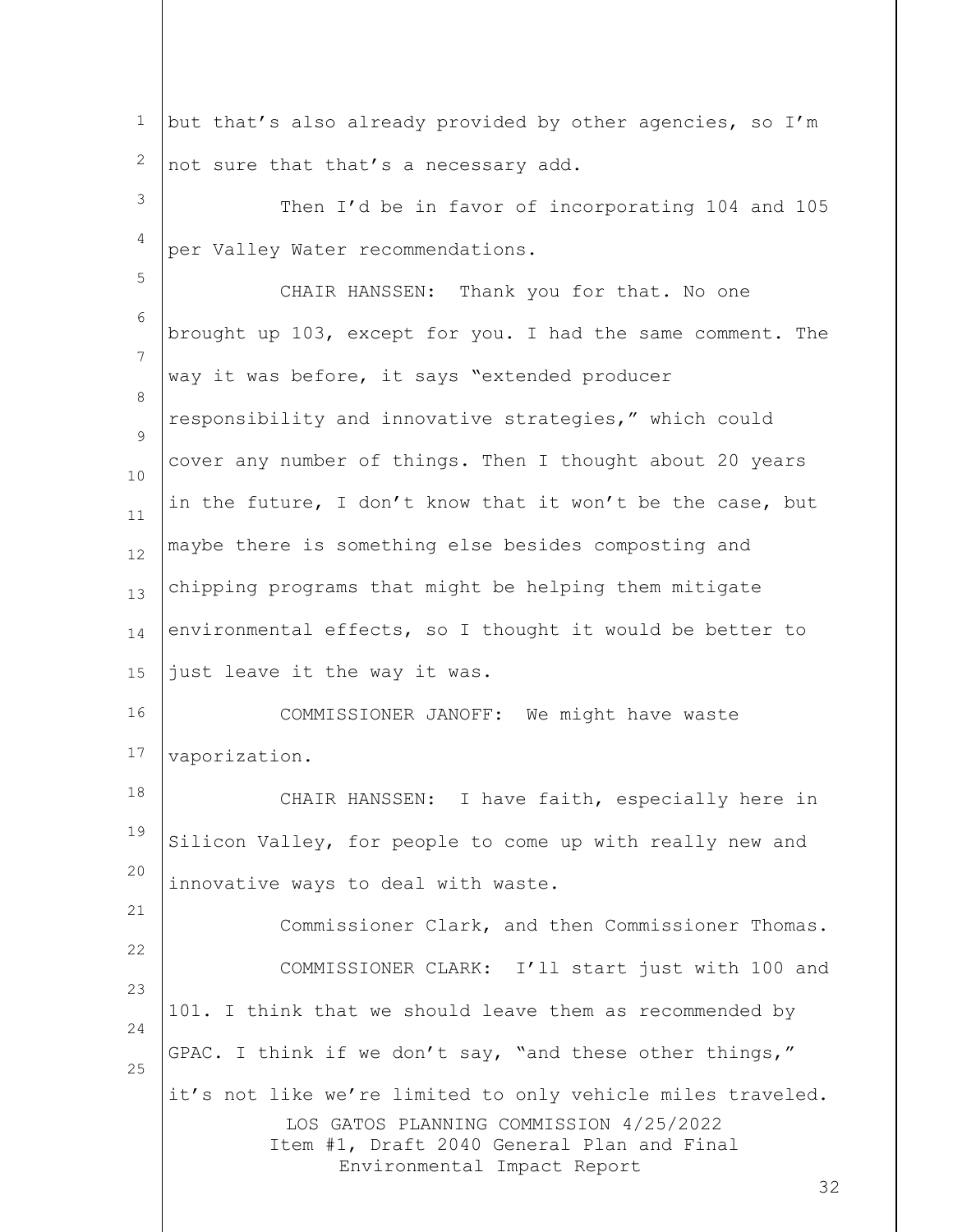| $\mathbf 1$ | We're not saying only that, and so I don't see a problem                                                                                                                                |
|-------------|-----------------------------------------------------------------------------------------------------------------------------------------------------------------------------------------|
| 2           | with leaving that language as is.                                                                                                                                                       |
| 3           | I'm very in favor of 97. I think that if there's                                                                                                                                        |
| 4           | a remodel or retrofit happening, then that's also a great                                                                                                                               |
| 5           | opportunity for that bird-safe lighting.                                                                                                                                                |
| 6           | Also, number 98, I liked those changes as well.                                                                                                                                         |
| 7           | I agree about numbers 104 and 105; I'm in favor                                                                                                                                         |
| 8<br>9      | of those two as well.                                                                                                                                                                   |
| 10          | CHAIR HANSSEN: Can I ask you and maybe Staff                                                                                                                                            |
| 11          | about 97, because I had a big question mark by that. What                                                                                                                               |
| 12          | was in there before said, "require new development to                                                                                                                                   |
| 13          | increase bird safety by reducing hazardous building and                                                                                                                                 |
| 14          | architectural elements and including bird safe lighting                                                                                                                                 |
| 15          | design," and the proposal was to add in addition to new                                                                                                                                 |
| 16          | development, which I would take to be where there was                                                                                                                                   |
| 17          | vacant land or a teardown, but it says, "remodels and                                                                                                                                   |
| 18          | retrofit." In the past when we've had these kind of things                                                                                                                              |
| 19          | come up we've tended to leave these things to new                                                                                                                                       |
| 20          | development versus remodels, but I'm going to ask Staff                                                                                                                                 |
| 21          | what kind of issues that might create to add remodels and                                                                                                                               |
| 22<br>23    | retrofits to that statement?                                                                                                                                                            |
| 24          | JENNIFER ARMER: Thank you, Chair. I would start                                                                                                                                         |
| 25          | by saying that there is generally concern about imposing                                                                                                                                |
|             | some of these sorts of requirements on something that's a<br>LOS GATOS PLANNING COMMISSION 4/25/2022<br>Item #1, Draft 2040 General Plan and Final<br>Environmental Impact Report<br>33 |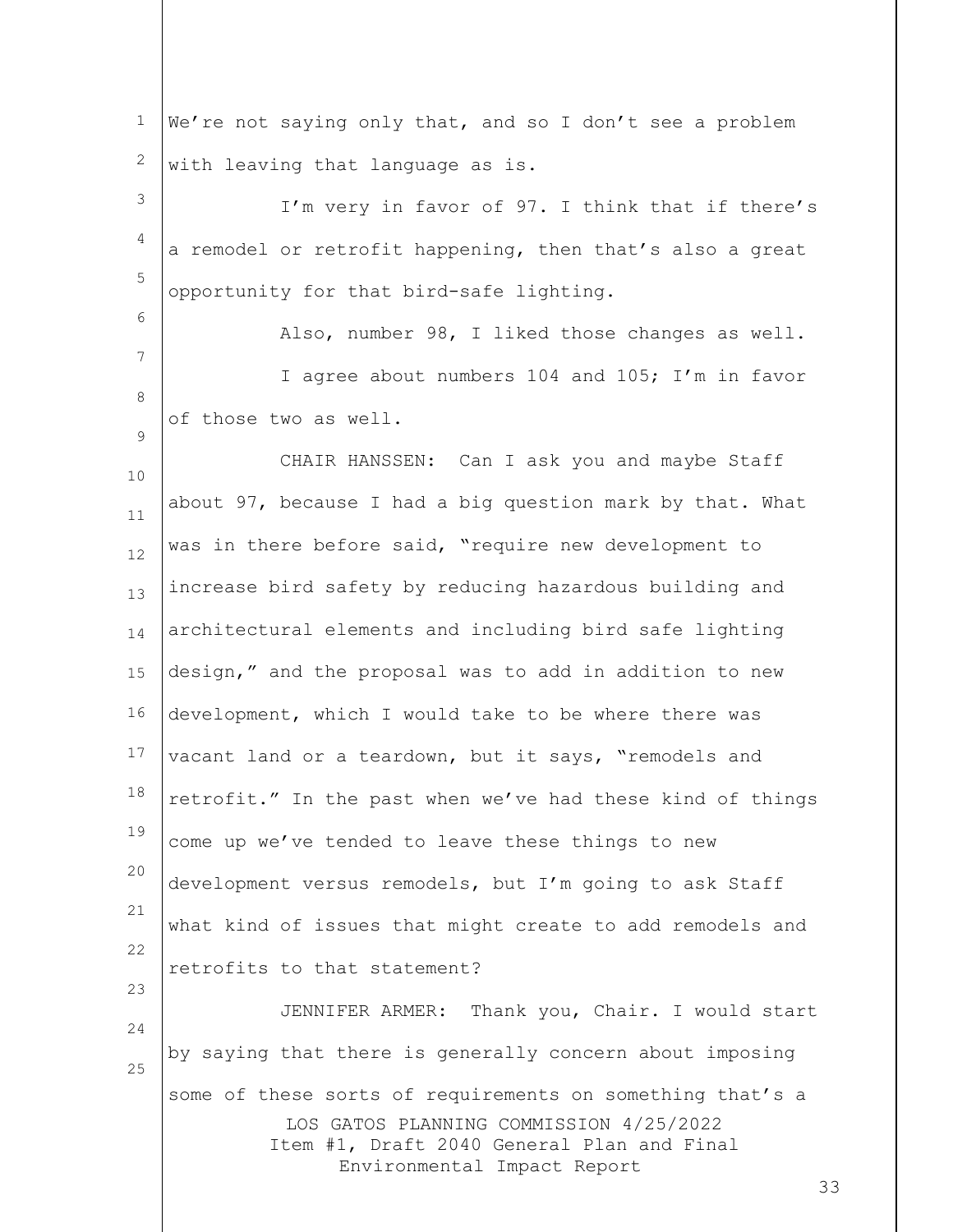LOS GATOS PLANNING COMMISSION 4/25/2022 Item #1, Draft 2040 General Plan and Final Environmental Impact Report 1 2 3 4 5 6 7 8  $\circ$ 10 11 12 13 14 15 16 17 18 19 20 21 22 23 24 25 remodel or a retrofit. It really depends on the scale of the project, whether there is kind of that nexus that they're putting enough money into the project that we're not overburdening them with these types of requirements. It's also a little more difficult to implement in terms of a policy, whereas a remodel or retrofit very well may just be a building permit and so doesn't go through as extensive review as a new building would. So new development, I agree, we would consider that to include development of vacant land or significant replacement of existing buildings and redevelopment at the site. CHAIR HANSSEN: Thank you, that was pretty much exactly what was going through my head on that one, and you said it very well. For me, I would be happier to leave it as it was versus adding on remodels or retrofits, but let's see what others think, and you're welcome to comment on any of these. Commissioner Thomas, and then I'll go back to Commissioner Clark, and then Commissioner Raspe. COMMISSIONER THOMAS: Thank you for clarifying all of that and bringing that up, because I did also have that question about 97. One thing that we could possibly do to encourage this inclusion of bird safe design in remodels and retrofits is just add, "and when appropriate in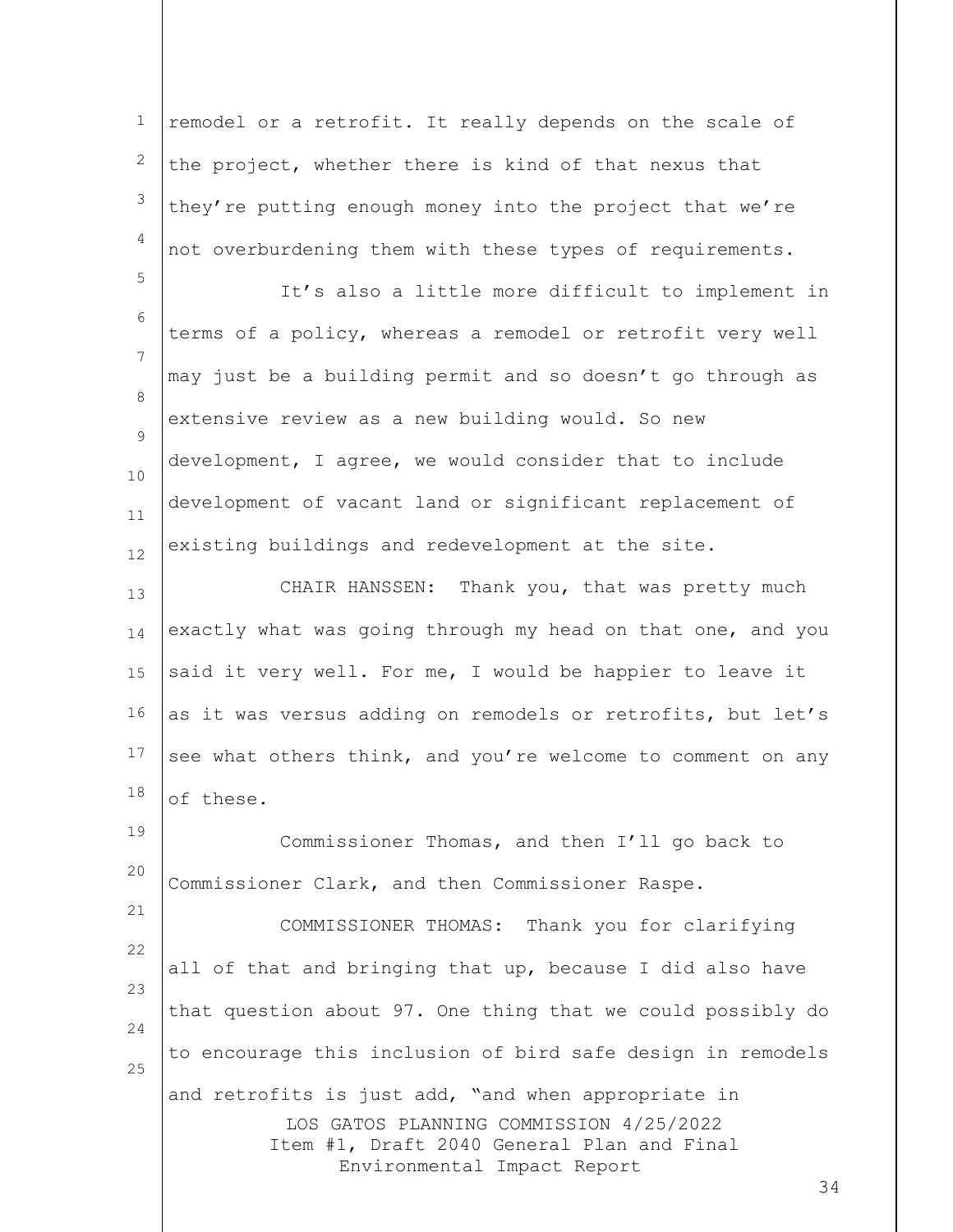1 2 3 4 remodels and retrofits." Is that a language change that would kind of cover the bases, like encouraging and be a possibility for when policy is being made for it to be looked into? That is my one suggestion with that change.

5 6 7 8  $\circ$ 10 11 12 13 Then for 100 and 101, I agree with Commissioner Clark that I'm in support of how the GPAC originally had it. If we do want to incorporate any changes, such as the one that Commissioner Raspe suggested, I think that we just need to add a verb like, "require decreases to vehicle miles traveled," and something like, "other noise and air quality impacts," because that's what is missing from that phrase. Those are my comments.

14 15 16 17 18 19 20 21 22 23 24 CHAIR HANSSEN: I'm going to ask you a question back, Commissioner Thomas. Considering what Staff said, what I heard Staff say is that when impacts are identified as significant in the EIR, you have to go back and mitigate them, and you would have to mitigate any impacts, so if the impact generated by traffic happened to affect air quality, it would have to be mitigated, so I'm not sure what it adds, because in the EIR perspective if noise or air quality was triggered, then they would have to go mitigate anyway. So do you still feel strongly about leaving it in there?

25

LOS GATOS PLANNING COMMISSION 4/25/2022 Item #1, Draft 2040 General Plan and Final Environmental Impact Report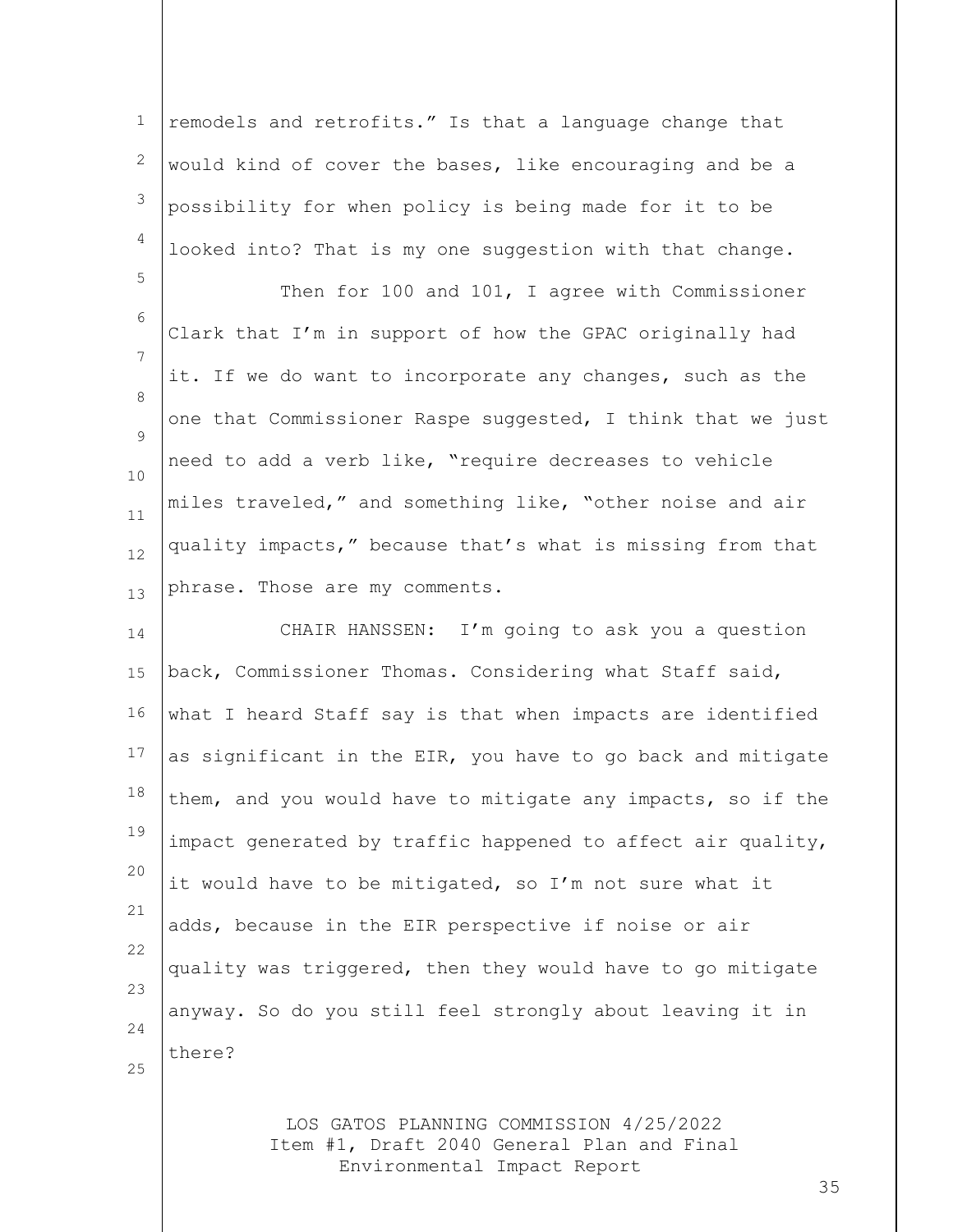1 2 3 4 5 COMMISSIONER THOMAS: No, I don't feel strongly. I'm fine with not leaving it in, but I was saying if we were going to leave it in I think that we need to add a verb, that's my only thing that I feel strongly about. But no, I agree.

7 8  $\circ$ I do think that 100 and 101 become redundant in the way that they're written, and we've covered the bases with how they were originally written and professionals originally wrote them.

6

10

11 12 13 14 But for 97, I am interested if people think that "and when appropriate" would be helpful for adding in including remodels and retrofit? Staff, I don't know if you want to comment on it, or other Commissioners.

15 16 CHAIR HANSSEN: Director Paulson has had his hand up for a couple of minutes.

LOS GATOS PLANNING COMMISSION 4/25/2022 Item #1, Draft 2040 General Plan and Final Environmental Impact Report 17 18 19 20 21 22 23 24 25 JOEL PAULSON: Thank you, Chair. Just to let the Commission and public know, there actually is an implementation program to adopt a bird safe ordinance, which is Implementation Program N. Those are the types of details that we can consider, and then as it goes through that process through the Planning Commission and Council, they can make the decision on when those would be required versus encouraged, for instance, if it ended up being new development only, that doesn't reduce Staff's opportunity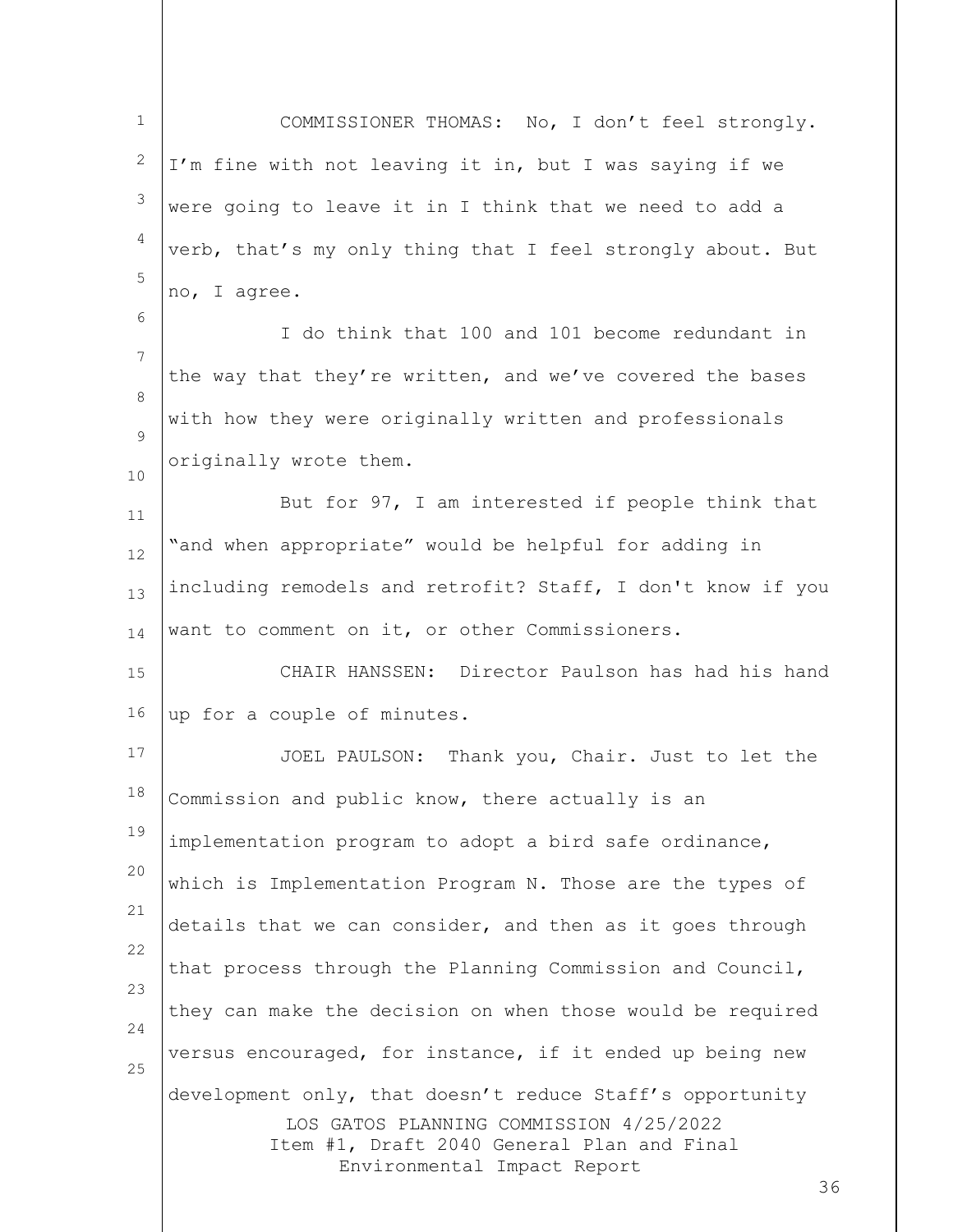LOS GATOS PLANNING COMMISSION 4/25/2022 Item #1, Draft 2040 General Plan and Final Environmental Impact Report 37 1 2 3 4 5 6 7 8  $\circ$ 10 11 12 13 14 15 16 17 18 19 20 21 22 23 24 25 when we're speaking with folks who are just doing building permits to ask them if they've considered bird safe options, so I think we're generally covered there, but I just wanted to make sure the Commission knew that as they're going through this discussion. CHAIR HANSSEN: Thank you for that. I had forgotten that we had put that as an implementation program, so that helps. Let's see, I'm going to go to Commissioner Clark, and then Commissioner Raspe, and then back to Commissioner Thomas. COMMISSIONER CLARK: Thank you. Now that we know that it's in an implementation program my only concern would be like limiting it by just saying new development, so I think I'd like to say require that new developments increase bird safety and encourage remodels and retrofits to do the same, just to at least have the idea in there that we would like for remodels and retrofits to do that. CHAIR HANSSEN: So that's a compromise statement that could be modified. Item 97 could be modified. Let's see, Commissioner Raspe, you had your hand up for a while, and then Commissioner Thomas. COMMISSIONER RASPE: Thank you, Chair. With respect to 97, as I've been sitting here listening, I think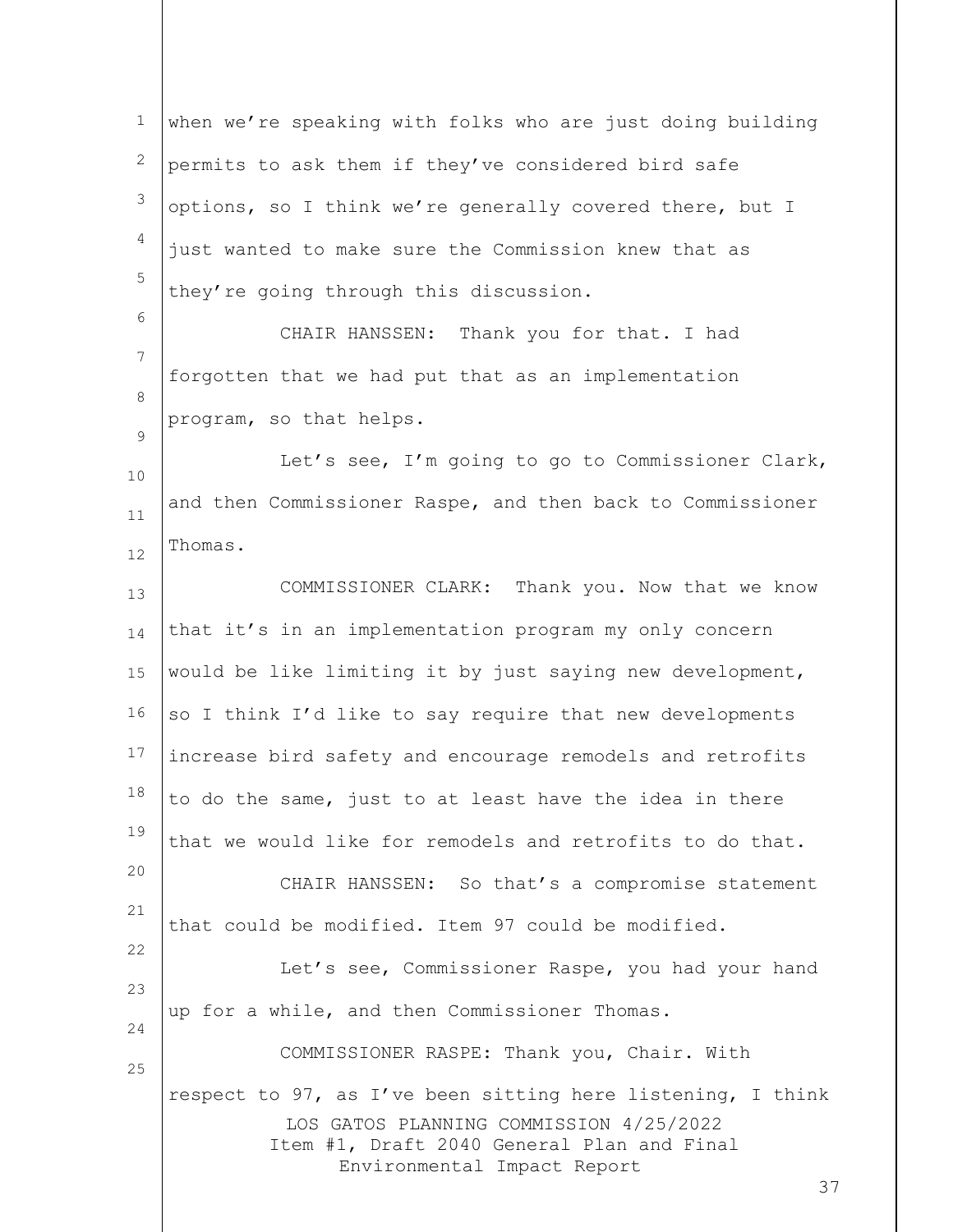1 2 3 4 5 6 7 8  $\circ$ 10 11 12 13 my mind has kind of shifted a little bit. Initially I thought we were going to create a line drawing problem with including remodels and retrofits. As currently stated, any ADU, any re-siding of a property, could potentially trigger a whole study of the project to make sure that there is no endangering of the birds, and I'm not sure that's really the scenario that we want to create, and so the notion of maybe encouraging, as Commissioner Clark says, with respect to remodels as opposed to making it mandatory, that might solve that problem, but any requirement that remodels be required to take into account additional bird safety I think would be problematic.

14 15 16 17 Then jumping down to 100, I had earlier suggested some changes, but as we discuss it I agree with my fellow commissioners that we adopt the GPAC language for 100 and 101. Thank you.

LOS GATOS PLANNING COMMISSION 4/25/2022 Item #1, Draft 2040 General Plan and Final Environmental Impact Report 18 19 20 21 22 23 24 25 CHAIR HANSSEN: Thank you for that. Before I go to Commissioner Thomas, I did want to make a point, and this happened a while ago, but a personal experience that I had as a resident. When we went to remodel our kitchen, when the inspector came in they wanted to check all the smoke detectors in the house, which I didn't think was a bad idea, but it was unrelated to the actual matter at hand, which was the kitchen. So as I was thinking through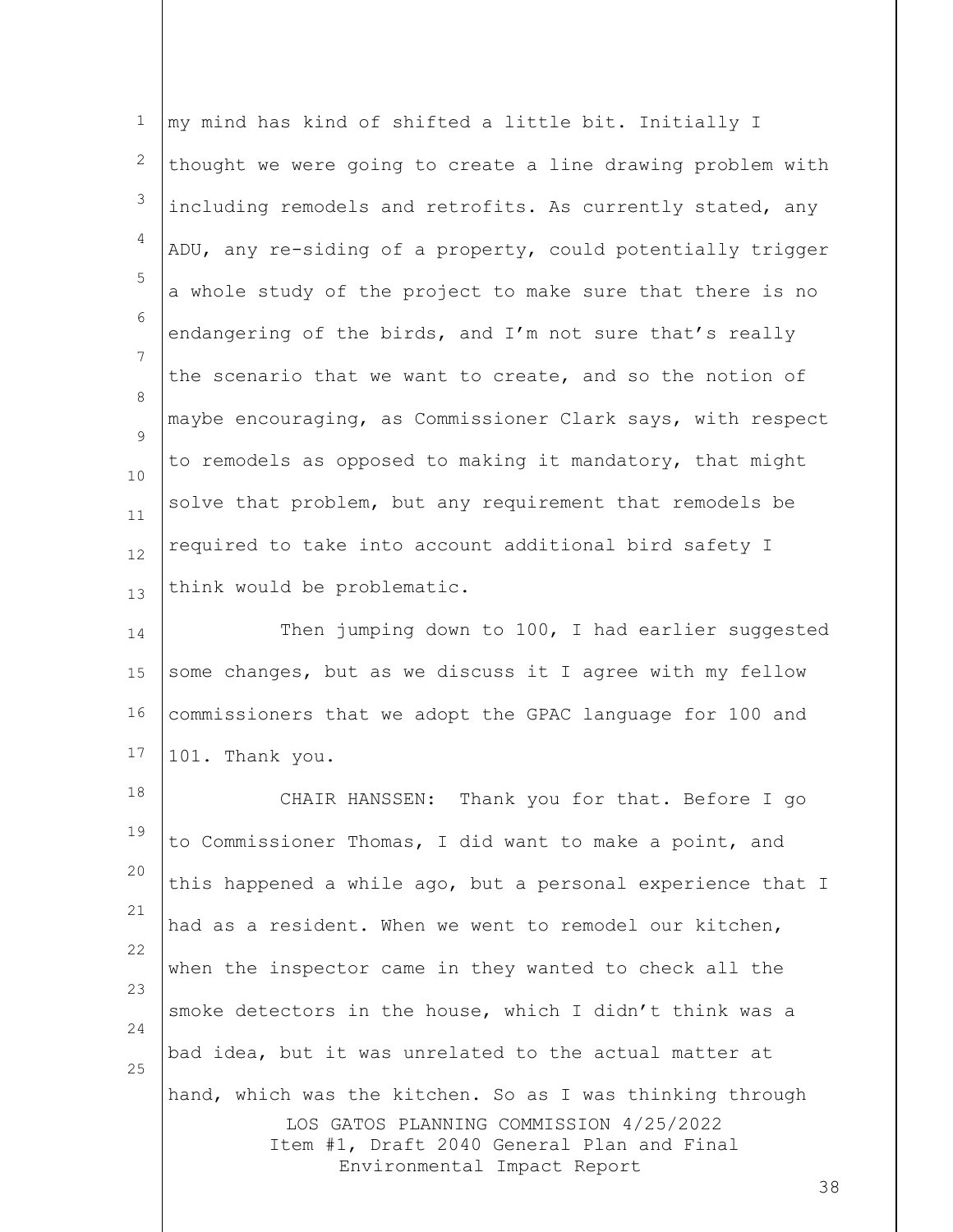| 1            | this I remembered that experience, and that would be my                                                                                                                |    |
|--------------|------------------------------------------------------------------------------------------------------------------------------------------------------------------------|----|
| $\mathbf{2}$ | concern about doing something with this and not just                                                                                                                   |    |
| 3            | leaving it to the implementation program to get more                                                                                                                   |    |
| 4            | thoroughly vetted, which is that this thing could kind of                                                                                                              |    |
| 5            | create, even with the word "encourage," some expectation                                                                                                               |    |
| 6            | that if you're making a very small change like changing                                                                                                                |    |
| 7            | something that's just a couple thousand dollars, that you                                                                                                              |    |
| 8<br>9       | might be having to look at issues in other parts of your                                                                                                               |    |
| 10           | house, so that would be my only concern, but I'm okay with                                                                                                             |    |
| 11           | leaving it in there with the knowledge that it's going to                                                                                                              |    |
| 12           | get better vetted in the implementation program.                                                                                                                       |    |
| 13           | Commissioner Thomas.                                                                                                                                                   |    |
| 14           | COMMISSIONER THOMAS: I could go either way on                                                                                                                          |    |
| 15           | that one, so I'm happy to do whatever the majority of                                                                                                                  |    |
| 16           | Commissioners would like.                                                                                                                                              |    |
| 17           | I do want to point out for number 103 that there                                                                                                                       |    |
| 18           | are essentially like three different implementation                                                                                                                    |    |
| 19           | programs that cover how to become a zero waste town, and                                                                                                               |    |
| 20           | they include things like composting green waste, chipping                                                                                                              |    |
| 21<br>22     | programs, all of that, and so I do think that that's too                                                                                                               |    |
| 23           | specific to include in this goal, because we have them as                                                                                                              |    |
| 24           | implementation programs and they're probably going to be                                                                                                               |    |
| 25           | part of the solution.                                                                                                                                                  |    |
|              | CHAIR HANSSEN: Very good. Commissioner Janoff.<br>LOS GATOS PLANNING COMMISSION 4/25/2022<br>Item #1, Draft 2040 General Plan and Final<br>Environmental Impact Report | 39 |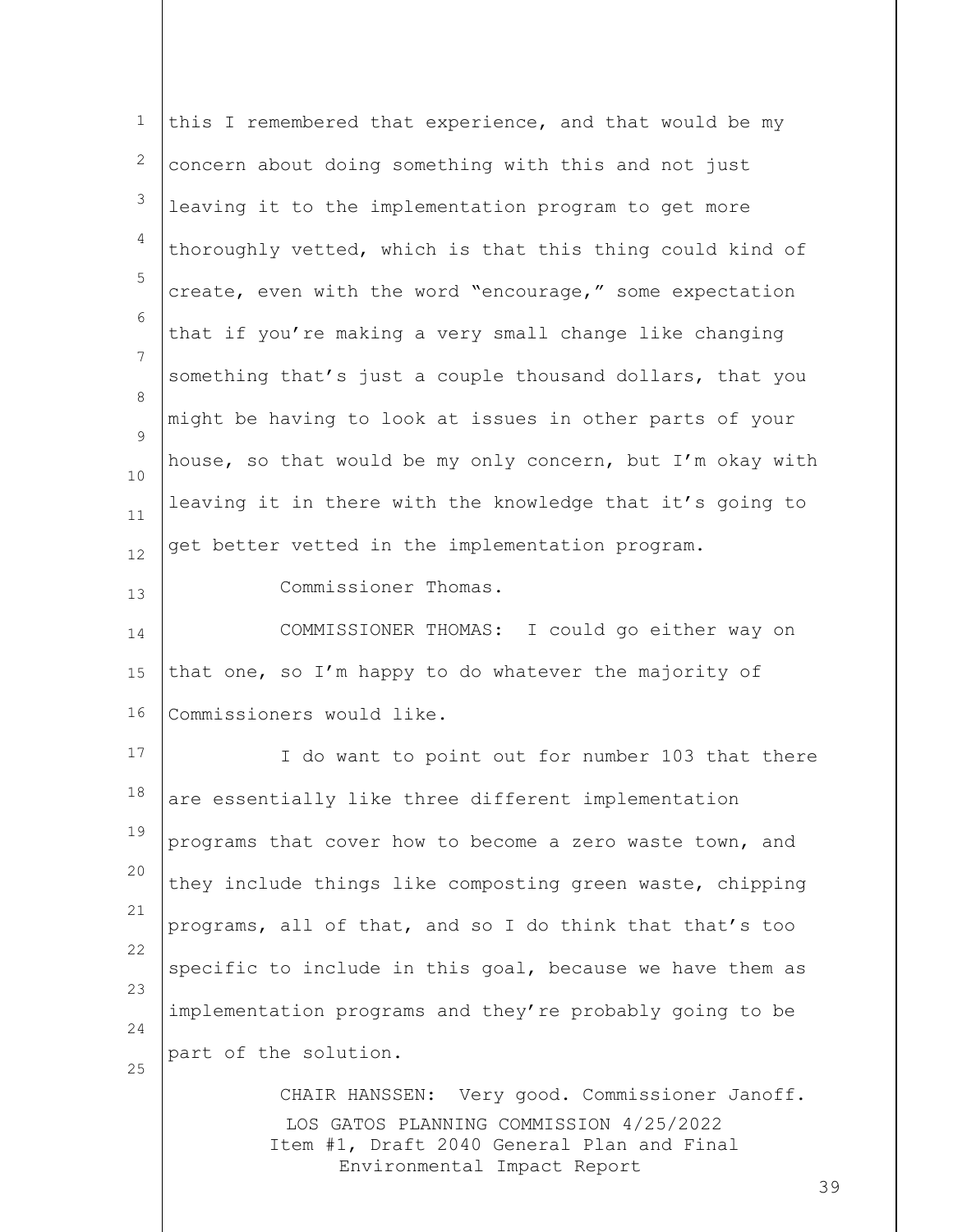1 2 COMMISSIONER JANOFF: I'm prepared to make a motion at this time.

| $\mathcal{S}$ | CHAIR HANSSEN: Okay.                                                                                                                                             |  |
|---------------|------------------------------------------------------------------------------------------------------------------------------------------------------------------|--|
| 4             | COMMISSIONER JANOFF: In light of all the great                                                                                                                   |  |
| 5             | discussion, I think where we are landing is that 97 could                                                                                                        |  |
| 6             | create problems unforeseen, and that's not what we want to                                                                                                       |  |
| 7             | do, and so I'm seeing only number 98 with the modification                                                                                                       |  |
| 8<br>9        | that the Vice Chair Barnett recommended, I quess as well as                                                                                                      |  |
| 10            | landscape and biological resource; I didn't have a problem                                                                                                       |  |
| $11\,$        | with that. And 104 and 105, those are the changes that we                                                                                                        |  |
| 12            | would agree to modify.                                                                                                                                           |  |
| 13            | CHAIR HANSSEN: Is there a second? I saw a thumbs                                                                                                                 |  |
| 14            | up from Commissioner Raspe, so I assume that's a second as                                                                                                       |  |
| 15            | well.                                                                                                                                                            |  |
| 16            | COMMISSIONER RASPE: That is a second. Thank you,                                                                                                                 |  |
| 17            | Chair.                                                                                                                                                           |  |
| 18            | CHAIR HANSSEN: All right, let's go ahead and                                                                                                                     |  |
| 19            | vote on that, and I will go again to Commissioner Thomas.                                                                                                        |  |
| 20            | COMMISSIONER THOMAS:<br>Yes.                                                                                                                                     |  |
| 21<br>22      | CHAIR HANSSEN: And Commissioner Raspe.                                                                                                                           |  |
| 23            | COMMISSIONER RASPE: Yes.                                                                                                                                         |  |
| 24            | CHAIR HANSSEN: And Commissioner Janoff.                                                                                                                          |  |
| 25            | COMMISSIONER JANOFF: Yes.                                                                                                                                        |  |
|               | CHAIR HANSSEN: Commissioner Clark.<br>LOS GATOS PLANNING COMMISSION 4/25/2022<br>Item #1, Draft 2040 General Plan and Final<br>Environmental Impact Report<br>40 |  |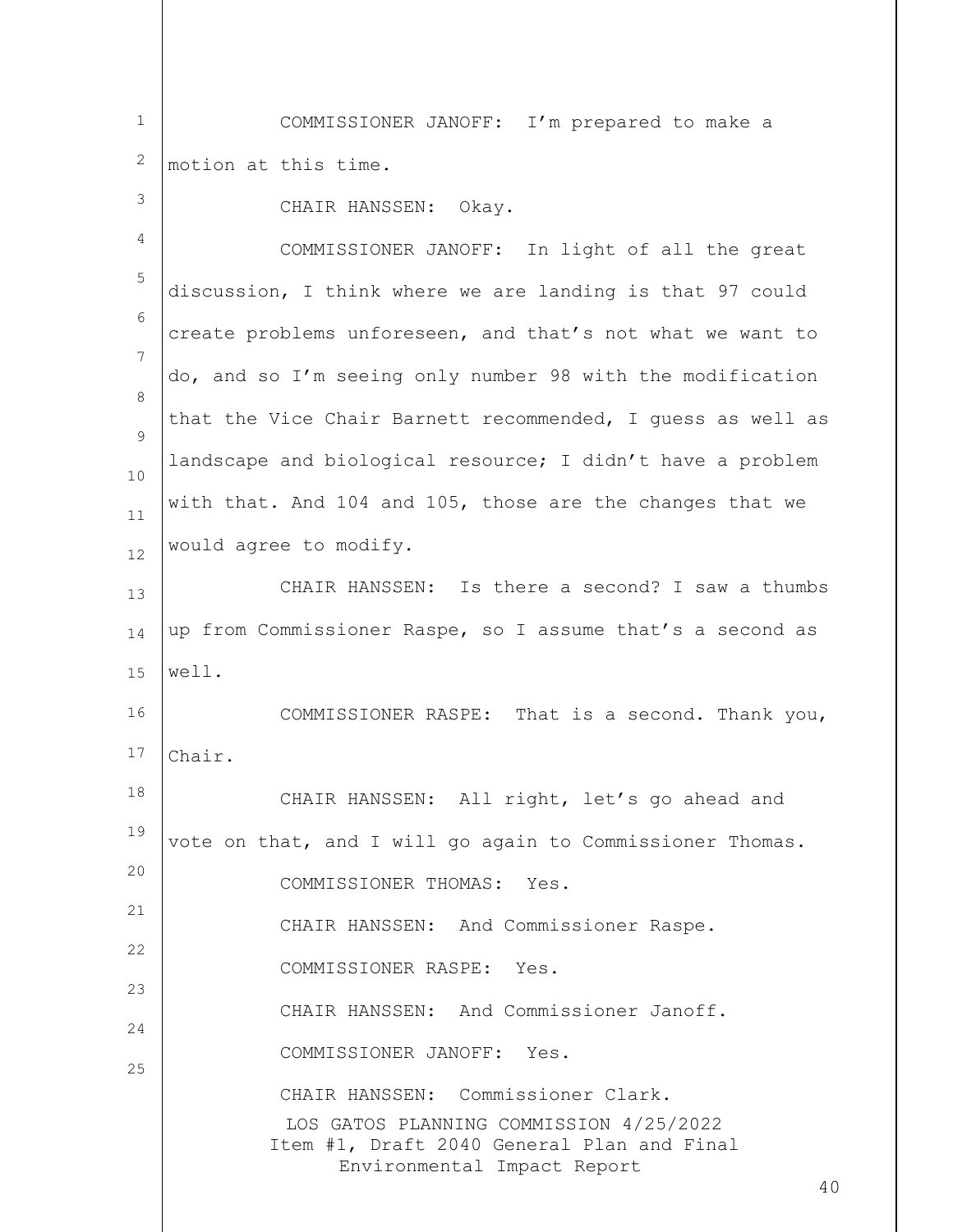| $\mathbf 1$ | COMMISSIONER CLARK: Yes.                                                        |
|-------------|---------------------------------------------------------------------------------|
| 2           | CHAIR HANSSEN: Vice Chair Barnett.                                              |
| 3           | VICE CHAIR BARNETT: Yes.                                                        |
| 4           | CHAIR HANSSEN: And I vote yes as well.                                          |
| 5           | So we've gotten through up to 105, and so then                                  |
| 6           | let's just take the rest of them. It's 106 through 116, and                     |
| 7           | that's like ten of them. I think that seems (inaudible). So                     |
| 8           | 106 through 116 would take us to the bottom half of page 12                     |
| 9           | and the top of page 13 of Exhibit 7. All right, Vice Chair                      |
| 10          | Barnett.                                                                        |
| 11<br>12    | VICE CHAIR BARNETT: I have an easy one to start                                 |
| 13          | with. On number 112, I think we should say, "encourage                          |
| 14          | waste water recycling," so there's no implication about a                       |
| 15          | mandatory program.                                                              |
| 16          | CHAIR HANSSEN: I like that. So that's an easy                                   |
| 17          | one. So you would say yes, add 112 as long as it's reworded                     |
| 18          | to say, "encourage waste water recycling."                                      |
| 19          | On that point, before I take any other comments I                               |
| 20          | had a question for Staff. I thought, at least when I looked                     |
| 21          | into it a few years ago, that it was really hard and really                     |
| 22          | expensive to get gray water recycling for landscaping, get                      |
| 23          | the infrastructure put in, and it maybe has moved since                         |
| 24          | then, but I'm offering that in support of Vice Chair                            |
| 25          | Barnett's thing. Certainly it's something that it would be                      |
|             | LOS GATOS PLANNING COMMISSION 4/25/2022                                         |
|             | Item #1, Draft 2040 General Plan and Final<br>Environmental Impact Report<br>41 |
|             |                                                                                 |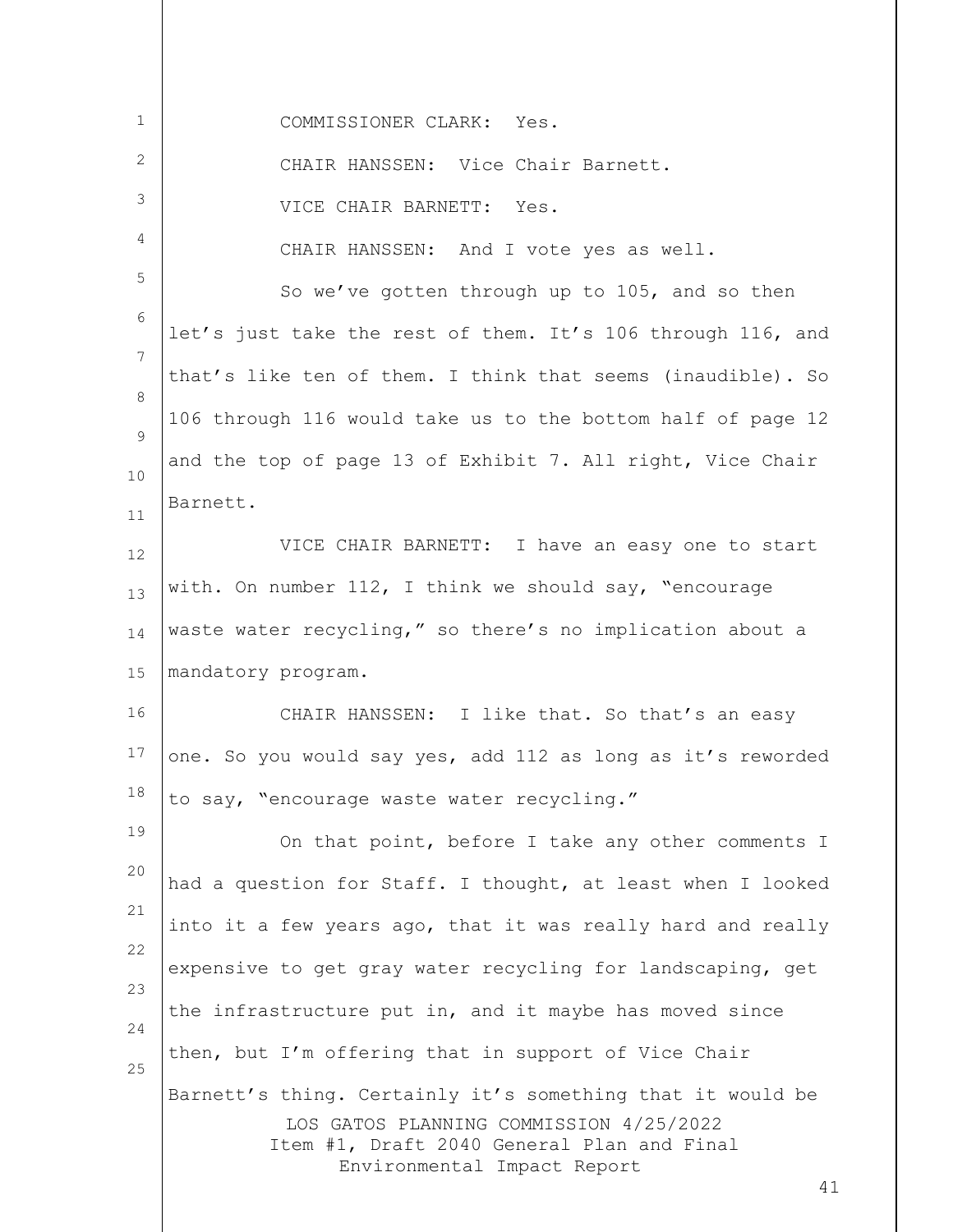LOS GATOS PLANNING COMMISSION 4/25/2022 Item #1, Draft 2040 General Plan and Final Environmental Impact Report 1 2 3 4 5 6 7 8 9 10 11 12 13 14 15 16 17 18 19 20 21 22 23 24 25 motherhood and apple pie to want to encourage, but I don't know how practical it is in the current environment, so I'm asking Staff if they have any knowledge of that? JENNIFER ARMER: Yes, thank you, Chair. We don't currently have facilities in Town for that, but I will pass it off to WooJae Kim to add more. It looks like he's turned on his camera. CHAIR HANSSEN: Thank you, Mr. Kim. WOOJAE KIM: This is WooJae Kim, Town Engineer again. Yes, for Town facilities, we don't have such infrastructure set up, but we could definitely look into it further. The waste water for landscaping, the way I read this policy is that for both private and public to investigate a separate piping system that could be used for landscaping, and there are certain gray waters that you could re-pipe so that it could be used for landscaping, and that's how I'm reading it. It is something, as Vice Chair Barnett has spoke, to investigate the feasibility of waste water and encouraging such improvements, and that could definitely be done for private developments, and maybe they choose to do that for water conservation and so forth, so yes, there are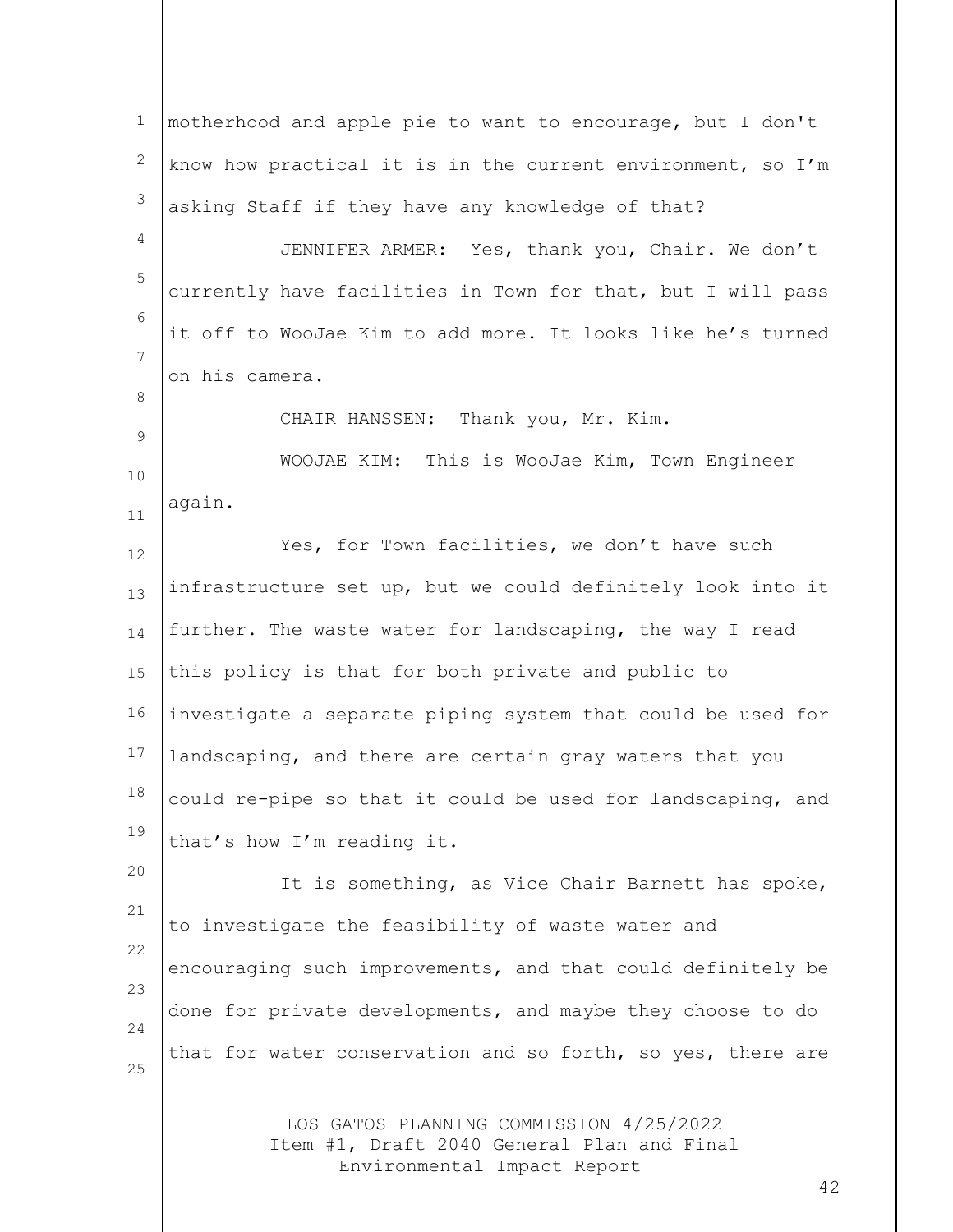1 2 possibilities out there, but definitely adding the term "encourage" might make some sense.

3 4 5 CHAIR HANSSEN: All right, thank you for that. Director Paulson, you have your hand up, and then I'll go to the Commissioners.

6

8

20

7 JOEL PAULSON: Thank you. Just to step back, this is a public comment to add a new policy to this effect.

9 10 11 12 13 14 I'll just draw the attention of the Commission to the Implementation Program UU and DV, which are water reuse and rainwater. UU is, "Develop an ordinance and guidelines to provide for the installation of gray water reuse in residential and business uses, particularly for landscape irrigation," so there is a program to look into that.

15 16 17 18 19 Then rainwater is, "Implement rainwater harvesting in municipal facilities throughout Town and encourage residents and businesses to use rain barrels or other rainwater reuse systems and offer incentives where possible."

21 22 23 24 25 CHAIR HANSSEN: I think that helps a lot, because I think that the general policy and direction in the plan is clear, and then with those implementation programs that add some more definition to how we would do it, but we'll see what others think.

> LOS GATOS PLANNING COMMISSION 4/25/2022 Item #1, Draft 2040 General Plan and Final Environmental Impact Report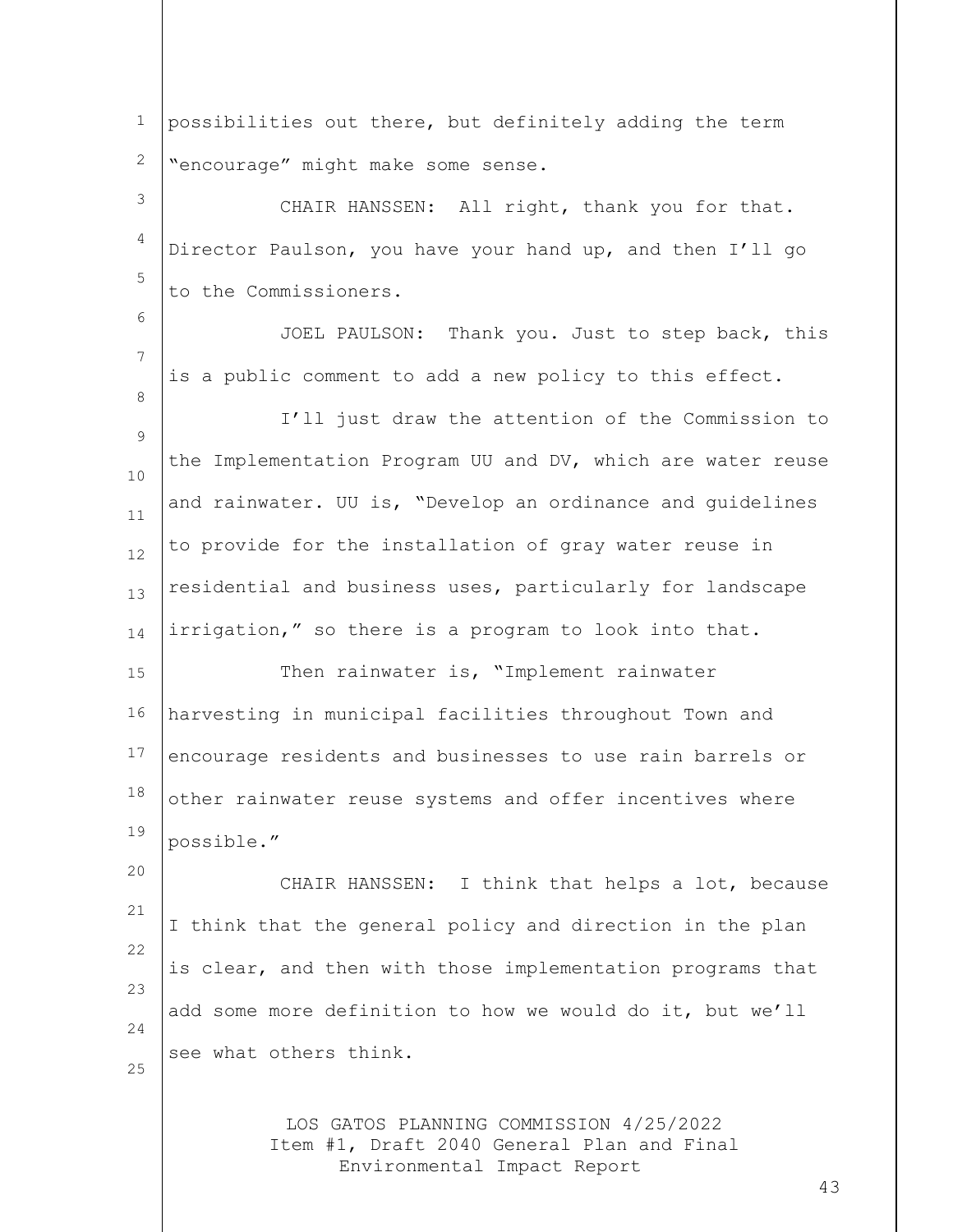LOS GATOS PLANNING COMMISSION 4/25/2022 Item #1, Draft 2040 General Plan and Final Environmental Impact Report 44 1 2 3 4 5 6 7 8  $\circ$ 10 11 12 13 14 15 16 17 18 19 20 21 22 23 24 25 Let's see, I thought Vice Chair Barnett was right after Staff, and then Commissioner Clark, Commissioner Raspe, and Commissioner Thomas. And we're talking about the entirety of 106 through 116. VICE CHAIR BARNETT: I didn't mean to have my hand up. I'm sorry. CHAIR HANSSEN: All right, then I'll go to Commissioner Clark. COMMISSIONER CLARK: Thank you. I'll just say some of the ones that I am interested in. I was good with 106, 107, 108, and 110, and then I am particularly passionate about 113 and 116. I thought that those should both definitely be included, especially 116. There were so many public comments about the plant-based eating education program, and so it's nice to finally be able to discuss that after all of those comments. I think that conducing a wildlife corridor study would be really good thing and that is something that I've been hearing more and more about, and if we're going to being doing anything about that, it's probably important to understand where our Town is with those at the moment. CHAIR HANSSEN: I'm going to ask you a question back on 113, since Commissioner Janoff and I were on the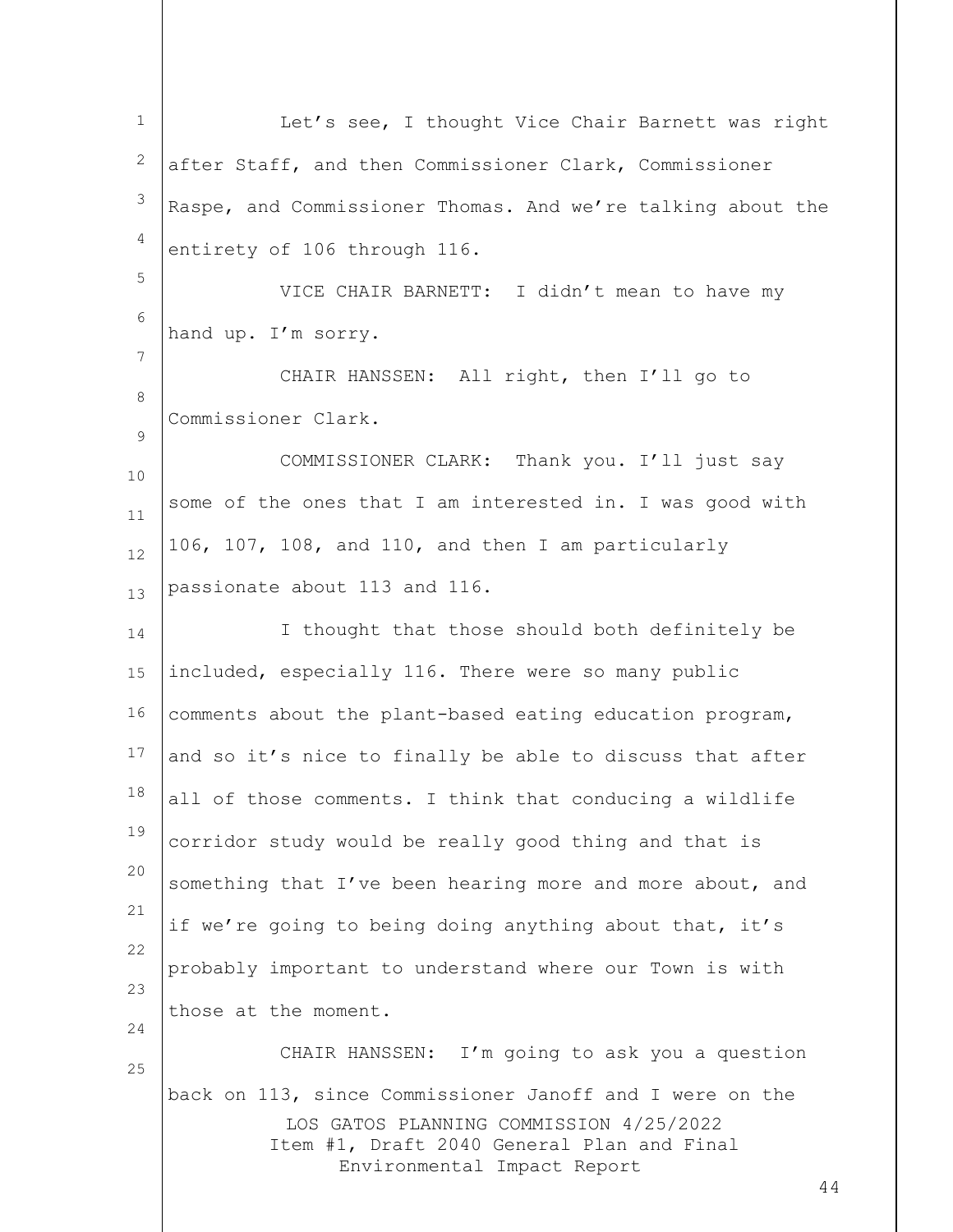| $\mathbf 1$  | Commission when we did the Fence Ordinance. Here's what we                                                                                                                          |
|--------------|-------------------------------------------------------------------------------------------------------------------------------------------------------------------------------------|
| $\mathbf{2}$ | kind of came up when we did the Fence Ordinance. We had two                                                                                                                         |
| $\mathsf 3$  | groups of people. We had the land advocates and the                                                                                                                                 |
| 4            | environment, and all comments were very much appreciated.                                                                                                                           |
| 5            | And then we had the land owners, and the land owners were                                                                                                                           |
| 6            | saying things like, "Well, I spent \$3 million dollars on my                                                                                                                        |
| 7            | home, and it's my home, and I don't want deer laying                                                                                                                                |
| 8            | underneath my kids' swing set, because they have fleas and                                                                                                                          |
| 9            | ticks, and I should be able to have a fence to prevent them                                                                                                                         |
| 10<br>11     | from being in my yard."                                                                                                                                                             |
| 12           | So my first reaction when I read this is I                                                                                                                                          |
| 13           | remembered that, and I wrote down the comment, "We can do                                                                                                                           |
| 14           | this, but what would the outcome of it be?" Supposing that                                                                                                                          |
| 15           | the outcome was peoples' homes that were already built and                                                                                                                          |
| 16           | fences that were already built were impeding wildlife, what                                                                                                                         |
| 17           | would we ask them to do? Tear it out? That was my reaction                                                                                                                          |
| 18           | to that, so my reaction would be to not do that, but I                                                                                                                              |
| 19           | would like to hear what other Commissioners think, so I'll                                                                                                                          |
| 20           | just throw that out there.                                                                                                                                                          |
| 21           | So you've basically said you had several that you                                                                                                                                   |
| 22           | wanted to include, and including 113 and 116.                                                                                                                                       |
| 23           | COMMISSIONER CLARK: Yeah, and I think for 113,                                                                                                                                      |
| 24           | that's really good context to have, so thank you for that.                                                                                                                          |
| 25           | I don't think that that's actually how I was thinking about<br>LOS GATOS PLANNING COMMISSION 4/25/2022<br>Item #1, Draft 2040 General Plan and Final<br>Environmental Impact Report |
|              | 45                                                                                                                                                                                  |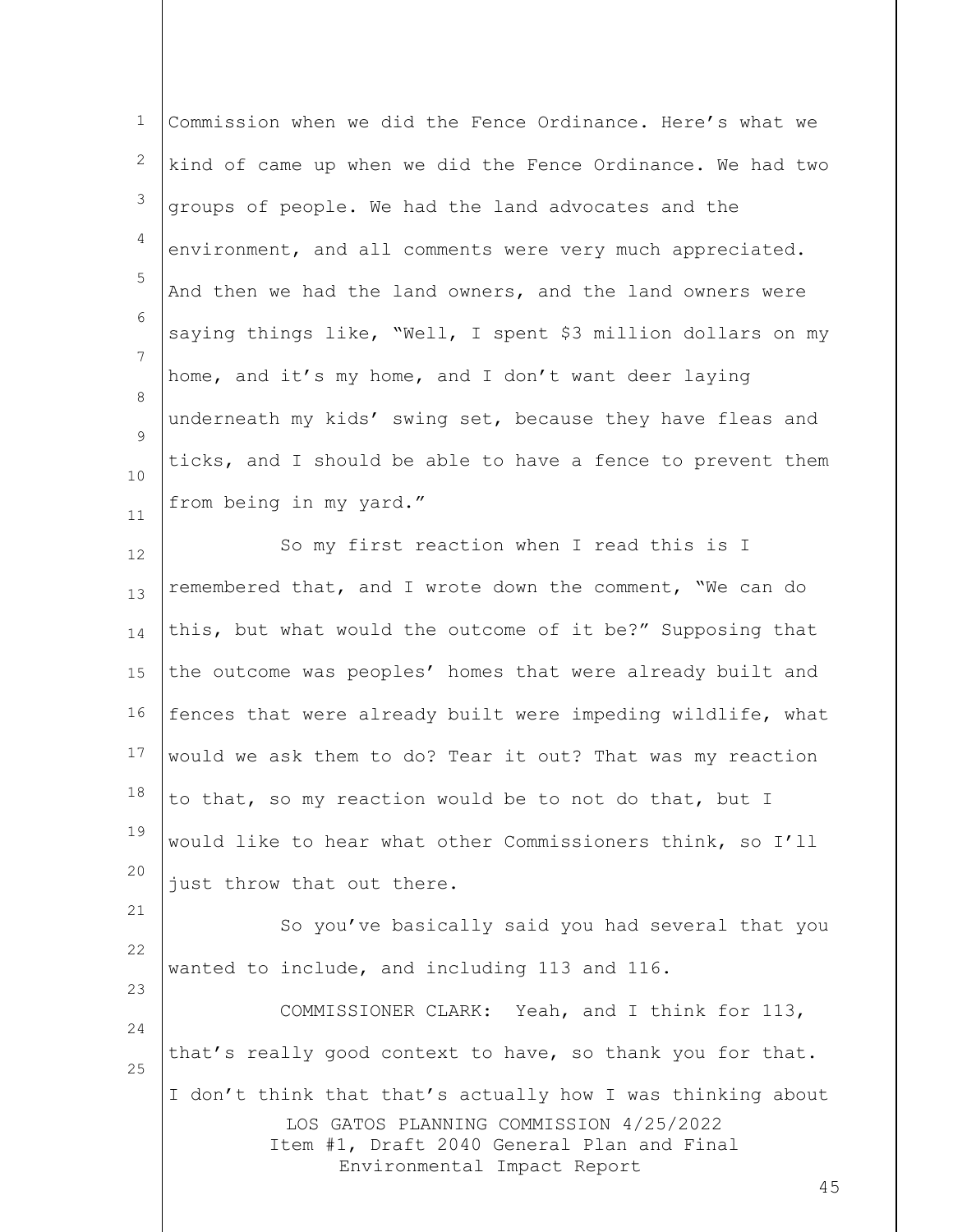1 2 3 4 5 6 the corridors, and so maybe if we did choose to incorporate 113, like if we do feel that that's still a direction that things are going, it could be a study that takes into account the views and interests of land owners, because that could actually be a way to find a solution to that problem.

8  $\circ$ 10 11 CHAIR HANSSEN: As long as it went both ways, so that's an idea about how to do that. Let's see, I think it was Commissioner Raspe, then Commissioner Thomas, then Commissioner Janoff.

7

LOS GATOS PLANNING COMMISSION 4/25/2022 Item #1, Draft 2040 General Plan and Final 12 13 14 15 16 17 18 19 20 21 22 23 24 25 COMMISSIONER RASPE: Thank you, Chair. Starting with 113, Chair, you've stolen my thunder. Those were exactly my thoughts. My concern with this one is we've created a policy that is going to apparently study structures that are already infringing on habitats. If we create a policy, we then have to create a remedy in the event of infringement, or is it going to be enough for us to say yes, the structure is infringing and we're content to leave (inaudible). It seems to me a difficult discussion to have, and I'm afraid I don't have an answer for it, but I just spotted the same issue that I think you did. I also support Commissioner Clark. The 116, I think this was if not the leading public comment, the second most leading comment about having the plant-based

Environmental Impact Report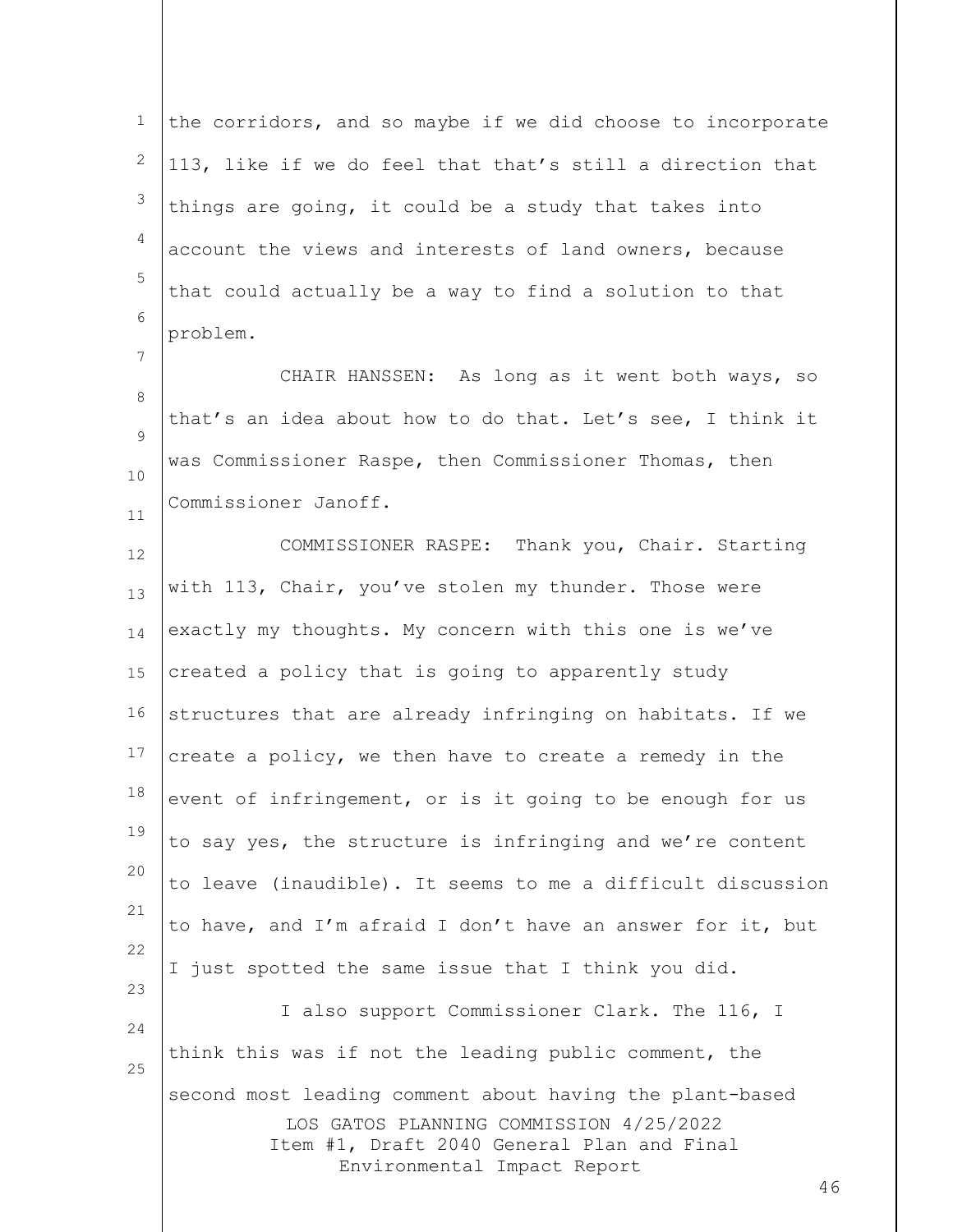LOS GATOS PLANNING COMMISSION 4/25/2022 Item #1, Draft 2040 General Plan and Final Environmental Impact Report 1 2 3 4 5 6 7 8  $\circ$ 10 11 12 13 14 15 16 17 18 19 20 21 22 23 24 25 diet initiative in our programs. My only question is it's currently phrased as in implementation program. I don't recall how it was presented to us. Was it in different formats? I see Staff nodding, so I think it was as an implementation program then? JENNIFER ARMER: I can provide clarification that the GPAC did accept language from them for inserting into some policies, and so as a result of that they said in addition we also want an implementation program, and that's what this is. COMMISSIONER RASPE: Thank you, I appreciate that, Ms. Armer. So then I'm fine with 116. As long as I have the microphone for one second, given Director Paulson's comments, I think we don't need 112. Although I'm in favor of wastewater recycling, it sounds like we have that already kind of under the umbrella of what we've got existing. Then the only other thing I would add, I would include 107. Thank you a bunch. CHAIR HANSSEN: That was already mentioned by Commissioner Clark, I believe. All right, let's see. Director Paulson, you had your hand up, so before I go to any other Commissioners, I wanted to let you comment.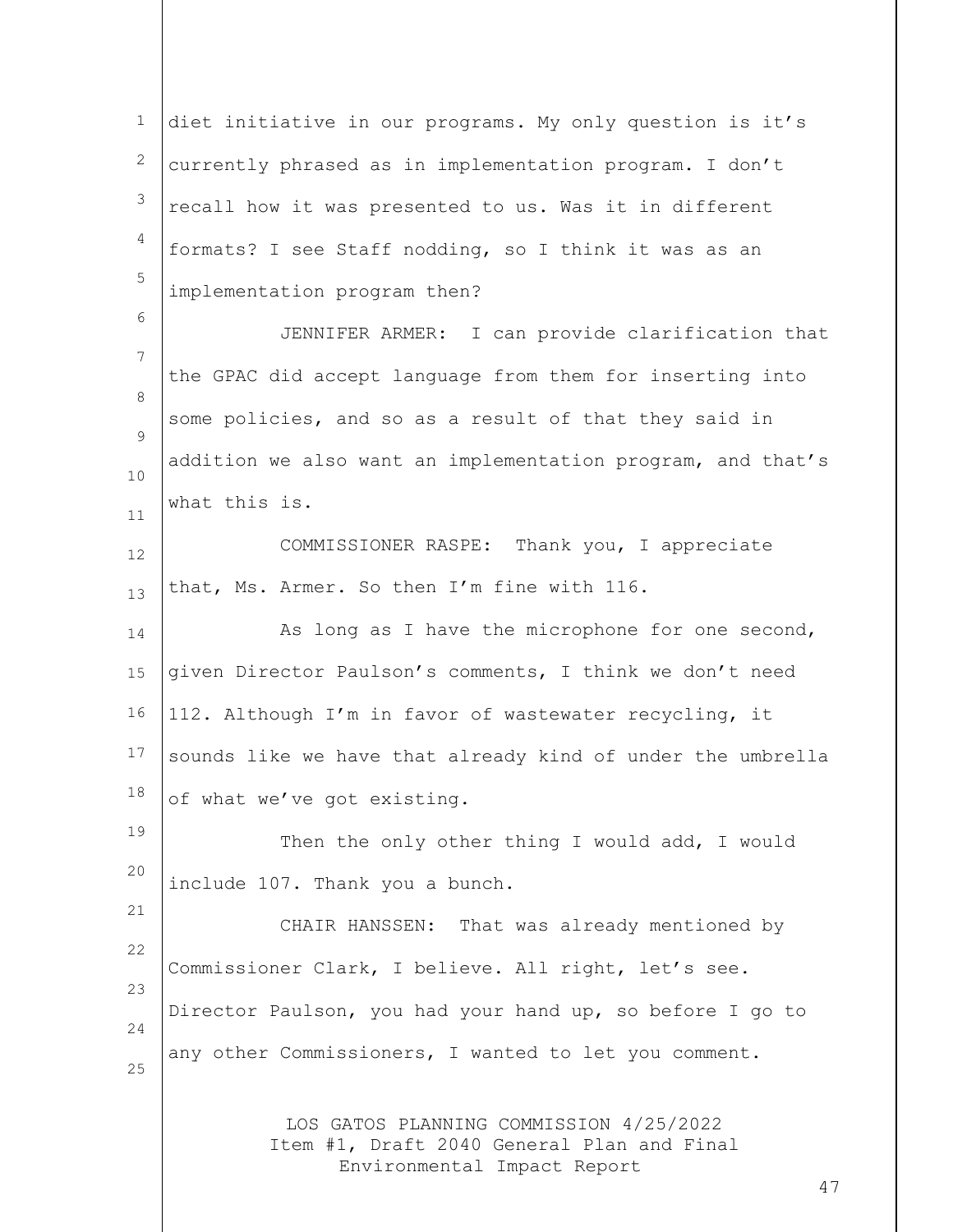| $\mathbf 1$      | JOEL PAULSON: Thank you, Chair. Just wanted to                                        |
|------------------|---------------------------------------------------------------------------------------|
| 2                | add a little more information regarding 113. That probably                            |
| 3                | would not be a good policy. We do have an Implementation                              |
| 4                | Program M, which is Movement Corridor Plan, which does look                           |
| 5                | at that potential for linkages for wildlife, so I think                               |
| 6                | that would be covered sufficiently in that, should the                                |
| 7                | Commission agree.                                                                     |
| 8<br>$\mathsf 9$ | CHAIR HANSSEN: So what you're saying is that we                                       |
| 10               | do have an implementation program that sort of gets at                                |
| 11               | that. I also had that thought about 113, which is that if                             |
| 12               | we were to go in that direction I would want it to be                                 |
| 13               | important without too much structure to it until it had                               |
| 14               | more discussion, because we want to avoid unintended                                  |
| 15               | consequences.                                                                         |
| 16               | Commissioner Thomas, and then Commissioner                                            |
| 17               | Janoff, and then I'll go back to Commissioner Raspe.                                  |
| 18               | COMMISSIONER THOMAS:<br>I agree that numbers 112                                      |
| 19               | and 113 are really covered in implementation programs, but                            |
| 20               | I did have a couple of questions about that.                                          |
| 21               | With regard to number 113 and Implementation                                          |
| 22               | Program M, do we need to add to the implementation program                            |
| 23<br>24         | not just standards and ordinances designed to conserve                                |
| 25               | these movement corridors, but should we also be looking                               |
|                  | into possibilities of building infrastructure that can link                           |
|                  | LOS GATOS PLANNING COMMISSION 4/25/2022<br>Item #1, Draft 2040 General Plan and Final |
|                  | Environmental Impact Report<br>48                                                     |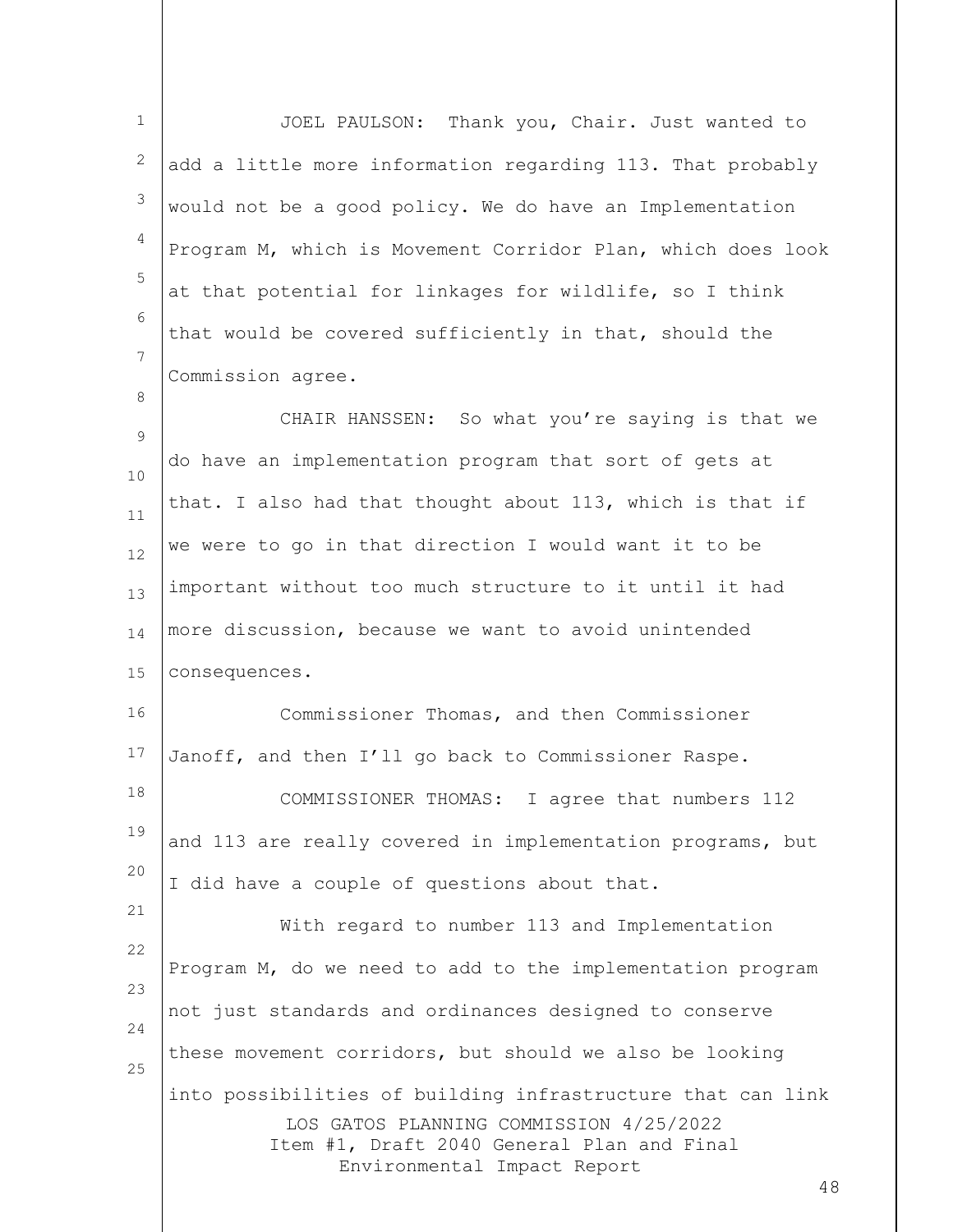| $\mathbf{1}$        | corridors? Because I think that, from my experience and                                                                                                                               |
|---------------------|---------------------------------------------------------------------------------------------------------------------------------------------------------------------------------------|
| $\mathbf{2}$        | understanding, we've already disrupted the corridors, so at                                                                                                                           |
| 3                   | this point moving forward if we really want to achieve                                                                                                                                |
| $\overline{4}$      | protecting our local biodiversity and ecosystems we need to                                                                                                                           |
| 5                   | relink corridors that we've disrupted, for example,                                                                                                                                   |
| 6                   | over/under Highway 17. I know that's a huge project and                                                                                                                               |
| 7                   | it's not something necessarily that the Town would be able                                                                                                                            |
| 8<br>$\overline{9}$ | to just like willy-nilly decide to do and pay for, but I do                                                                                                                           |
| 10                  | know that there is grant money and funding out there for                                                                                                                              |
| 11                  | that, so could we possibly add to Implementation Program M                                                                                                                            |
| 12                  | looking into that possibility instead of just putting                                                                                                                                 |
| 13                  | ordinances in? I think it's more about reestablishing                                                                                                                                 |
| 14                  | corridors versus stopping the disruption of them moving                                                                                                                               |
| 15                  | forward.                                                                                                                                                                              |
| 16                  | Then I do feel like we've totally covered 112,                                                                                                                                        |
| 17                  | except I did have a question also for Staff about that one.                                                                                                                           |
| 18                  | When we say develop an ordinance and guidelines to provide                                                                                                                            |
| 19                  | the installation of gray water reuse in residential and                                                                                                                               |
| 20                  | business uses, does that also include looking into building                                                                                                                           |
| 21                  | the actual infrastructure to residential neighborhoods?                                                                                                                               |
| 22<br>23            | I know that, for example, my school right now,                                                                                                                                        |
| 24                  | we're building a new building. We tore down an old building                                                                                                                           |
| 25                  | and are building a new building in the City of Mountain                                                                                                                               |
|                     | View, and the City of Mountain View requires gray water<br>LOS GATOS PLANNING COMMISSION 4/25/2022<br>Item #1, Draft 2040 General Plan and Final<br>Environmental Impact Report<br>49 |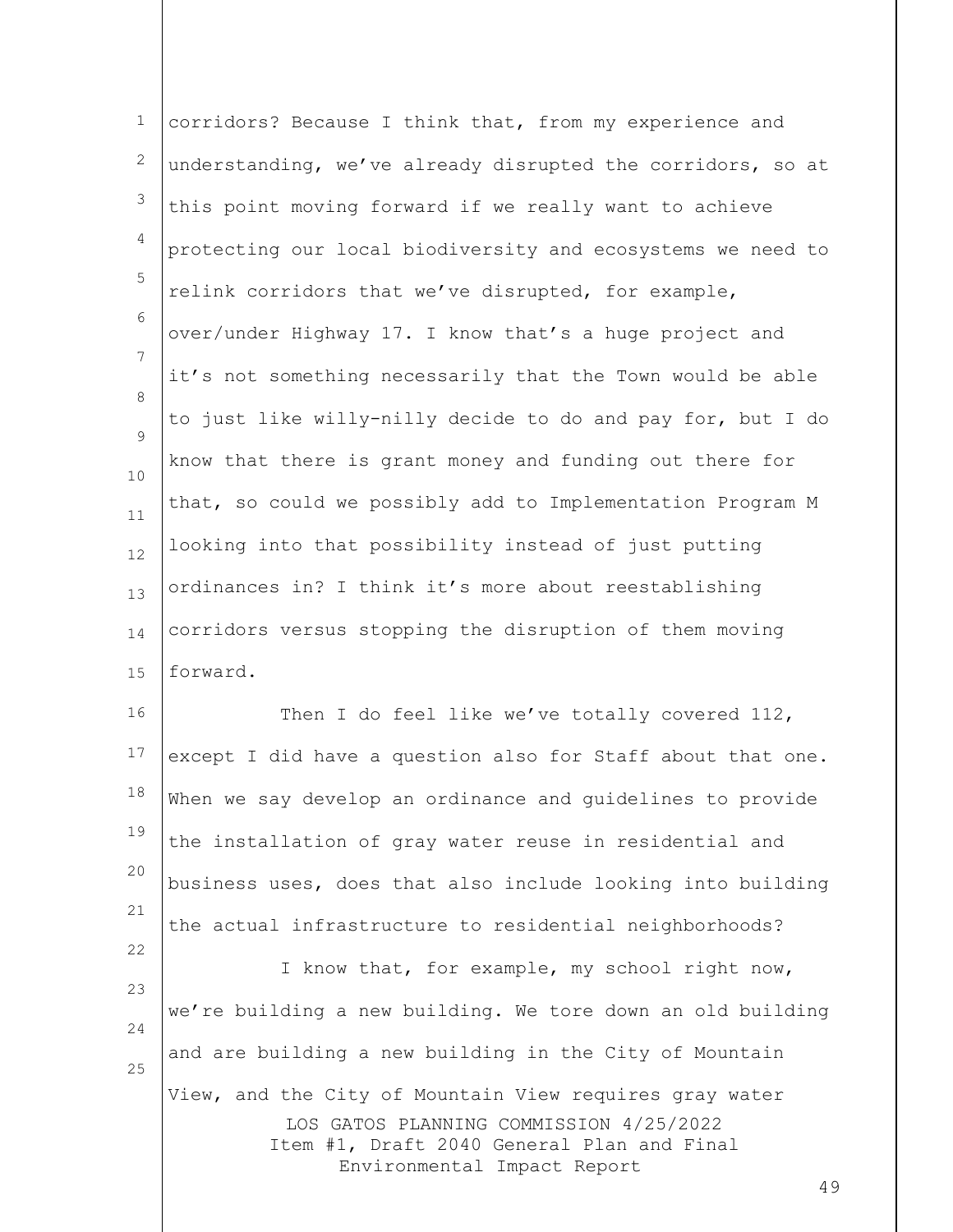| 1        | installation even though our school doesn't have the                                                                                                                                    |
|----------|-----------------------------------------------------------------------------------------------------------------------------------------------------------------------------------------|
| 2        | infrastructure to do that through the City, but it's part                                                                                                                               |
| 3        | of their long-term plans, so they're requiring all new                                                                                                                                  |
| 4        | development and redevelopment to include a gray water                                                                                                                                   |
| 5        | system, like purple pipes. Is that what this is covering?                                                                                                                               |
| 6        | Is UU covering that where we would develop ordinances that                                                                                                                              |
| 7        | would require the installation of a purple pipe system so                                                                                                                               |
| 8        | that then in the future if there is a possibility we can                                                                                                                                |
| 9<br>10  | actually hook up everyone?                                                                                                                                                              |
| 11       | CHAIR HANSSEN: So you had some questions you                                                                                                                                            |
| 12       | want Staff to answer about 112, and 113 as well as far as                                                                                                                               |
| 13       | what more structure to have the implementation program                                                                                                                                  |
| 14       | would (inaudible).                                                                                                                                                                      |
| 15       | COMMISSIONER THOMAS: Yes. We need to add                                                                                                                                                |
| 16       | something related to the Town actually investigating the                                                                                                                                |
| 17       | infrastructure part. Okay, thank you.                                                                                                                                                   |
| 18       | Mr. Kim has his camera on, so I<br>CHAIR HANSSEN:                                                                                                                                       |
| 19       | would go ahead and ask him. I'm sorry, Ms. Armer.                                                                                                                                       |
| 20       | JENNIFER ARMER: I wanted to start off by                                                                                                                                                |
| 21       | pointing out a couple of policies that are already in the                                                                                                                               |
| 22       | Public Facilities and Services Element. PFS-1.5 says,                                                                                                                                   |
| 23       | "Encourage the use of recycled and reclaimed water," and                                                                                                                                |
| 24<br>25 | PFS-1.6 says, "Ensure proper provisions and conditions are                                                                                                                              |
|          | in place for the use of recycled water in areas when this<br>LOS GATOS PLANNING COMMISSION 4/25/2022<br>Item #1, Draft 2040 General Plan and Final<br>Environmental Impact Report<br>50 |
|          |                                                                                                                                                                                         |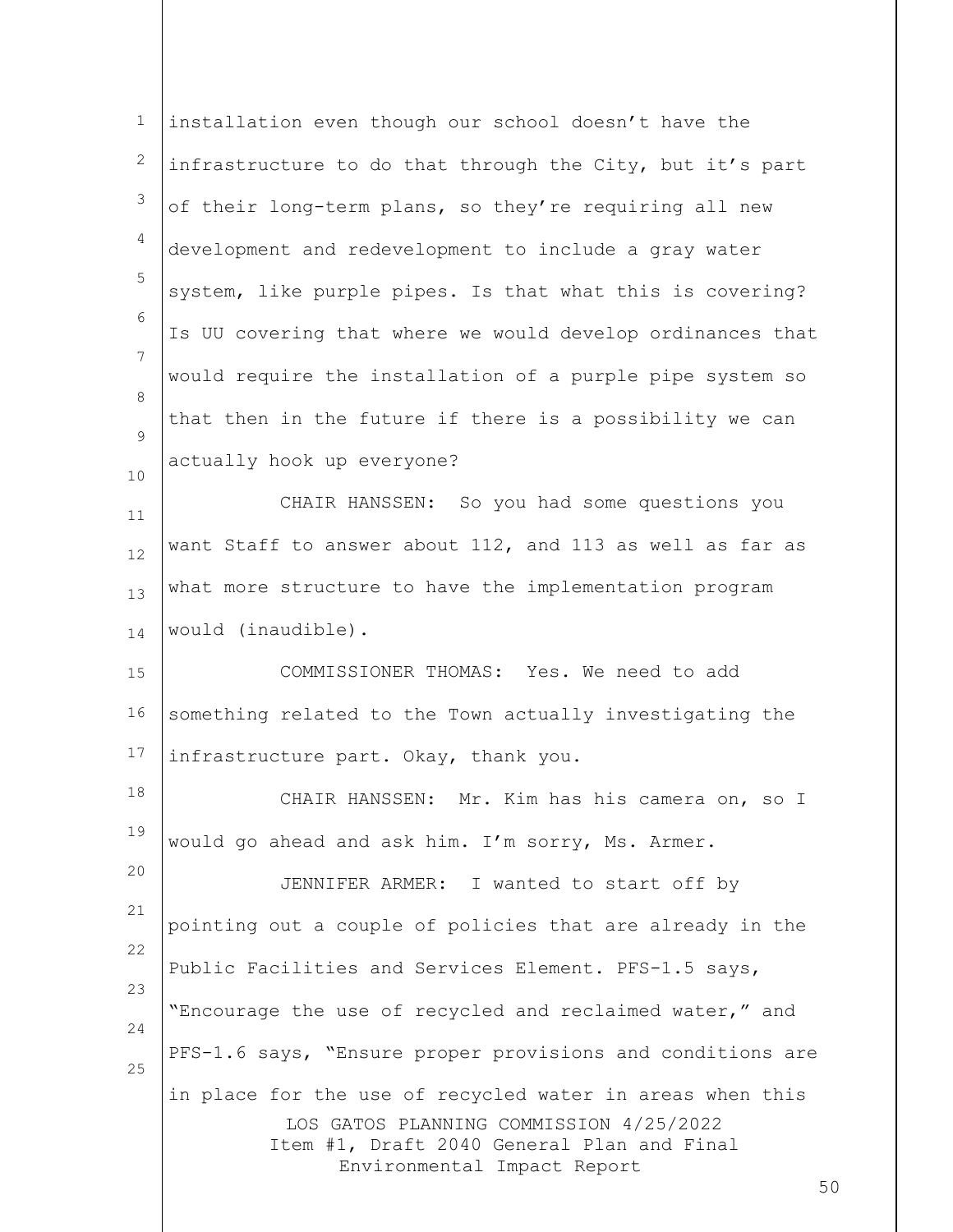1 2 3 4 water becomes available." Since that's in the Public Facilities section of that element, that may help support that, but WooJae Kim has something more to add. I'll pass it off to him.

CHAIR HANSSEN: Go ahead, Mr. Kim.

5

6 7 8  $\circ$ 10 11 12 13 14 15 16 17 18 19 20 21 22 23 WOOJAE KIM: Yes, I think there are two sides. There could be a Town-wide network of purple pipe system that could be considered, but from my understanding at least a couple of years back there wasn't a sufficient amount of recycled or reclaimed water to be distributed, so I might have to check back to see what the availability of that type of water system is. And obviously there is all that piping system that needs to be installed as well, but I think a lot of the policies being discussed here is like at the point source, kind of putting the pipe system as needed to divert… It's still wastewater, but maybe from the kitchen sink and so forth. There could be systems investigated for that and checking on the feasibility, working with the Building Department, so there are two different sides to approach this issue, but we could investigate it both ways.

LOS GATOS PLANNING COMMISSION 4/25/2022 Item #1, Draft 2040 General Plan and Final Environmental Impact Report 24 25 CHAIR HANSSEN: Thank you for that, and I'm going to ask Staff for some clarification on Commissioner Thomas' question about an implementation program that was about the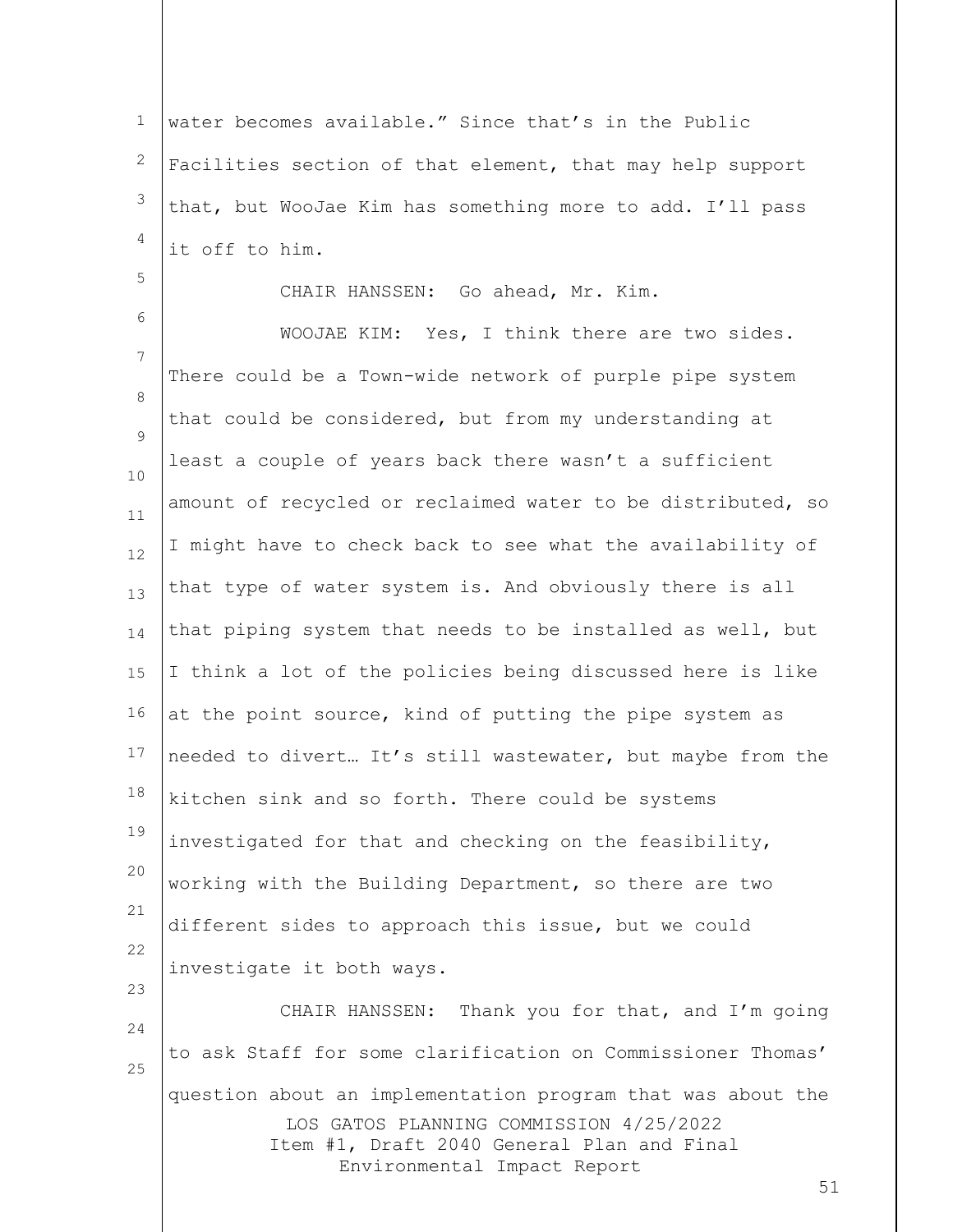1 2 3 4 5 6 7 wildlife corridors. Most of the implementation programs I remember us putting in, and I don't have that page open to me right now in my General Plan draft, the purpose of the implementation program was kind of to explore the options, and so I'm going to ask Staff if there is anything preventing us from looking at more than one way to attack the problem in the implementation program?

8

21

9 10 11 12 13 14 15 16 17 18 19 20 JOEL PAULSON: Thank you, Chair. I'll start. The short answer is no. I think before we would develop any ordinances or standards we would want to do a wildlife movement corridor plan, and then that would have recommendations, which would touch on all of the various options that could be done. I know down in Southern California they just are kicking off a big program, and then there is some Highway 17 stuff that's been in the works, and some of it may even be completed. So those are all things that would come out of that, and the plan may lead to further ordinances and standards related to private development and/or public projects.

LOS GATOS PLANNING COMMISSION 4/25/2022 Item #1, Draft 2040 General Plan and Final Environmental Impact Report 22 23 24 25 Similarly, from a purple pipe reuse, I think Engineer Kim spoke about it. I think a lot of it is kind of site specific where you're reusing your own water. The most public infrastructure with public pipe and things like that, those would be significant Capital Improvement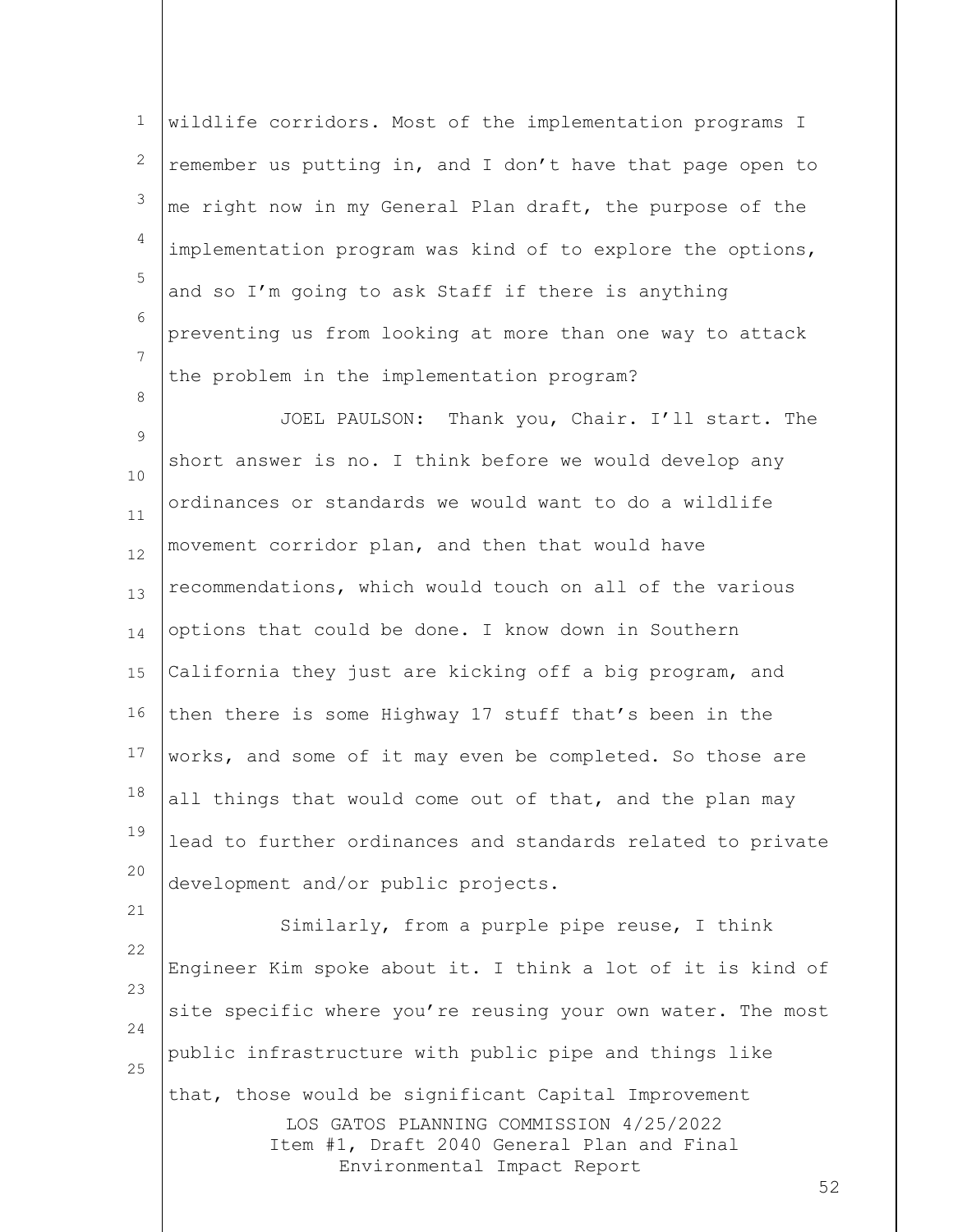1 2 3 4 5 Program projects, whether or not that's the Town or whether that is another organization, or the Town in concert with another organization, those would be things that would be considered a little farther down the road.

6 7 8  $\circ$ CHAIR HANSSEN: So my interpretation of that is that Implementation Program M is predecessor to what Commissioner Thomas was asking for, and an outcome of that study might be recommendations including having an ordinance.

10

20

11 12 13 14 15 16 17 JOEL PAULSON: We could do some simple modification to M and just conduct a wildlife corridor study and then it goes on to say the rest of it, and to continue to support wildlife movement and things like that. I think that's a simple modification so that it's more explicit that that study would happen first, and then we would get into the standards and ordinances.

18 19 CHAIR HANSSEN: Ms. Armer, did you have something else you wanted to say on that?

LOS GATOS PLANNING COMMISSION 4/25/2022 Item #1, Draft 2040 General Plan and Final Environmental Impact Report 21 22 23 24 25 JENNIFER ARMER: I was just going to add the thought that when we do look at the language and it's talking about conserving these movement corridors, I think if we get into more detailed discussions of that one of the components of conserving them is making sure that they are connected in a way that they're actually usable for the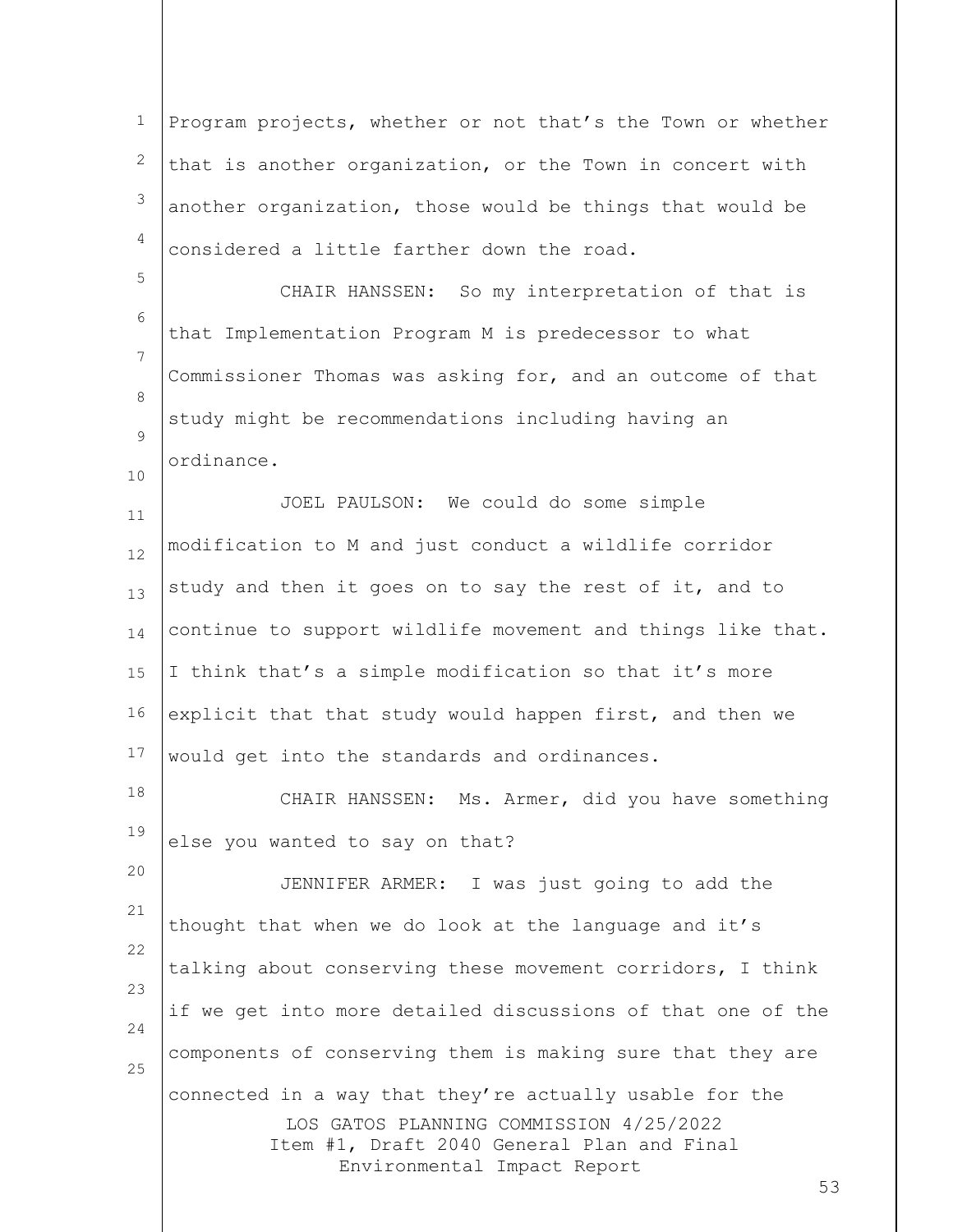1 2 3 4 5 6 wildlife that is using them. I think that is integral to that kind of discussion regardless of whether we add additional language, but a few additional words there, or adding, as Director Paulson suggested, a suggestion that a wildlife corridor study might be the first step in that. I think any of those could work just fine.

8  $\circ$ 10 11 CHAIR HANSSEN: Thank you for that. I'm going to go back to Commissioner Thomas, since she had asked the question, and see where you're at, and then Commissioner Janoff, Commissioner Clark, and Vice Chair Barnett.

7

21

12 13 14 15 16 17 18 COMMISSIONER THOMAS: Thank you for clarifying all of my questions, especially about the Implementation Program M, because how I was interpreting it was more restricted, so I'm glad that Staff and the Town would be interpreting it as like including possible buildings and infrastructure, etc. So I do think that that means that 113 is covered.

19 20 I also do strongly support 116, as everyone has discussed.

22 23 24 25 I also would just want to say that I support 107 and 108, unless there's anything that the Town Engineer actually has to say about 108, but I think that including ground water is good, because ground water is an important resource in our community, in 107.

LOS GATOS PLANNING COMMISSION 4/25/2022 Item #1, Draft 2040 General Plan and Final Environmental Impact Report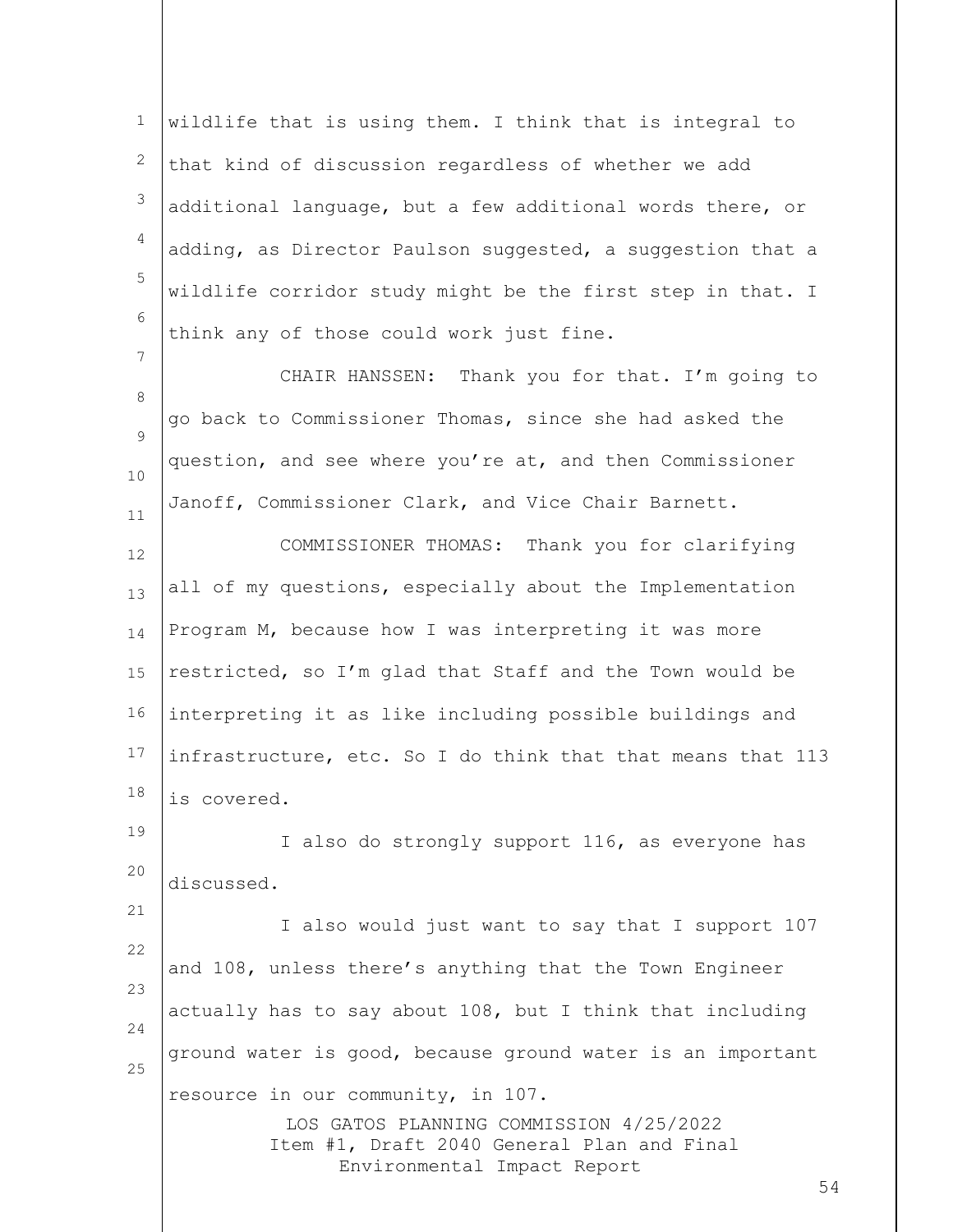| $\mathbf 1$ | In 108, I know Director Paulson knows this,                                                                          |
|-------------|----------------------------------------------------------------------------------------------------------------------|
| 2           | because I have been asking him. I'm trying to redo my                                                                |
| 3           | driveway and I originally wanted to do gravel, because it                                                            |
| 4           | is a permeable surface and allows for recharging, as                                                                 |
| 5           | opposed to concrete, and it's not allowed in Town, so I'm                                                            |
| 6           | not doing gravel, but I was just wondering if this could                                                             |
| 7           | cause some conflict with our current ordinances related to                                                           |
| 8           | surfaces that we can use for things like driveways?                                                                  |
| 9<br>10     | CHAIR HANSSEN: I think that's a good question to                                                                     |
| 11          | ask Staff, so if you could comment on that one, and then                                                             |
| 12          | we'll go onto the other Commissioners.                                                                               |
| 13          | JOEL PAULSON: Thank you. As Commissioner Thomas                                                                      |
| 14          | mentioned, that's correct, we don't allow folks to just                                                              |
| 15          | have gravel driveways. It becomes a maintenance issue as                                                             |
| 16          | people track that stuff into the public right-of-way. There                                                          |
| 17          | are other alternatives. People in the past have used                                                                 |
| 18          | grasscrete. There are the Hollywood ribbon strips that you                                                           |
| 19          | see in some places where you have a smaller impervious                                                               |
| 20          | surface, and then you have some other areas where that can                                                           |
| 21          | infiltrate. The challenge is really in the installation. A                                                           |
| 22          | lot of folks use impervious pavers, but unfortunately they                                                           |
| 23<br>24    | compact the subsurface so much they really might as well be                                                          |
| 25          | concrete, so a lot of that is really the installation                                                                |
|             | aspect.                                                                                                              |
|             | LOS GATOS PLANNING COMMISSION 4/25/2022<br>Item #1, Draft 2040 General Plan and Final<br>Environmental Impact Report |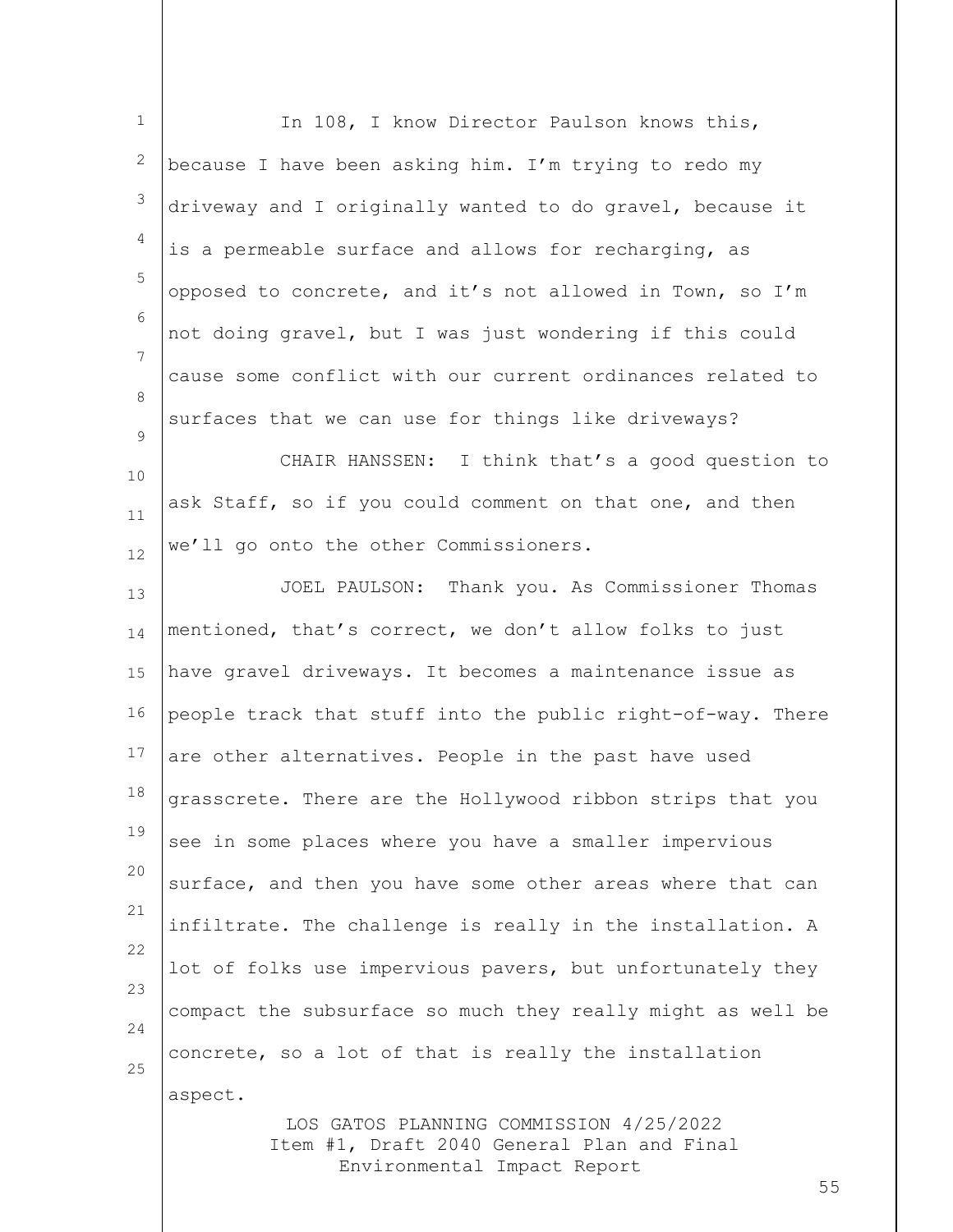| $\mathbf{1}$ | But ultimately, if there are conflicts, the                                                                                                                                             |
|--------------|-----------------------------------------------------------------------------------------------------------------------------------------------------------------------------------------|
| 2            | General Plan is going to require a lot of modifications to                                                                                                                              |
| 3            | the Zoning Code and potentially other policy and standard                                                                                                                               |
| 4            | documents, and so those will be things that we can revisit                                                                                                                              |
| 5            | moving forward. There may be newer techniques that might                                                                                                                                |
| 6            | allow for some other impervious surface. We would just need                                                                                                                             |
| 7            | to investigate that further following, so I wouldn't be too                                                                                                                             |
| 8<br>9       | concerned about putting us in a position where we're going                                                                                                                              |
| 10           | to have a conflict with the Zoning Code. We're going to                                                                                                                                 |
| 11           | have to evaluate a number of things and that can just be                                                                                                                                |
| 12           | added to the list.                                                                                                                                                                      |
| 13           | That sounds good. Commissioner<br>CHAIR HANSSEN:                                                                                                                                        |
| 14           | Janoff.                                                                                                                                                                                 |
| 15           | COMMISSIONER JANOFF: I'm prepared to make a                                                                                                                                             |
| 16           | motion based on the discussion so far, but will defer if                                                                                                                                |
| 17           | Commissioner Clark and Vice Chair Barnett have other                                                                                                                                    |
| 18           | clarifying comments.                                                                                                                                                                    |
| 19           | CHAIR HANSSEN: Why don't I ask them to add any                                                                                                                                          |
| 20           | more comments they have, and then I'll go back to you for a                                                                                                                             |
| 21           | motion? Vice Chair Barnett, and then Commissioner Clark.                                                                                                                                |
| 22<br>23     | VICE CHAIR BARNETT: I certainly support 116, but                                                                                                                                        |
| 24           | my only concern is what does it mean that we'll have an                                                                                                                                 |
| 25           | educational program for implementation? And without                                                                                                                                     |
|              | overburdening the matter I thought we might consider some<br>LOS GATOS PLANNING COMMISSION 4/25/2022<br>Item #1, Draft 2040 General Plan and Final<br>Environmental Impact Report<br>56 |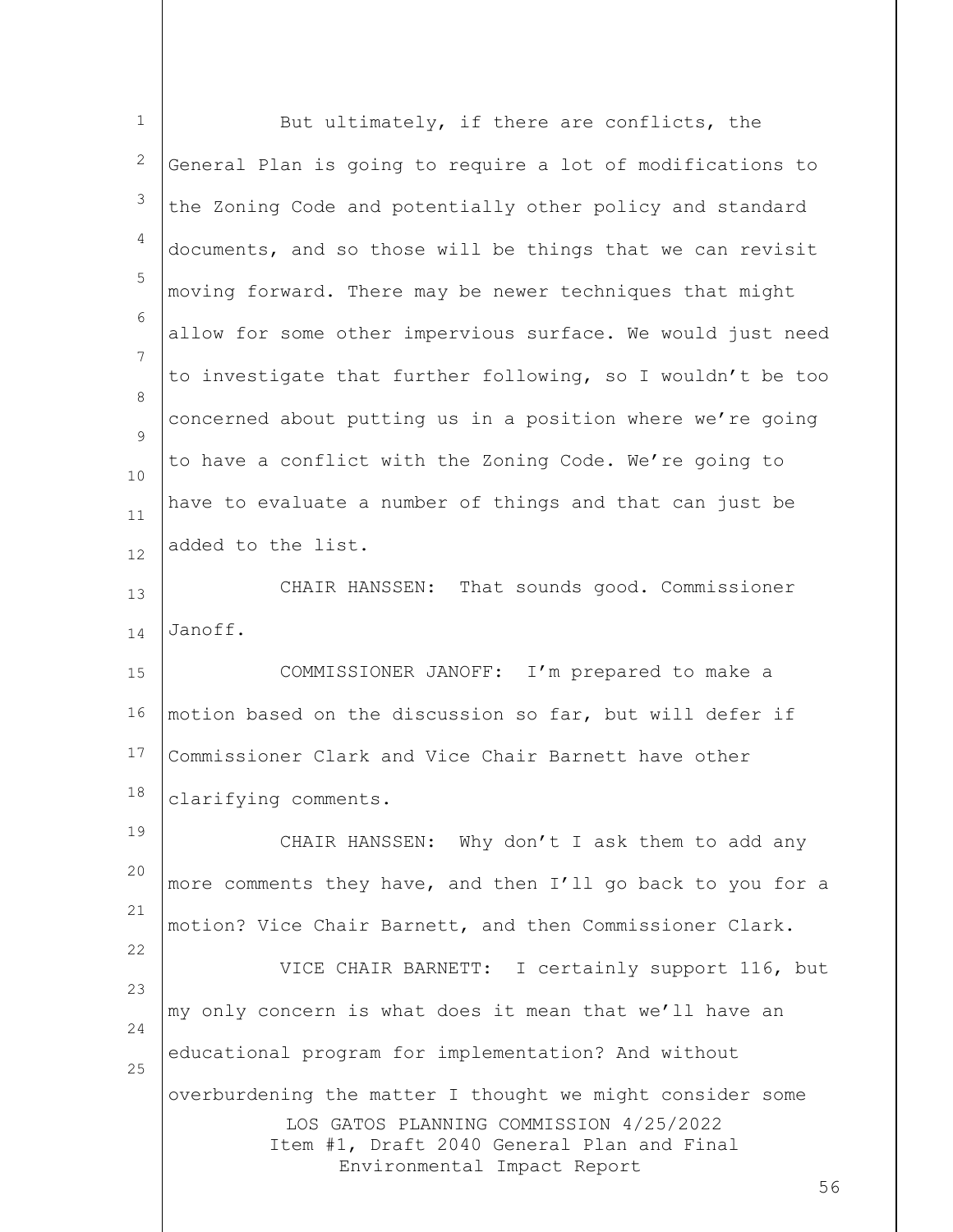LOS GATOS PLANNING COMMISSION 4/25/2022 Item #1, Draft 2040 General Plan and Final Environmental Impact Report 1 2 3 4 5 6 7 8  $\circ$ 10 11 12 13 14 15 16 17 18 19 20 21 22 23 24 25 language to trap what we really mean by that, and I could suggest something like periodic speakers, classes, and materials. Otherwise, I'm not sure what we're committing ourselves to. CHAIR HANSSEN: I think that's certainly a reasonable suggestion. I'm going to make a comment on the plant-based eating thing before I go on to the other Commissioners. I certainly think it's a great idea to add this implementation program, but I'm going to go back to the comment that I made to the advocates that brought this up, which is that we have more than a hundred implementation programs in the General Plan and we don't have a process, and the GPAC actually decided not to have a process, because we felt that this is really the domain of the Town Council in terms of allocating resources towards programs in the General Plan, and so it doesn't mean it's necessarily going to happen is what I'm going to say, but I have no problem at all putting that in there. I just wanted to make sure that everybody understood that it's going to become one of well over a hundred implementation programs, and then they'll have to get prioritized to get it done, and if it helps to make it clear about what it might be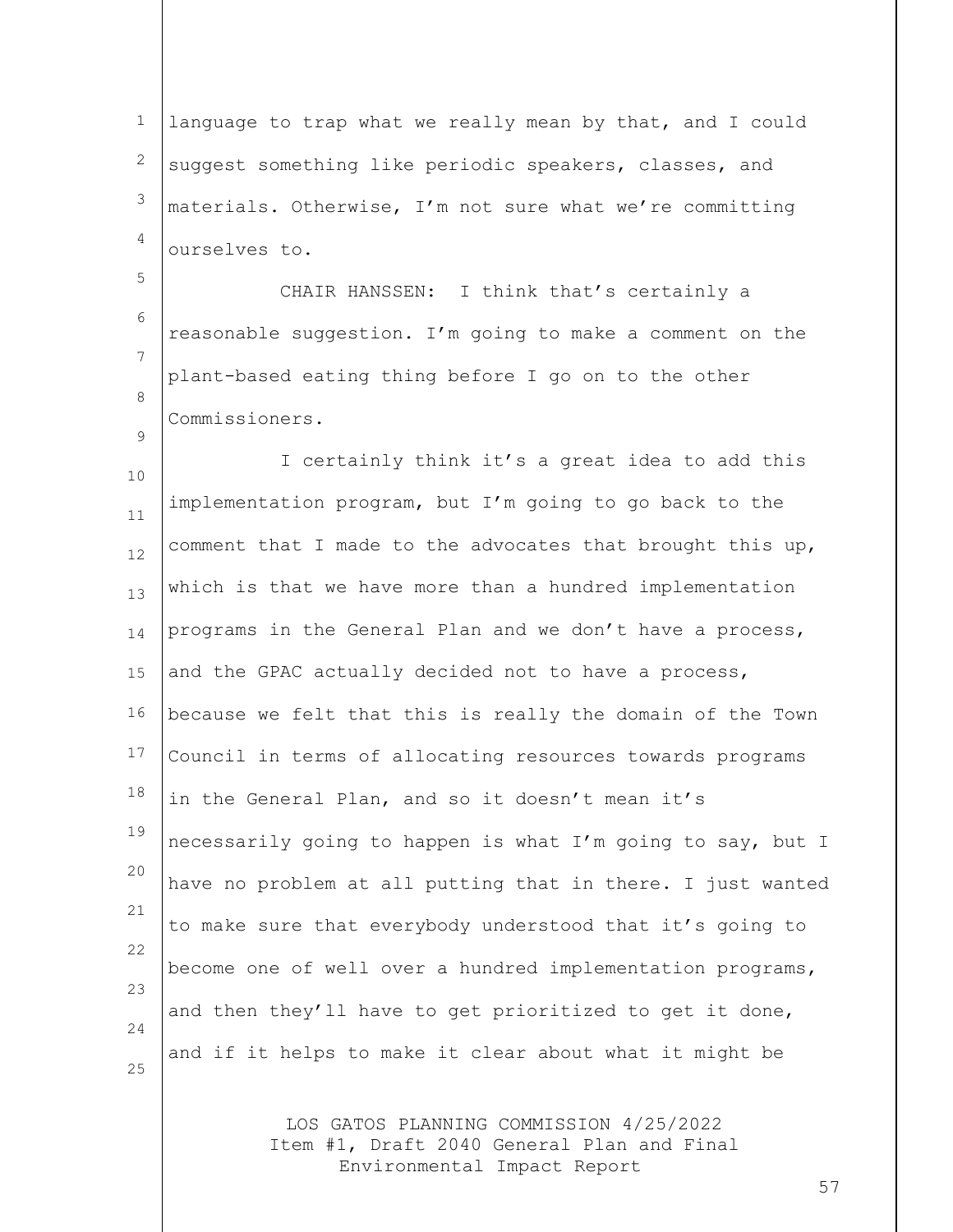LOS GATOS PLANNING COMMISSION 4/25/2022 Item #1, Draft 2040 General Plan and Final Environmental Impact Report 58 1 2 3 4 5 6 7 8  $\circ$ 10 11 12 13 14 15 16 17 18 19 20 21 22 23 24 25 when it happens, then I'm fine with adding what the Vice Chair recommended. I'll go to Commissioner Clark. COMMISSIONER CLARK: Thank you. A couple of things. First just back on Implementation Program M, I think I would like to add just some sort of phrase about also connecting fragmented habitats, because that is different from preserving the ones that exist. I minored in environmental science, so I studied that to some degree and I think that would be worth including, just to clarify that. Then I am really sorry that I didn't remember to bring this up before, but in the document I shared with you all with some of my recommended changes I had a couple for this section, and they were on 8.17 and they're related to clarifying the accuracy of the history with colonization and the Ohlone and everything, and then also just more including like them in the process of this. So I don't know if you want to pull up the wording or if you had a chance to look at the changes or anything, but I realized I should bring that up. CHAIR HANSSEN: Thank you for reminding us of that. Rather than having people have to dig out that, could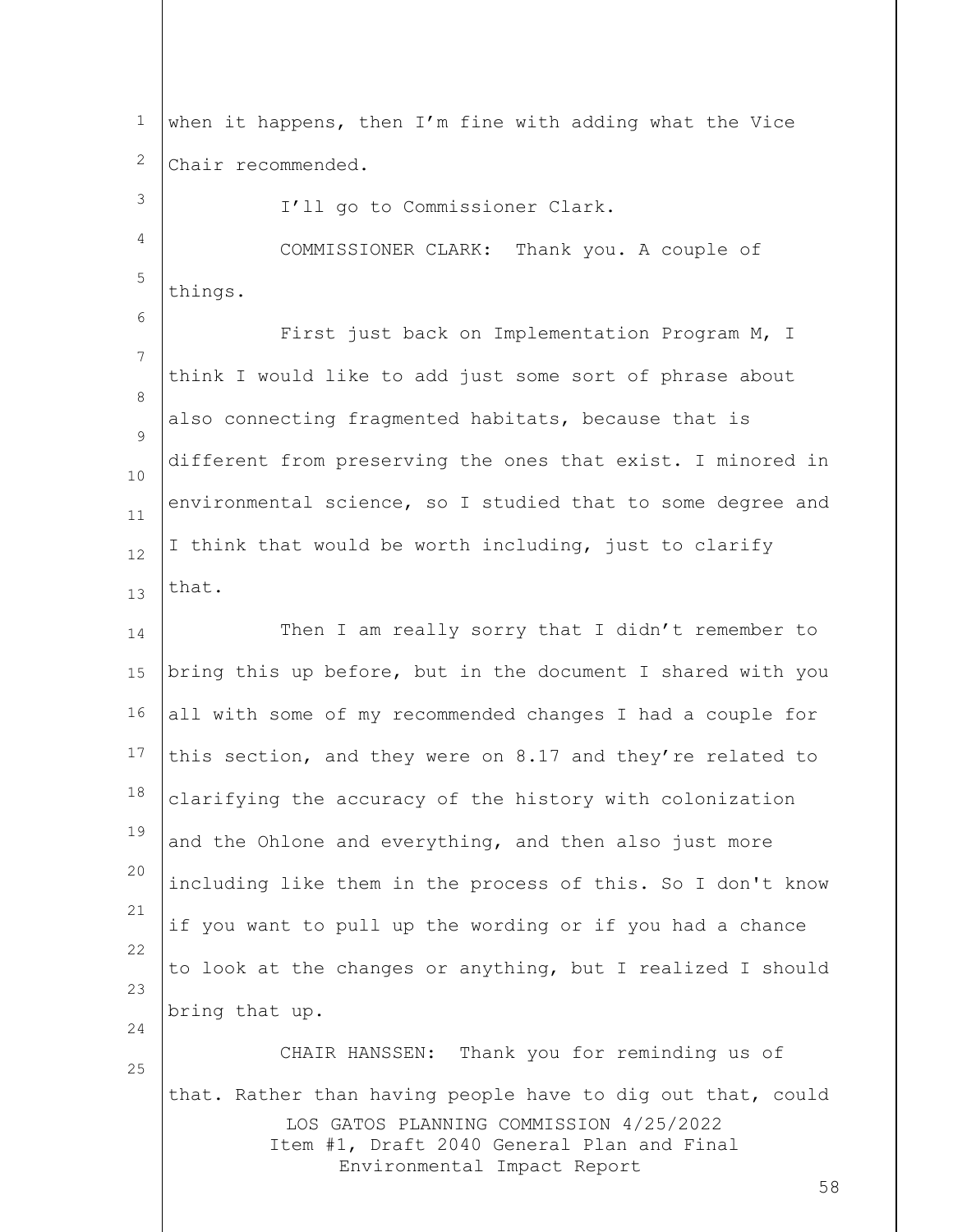LOS GATOS PLANNING COMMISSION 4/25/2022 Item #1, Draft 2040 General Plan and Final Environmental Impact Report 59 1 2 3 4 5 6 7 8 9 10 11 12 13 14 15 16 17 18 19 20 21 22 23 24 25 you maybe read what your proposed changes were to us from the comments that you submitted in writing? I apologize for making you do that, only that I was like having six people go dig through it when… I have a lot of paper here. COMMISSIONER CLARK: Yeah, I have a horrifying amount of paper in front of me, so that's very understandable. So for ENV-13.8, Increase Historical and Cultural Awareness, it says, "Support a community sense of stewardship for historic and cultural resources both through supporting talks, tours, and other programs that increase awareness and promote Los Gatos as a destination with historic cultural resources," and I want to add on, "and through including Ohlone people in the conversation and planning," because I feel like if we're going to talk about our cultural resources, we should be sure to include the origins of that culture. Then there is A-17, 8.8, Tribal Cultural Resources, and says, "Before outside contact, Ohlone lived in base camps," but I think it should say, "Before colonization." Then further down it says, "The Ohlone group were brought into the mission system," and I think it should say, "forced into the mission system." I just felt like a lot of the language was too gentle around what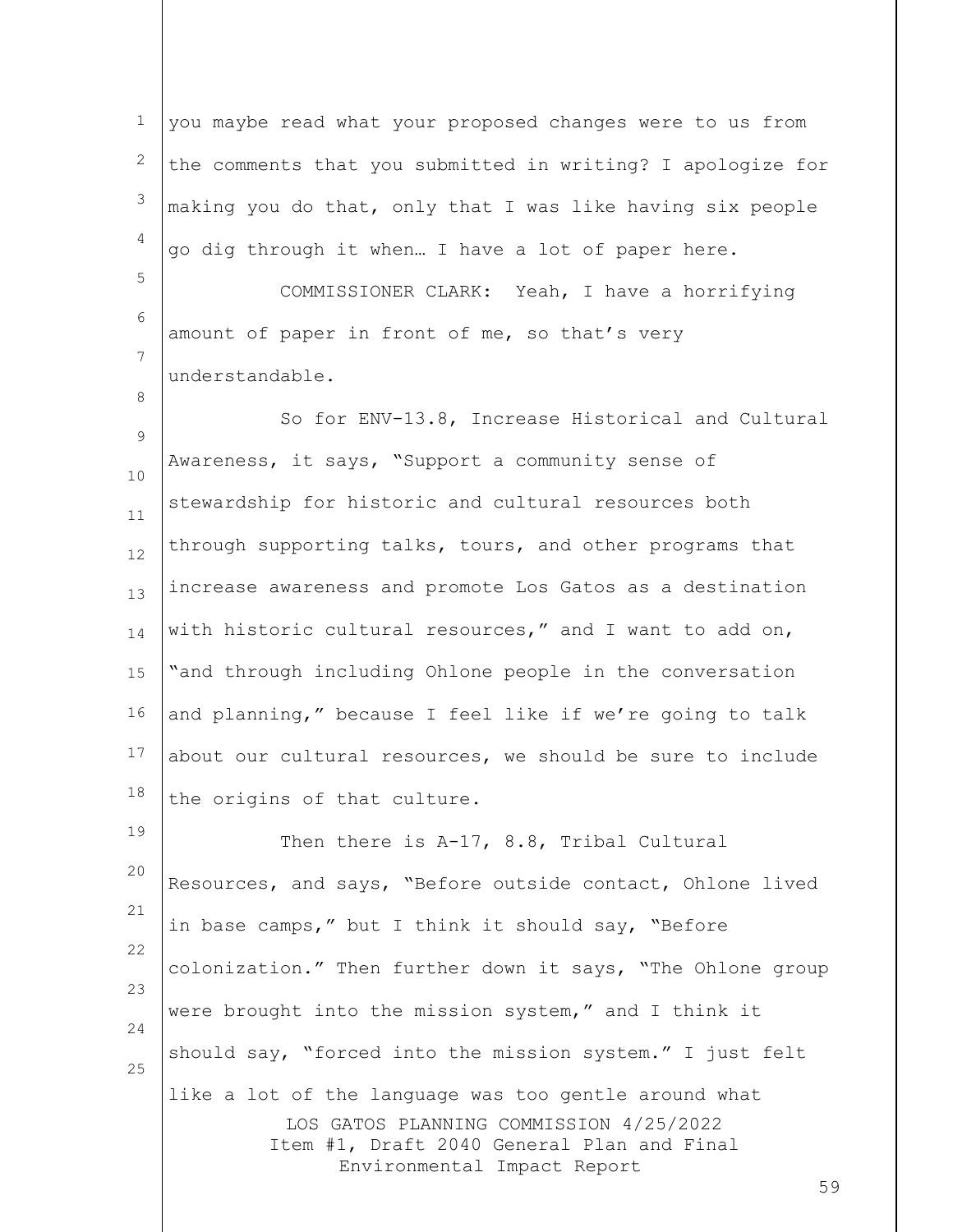| $\mathbf{1}$ | actually happened. Then later in the paragraph it says,                                                                                                                                  |
|--------------|------------------------------------------------------------------------------------------------------------------------------------------------------------------------------------------|
| 2            | "The Ohlone population dwindled," and I think it should say                                                                                                                              |
| 3            | it was "decimated." And then it says, "In 1973, the                                                                                                                                      |
| 4            | population of people with Ohlone descent was estimated at                                                                                                                                |
| 5            | fewer than 300," and I wanted to add, "after what is widely                                                                                                                              |
| 6            | cited as a genocide." Then the last sentence says, "The                                                                                                                                  |
| 7            | descendants of the Ohlone united in 1971 and have since                                                                                                                                  |
| 8<br>9       | arranged political and cultural organizations to revitalize                                                                                                                              |
| 10           | aspects of their culture," and I wanted to alter that to                                                                                                                                 |
| 11           | say, "and cultural organizations to revitalize, maintain,                                                                                                                                |
| 12           | and pass on their culture."                                                                                                                                                              |
| 13           | A lot of these changes came from a meeting that I                                                                                                                                        |
| 14           | recently had with the Chairwoman of the Tamien Nation, and                                                                                                                               |
| 15           | so I do want to just clarify that that was largely what led                                                                                                                              |
| 16           | me to these changes and thatyeah, pretty much that I had                                                                                                                                 |
| 17           | that conversation.                                                                                                                                                                       |
| 18           | CHAIR HANSSEN: Before I go to Commissioner                                                                                                                                               |
| 19           | Thomas, let me ask Commissioner Janoff, did you have any                                                                                                                                 |
| 20           | comments on what Commissioner Clark just brought up, or was                                                                                                                              |
| 21           | this related to your motion? Then I would know whether to                                                                                                                                |
| 22<br>23     | ask Commissioner Thomas.                                                                                                                                                                 |
| 24           | COMMISSIONER JANOFF: My only comment with regard                                                                                                                                         |
| 25           | to Commissioner Clark's recommendations is that I would                                                                                                                                  |
|              | agree, and they're coming from a place of historical truth<br>LOS GATOS PLANNING COMMISSION 4/25/2022<br>Item #1, Draft 2040 General Plan and Final<br>Environmental Impact Report<br>60 |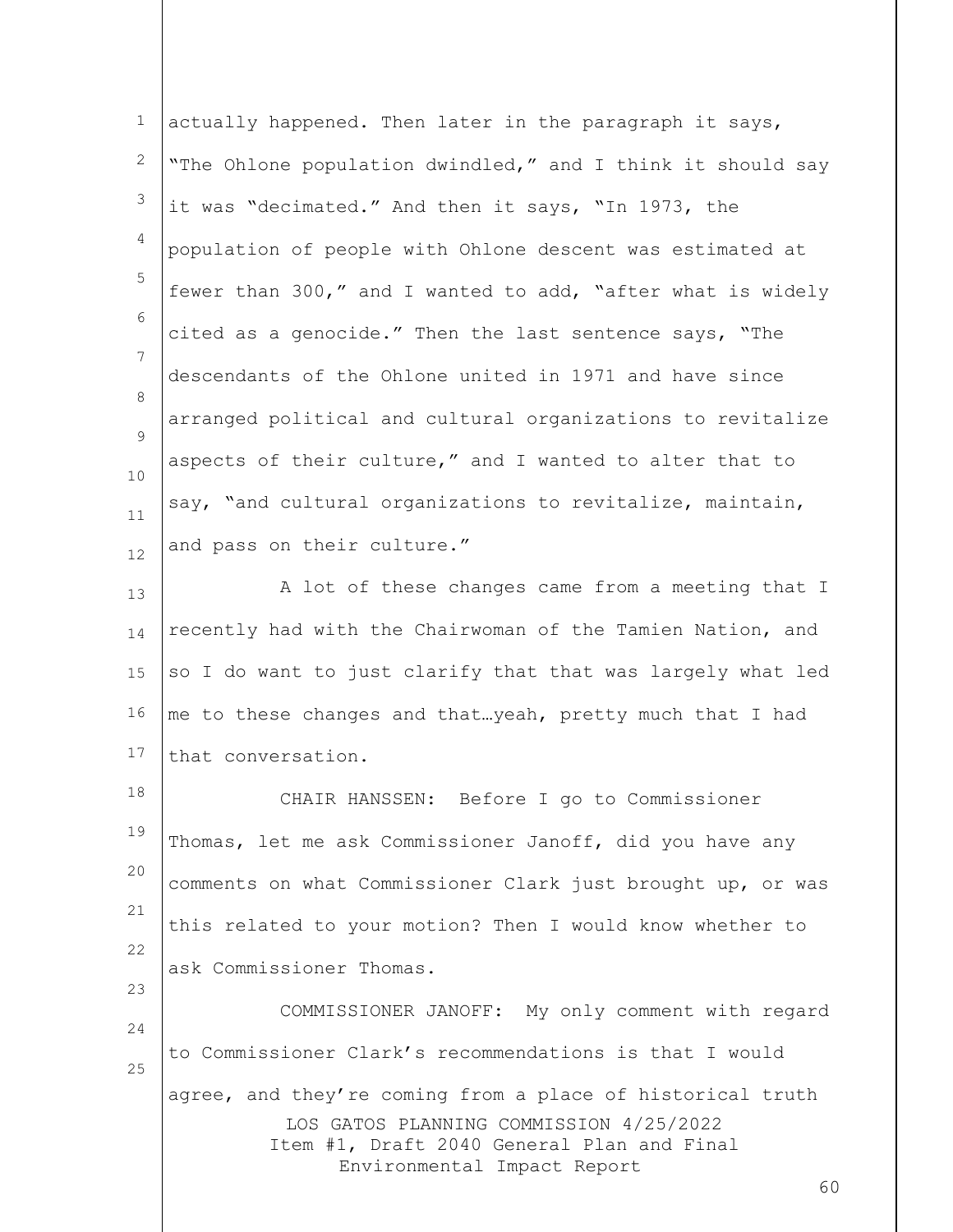| $\mathbf 1$     | and specific knowledge. I think the more we can create an                 |
|-----------------|---------------------------------------------------------------------------|
| 2               | accurate document, the better it will stand. We've been                   |
| 3               | really striving for racial justice, and if that goes                      |
| $\overline{4}$  | forward then it also goes back in history, so that I think                |
| 5               | that those are good adds, and presuming that would be                     |
| 6               | approved by the Commission, I would only recommend that the               |
| $7\phantom{.0}$ | changes between Planning Commission's recommendation to                   |
| 8               | Town Council and Town Council actually having something,                  |
| 9               | that those individuals that Commissioner Clark mentioned as               |
| 10<br>11        | having some expertise would be consulted and just give a                  |
| 12              | stamp of approval on the changes that are recommended. But                |
| 13              | I wouldn't shy away from a distasteful history; that's ours               |
| 14              | to own.                                                                   |
| 15              | CHAIR HANSSEN: All right, thank you for that.                             |
| 16              | Commissioner Thomas.                                                      |
| 17              | COMMISSIONER THOMAS: I agree with all those                               |
| 18              | changes, and thank you, Commissioner Clark, for bringing                  |
| 19              | them up, because I do think that when I read them I feel                  |
| 20              | like the same, and so I do agree with Commissioner Janoff                 |
| 21              | that we should own them. So I guess Commissioner Janoff was               |
| 22              | going to make a motion.                                                   |
| 23              | CHAIR HANSSEN: I'll go back to Commissioner                               |
| 24              | Janoff. Would you like to make a motion on 106 through 116                |
| 25              | as well as Commissioner Clark's suggested additions to page               |
|                 | LOS GATOS PLANNING COMMISSION 4/25/2022                                   |
|                 | Item #1, Draft 2040 General Plan and Final<br>Environmental Impact Report |
|                 | 61                                                                        |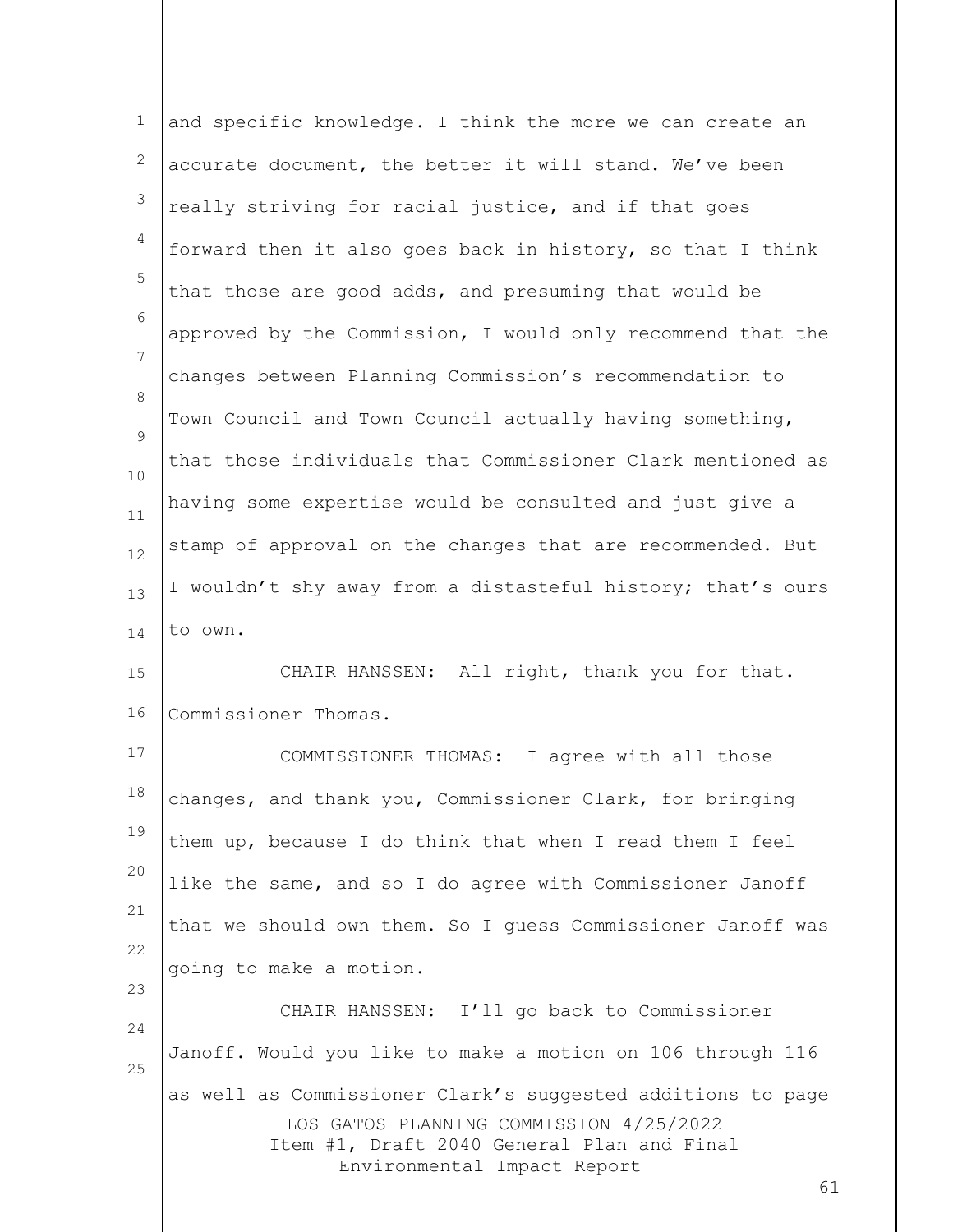| $\mathbf 1$    | 8-17? I think they were all on page 8-17, or maybe 8-16 as                                                                                                                               |
|----------------|------------------------------------------------------------------------------------------------------------------------------------------------------------------------------------------|
| 2              | well.                                                                                                                                                                                    |
| 3              | Hold on, Commissioner Thomas had wanted to say                                                                                                                                           |
| 4              | one more thing.                                                                                                                                                                          |
| 5              | COMMISSIONER THOMAS: I'm so sorry, I was going                                                                                                                                           |
| 6              | to say that based on Vice Chair Barnett's comments, I do                                                                                                                                 |
| $\overline{7}$ | think that the implementation program for the plant-based                                                                                                                                |
| 8<br>9         | education, the beginning should be changed to "Develop and                                                                                                                               |
| 10             | implement a plan to educate and support," instead of just,                                                                                                                               |
| 11             | "Implement programs to educate," because I think that that                                                                                                                               |
| 12             | encompasses like we need to do a little research. What's                                                                                                                                 |
| 13             | going to be effective? What are we capable of doing? And                                                                                                                                 |
| 14             | then implement it. So that was just going to be my                                                                                                                                       |
| 15             | suggestion with regard to that. It might actually happen, I                                                                                                                              |
| 16             | don't know.                                                                                                                                                                              |
| 17             | CHAIR HANSSEN: Before you make your motion,                                                                                                                                              |
| 18             | Commissioner Janoff, I also wanted to make one comment                                                                                                                                   |
| 19             | about 116 in addition to what I already said, which is I                                                                                                                                 |
| 20             | like Vice Chair Barnett's suggestion about giving examples                                                                                                                               |
| 21             | of what kind of programs. I also wondered if, when I looked                                                                                                                              |
| 22             | at some of the other implementation programs we had, the                                                                                                                                 |
| 23<br>24       | latter part of the sentence about the benefits and listing                                                                                                                               |
| 25             | what all the benefits are, $I'm$ not sure if the goal is to                                                                                                                              |
|                | implement a program that listing what all the benefits are<br>LOS GATOS PLANNING COMMISSION 4/25/2022<br>Item #1, Draft 2040 General Plan and Final<br>Environmental Impact Report<br>62 |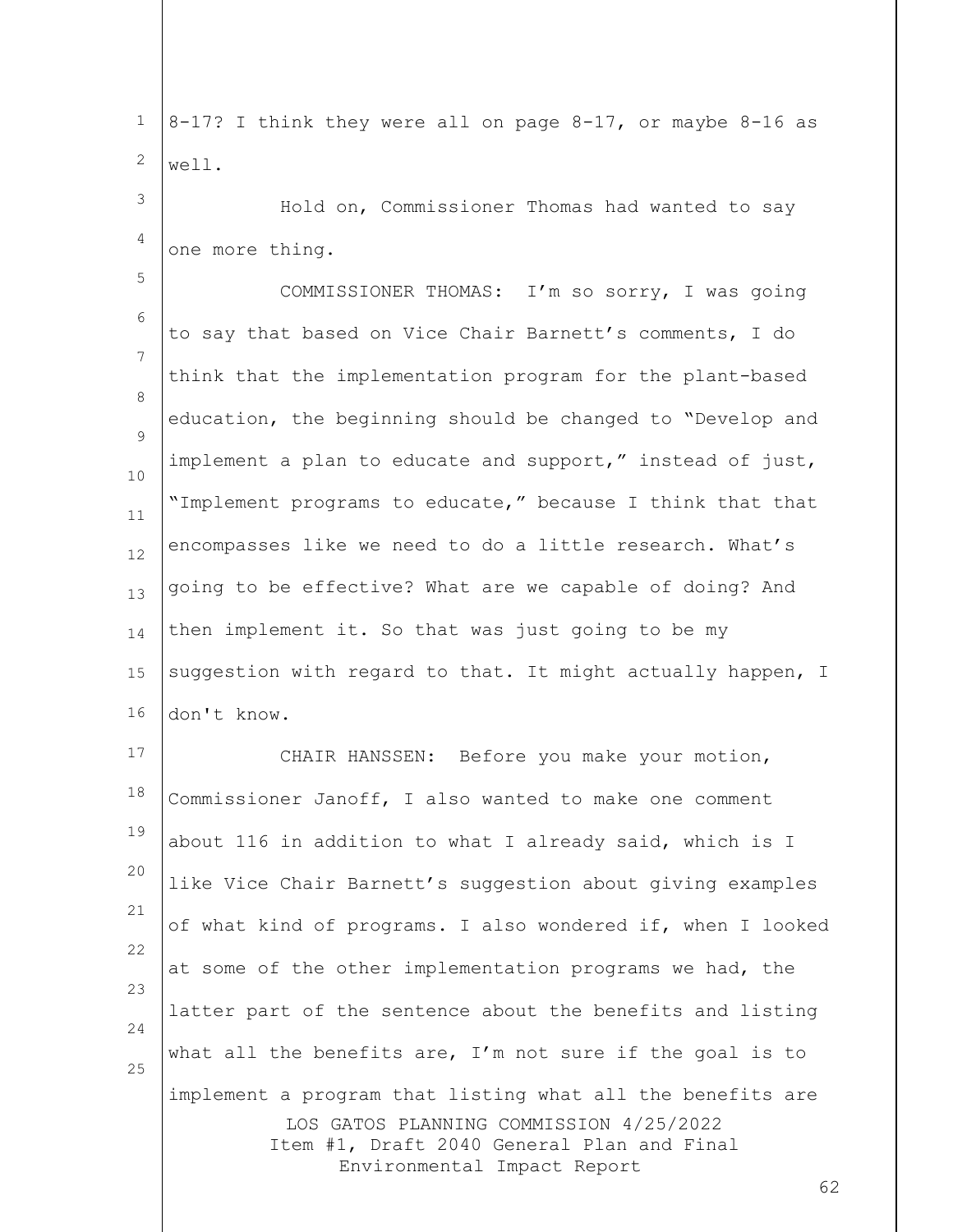| $\mathbf 1$    | in the implementation program itself is going to be that                  |
|----------------|---------------------------------------------------------------------------|
| $\mathbf{2}$   | helpful to creating it. I think it would be more helpful to               |
| 3              | delineate what kinds of things might go into a plant-based                |
| $\overline{4}$ | education program, and then clearly in the education                      |
| 5              | program itself all those benefits are going to be                         |
| 6              | articulated versus saying it all in that sentence, but that               |
| 7              | was just me.                                                              |
| 8              | Let's see, Commissioner Thomas, you wanted to                             |
| 9              | respond, and then Commissioner Clark had something to say,                |
| 10             | and then we'll go back to Commissioner Janoff.                            |
| 11<br>12       | COMMISSIONER THOMAS: I agree that it is very                              |
| 13             | lengthy and I think that we can just simplify it by                       |
| 14             | changing it to say, "The environmental, social, and                       |
| 15             | economic benefits of shifting to a plant-based diet." Those               |
| 16             | are like the three underlying components of sustainability,               |
| 17             | and so I think that that incorporates the message and the                 |
| 18             | importance, but it simplifies things a little bit and is                  |
| 19             | more direct, so again, "environmental, economic, and social               |
| 20             | benefits."                                                                |
| 21             | CHAIR HANSSEN: I like that, and then I'm                                  |
| 22             | assuming you agree also with what Vice Chair Barnett                      |
| 23             | suggested, which is examples which would include blah,                    |
| 24             | blah, blah. It wouldn't be comprehensive, but it would give               |
| 25             | some structure to what might happen.                                      |
|                | LOS GATOS PLANNING COMMISSION 4/25/2022                                   |
|                | Item #1, Draft 2040 General Plan and Final<br>Environmental Impact Report |
|                | 63                                                                        |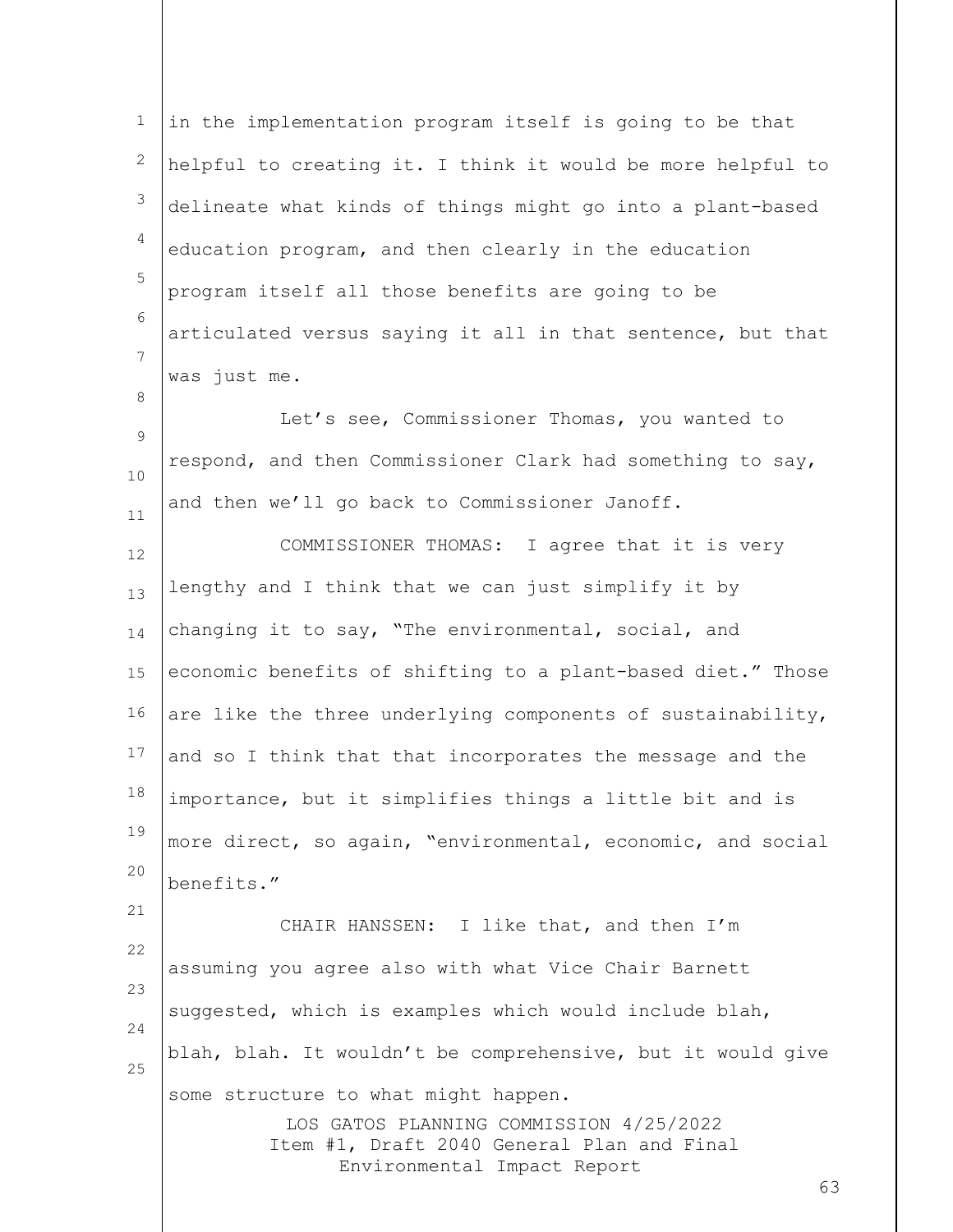1 2 COMMISSIONER THOMAS: That is more helpful than defining the benefits in here.

| 3        | CHAIR HANSSEN: Very good. Commissioner Clark.                                                                        |
|----------|----------------------------------------------------------------------------------------------------------------------|
| 4        | COMMISSIONER CLARK: Thank you. Yes, for 116 I                                                                        |
| 5        | completely agree with saying, "environmental, social, and                                                            |
| 6        | economic benefits." In the same way maybe it even allows                                                             |
| 7        | for more benefits to be included, and I just wanted to                                                               |
| 8        | remind everyone, you might recall from public comment at                                                             |
| 9        | our last meeting the folks advocating for the plant-based                                                            |
| 10<br>11 | diet told us that they have a really big document that is a                                                          |
| 12       | very comprehensive example of what this could look like,                                                             |
| 13       | and so it might be just good to direct Staff or Council to                                                           |
| 14       | connect with them between this to see what examples they                                                             |
| 15       | might want to include, but given that they were the ones                                                             |
| 16       | advocating for this and creating all of that, I would trust                                                          |
| 17       | their judgment for what examples they might want to include                                                          |
| 18       | in the implementation program.                                                                                       |
| 19       | CHAIR HANSSEN: In fact, in the comments for this                                                                     |
| 20       | meeting there was quite extensive examples of things that                                                            |
| 21       | they wanted to include, so yes, I think that makes a lot of                                                          |
| 22       | sense.                                                                                                               |
| 23       | Okay, Commissioner Janoff.                                                                                           |
| 24       | COMMISSIONER JANOFF: The motion is to                                                                                |
| 25       | incorporate the changes for number 106, 107, 108, 110, and                                                           |
|          | LOS GATOS PLANNING COMMISSION 4/25/2022<br>Item #1, Draft 2040 General Plan and Final<br>Environmental Impact Report |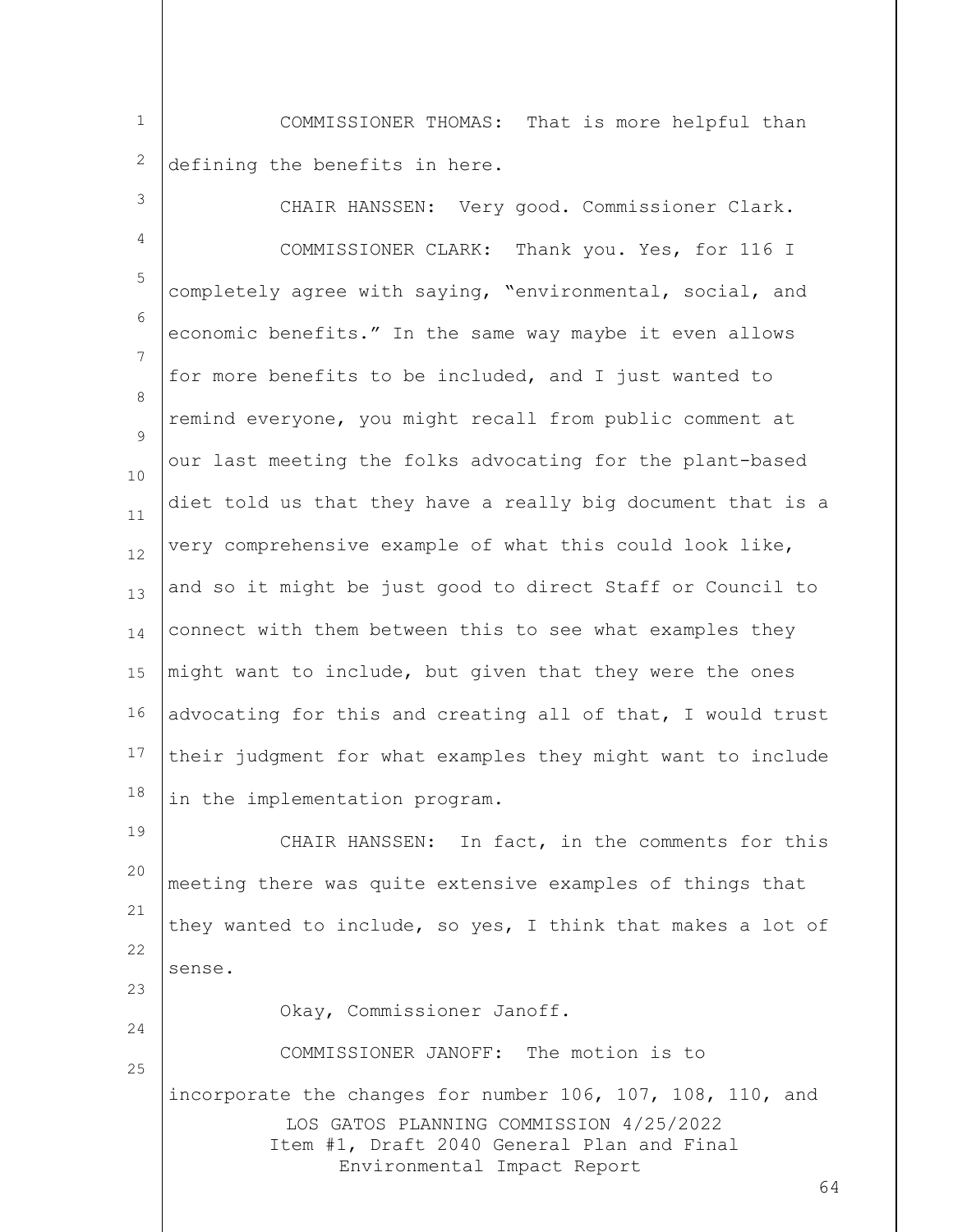1 2 3 4 5 6 116, with the caveat that we have a tremendous amount of information coming from the Plant-Based Advocates that Staff should use to modify any policies or implementation programs that would identify, and yes, to include the develop and implement language that Vice Chair Barnett is recommending.

7

25

8  $\circ$ 10 11 12 13 14 15 16 17 18 19 20 21 22 23 24 One thing I'd like to also acknowledge with this, and part of the comments that Commissioner Thomas made regarding the three legs that the plant-based diet stands on, we'll be talking later about adding to the greenhouse gas emissions problem, and this is advocating for a plantbased diet to help ameliorate the greenhouse gas. It's a good balance if we have those things that create more and those that lessen it. I think it's a really smart thing for us to include this and to emphasize to Council it may be that there are a hundred or more implementation programs, but this one happens to rise pretty high up for me and I think the depth of information that the Plant-Based Advocates have provided us, particularly in the most recent Staff Report, are very interesting and compelling, so I would definitely want to do that. The motion also includes the changes that Commissioner Clark has recommended, and as we said before,

LOS GATOS PLANNING COMMISSION 4/25/2022 Item #1, Draft 2040 General Plan and Final Environmental Impact Report to seek guidance or validation from the experts who could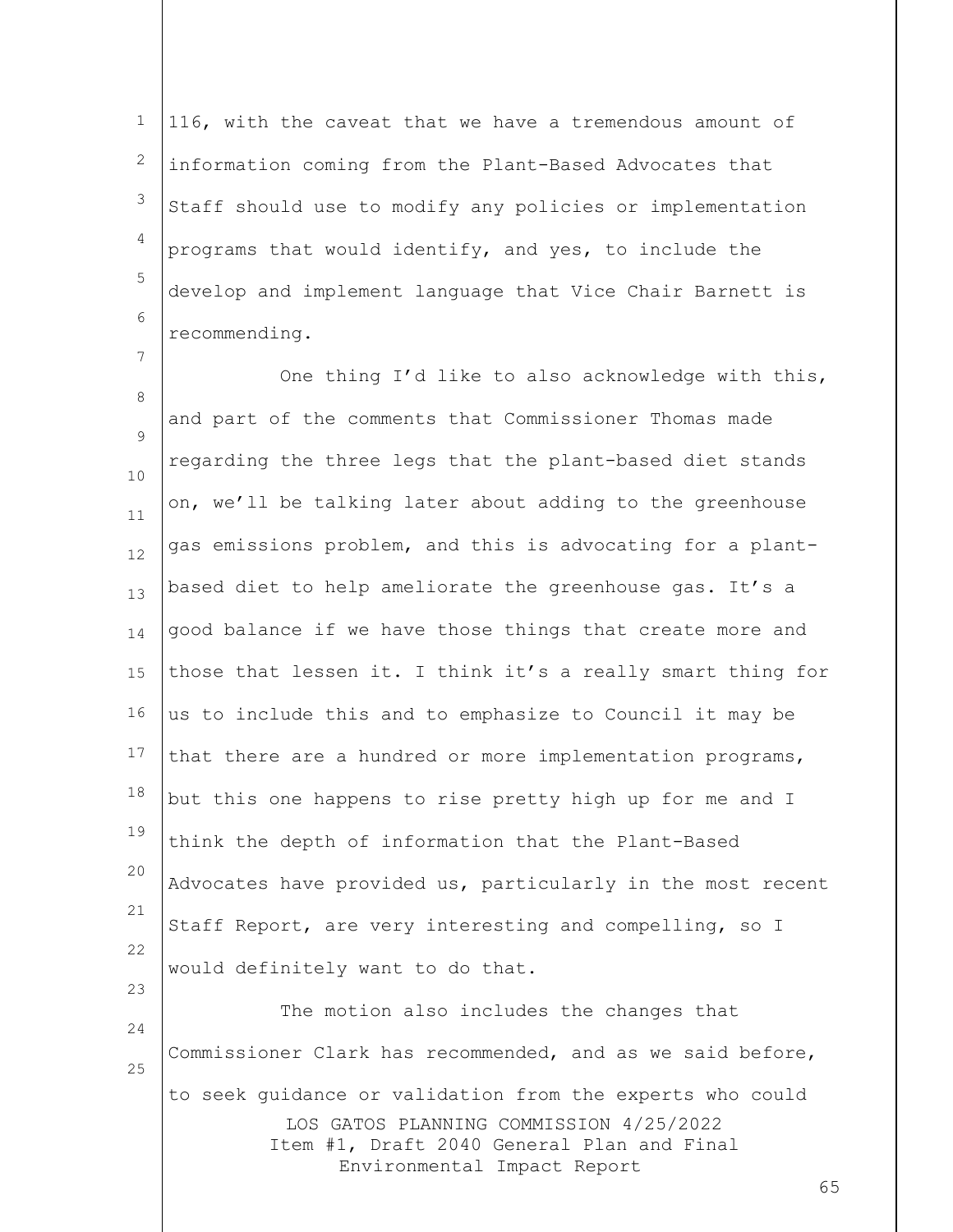1 2 create the language that would really resonate for the Town and for tribal representatives.

LOS GATOS PLANNING COMMISSION 4/25/2022 Item #1, Draft 2040 General Plan and Final 3 4 5 6 7 8  $\circ$ 10 11 12 13 14 15 16 17 18 19 20 21 22 23 24 25 CHAIR HANSSEN: Just a clarifying question on your motion as far a Implementation Program M, the additional clarification that was suggested by Commissioner Clark and as well as I think Commissioner Thomas. COMMISSIONER JANOFF: I think that's fine that the implementation program as written does call out linkages, so that the notion of that is in there, but if it's the case that conserve doesn't really cover everything, then examining linkages or recreating linkages, clarifying that language does make sense. It makes it more complete. CHAIR HANSSEN: So that is Commissioner Janoff's motion, and is there a second? Commissioner Clark. COMMISSIONER CLARK: I second, and I'd like to echo that consulting the Ohlone is a great thing to add, and then also emphasis on 116 as priority when they're actually sorting out the implementation programs. CHAIR HANSSEN: When we first had the Sustainability Plan that was introduced in 2012 there was a quest to identify low hanging fruit, so I think what I'm hearing is this would a low hanging fruit to help reduce

Environmental Impact Report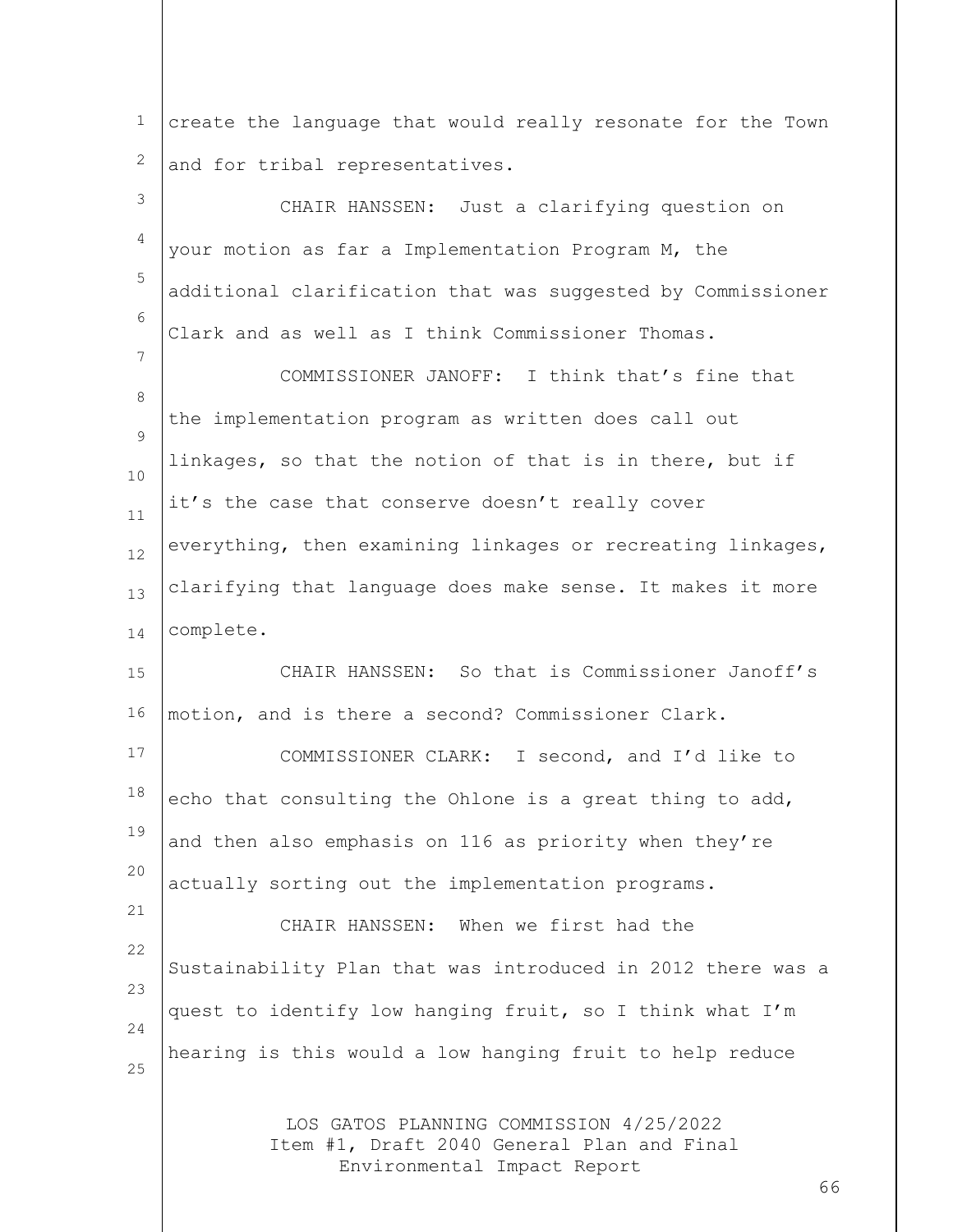| $\mathbf 1$    | greenhouse gases, so we would hope that it would be sooner                      |
|----------------|---------------------------------------------------------------------------------|
| 2              | rather than later.                                                              |
| 3              | All right, so then we have a motion and a second,                               |
| 4              | so I will start with Commissioner Thomas.                                       |
| 5              | COMMISSIONER THOMAS: Yes.                                                       |
| 6              | CHAIR HANSSEN: And Commissioner Raspe.                                          |
| 7              | COMMISSIONER RASPE: Yes.                                                        |
| 8              | CHAIR HANSSEN: Commissioner Janoff.                                             |
| $\overline{9}$ | COMMISSIONER JANOFF: Yes.                                                       |
| 10             | CHAIR HANSSEN: Commissioner Clark.                                              |
| 11<br>12       | COMMISSIONER CLARK: Yes.                                                        |
| 13             | CHAIR HANSSEN: Vice Chair Barnett.                                              |
| 14             | VICE CHAIR BARNETT: Yes.                                                        |
| 15             | CHAIR HANSSEN: And I vote yes as well.                                          |
| 16             | So that was a lot of suggestions for                                            |
| 17             | environmental sustainability and a very robust discussion.                      |
| 18             | Let's go ahead and tackle the Hazards and Safety Element,                       |
| 19             | because there are only three suggested changes, and then                        |
| 20             | I'm going to suggest that we take a ten-minute break before                     |
| 21             | we tackle Land Use.                                                             |
| 22             | Before I go into Hazards and Safety, I did want                                 |
| 23             | to ask a clarifying question of Staff. We kind of talked                        |
| 24             | about this a week or two ago, but on the additional                             |
| 25             | actions, suggestions, and public comments, since some of                        |
|                | LOS GATOS PLANNING COMMISSION 4/25/2022                                         |
|                | Item #1, Draft 2040 General Plan and Final<br>Environmental Impact Report<br>67 |
|                |                                                                                 |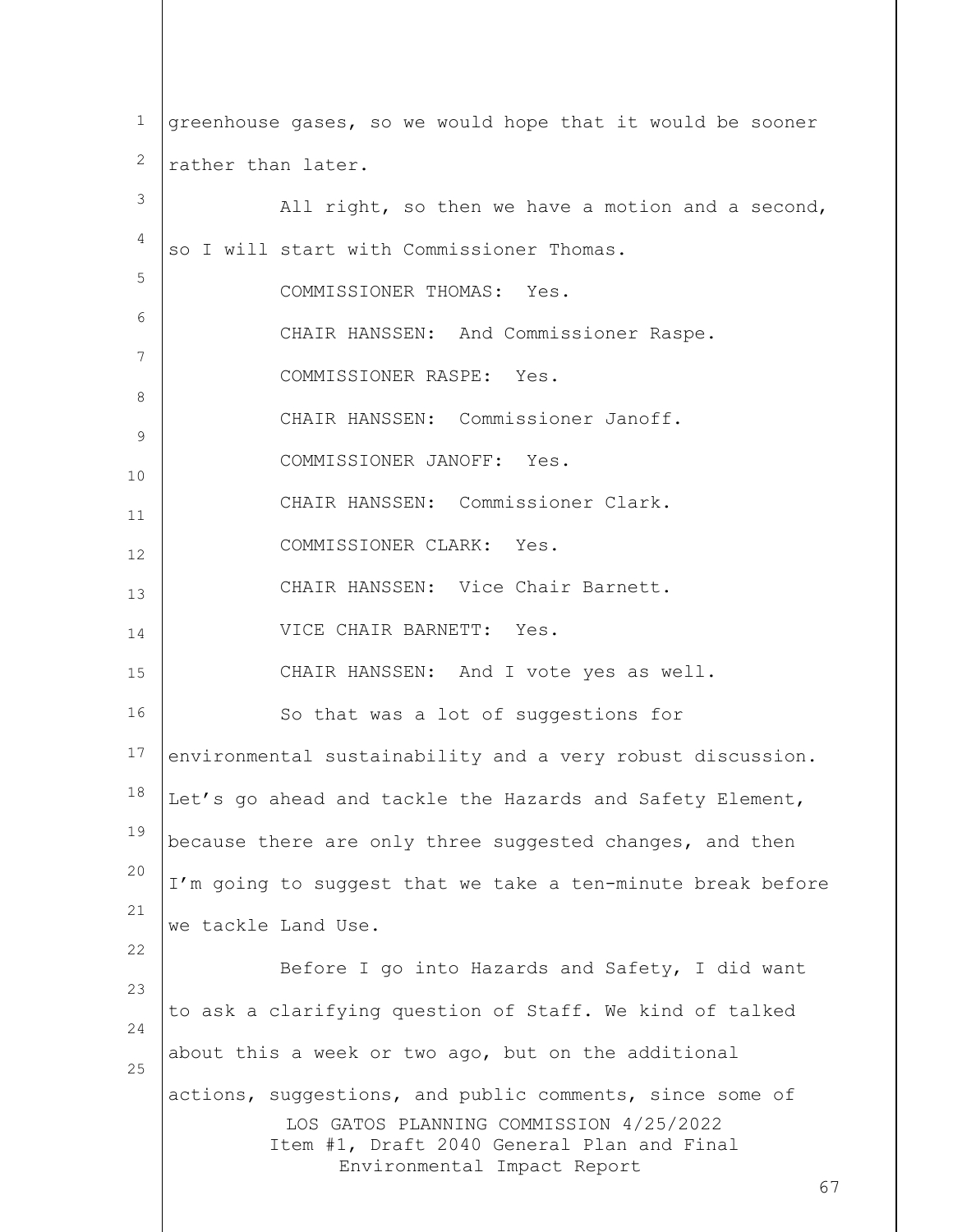1 2 3 those are really what I would perceive more as Town Council decisions, I wasn't going to cover them, but I'm looking for Staff's recommendation.

4 5 6 7 8 JOEL PAULSON: Thank you, Chair. I think if Commissioners have specific comments on any of those, I believe, four topics, I think it's appropriate to put that in the record so the Council has the information as they're reviewing these items.

 $\circ$ 

19

10 11 12 13 14 15 16 17 18 CHAIR HANSSEN: That sounds like a good way to handle it, so we will at least ask if you want to comment on any of the items that are suggested in 120 through 123? Let's go to the Hazards and Safety Element. There are only three suggested comments, of which 118 is not recommended by Staff, because it's covered in other Town policies and we don't want to be having things be inconsistent in the General Plan versus other policies. So how do Commissioners feel about 117 and 119?

20 21 22 23 24 25 Vice Chair Janoff, and then Commissioner Clark. COMMISSIONER JANOFF: My thinking around 117 is that we've had County Fire input on our language. If they feel it's important to include emphasis on Wildland Urban Interface, this is really outside of my area of expertise, except I happen to live in a WUI environment, so it's not

> LOS GATOS PLANNING COMMISSION 4/25/2022 Item #1, Draft 2040 General Plan and Final Environmental Impact Report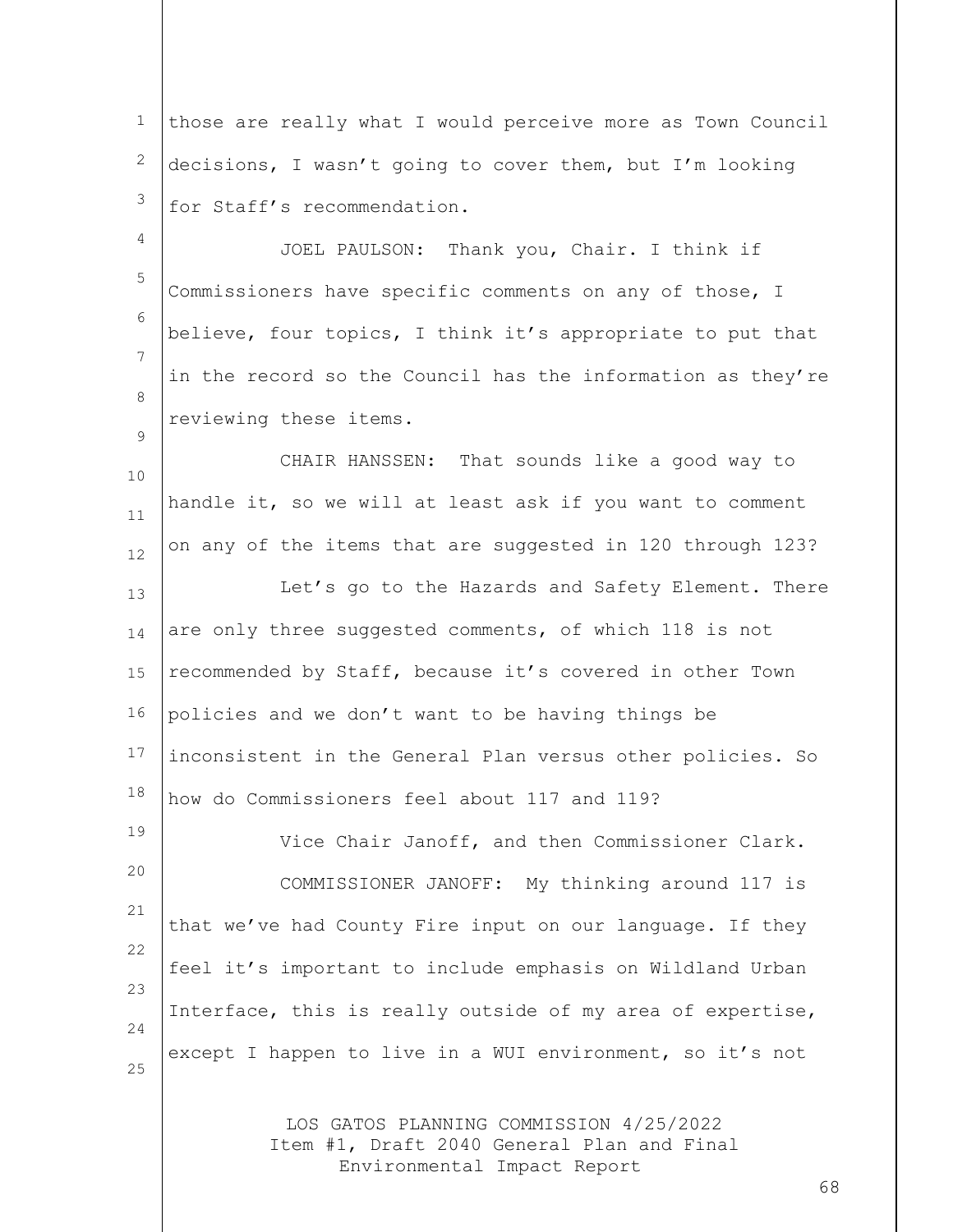| 1              | so far out of my expertise, but whether we need this kind  |
|----------------|------------------------------------------------------------|
| $\mathbf{2}$   | of detail isn't clear to me and I defer to County Fire.    |
| 3              | Number 118 is not recommended.                             |
| $\overline{4}$ | Then 119 looks like a technical clarification,             |
| 5              | and I would say that's probably a good clarification to    |
| 6              | include.                                                   |
| $\overline{7}$ | CHAIR HANSSEN: Can I ask Staff a clarifying                |
| $\,8\,$        | question? Do we know where comment 117 came from? It did   |
| 9              | not come from CAL FIRE per se. It sounds like it came from |
| 10             | a resident or another comment based on stuff they had read |
| 11<br>12       | from CAL FIRE, is that correct?                            |
| 13             | JENNIFER ARMER: Unfortunately, I don't remember            |
| 14             | exactly where that one did come from, but the recommended  |
| 15             | changes from CAL FIRE were those changes at the beginning  |
| 16             | of this exhibit, so this was not part of what was          |
| $17$           | recommended as part of their review. Also, we did have     |
| 18             | Santa Clara County Fire taking a look at the relevant      |
| 19             | sections of this document, so it would have been from a    |
| 20             | public comment that we received, but I don't have it front |
| 21             | of me where exactly that one came from. It looks like      |
| 22             | Director Paulson may be looking to see what he can find,   |
| 23             | but he's shaking his head, so I don't think we've got a    |
| 24             | direct link to whom that came from.                        |
| 25             |                                                            |
|                | LOS GATOS PLANNING COMMISSION 4/25/2022                    |

Item #1, Draft 2040 General Plan and Final Environmental Impact Report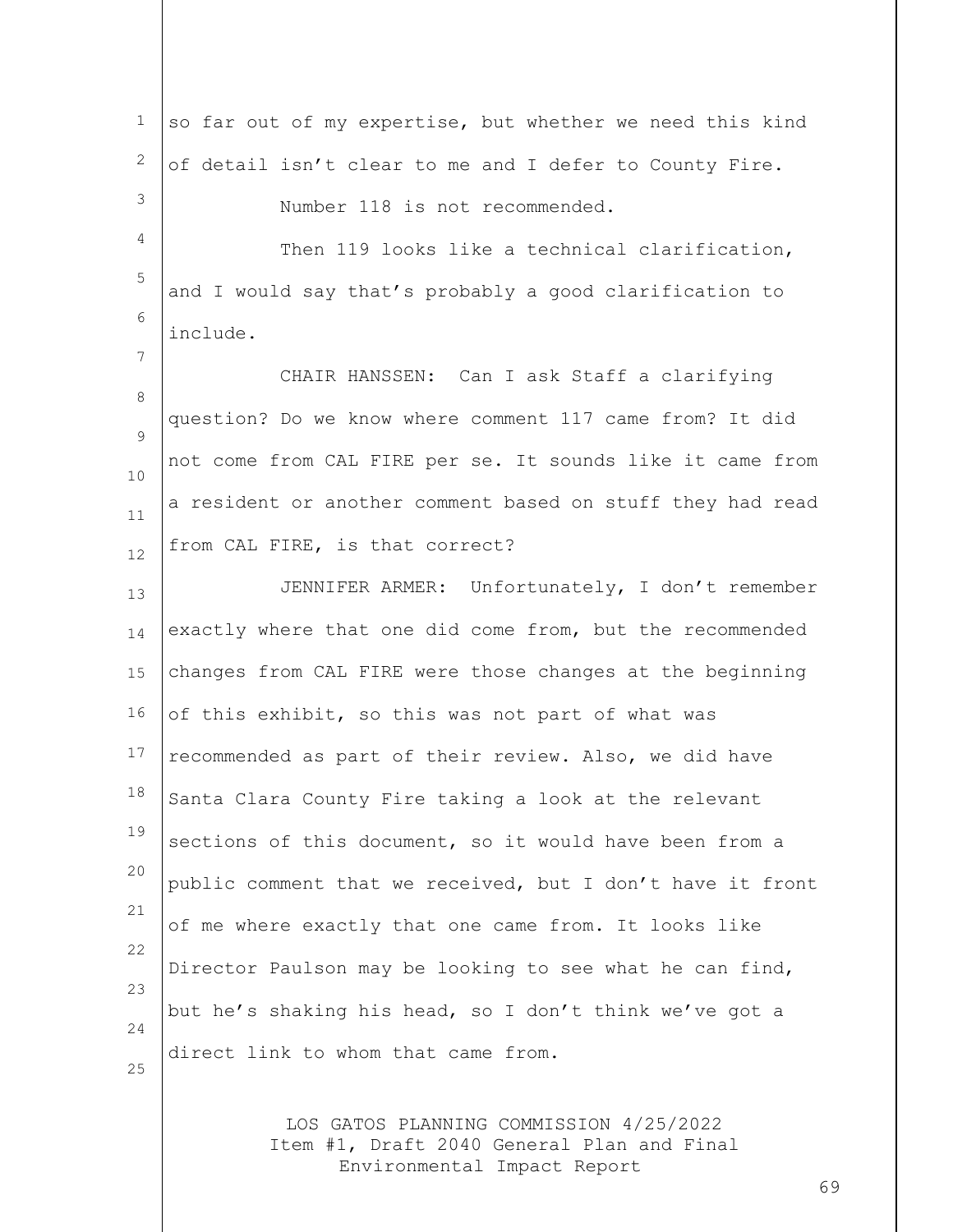LOS GATOS PLANNING COMMISSION 4/25/2022 Item #1, Draft 2040 General Plan and Final Environmental Impact Report 70 1 2 3 4 5 6 7 8  $\circ$ 10 11 12 13 14 15 16 17 18 19 20 21 22 23 24 25 CHAIR HANSSEN: It also doesn't read like a comment that would have come from CAL FIRE. I don't think I can explain why that is, but just looking at their other comments, it looked like others wrote it. Let's see, Commissioner Clark and then Commissioner Thomas. COMMISSIONER CLARK: Thank you. So for 117, I didn't really when reading it know how important that was or how accurate, and so I feel like I would defer to the experts. So I think if we don't know where it came from, it might be worth just saying like, "Subject to the approval of CAL FIRE," or if the Fire Department already read over it and hadn't seen any problems with the General Plan, maybe we do just leave it out. Number 118, obviously no. Then for 119, reading the Section 9.4 I wasn't sure exactly where this would go or anything, but I agree with what Commissioner Janoff said, that this seems like a technical clarification, and so I would be in favor of that one. CHAIR HANSSEN: That sounds good. Ms. Armer had her hand up, so before I go to Commissioner Thomas, Ms. Armer.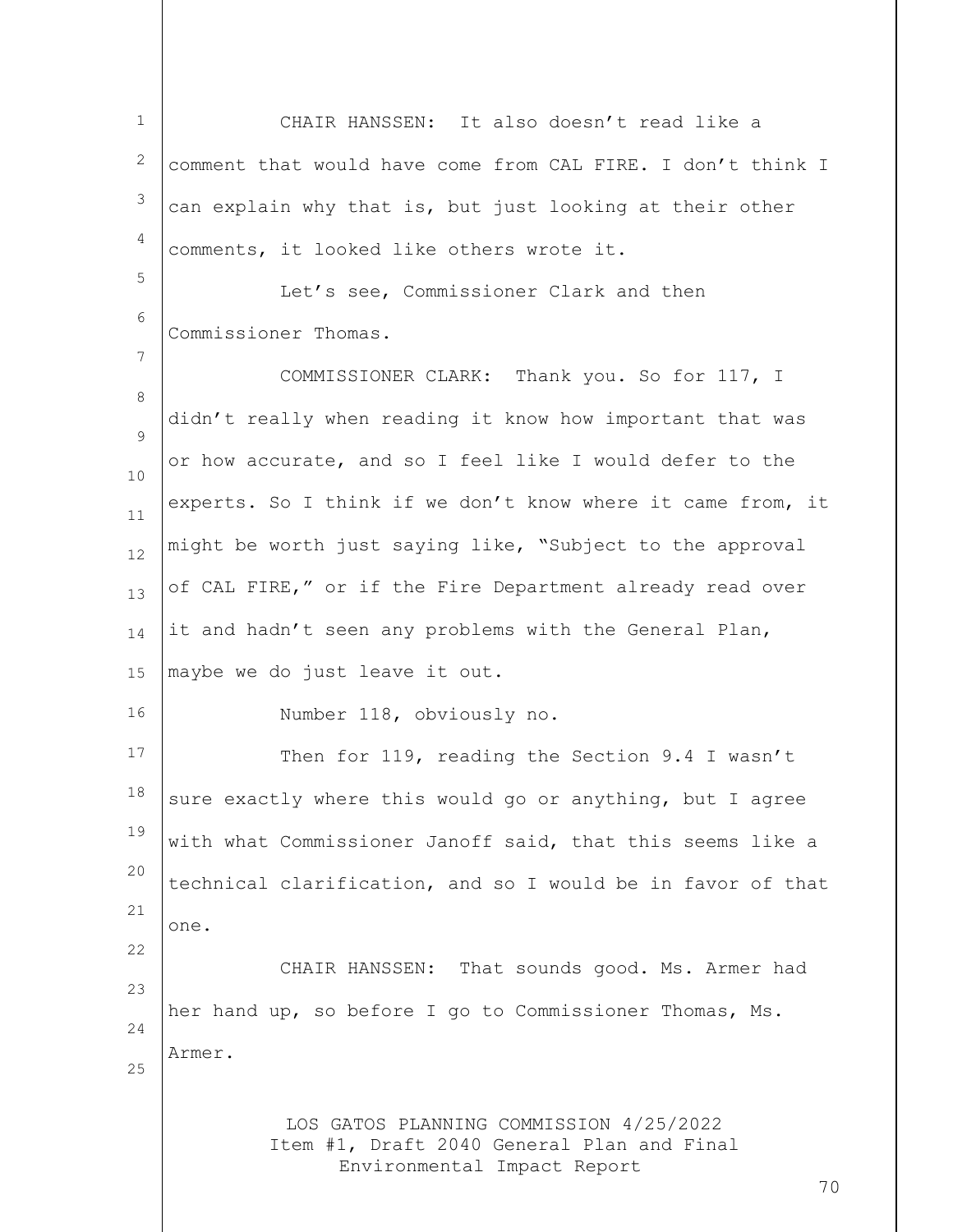1 2 3 4 5 6 JENNIFER ARMER: Thank you. I was able to locate where that comment came from. It was a comment made in a Midpeninsula Regional Open Space letter. If you're looking at your packet from the meeting of the  $13<sup>th</sup>$ , it is on page 319 of that packet, and it is revised language that they were recommending.

7

LOS GATOS PLANNING COMMISSION 4/25/2022 Item #1, Draft 2040 General Plan and Final Environmental Impact Report 71 8  $\circ$ 10 11 12 13 14 15 16 17 18 19 20 21 22 23 24 25 CHAIR HANSSEN: So Midpen Open Space in my mind would be a reasonably credible source, so there are a couple of ways that we could go with this from my point of view and those would be as suggested. Maybe run it past CAL FIRE and see if they think that was a good add. I don't know how much trouble that would be. Or we could just accept it. Or we could just say that there is enough in there and it wouldn't change things and the policies that much. So those are the three options I see. Commissioner Thomas. COMMISSIONER THOMAS: This is really two comments in mind. The first one I feel less strongly about including because I did not actually look up if the statistic is true, although we know that fires in the WUI are more of a hazard for humans, but the second part of the comment is like a totally separate issue and I do think that requires clarification.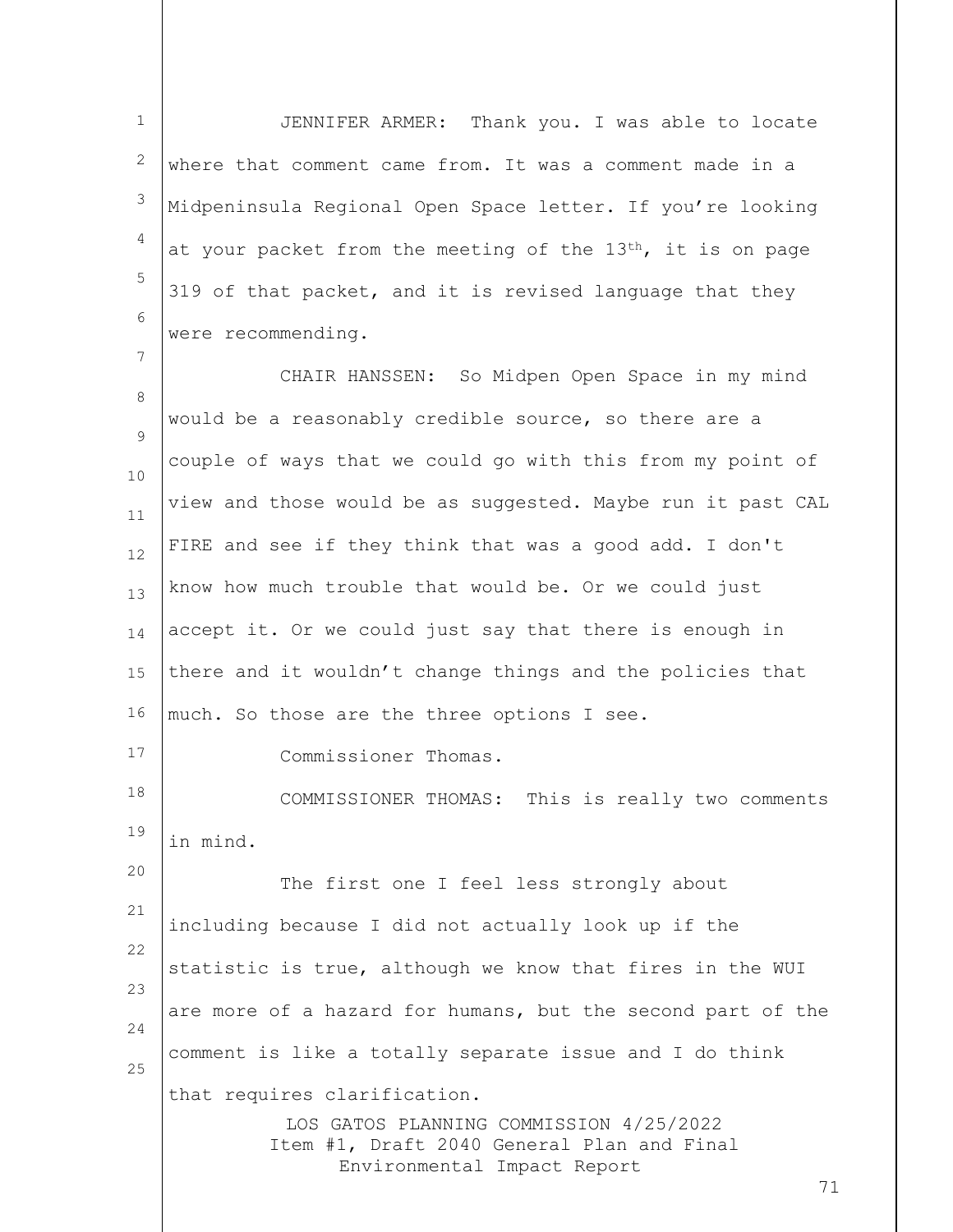| $\mathbf 1$ | It says that, "High fire hazard severity zone                                                                                                                                            |
|-------------|------------------------------------------------------------------------------------------------------------------------------------------------------------------------------------------|
| 2           | does not describe the risk of a fire start, but rather                                                                                                                                   |
| 3           | describes the potential impacts to natural ecosystems known                                                                                                                              |
| 4           | as fire severity." So like the fire ignition triangle is                                                                                                                                 |
| 5           | what determines if the fire is going to start, and then CAL                                                                                                                              |
| 6           | FIRE has the fire hazard severity zones that are based on                                                                                                                                |
| 7           | the severity, which is how damaging it is based on the                                                                                                                                   |
| 8<br>9      | intensity, so I do think that we should make sure that that                                                                                                                              |
| 10          | is all clarified in the description.                                                                                                                                                     |
| 11          | I noticed with some of the other comments, I                                                                                                                                             |
| 12          | don't know if CAL FIRE and Santa Clara Valley Water and all                                                                                                                              |
| 13          | these other groups that look at our document specifically                                                                                                                                |
| 14          | look at a lot of our descriptions more of the introduction                                                                                                                               |
| 15          | pieces, or if they just look more specifically at the                                                                                                                                    |
| 16          | policies and implementation programs, so I'm just saying                                                                                                                                 |
| 17          | that that's maybe why 117 might have been missed, but I'm                                                                                                                                |
| 18          | not entirely sure.                                                                                                                                                                       |
| 19          | So I think that there's two parts of this and I                                                                                                                                          |
| 20          | don't really have opinions on the first part, but the                                                                                                                                    |
| 21          | second part should be clarified.                                                                                                                                                         |
| 22          | CHAIR HANSSEN: Clarified as to the validity?                                                                                                                                             |
| 23<br>24    | COMMISSIONER THOMAS: The second part, it just                                                                                                                                            |
| 25          | says, "It's also important to note that a high fire hazard                                                                                                                               |
|             | severity zone does not describe the risk of a fire start,"<br>LOS GATOS PLANNING COMMISSION 4/25/2022<br>Item #1, Draft 2040 General Plan and Final<br>Environmental Impact Report<br>72 |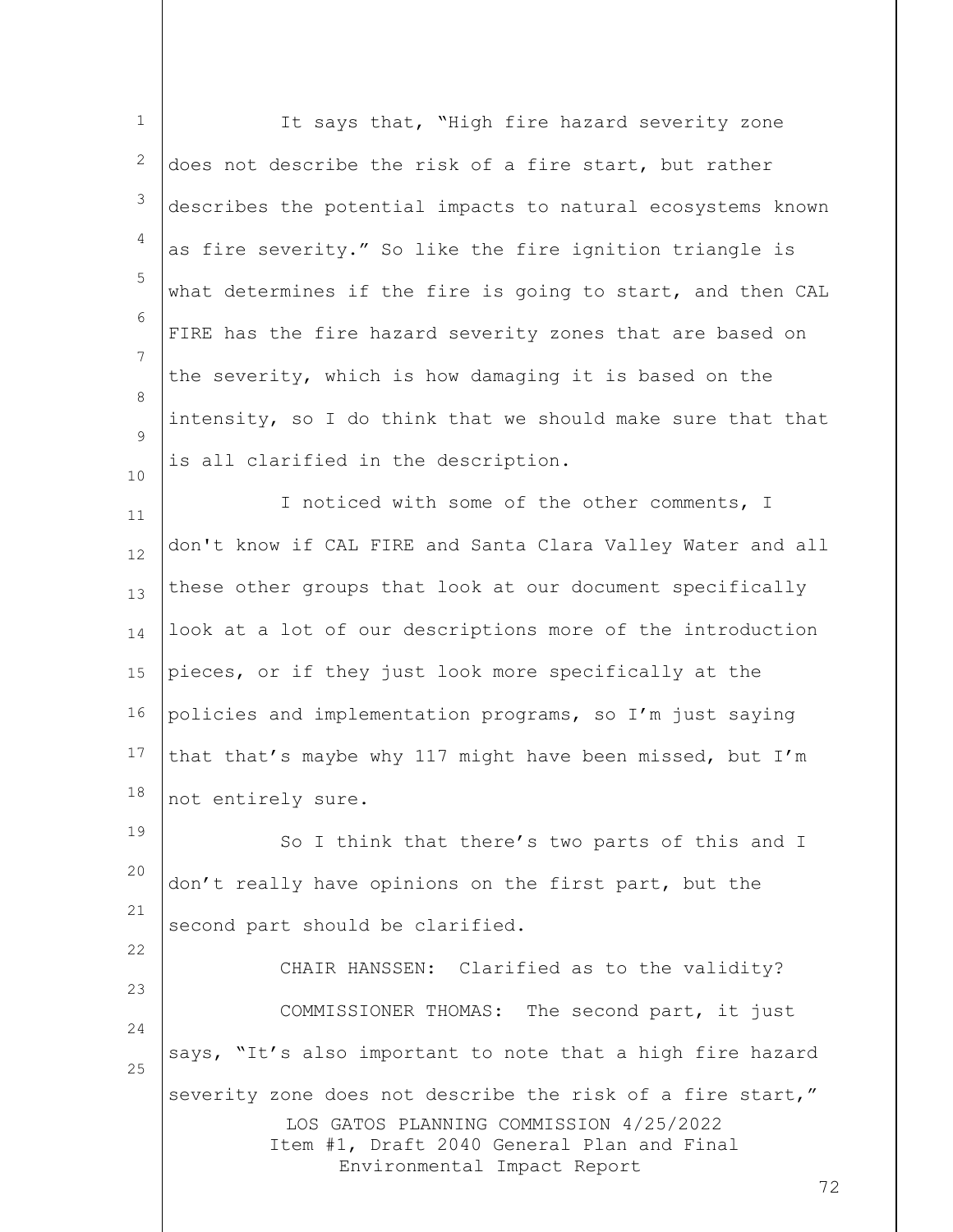LOS GATOS PLANNING COMMISSION 4/25/2022 Item #1, Draft 2040 General Plan and Final Environmental Impact Report 73 1 2 3 4 5 6 7 8  $\circ$ 10 11 12 13 14 15 16 17 18 19 20 21 22 23 24 25 and then it says that somewhere in the introduction, which is not true. The fire severity zone maps indicate the severity of the fire, like how damaging it's going to be, not the likelihood of a fire starting. There is some discrepancy in the wordings and someone needs to comb through it and make sure that that gets clarified. CHAIR HANSSEN: Got it. All right, Commissioner Raspe. COMMISSIONER RASPE: Thank you, Chair. I don't see any other hands raised, and so my sense of this Hazard and Safety Element is that we're all in agreement that 118 should not be recommended, 119 should be recommended, and perhaps 117 should be recommended subject to review and appropriate modification by CAL FIRE, and if my Commission members agree with that, I'd be happy to make a motion in that respect. CHAIR HANSSEN: I think that sounds fine, and that sounds like a motion, so I'll take that as a motion and see if there's a second. Vice Chair Barnett. VICE CHAIR BARNETT: I'll second the motion. CHAIR HANSSEN: Thank you for that. Any other discussion before we vote? I'll go with Commissioner Thomas.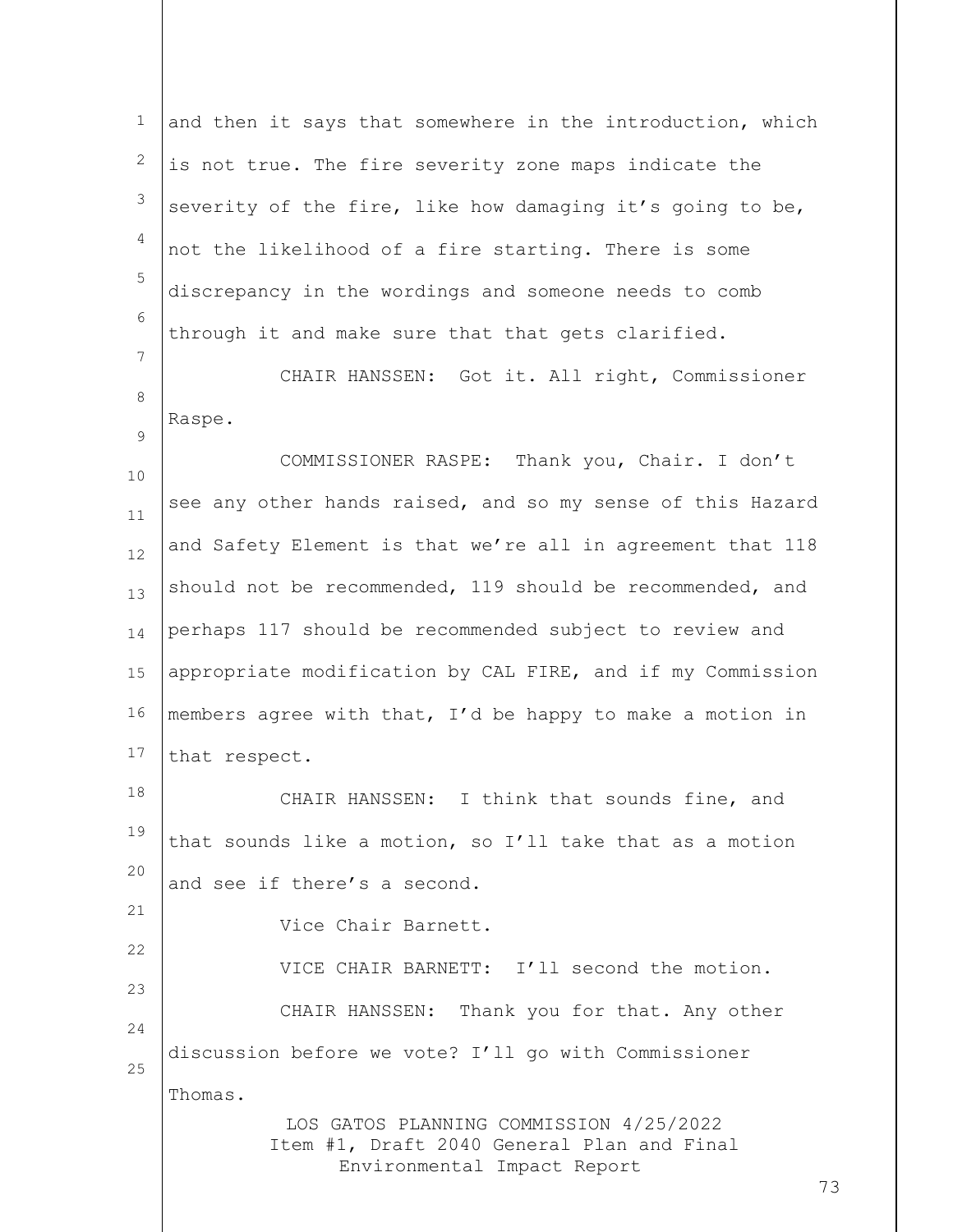| 1        | COMMISSIONER THOMAS: Yes.                                                                                                                                                                |
|----------|------------------------------------------------------------------------------------------------------------------------------------------------------------------------------------------|
| 2        | CHAIR HANSSEN: Commissioner Raspe.                                                                                                                                                       |
| 3        | COMMISSIONER RASPE: Yes.                                                                                                                                                                 |
| 4        | CHAIR HANSSEN: Commissioner Janoff.                                                                                                                                                      |
| 5        | COMMISSIONER JANOFF: Yes.                                                                                                                                                                |
| 6        | CHAIR HANSSEN: Commissioner Clark.                                                                                                                                                       |
| 7        | COMMISSIONER CLARK: Yes.                                                                                                                                                                 |
| 8        | CHAIR HANSSEN: Vice Chair Barnett.                                                                                                                                                       |
| 9        | VICE CHAIR BARNETT: Yes.                                                                                                                                                                 |
| 10<br>11 | CHAIR HANSSEN: And I vote yes as well.                                                                                                                                                   |
| 12       | Okay, that covers the Hazards and Safety Element,                                                                                                                                        |
| 13       | and I'm going to take a stab at talking about 122 through                                                                                                                                |
| 14       | 123, hoping that it's not going to be a super long                                                                                                                                       |
| 15       | discussion, but if it does turn out that way, then we might                                                                                                                              |
| 16       | have to take a break.                                                                                                                                                                    |
| 17       | There were additional suggestions, and you've all                                                                                                                                        |
| 18       | seen them in the public comments, and they're more                                                                                                                                       |
| 19       | generically about the timing of the General Plan, the first                                                                                                                              |
| 20       | one being a vote or poll of residents on the proposed                                                                                                                                    |
| 21       | changes in the General Plan; the second one being                                                                                                                                        |
| 22       | requesting an exception to the RHNA requirement, which                                                                                                                                   |
| 23       | comment from Staff was the deadline has passed; and the                                                                                                                                  |
| 24       | third comment updating the Housing Element within the same                                                                                                                               |
| 25       | timeline as General Plan use and Community Design Element,<br>LOS GATOS PLANNING COMMISSION 4/25/2022<br>Item #1, Draft 2040 General Plan and Final<br>Environmental Impact Report<br>74 |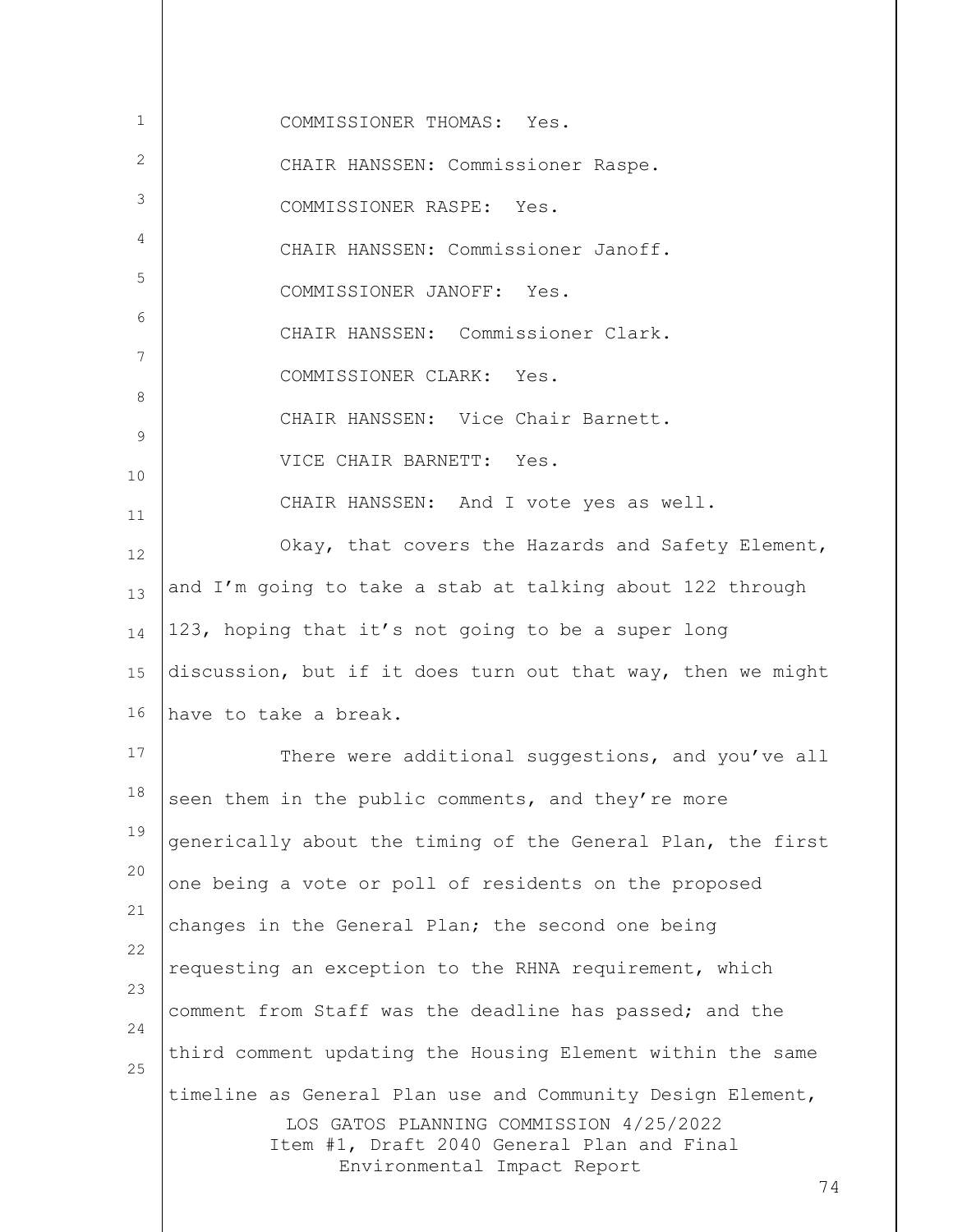LOS GATOS PLANNING COMMISSION 4/25/2022 Item #1, Draft 2040 General Plan and Final Environmental Impact Report 75 1 2 3 4 5 6 7 8  $\circ$ 10 11 12 13 14 15 16 17 18 19 20 21 22 23 24 25 which would mean delaying the approval of this document until the Housing Element was complete; and the fourth one is conducing a fiscal analysis relative to the fiscal impacts of the full build-out of the 2040 General Plan, in which the Town Council actually voted on this at their April 5th meeting and decided against it. So are there any comments that Commissioners would like to make on these in terms of direction that we'd like to give to Town Council? I think Commissioner Raspe was first, and then Commissioner Thomas, and then Vice Chair Barnett. COMMISSIONER RASPE: Thanks, Chair. Only with respect to one, that's 122, the Housing Element and the timing of it with respect to the General Plan generally. Currently the posture that we find ourselves in is we are moving forward with the General Plan before our Housing Element is complete, and I know several commentators raised that as an issue and I thought maybe it might be useful if we could have Staff discuss that a little bit, maybe how common is that in this process? Is it something that we see as part of the General Plan process? Is this an anomaly, and how is it impacting the rest of our housing discussion? Maybe some discussion of that would help ally some of those concerns. Thank you, Chair.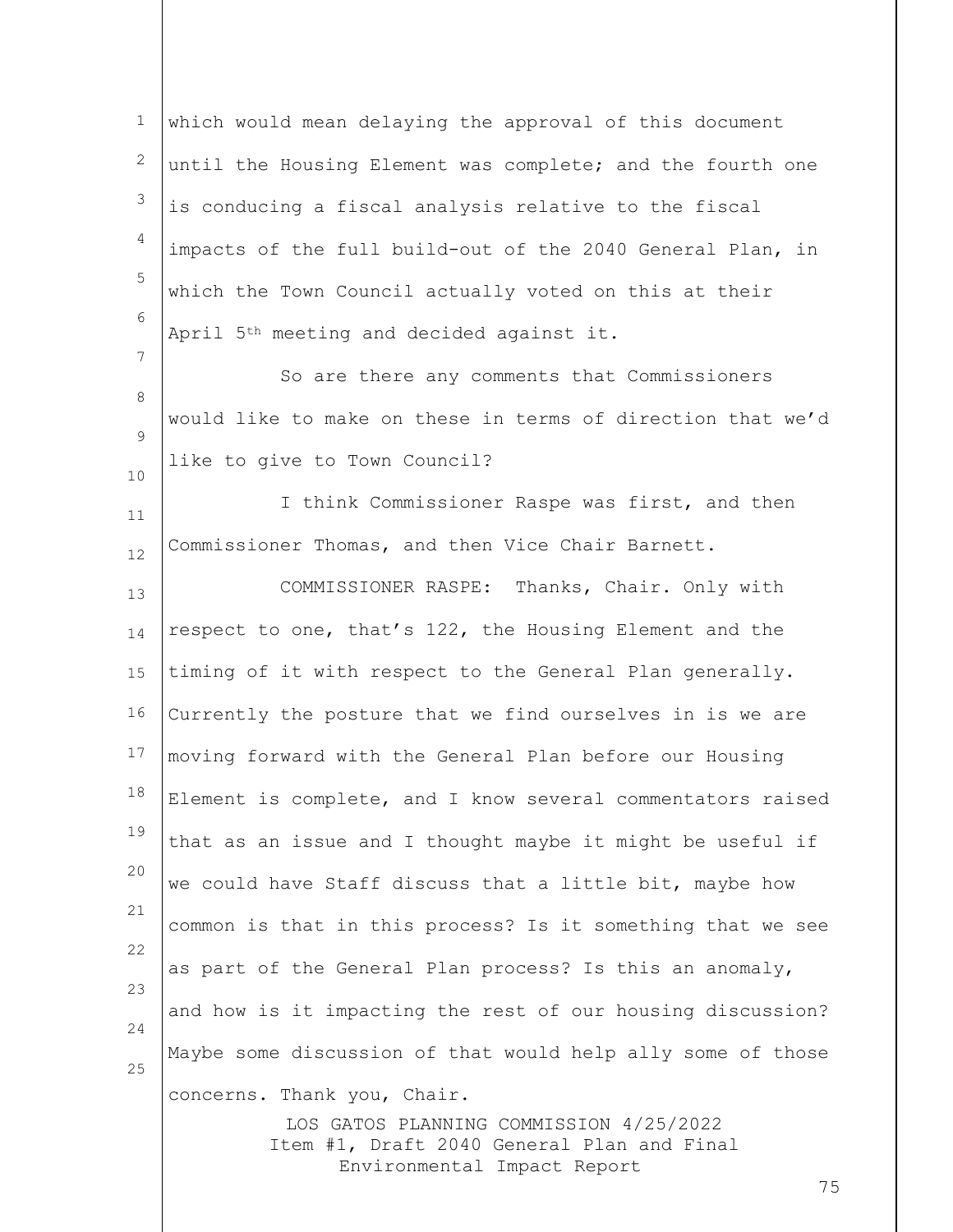1 2 3 4 CHAIR HANSSEN: I think that's a great way to go at it, and I've already heard Staff's comments on this, but I think it's beneficial for the public to hear as well from Staff.

5 6 7 JENNIFER ARMER: Thank you, Commissioner Raspe, I think that's a great opportunity for us to share a little bit of context with these questions.

8

23

9 10 11 12 13 14 I'm going to start by pointing out that a lot of these comments are concerned about one particular component of one of the elements of the General Plan. A lot of these are focused really on the potential development based on the housing densities and other development regulations that are included in the Land Use Element.

15 16 17 18 19 20 21 22 As we've seen already in the multiple hours of discussion that the Planning Commission has already had going through the General Plan, there are a lot of elements to this document, a lot of topics covered, and so we would strongly recommend that the General Plan continue to move forward with a recommendation from the Planning Commission with modifications as have been discussed so that it can move forward and complete its process.

LOS GATOS PLANNING COMMISSION 4/25/2022 Item #1, Draft 2040 General Plan and Final Environmental Impact Report 24 25 I would say that if those concerns about the housing numbers and moving forward with those changes before the Housing Element process is complete, then there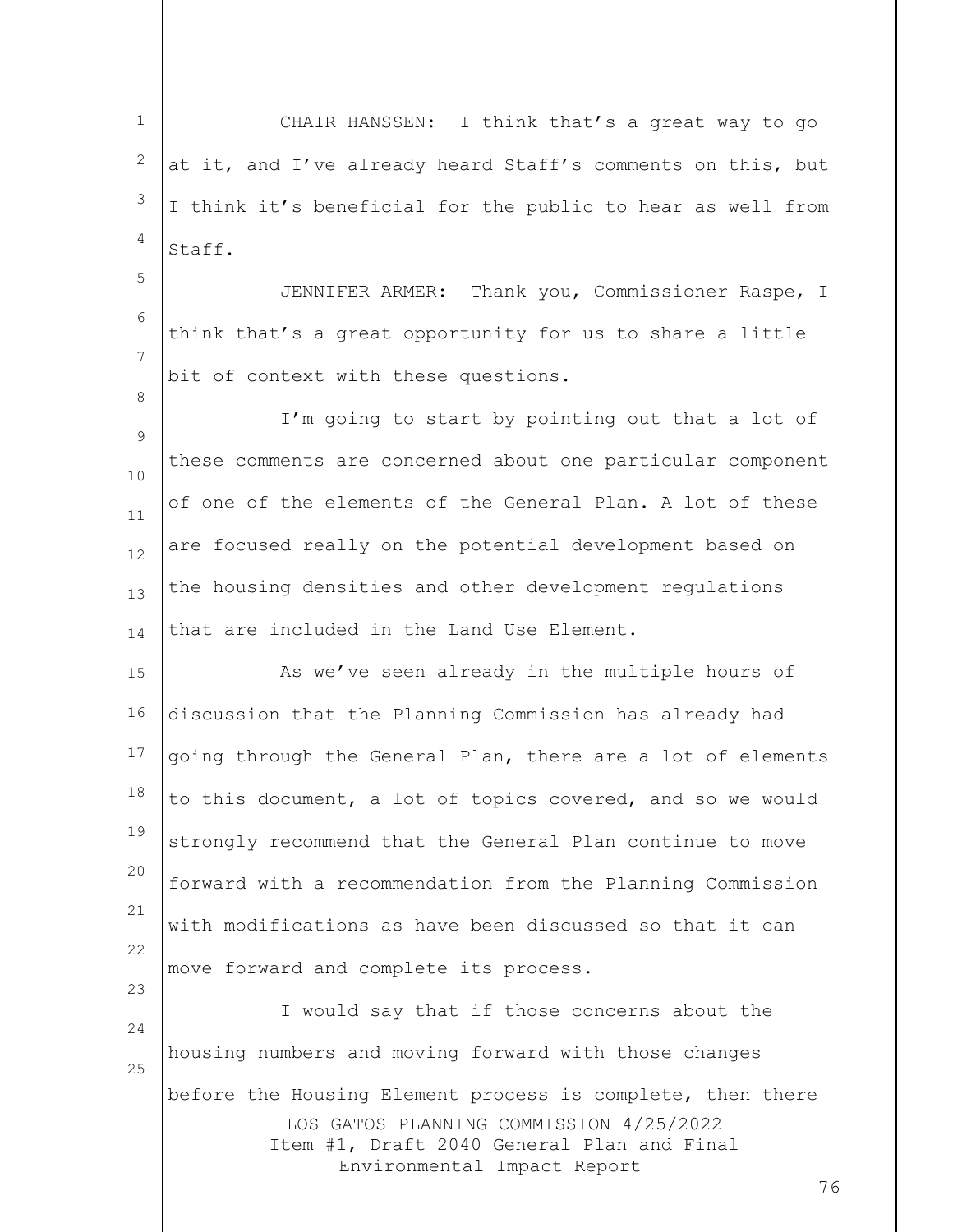1 2 3 4 are ways to reduce those, which will be part of our next discussion, to modify those and pull them back, but it doesn't necessarily need to hold back the rest of the process.

5 6 7 8  $\circ$ 10 11 12 13 14 15 16 The next thing that I would share is that the General Plan was started, when we started this process four years ago, with the specific idea that it would actually be fully completed prior to even starting the Housing Element. One of the goals was to make sure that we had regulations in place, and potentially even the required changes to the Zoning Code, before we started on the Housing Element update so that the rules would be in place that the Housing Element could clearly show that it would be possible to allow the construction of housing as required by our RHNA allocation.

17 18 19 20 21 Because of numerous delays for different reasons, the COVID pandemic not the least of those, we're still working through that process, but we still really do want to strongly encourage that this process continue to move forward.

LOS GATOS PLANNING COMMISSION 4/25/2022 Item #1, Draft 2040 General Plan and Final Environmental Impact Report 23 24 25 Then the last point that I will add, and then I would expect that Director Paulson might have some additional points, is that our Housing Element update is relying on the fact that the environmental impact review

22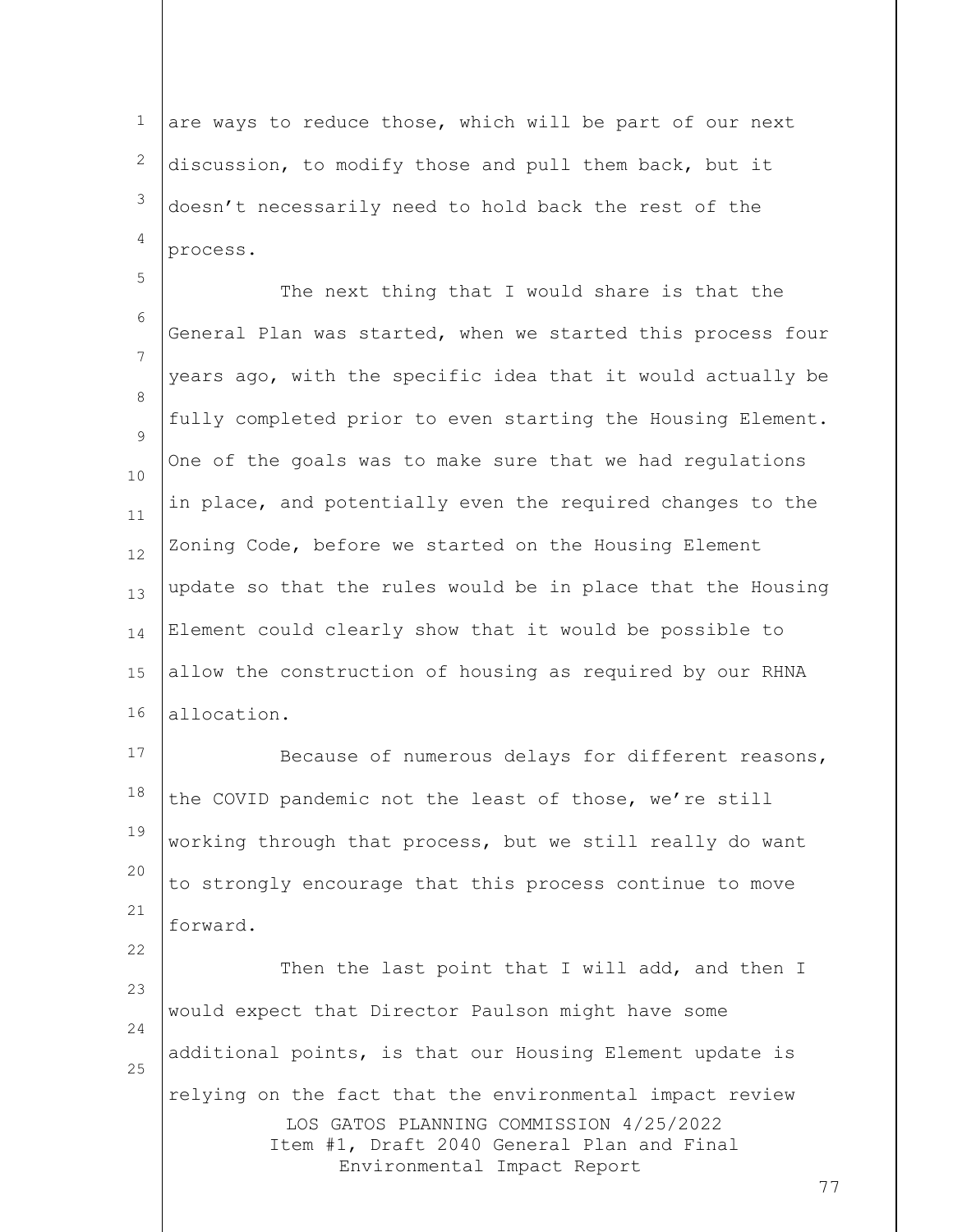1 2 3 4 for the General Plan gets completed and that the EIR gets certified, because if we do not have that environmental review completed, then the Housing Element actually has the extra burden of doing its own environmental review.

6 7 So I will pass that off to Director Paulson in case he has any other points he'd like to add to clarify or add context.

5

8

9 10 11 12 13 JOEL PAULSON: Thank you, Ms. Armer. I think you covered all of the points well. Typically we would have a General Plan in place, as Ms. Armer mentioned, and then we would be using that for the Housing Element and relying on the General Plan that's adopted.

LOS GATOS PLANNING COMMISSION 4/25/2022 Item #1, Draft 2040 General Plan and Final Environmental Impact Report 14 15 16 17 18 19 20 21 22 23 24 25 A lot of the jurisdictions in the Bay Area either have existing General Plans or they were not going through that process, and so what ends up happening in that case is that most of them, as Ms. Armer mentioned, need to do environmental review, and then they end up with a bunch of implementation programs that say okay, we all got far more numbers than we had expected and then we may be able to accommodate by our General Plan, and so then they end up with implementation programs to modify the General Plan. So from a planning perspective and Staff's perspective, having the base of the General Plan that can then inform the Housing Element is appropriate. Ultimately,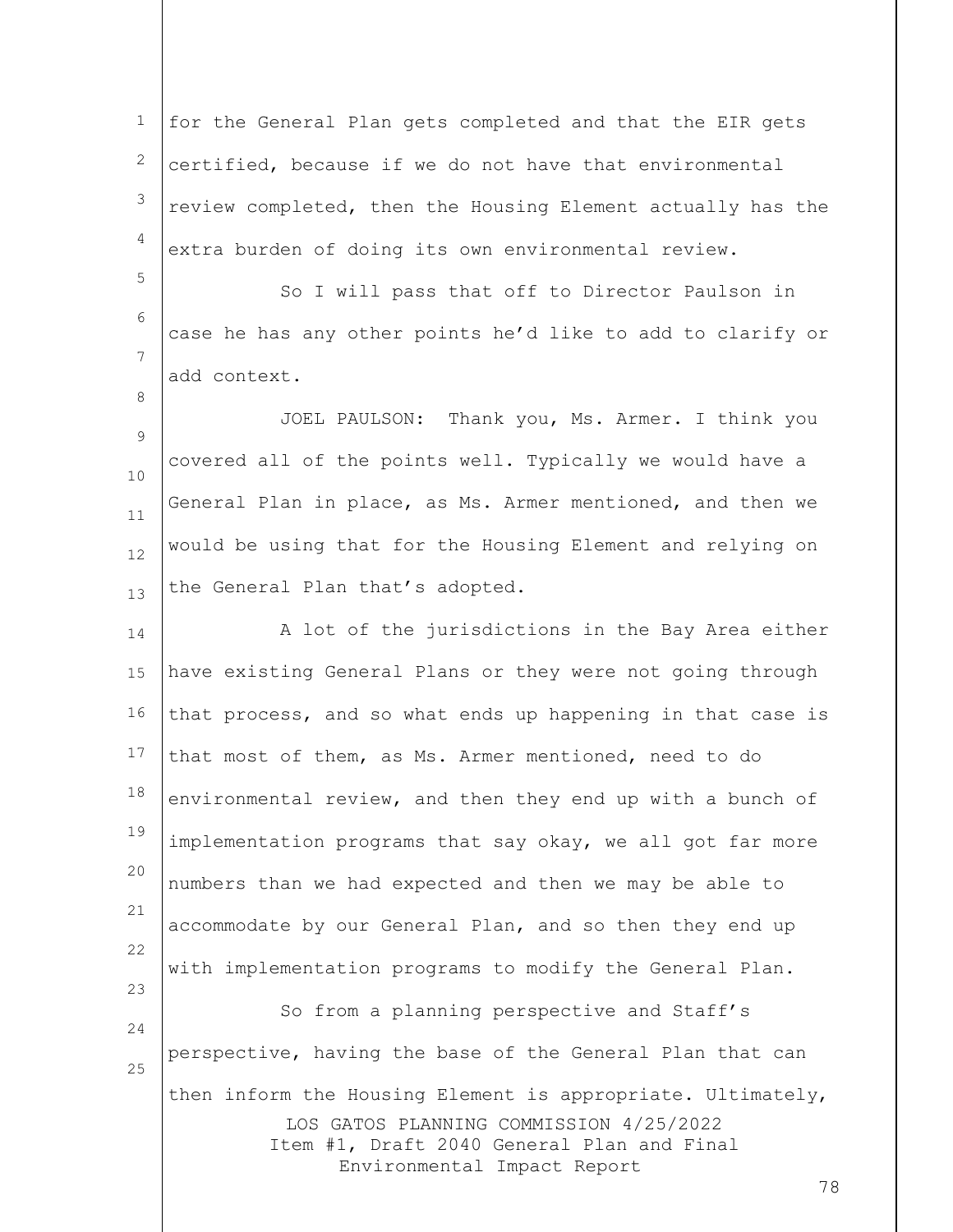| $\mathbf 1$ | I think the Planning Commission can continue to do their    |
|-------------|-------------------------------------------------------------|
| 2           | work and forward a recommendation, and then ultimately the  |
| 3           | Town Council will have those same conversations, and should |
| 4           | they choose to go down a different path, then we'll look    |
| 5           | for other options moving forward from that standpoint.      |
| 6           | COMMISSIONER RASPE:<br>Thank you, Ms. Armer and Mr.         |
| 7           | Paulson for your very thorough responses, and also to each  |
| 8<br>9      | of you and all Staff for your amazing efforts on this       |
| 10          | entire process.                                             |
| 11          | CHAIR HANSSEN: I just would add a little bit                |
| 12          | more since I'm one of the three people from this Commission |
| 13          | that sits on the Housing Element Advisory Board, and I was  |
| 14          | actually on the previous Housing Element Advisory Board as  |
| 15          | well as the General Plan Update Advisory Committee back     |
| 16          | 2008 to 2010, and one thing that I heard from Staff and     |
| 17          | that I didn't hear mentioned tonight, but I know they know  |
| 18          | this and they've talked about it many times, is that it is  |
| 19          | not expected or common or even typical that you would have  |
| 20          | the General Plan of any jurisdiction on the same timeline   |
| 21          | as the Housing Element, because the Housing Element is a    |
| 22<br>23    | fixed thing. It's always an eight-year timeline, and it's   |
| 24          | not that every jurisdiction in California has the same      |
| 25          | eight-year timeline; they do not.                           |
|             |                                                             |

LOS GATOS PLANNING COMMISSION 4/25/2022 Item #1, Draft 2040 General Plan and Final Environmental Impact Report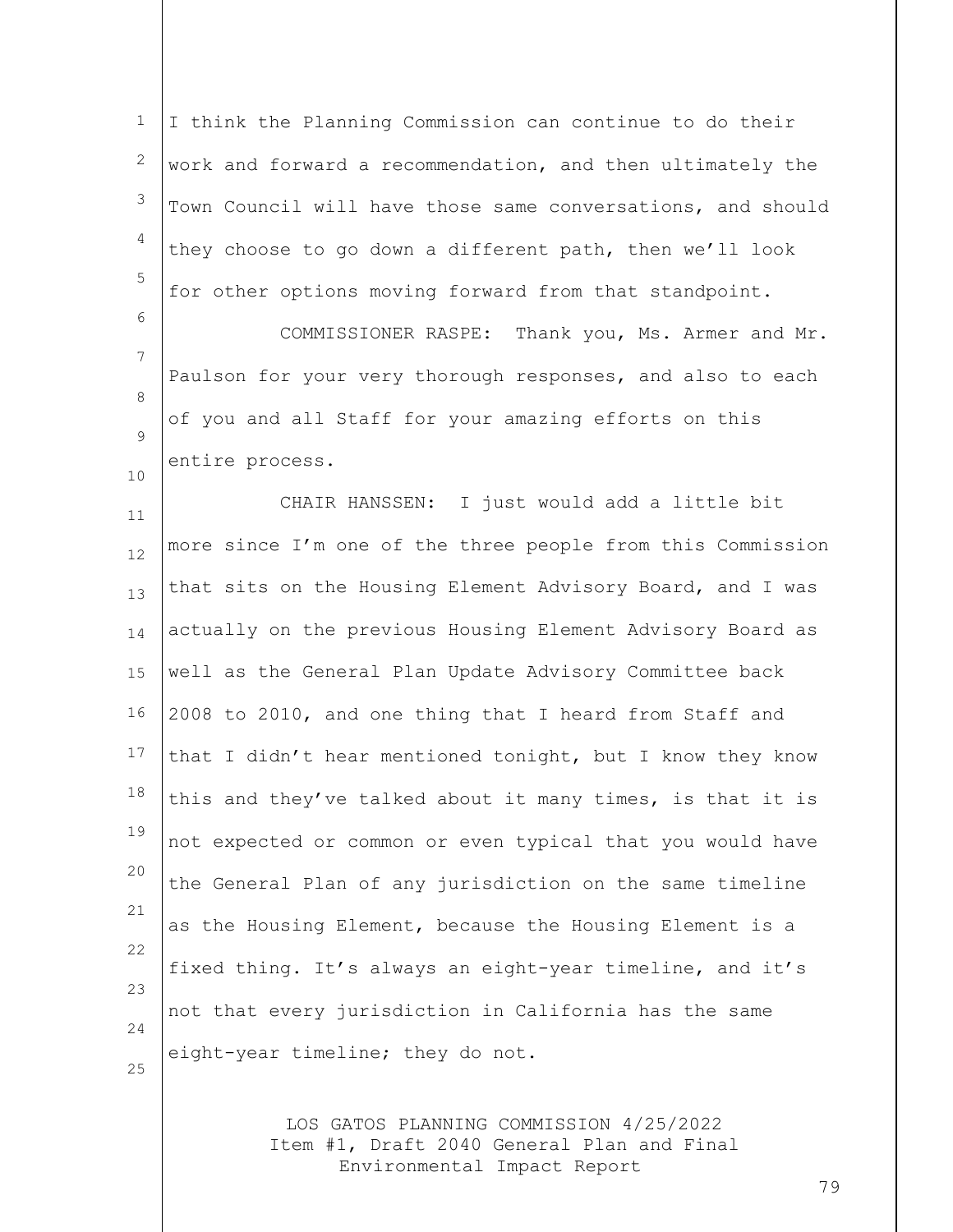1 2 3 4 5 When we did the previous update of the General Plan, it was from 2010 to 2020, and then we did the Housing Element and we completed that and it's a 2015 to 2023 timeframe, so it is already a precedent for our town to do it this way.

6 7 8  $\circ$ 10 11 12 13 14 15 16 As a member of the Housing Element Advisory Board, I would say that everything that I've heard in the meetings that we've had with affordable housing developers and whatnot, it's not that we couldn't proceed forward without updating the General Plan, but it would be like doing so with our arm tied behind our back, especially with the expectation from HCD that we have all these (inaudible) in place to make sure that we're successful in making this housing happen, so if we didn't have the densities that we asked for it would be problematic.

17 18 19 20 21 22 23 24 25 We even had a proposal in the last year at the CDAC where they were looking at the possible draft densities in the General Plan and they couldn't even get any very good discussion going because the General Plan wasn't approved, and it was for a 41-unit housing complex. So for all those reasons, I totally support everything that Staff said. And Ms. Armer has more to say.

> LOS GATOS PLANNING COMMISSION 4/25/2022 Item #1, Draft 2040 General Plan and Final Environmental Impact Report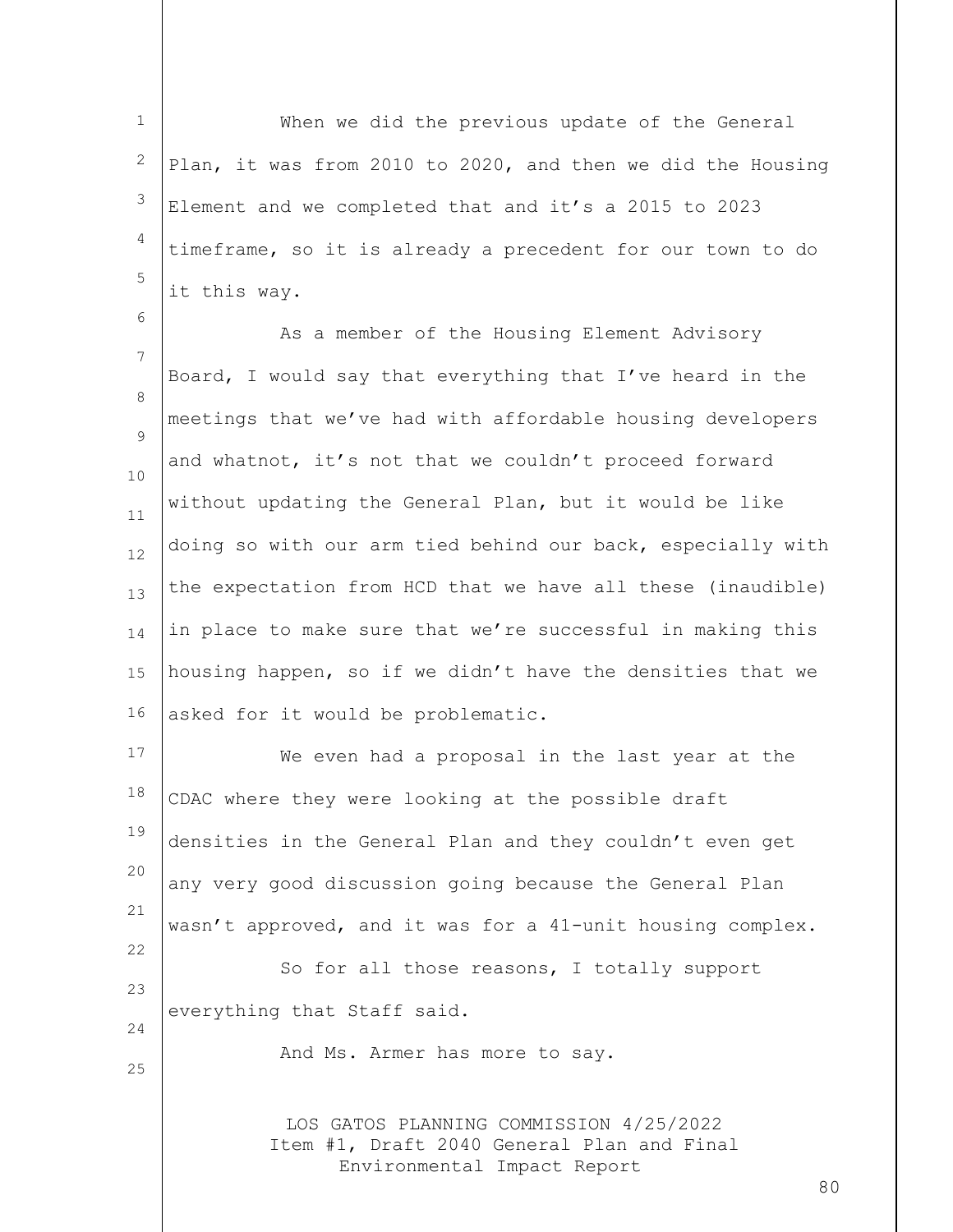1 2 3 4 5 6 JENNIFER ARMER: I just had one additional thought that I did want to share in terms of the processes we're going through and these discussions about housing density and housing numbers and the difficulty of having the different types of conversations and how they're interrelated.

7

8  $\circ$ 10 11 12 13 14 One of the benefits, I think, to having a General Plan update that's occurring just prior to a Housing Element update is that we did at the beginning of the process have a sense that the RHNA allocation that the Housing Element update would be required to meet would be approximately 2,000 units. We didn't know the exact number, but we had that sense.

LOS GATOS PLANNING COMMISSION 4/25/2022 Item #1, Draft 2040 General Plan and Final Environmental Impact Report 15 16 17 18 19 20 21 22 23 24 25 And so when we were looking at the General Plan town-wide, policy-wide, topic-wide, we were able to keep that in mind, and so rather than going through the process to try and show that the Town had capacity for 2,000 units, in this case 1,993 plus a buffer, just looking at the Housing Element itself we were able to have those discussions with the GPAC looking town-wide, looking strategically on multiple topics in the hope that this whole document would be set up with Vision and Guiding Principles and policies throughout that would support that potential future development in a way that really works for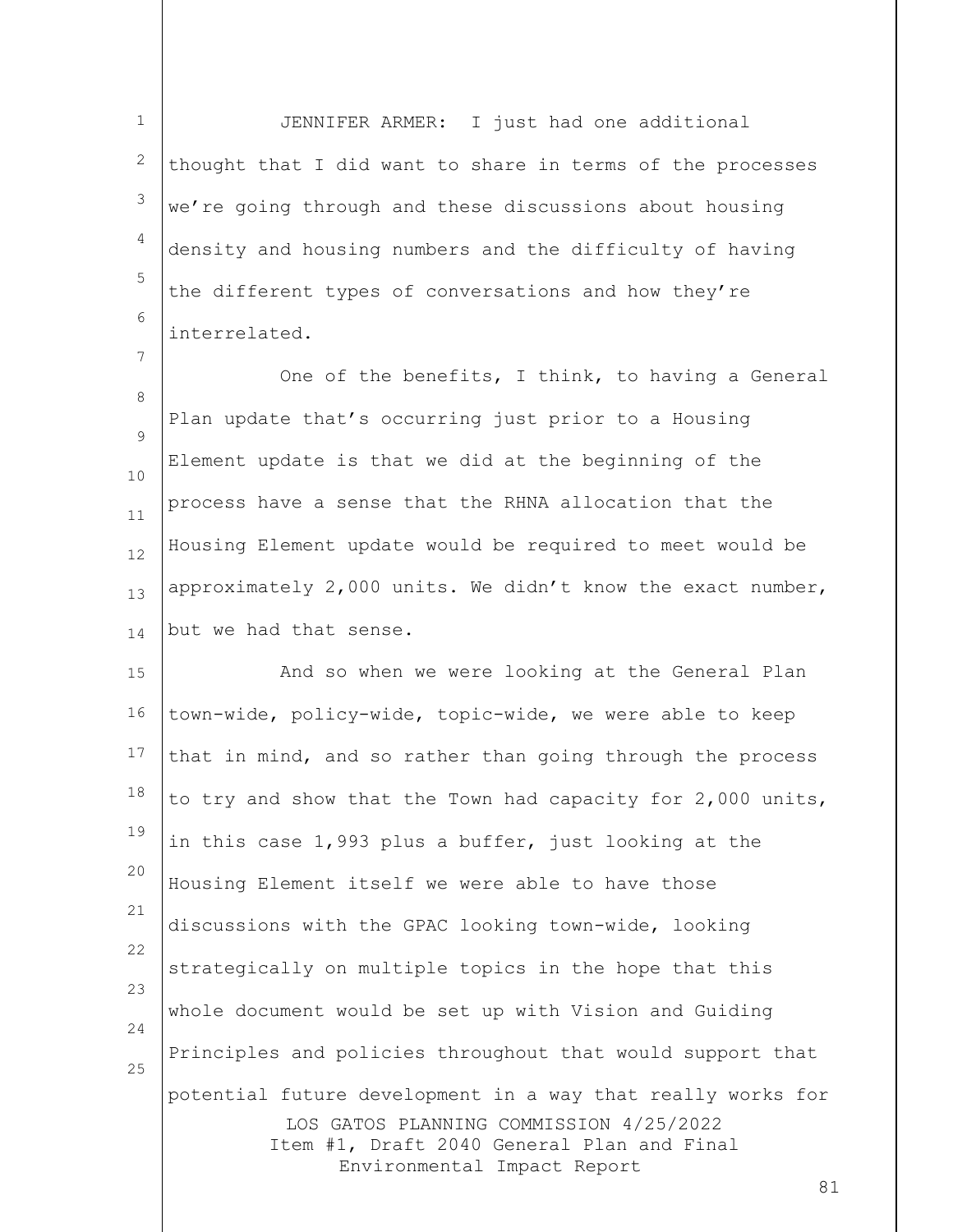1 2 3 the Town, and the vision for the Town, for the next 20 years, rather than just the Housing Element topic and the eight year timeline.

4 5 6 CHAIR HANSSEN: Thank you for that. Let's see, Vice Chair Barnett, and then Commissioner Thomas, and then Commissioner Janoff.

7

8  $\circ$ 10 11 12 13 14 15 16 17 VICE CHAIR BARNETT: Thank you, Chair. Item 123, I'm going to echo what the Chair said that in the Council meeting there was an understanding that the preliminary fiscal report showed that there was going to be negative fiscal consequences of the General Plan, and it seems to be although the Community Alliance has done tremendous work in detailing further work that could be done, the likely bottom line is that the fiscal impact would just be more negative, so I'm of a mind not to conduct a further fiscal impact analysis.

LOS GATOS PLANNING COMMISSION 4/25/2022 Item #1, Draft 2040 General Plan and Final Environmental Impact Report 18 19 20 21 22 23 24 25 CHAIR HANSSEN: Thank you for that comment. We haven't discussed the EIR either, but there were several letters from the Alliance regarding why the EIR wasn't studied to the full possible build-out of every maximum density on every single property in the Town, which would be something in the order of, I believe, 70,000 units. We'll talk about that more with the EIR, but that isn't the way that any jurisdiction would do their EIRs.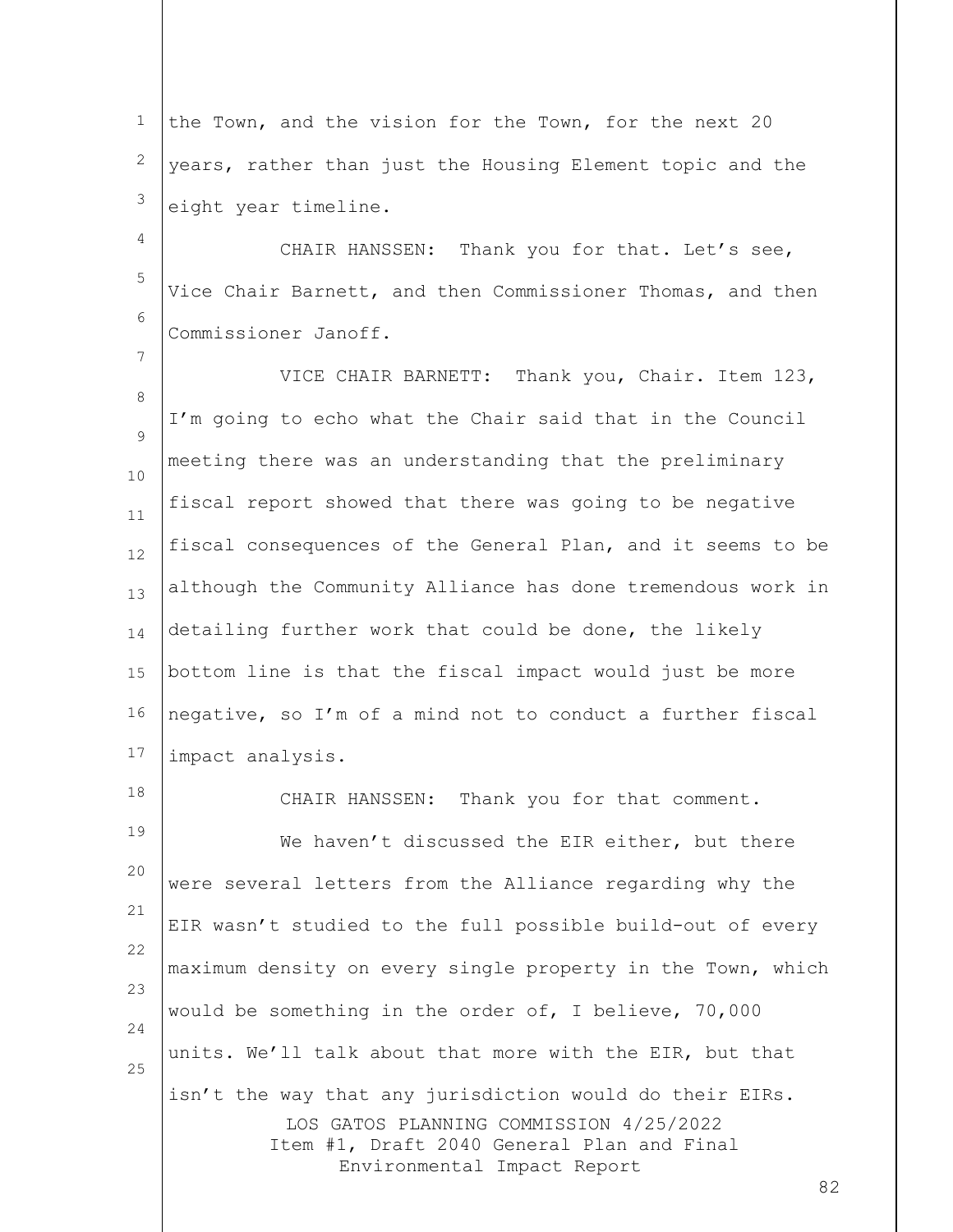1 2 3 4 5 They would be more on a reasonable thing, because it isn't reasonable to think that anyone would build out every single property in town, so that is part of where there is just a difference of opinion about the way to go about this.

The Council has already weighed in on this, so all we would be doing is making a recommendation to Council anyway for something they've already just visited.

10 11 Let's see, Commissioner Thomas, and then Commissioner Janoff.

6

7

8

 $\circ$ 

12 13 14 15 16 17 18 19 20 21 22 23 24 25 COMMISSIONER THOMAS: I would like to echo what all other Commissioners have mentioned so far, and as a member of the Housing Element Advisory Board, it's been very difficult for us to actually get started on the process without having an updated General Plan, so I think that it is really important for everyone in Town to understand that the Housing Element cycle is on a totally different cycle in number of years, an eight year cycle versus the General Plan is a 20-year document. I think that that is really important for everyone to understand and that what Ms. Armer said about the guess of what our RHNA allocation number was going to be really helped inform the General Plan in a way.

> LOS GATOS PLANNING COMMISSION 4/25/2022 Item #1, Draft 2040 General Plan and Final Environmental Impact Report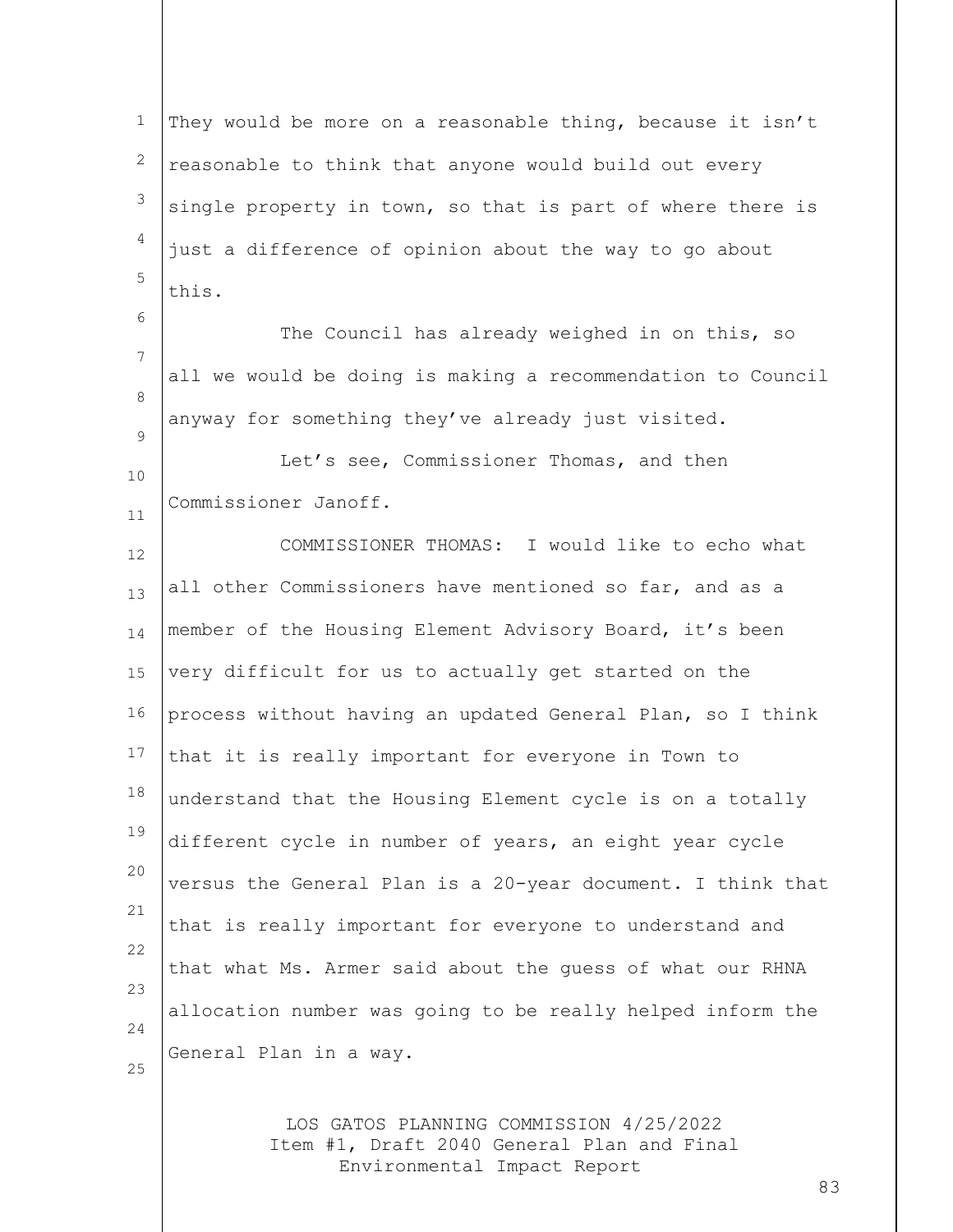LOS GATOS PLANNING COMMISSION 4/25/2022 Item #1, Draft 2040 General Plan and Final Environmental Impact Report 84 1 2 3 4 5 6 7 8  $\circ$ 10 11 12 13 14 15 16 17 18 19 20 21 22 23 24 25 But now as a member of the Housing Element Advisory Board we really need the General Plan to be finalized so we can get to work, and there are serious consequences from the state if we don't get our Housing Element done and certified and turned in, so I don't want us to be responsible for that. So that being said, I do not support any of these suggested actions because of those reasons. CHAIR HANSSEN: Thank you, Commissioner Thomas. Commissioner Janoff. COMMISSIONER JANOFF: Thank you. I agree with everything that's been said by my fellow commissioners, but I would like to add that one of the provisions of the Draft General Plan is that it be reviewed on a five-year basis, so that means if we go forward in the execution of the Housing Element and we need to make any adjustments to the General Plan, there are provisions for that. So even though the General Plan some may think is casting too far into the future without knowing what that future might look like, these five-year incremental reviews help make sure that we're staying in synch with what is expected of the Town, how we need to plan, and whether any changes to the General Plan need to be made in order to accommodate housing or any other consideration that we may have.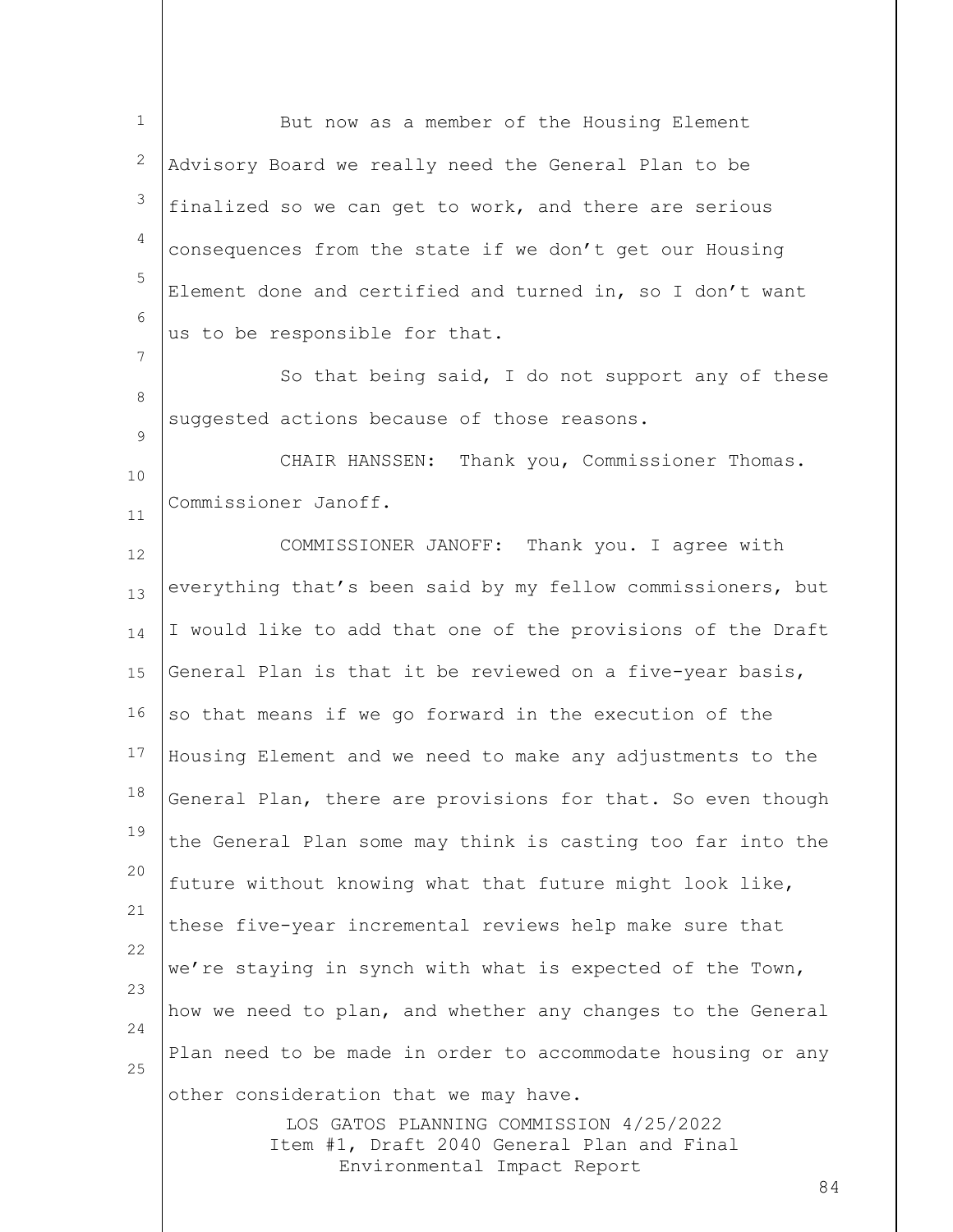1 2 3 4 5 6 7 8  $\circ$ I'd also like to say the way that I think about the General Plan and the Housing Element is that the General Plan provides a framework within which all of the elements hang and inform how the Town of Los Gatos does business. The Housing Element doesn't stand on its own. The Housing Element can't go forward if we don't have the zoning and the heights and the densities that we are providing in the General Plan.

10 11 12 13 14 15 16 17 18 19 It might have been in the past that that was possible because the changes that we might have considered under how much housing we're going to build were much smaller numbers, but we're talking about the numbers that we have now, the 1,993 from RHNA plus buffer. That's a big number and we can't get there with 2020 plan zone, height, and density ordinances; we just can't do it. So we need to have something in place in order for us to reasonably recommend a Housing Element that has a chance of being certified.

LOS GATOS PLANNING COMMISSION 4/25/2022 Item #1, Draft 2040 General Plan and Final Environmental Impact Report 20 21 22 23 24 25 So I would also say that I'm not in favor of these four actions from the public for all the other reasons that Commissioners have voiced. Thank you. CHAIR HANSSEN: Thank you, Commissioner Janoff. I just wanted to make one little correction to what you said, and maybe I misheard you, but we did approve at our last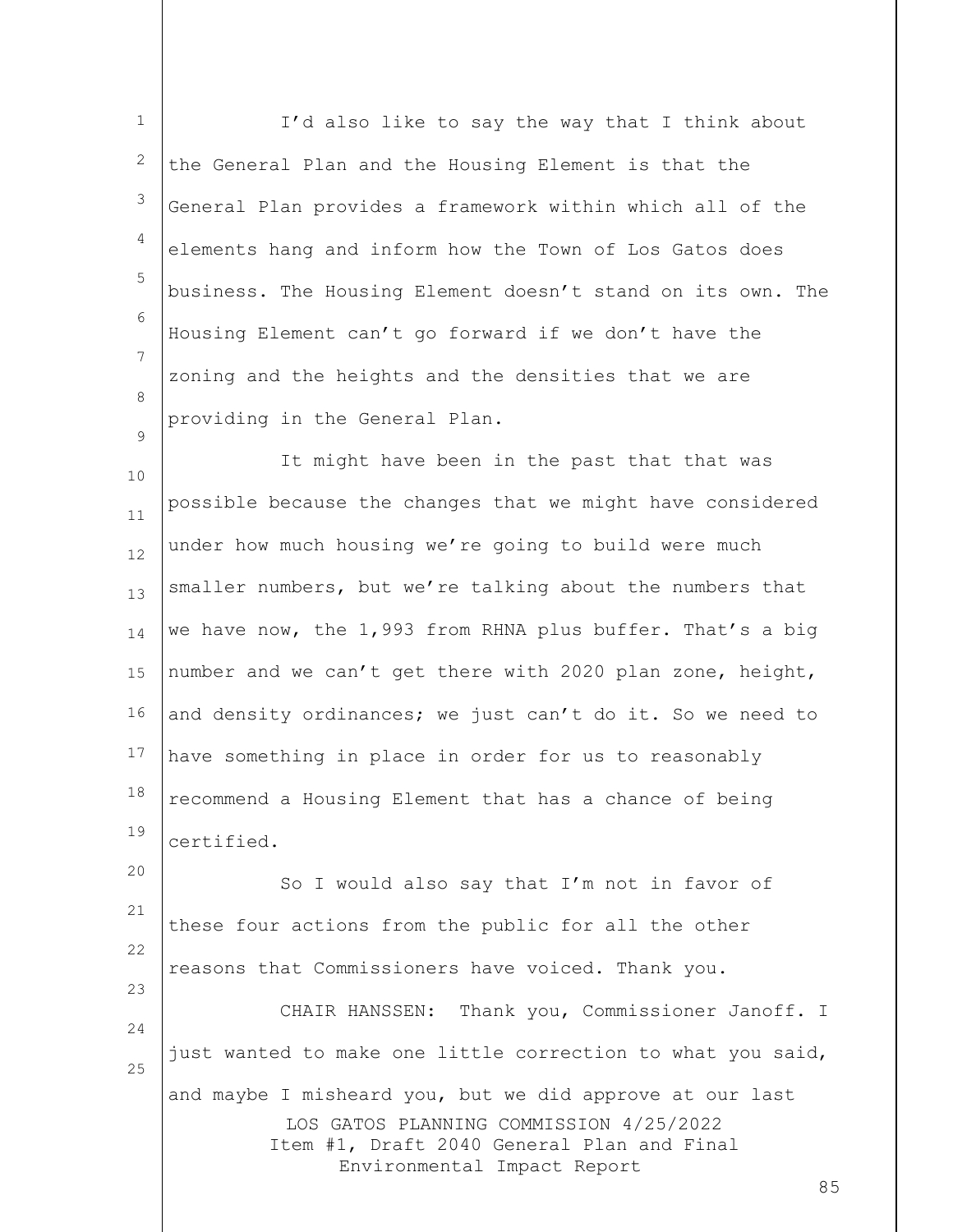1 2 3 meeting as an add to the implementation programs to have a five-year review of the Land Use Element, not the entire General Plan, and so maybe I misheard you.

4 5 COMMISSIONER JANOFF: (Inaudible) apply to the Housing Element.

7 8  $\circ$ 10 11 12 13 14 15 CHAIR HANSSEN: Yeah, yeah, and my understanding of that from Staff and the discussion that we had was that the whole reason for that was to help mitigate the risk of if it turned out in 2031 when we have our next Housing Element that the number is much lower, then we can make adjustments at that point in time, so that will kind of bring us more in line in terms of those two discussions without having to dramatically alter the timeline of the two documents.

16

6

Commissioner Clark.

17 18 19 20 21 22 COMMISSIONER CLARK: Thank you. I agree. I am not in favor of any those four, and I was wondering if this is a good place to include anything that goes back to one of the other elements, so for example, Vice Chair Barnett's edits to the equity and equality definitions? CHAIR HANSSEN: Actually, that's a good point. I

23 24 25 had that on my list and I was going to bring it up at the beginning.

> LOS GATOS PLANNING COMMISSION 4/25/2022 Item #1, Draft 2040 General Plan and Final Environmental Impact Report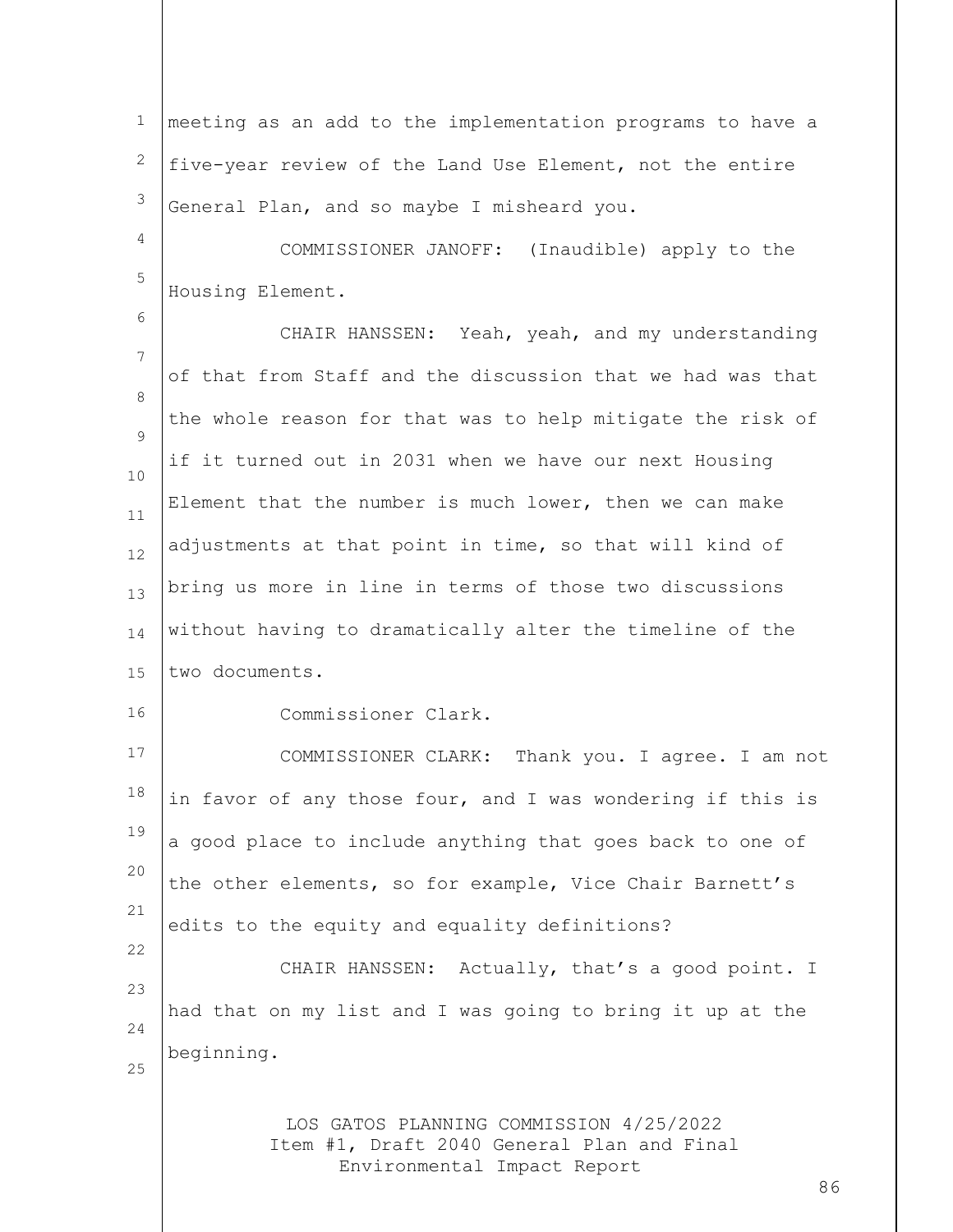| $\mathbf{1}$ | Just for everyone's benefit, since we're                                                                                                                                            |    |
|--------------|-------------------------------------------------------------------------------------------------------------------------------------------------------------------------------------|----|
| 2            | straddling over two meetings so far, Commissioner Clark                                                                                                                             |    |
| 3            | suggested modifying the definitions of equality and equity,                                                                                                                         |    |
| 4            | and then there was a discussion about that at the community                                                                                                                         |    |
| 5            | meeting that was a few weeks ago, and Vice Chair Barnett                                                                                                                            |    |
| 6            | wanted some more clarification on equality, not equity,                                                                                                                             |    |
| 7            | right?                                                                                                                                                                              |    |
| 8            | COMMISSIONER CLARK: Yeah.                                                                                                                                                           |    |
| 9            | CHAIR HANSSEN: So I read the comments. I wanted                                                                                                                                     |    |
| 10<br>11     | to just see where the Commissioners came out on that,                                                                                                                               |    |
| 12           | because I'm going to ask Staff, I think we need to vote on                                                                                                                          |    |
| 13           | it if we're going to change it, because we had decided in                                                                                                                           |    |
| 14           | the last meeting and then the comment came in from Vice                                                                                                                             |    |
| 15           | Chair Barnett. So I'll start with that.                                                                                                                                             |    |
| 16           | Commissioner Clark, you still have your hand up.                                                                                                                                    |    |
| 17           | Is that because you had already brought it up and you                                                                                                                               |    |
| 18           | forgot to take it down, or you wanted to make a comment on                                                                                                                          |    |
| 19           | the issue?                                                                                                                                                                          |    |
| 20           | COMMISSIONER CLARK: No, I'd like to make a                                                                                                                                          |    |
| 21           | comment. I thought that he was spot on. I think that's                                                                                                                              |    |
| 22           | great to add a reference to equivalent status and rights. I                                                                                                                         |    |
| 23           | think that that will make it a lot more well rounded.                                                                                                                               |    |
| 24           | Something else I wanted to bring up is actually a                                                                                                                                   |    |
| 25           | broader change that I had suggested in the document, but it<br>LOS GATOS PLANNING COMMISSION 4/25/2022<br>Item #1, Draft 2040 General Plan and Final<br>Environmental Impact Report | 87 |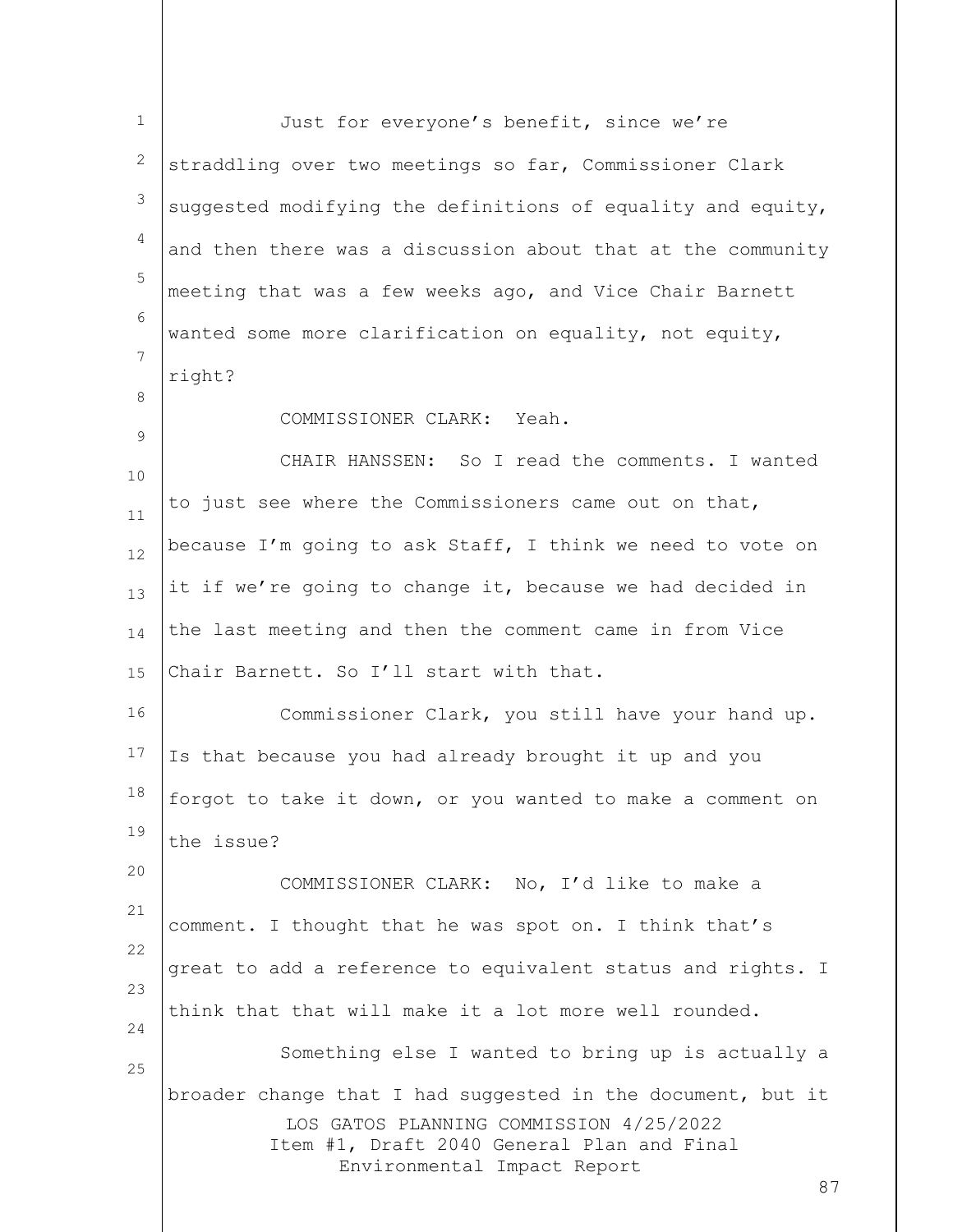| $\mathbf 1$ | was 8-17 where we made those changes regarding the                                                                                                      |
|-------------|---------------------------------------------------------------------------------------------------------------------------------------------------------|
| 2           | historical origins of the land, and something that I                                                                                                    |
| 3           | noticed is the Ohlone were pretty much only talked about in                                                                                             |
| 4           | the past tense, and so I want to add a third paragraph that                                                                                             |
| 5           | talks about today the Ohlone are doing this and doing that,                                                                                             |
| 6           | because otherwise I think that it made it sound kind of                                                                                                 |
| 7           | like they aren't currently doing stuff. Even a lot of the                                                                                               |
| 8           | things that were discussed as past tense are things that I                                                                                              |
| 9<br>10     | learned that they're still doing, like collecting mussels                                                                                               |
| 11          | and stuff like that.                                                                                                                                    |
| 12          | CHAIR HANSSEN: So you're talking about adding a                                                                                                         |
| 13          | more descriptive statement about where the Ohlone currently                                                                                             |
| 14          | stand at the time of the writing of the General Plan.                                                                                                   |
| 15          | COMMISSIONER CLARK: So it would be a third                                                                                                              |
| 16          | paragraph under 8.8, Tribal Cultural Resources, and talking                                                                                             |
| 17          | about what they are doing today.                                                                                                                        |
| 18          | CHAIR HANSSEN: Oh, perfect. So there are two                                                                                                            |
| 19          | things that are on the table. One is whether or not to                                                                                                  |
| 20          | accept Vice Chair Barnett's revision to the definition of                                                                                               |
| 21          | equality, and also Commissioner Clark's suggestion to add                                                                                               |
| 22          | the section to 8-17. Any comments on that, or a motion?                                                                                                 |
| 23          | Commissioner Janoff.                                                                                                                                    |
| 24          | COMMISSIONER JANOFF: The motion would be yes and                                                                                                        |
| 25          | yes to changes suggested.<br>LOS GATOS PLANNING COMMISSION 4/25/2022<br>Item #1, Draft 2040 General Plan and Final<br>Environmental Impact Report<br>88 |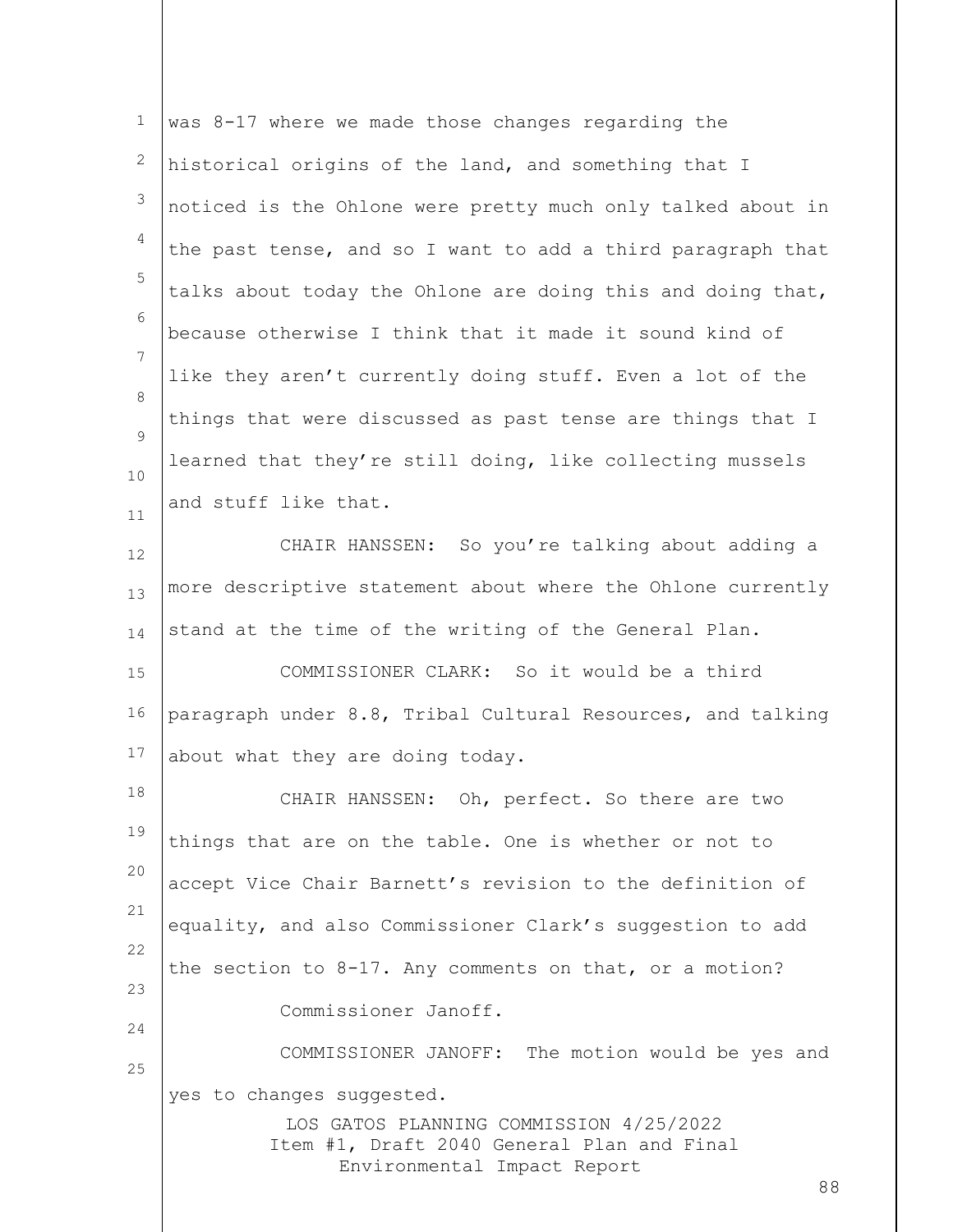LOS GATOS PLANNING COMMISSION 4/25/2022 Item #1, Draft 2040 General Plan and Final Environmental Impact Report 89 1 2 3 4 5 6 7 8 9 10 11 12 13 14 15 16 17 18 19 20 21 22 23 24 25 CHAIR HANSSEN: Sounds good, and do we have a second? Commissioner Clark. COMMISSIONER CLARK: Second. CHAIR HANSSEN: Good. All right, I will go with the roll call vote, and Commissioner Thomas. COMMISSIONER THOMAS: Yes. CHAIR HANSSEN: Commissioner Raspe. COMMISSIONER RASPE: Yes. CHAIR HANSSEN: Commissioner Janoff. COMMISSIONER JANOFF: Yes. CHAIR HANSSEN: Commissioner Clark. COMMISSIONER CLARK: Yes. CHAIR HANSSEN: Vice Chair Barnett. VICE CHAIR BARNETT: Yes. CHAIR HANSSEN: And I vote yes as well. So I think we've covered everything except for the Land Use and Community Design Elements, and there is of course the EIR as well. It's almost 9:20. Why don't we take a break till 9:30, and then we can go for an hour-and-a-half and see where we are. I think if we go past  $11:00$  o'clock we have to vote to continue, and then we would have to vote again to go past 11:30, so we can see how far we get, but I do suggest in the interest of trying to get this completed,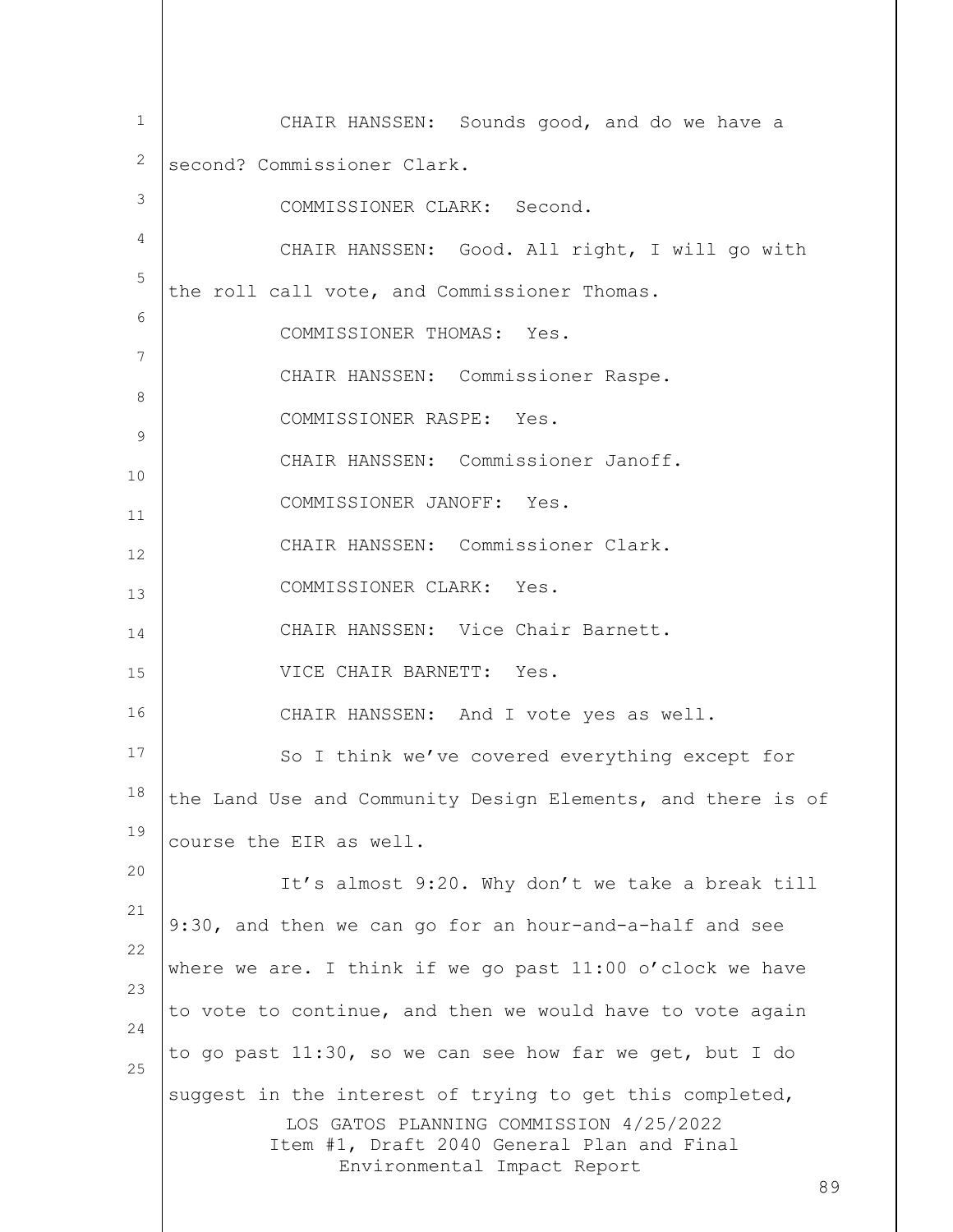| 1             | even if we have to go to another meeting, let's try to get                |    |
|---------------|---------------------------------------------------------------------------|----|
| 2             | as far as we can by 11:00. Does that sound good? Okay, so                 |    |
| 3             | let's take a break till 9:30 and we'll be back.                           |    |
| 4             | (INTERMISSION)                                                            |    |
| 5             | CHAIR HANSSEN: Okay, everyone is back. Thank you                          |    |
| 6             | for that. I hope you enjoyed your break. We will go ahead                 |    |
| 7             | and start on the Land Use Element.                                        |    |
| 8             | What I'd like to do with the Land Use Element,                            |    |
| $\mathcal{G}$ | unlike what we did with the other elements, because of the                |    |
| 10            | high level of controversy we've had over the land use                     |    |
| 11<br>12      | build-out numbers I think that it's really important that                 |    |
| 13            | we discuss all of the comments and have the Commission                    |    |
| 14            | weigh in on them, but I want to defer comment number $20$ ,               |    |
| 15            | which is modifying the number of new housing units, until                 |    |
| 16            | we're done discussing the things that will kind of go                     |    |
| 17            | around that, which is all the other comments. I'd like to                 |    |
| 18            | take each comment one at a time, and it's actually in total               |    |
| 19            | numbers not even as much as we had on the Environmental                   |    |
| 20            | Sustainability Element, but I suspect that there might be                 |    |
| 21            | more to discuss on them.                                                  |    |
| 22            | When we do get to the point where we're talking                           |    |
| 23            | about the numbers, we've gotten all kinds of feedback from                |    |
| 24            | the community, and also Vice Chair Barnett had submitted                  |    |
| 25            | his suggestions, and Staff has in their Staff Report on                   |    |
|               | LOS GATOS PLANNING COMMISSION 4/25/2022                                   |    |
|               | Item #1, Draft 2040 General Plan and Final<br>Environmental Impact Report |    |
|               |                                                                           | 90 |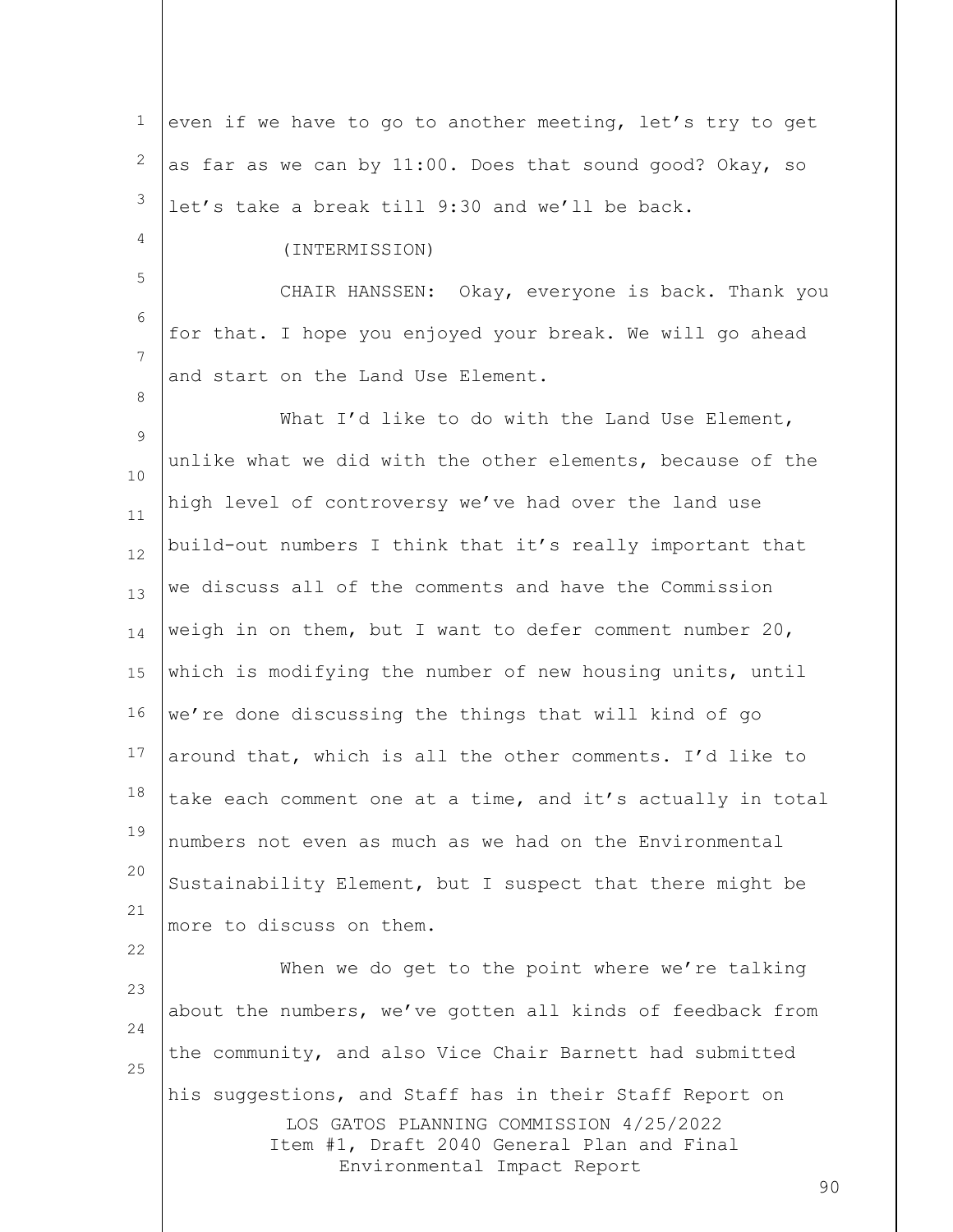1 2 3 4 5 6 7 8  $\circ$ 10 11 12 13 14 15 16 17 18 19 20 21 22 23 24 page 6 some possible recommendations that came from Council if we were to want to modify the numbers. With that in mind, I'd like to just start out with number 21, and I think it's a pretty easy one. "Modify the land use designation of the property at 15810 Los Gatos Boulevard from Low-Density Residential to Mixed-Use Commercial to be more in line with the existing use," and Staff is recommending it. We don't have to vote on each one at the moment. What we'll do is we'll go to the end on the ones that we think are worthy. So generally speaking, we don't need to discuss that. That makes a lot of sense. Number 22, "Building a high-rise condo on the corner of Los Gatos Boulevard and Los Gatos Almaden." Construction is not within the purview of the General Plan, per Staff, but increased height limits in Mixed-Use Commercial and land use designations could be considered. I'm going to ask Staff to comment on that one, which is that we did propose in the existing Draft 2040 General Plan to increase the height as well as the densities on Los Gatos Boulevard. Do we think the intent was to go further than that? Would that prevent us from building a high-rise condo complex? I was hoping Staff

could comment on that.

25

LOS GATOS PLANNING COMMISSION 4/25/2022 Item #1, Draft 2040 General Plan and Final Environmental Impact Report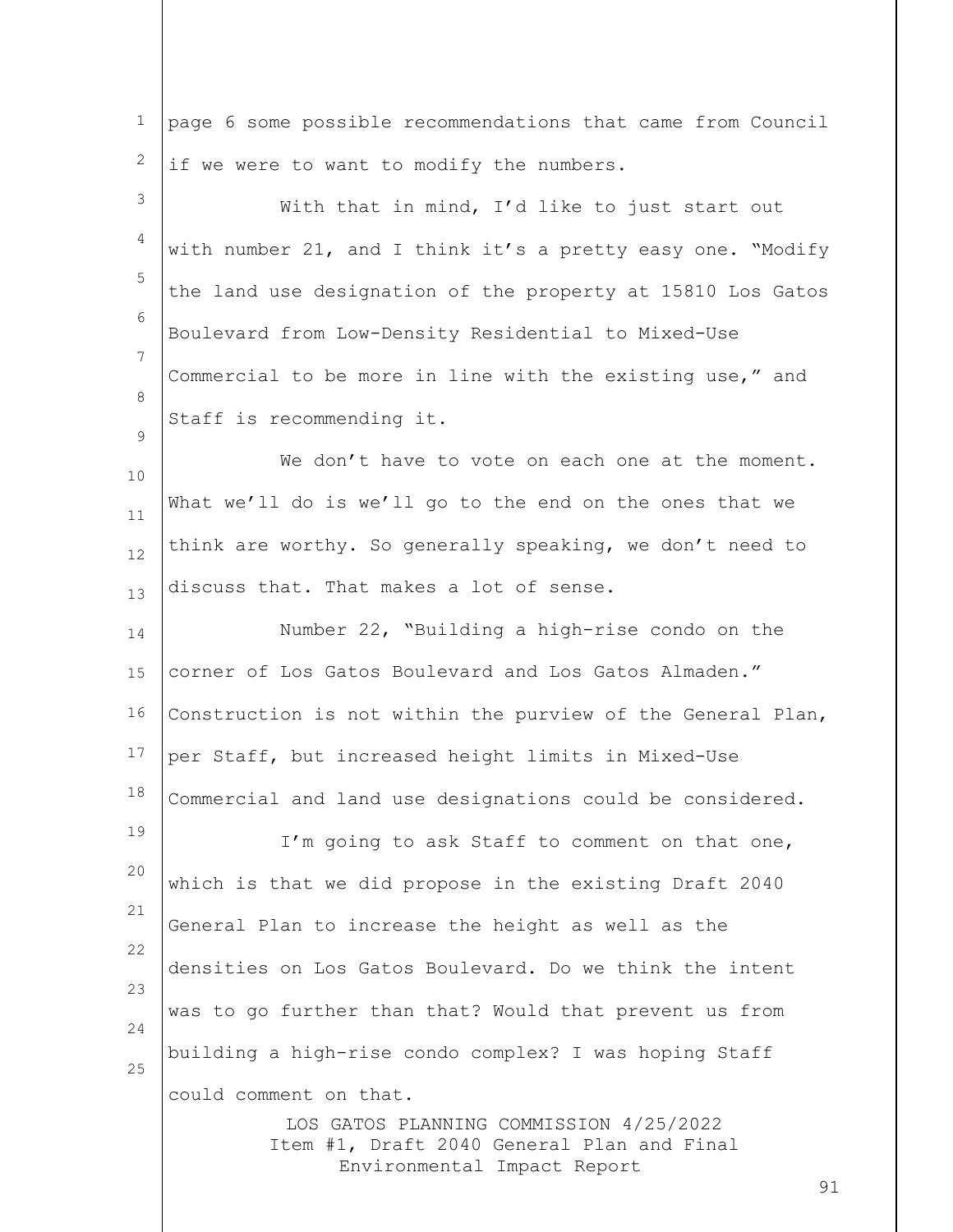1 2 3 4 5 6 JENNIFER ARMER: Thank you, Chair. This comment is suggesting construction of a high-rise, which isn't what the General Plan is doing, but as noted by Staff it is the kind of thing that if consideration of modified height limits was something that the Planning Commission wanted to consider, that's more where this document would lead.

8  $\circ$ 10 11 12 13 In terms of that location, the changes to the designation on the Boulevard in terms of height limit are 45'. That's been raised to 45' to match the existing limits in downtown. Generally I would say that in most places it's not considered high enough for a high-rise, but the Community Development Director may have something to add.

7

14 15 16 17 18 19 20 21 22 23 24 25 JOEL PAULSON: Thank you, just a couple things. Ms. Armer touched on the changes. The height is proposed to increase from 35' to 45', and the maximum density is proposed to increase from 20 dwelling units per acre to 40 dwelling units per acre. I believe the site that this commenter is referencing is what we refer to as the former CVS application site. We actually have an application in for a one-story commercial building there, and we're processing that under the current General Plan, so that site probably isn't going to be viable. I would say that if you go down to comment 30, it gets to a similar comment of

> LOS GATOS PLANNING COMMISSION 4/25/2022 Item #1, Draft 2040 General Plan and Final Environmental Impact Report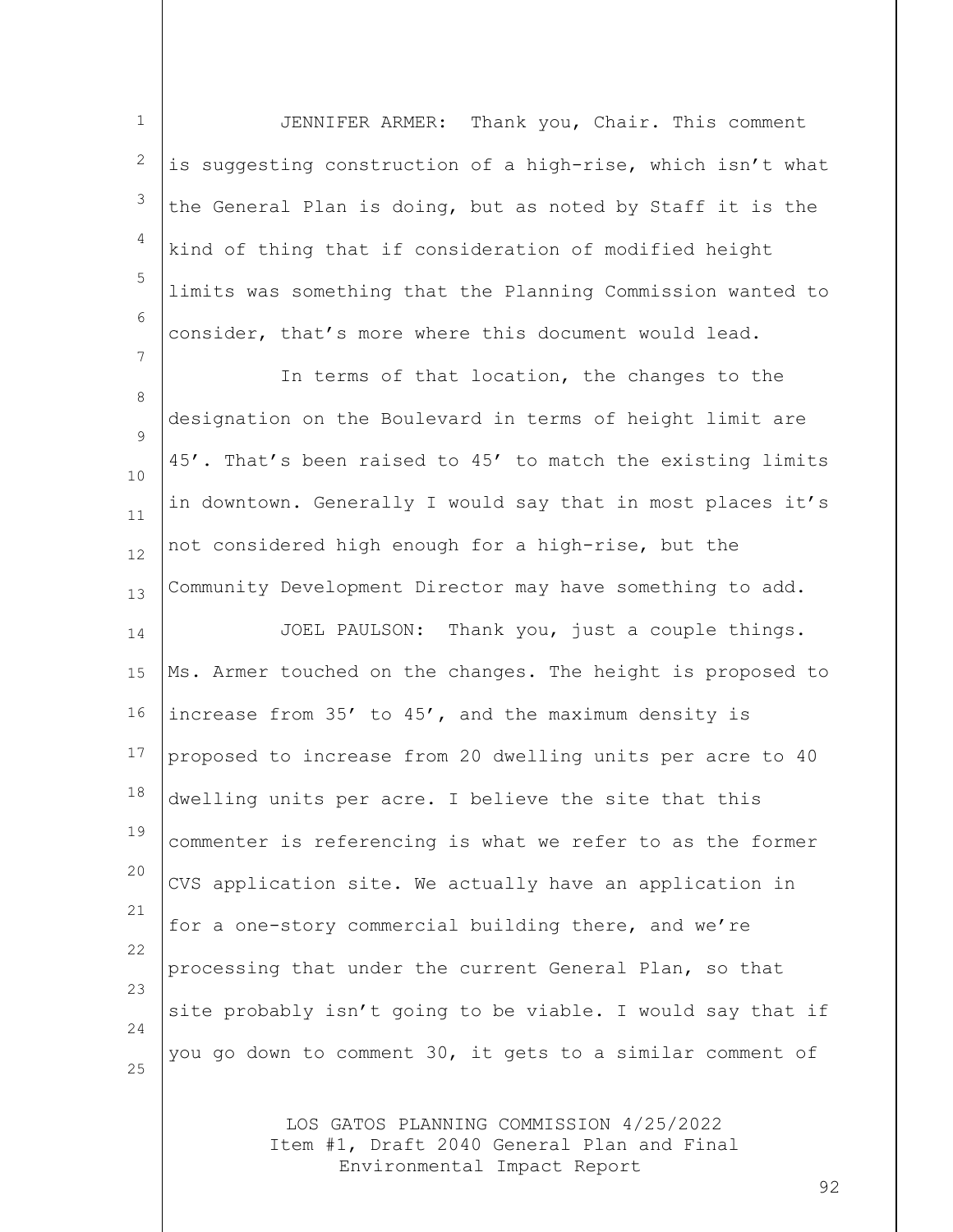1 2 increase over the 45', so maybe it's best to have the conversation when we get there.

3 4 5 6 7 CHAIR HANSSEN: I had the same thought as we were discussing it that this is more about construction, and there was already another comment in number 30, so we can just skip 22 and go on to that, because we know that the issues surrounding that are there.

 $\circ$ 10 11 12 13 14 15 16 I will also note for everyone that's not on the Housing Element Advisory Board, we just started going through the site inventory and a very large number of the potential sites for housing that are on the table right now for the Housing Element are on Los Gatos Boulevard, but one of them is not, this particular site, because CVS owns the property and they've already submitted an application for something that isn't related to housing.

17

8

Commissioner Janoff.

18 19 20 21 22 23 24 25 COMMISSIONER JANOFF: Thank you. I wanted to add that in the discussions with the Housing Element Advisory Board one of the things that I think we'll be talking about is the incentives to builders for building higher density housing units, so my advice, whether we get to it now or when I get to number 30 is that we don't increase the maximum heights that we have currently in the General Plan

> LOS GATOS PLANNING COMMISSION 4/25/2022 Item #1, Draft 2040 General Plan and Final Environmental Impact Report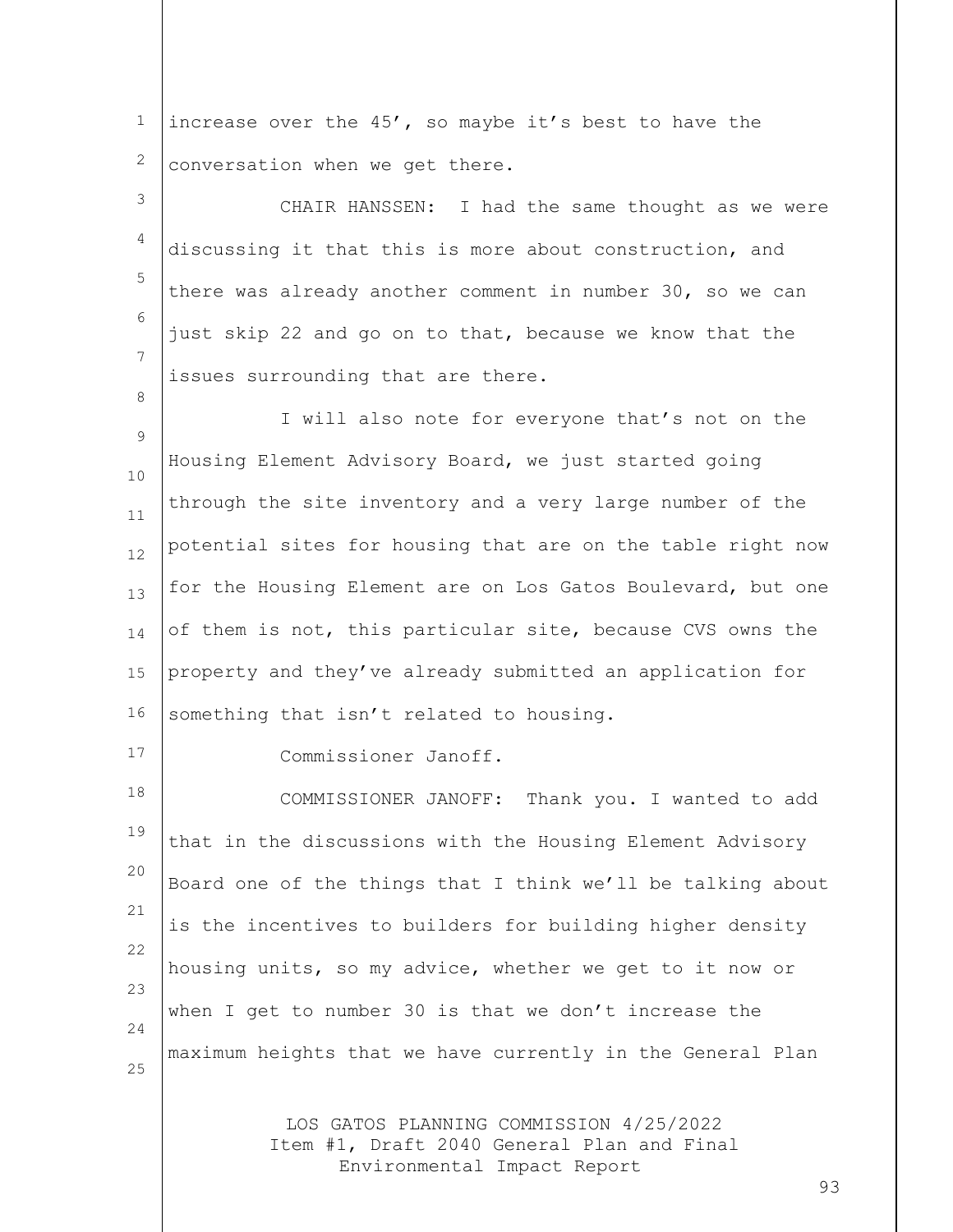| $\mathbf 1$  | in the Land Use Element, but we reserve the right to have                                                                                                                               |
|--------------|-----------------------------------------------------------------------------------------------------------------------------------------------------------------------------------------|
| $\mathbf{2}$ | incentives in the Housing Element if that's possible.                                                                                                                                   |
| 3            | CHAIR HANSSEN: I think that's great, and we'll                                                                                                                                          |
| 4            | get to that when we get to the next one, but I think it's a                                                                                                                             |
| 5            | good time to bring that up since someone else brought that                                                                                                                              |
| 6            | up in the context of this comment.                                                                                                                                                      |
| 7            | Number 23 is, "Including opportunity areas in the                                                                                                                                       |
| 8            | General Plan as outlined in the land use alternatives                                                                                                                                   |
| 9            | report," and Staff said not recommended to previous GPAC                                                                                                                                |
| 10           | direction, and even though I was the chair of the GPAC I                                                                                                                                |
| 11<br>12     | don't remember back in our 35 meetings when we discussed                                                                                                                                |
| 13           | that or why we said that, but I suspect it's because we did                                                                                                                             |
| 14           | the General Plan after the Land Use Alternatives Report.                                                                                                                                |
| 15           | JENNIFER ARMER: Thank you, Chair. I can provide                                                                                                                                         |
| 16           | a little clarification on that.                                                                                                                                                         |
| 17           | As the GPAC discussed the Land Use Alternatives                                                                                                                                         |
| 18           | Report and made a recommendation to the Planning                                                                                                                                        |
| 19           | Commission, who then made a recommendation to Town Council,                                                                                                                             |
| 20           |                                                                                                                                                                                         |
| 21           | that really was a framework that that was going to be                                                                                                                                   |
| 22           | implemented in the Land Use Element and other elements of                                                                                                                               |
| 23           | the General Plan.                                                                                                                                                                       |
| 24           | So in the discussion of that land use                                                                                                                                                   |
| 25           | alternative, one of the concerns that came up is how does                                                                                                                               |
|              | that actually get implemented? And a concern about if you<br>LOS GATOS PLANNING COMMISSION 4/25/2022<br>Item #1, Draft 2040 General Plan and Final<br>Environmental Impact Report<br>94 |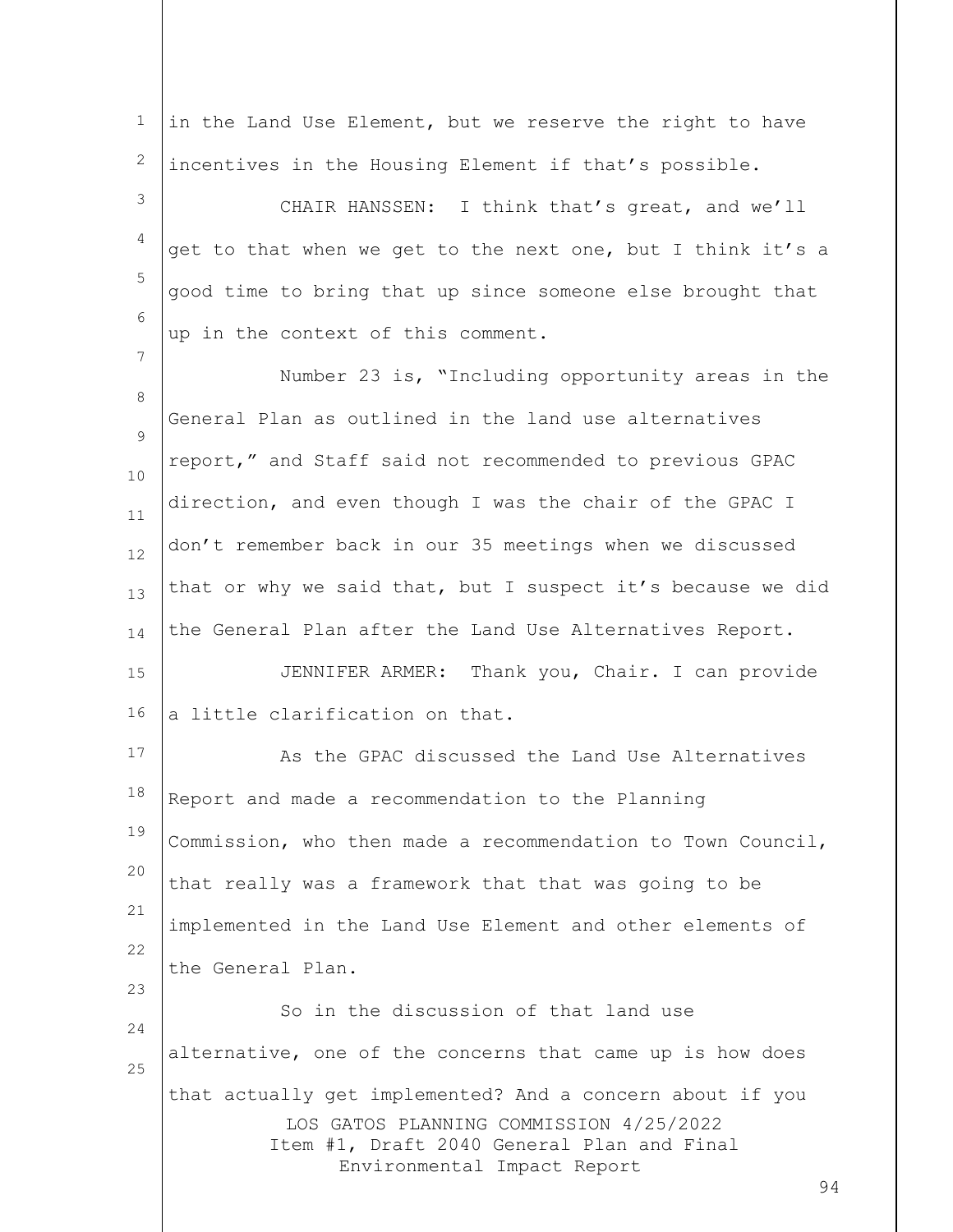1 2 3 4 5 6 7 8  $\circ$ 10 11 have something called an opportunity area that covers properties that are in different zones or different land use designations, and then there are some properties that are outside those opportunity areas, and so you have some portions of, for example, a Low-Density or Medium-Density Residential designated property, some that are within the opportunity areas, others aren't, and it gets very complex and confusing as to which are in and which are out and you've got different rules even within the same designation.

12 13 14 15 16 17 18 19 20 21 22 23 24 So as Staff worked with the consultants to look at how to implement the framework that was approved by Town Council one of the things that was discovered through that was that most of those opportunity areas, the areas that had high potential for redevelopment and a lot of potential for doing it in a way that supported of the community, were our Commercial and High-Density Residential areas, and so by shifting those changes in maximum allowed density just to the designations themselves rather than having a separate overlay zone or district, you simplified how the rules would work, clarified them, but really had very much the same effect.

LOS GATOS PLANNING COMMISSION 4/25/2022 Item #1, Draft 2040 General Plan and Final Environmental Impact Report So then the areas that were noted in that framework as opportunity areas then got concentrated

25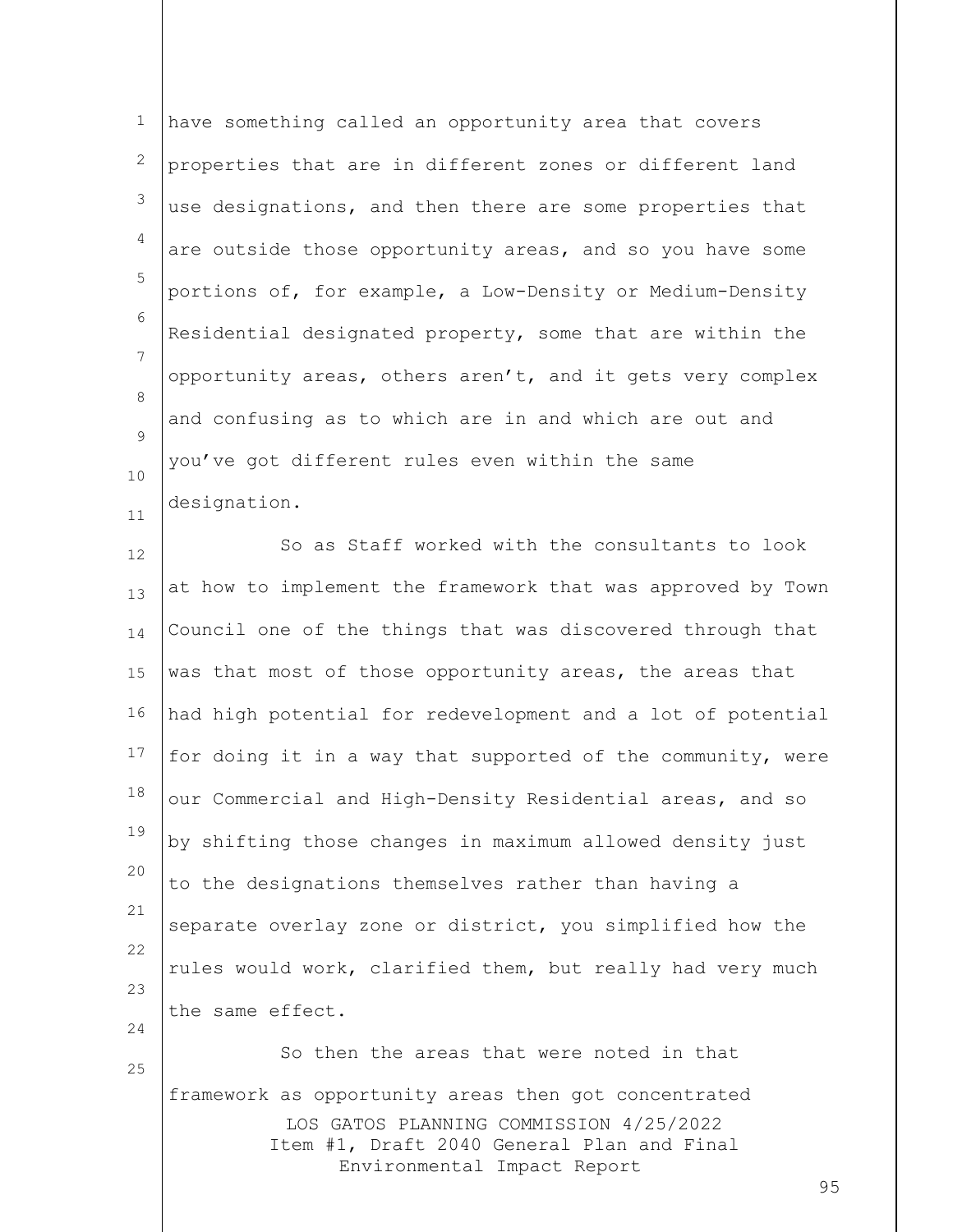1 2 3 4 5 6 7 8 attention in the Community Design Element of the General Plan saying these are the areas where we think there is opportunity for redevelopment, and so it's really important to have some specific vision for each of these areas for what they look like now and what they could look like in the future, that that development is done consistent with the General Plan's Vision and Guiding Principles.

9 10 11 12 13 14 15 16 CHAIR HANSSEN: Thank you for that. I did understand that and I hope it made sense to everyone. If you look at the proposed modifications to the densities and the heights in the Land Use section of the draft of the General Plan, they're not specific to what geographic area of Town they're in, it's more we have like Low-Density Residential, we have Community Commercial, blah, blah, blah, we have these thing.

LOS GATOS PLANNING COMMISSION 4/25/2022 Item #1, Draft 2040 General Plan and Final Environmental Impact Report 17 18 19 20 21 22 23 24 25 And we haven't discussed the Community Design Element yet, but when we created the Community Place Districts they're intended to be a vision for what the neighborhood would look like, but when we went through the General Plan discussion no one wanted to create specific zoning for those areas. Instead we wanted to say it was going to be either Mixed-Use Commercial or Community Commercial or something like that, but we weren't going to have different zones for that, so that was kind of my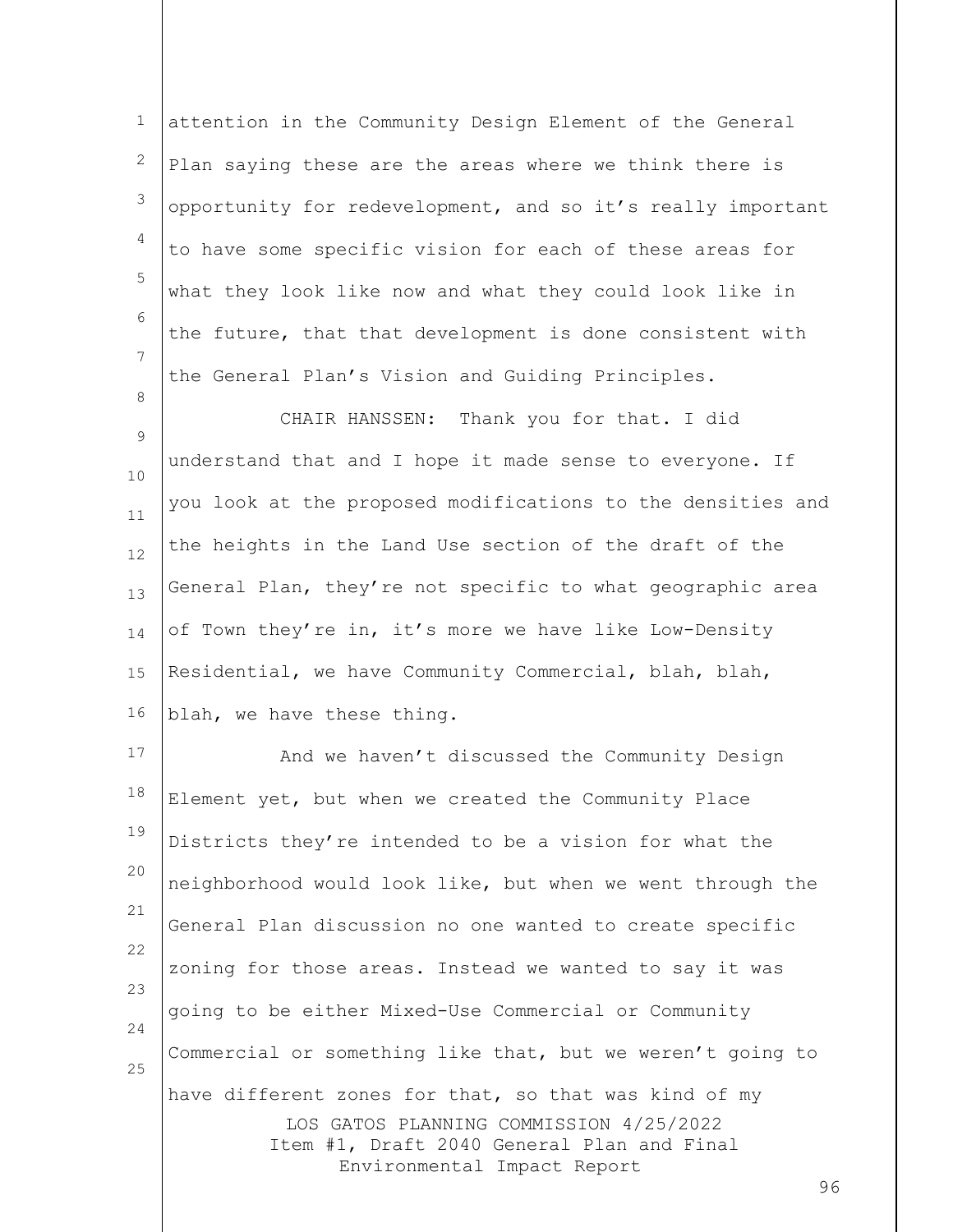1 2 3 4 5 6 7 interpretation of what you said. You said it better than I did, but I think that there was really no reason to change all the things that we did in the General Plan after all the time we spent on it, and I think we have a framework that is going to be just fine for moving forward. I'm not sure who suggested that. Was that from the public?

8  $\circ$ 10 11 12 13 14 15 JENNIFER ARMER: Yes, that was in a number of different public comments that were received suggesting going back to that as approved by Town Council, though I will point out that the implementation of that framework in the form of the Land Use Element and Community Design Element, we did go for a kind of check back with the Town Council in November of that same year for them to take a look at how that was going to be implemented.

16 17 18 19 CHAIR HANSSEN: But since this went to Town Council multiple times and the GPAC had already sent direction, there doesn't seem to be a lot of benefit to revisiting it.

20 21 22 23 24 25 JENNIFER ARMER: Staff does not recommend it. CHAIR HANSSEN: And that's why you didn't recommend it. I'm going to go on to number 24, which we probably need to discuss more when we talk about the

numbers, but I'll put it out there anyway.

LOS GATOS PLANNING COMMISSION 4/25/2022 Item #1, Draft 2040 General Plan and Final Environmental Impact Report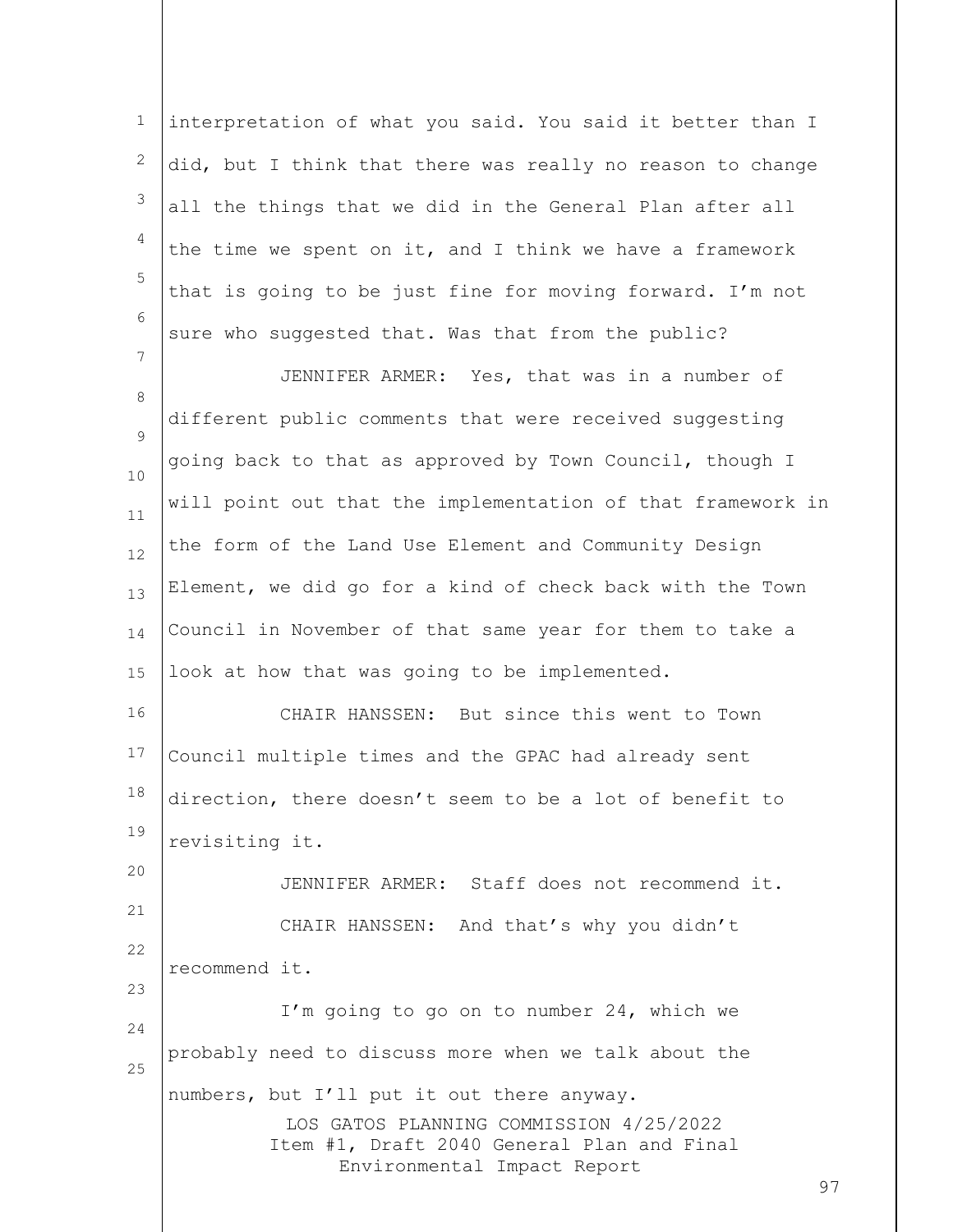| $\mathbf 1$ | A lot of people are very worried about increasing                                     |
|-------------|---------------------------------------------------------------------------------------|
| 2           | densities in Low-Density Residential, and so the proposed                             |
| 3           | General Plan does have us raising the densities as high as                            |
| 4           | 12 dwelling units per acre, and a big part of that is to                              |
| 5           | facilitate missing middle housing. That's intertwined with                            |
| 6           | the things that we have no control over, which are ADUs,                              |
| 7           | which are ministerial permits and everyone anywhere is                                |
| 8<br>9      | allowed to build a Junior ADU as well as a detached ADU,                              |
| 10          | and that's state law.                                                                 |
| 11          | Then we also have SB 9, which is just new this                                        |
| 12          | year and we don't know the full impact of that, so a lot of                           |
| 13          | people have advocated to not increase densities in Low-                               |
| 14          | Density Residential, because they're afraid there's going                             |
| 15          | to be big, huge high-rises in their neighborhood, and so I                            |
| 16          | thought it was worth having the discussion now even before                            |
| 17          | we start talking about numbers to see what Commissioners                              |
| 18          | thought about that, because the approach that the General                             |
| 19          | Plan Advisory Committee took in recommending the whole                                |
| 20          | framework, and I think it was a direct quote from then                                |
| 21          | Mayor Jensen, which is basically no area should not have to                           |
| 22          | help support the growth that's expected of the Town, and it                           |
| 23<br>24    | could be in varying degrees, but that was the direction                               |
| 25          | that was taken. So I open that up for comments.                                       |
|             | Commissioner Thomas.                                                                  |
|             | LOS GATOS PLANNING COMMISSION 4/25/2022<br>Item #1, Draft 2040 General Plan and Final |
|             | Environmental Impact Report<br>98                                                     |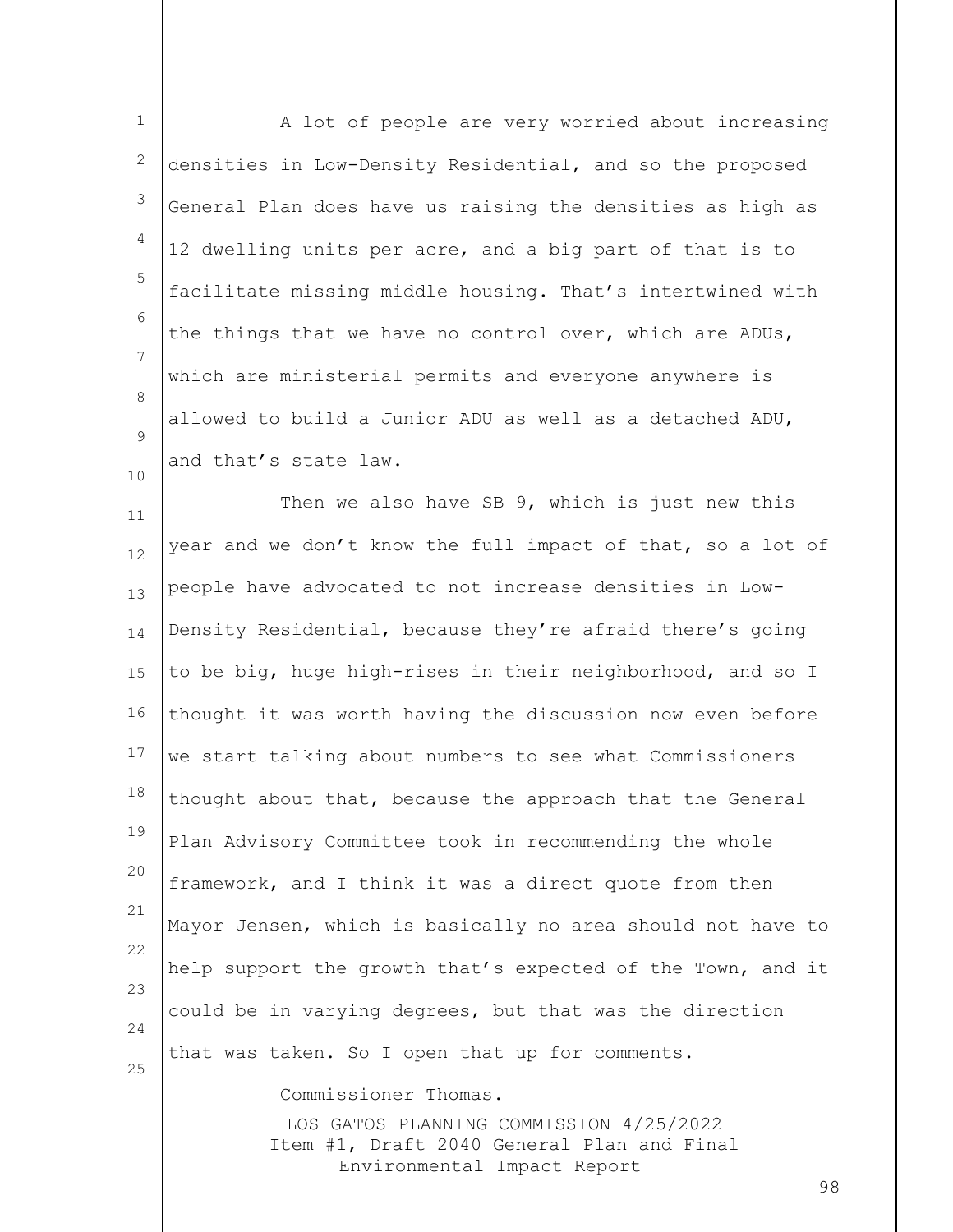LOS GATOS PLANNING COMMISSION 4/25/2022 1 2 3 4 5 6 7 8 9 10 11 12 13 14 15 16 17 18 19 20 21 22 23 24 25 COMMISSIONER THOMAS: I think that the changes to the densities were very well thought out and discussed and analyzed, and I think that the ones that exist in the Draft 2040 General Plan are what we should go with if we have any chance of getting the Housing Element certified and then meeting our RHNA requirements, so that's how I feel about it. The changes that are proposed to height and density, especially in Low-Density Residential areas I do not think are going to allow for high-rises to be built in areas, but if we don't get a Housing Element approved, then a lot of things could change and a lot of stuff could get built in places that people don't want it, so that's how I viewed this one, and I think that we should go with the densities that are in the 2040 General Plan. Related to SB 9, I think that this kind of connects to number 26. I'm just curious about if establishing a new Low-Medium Density Residential land use category, is that even necessary because of SB 9? Because duplexes are going to be happening anyway, so I feel like it's kind of related. This is another density question that's kind of related, so if we felt so (inaudible) 26 (inaudible) might be helpful.

Item #1, Draft 2040 General Plan and Final Environmental Impact Report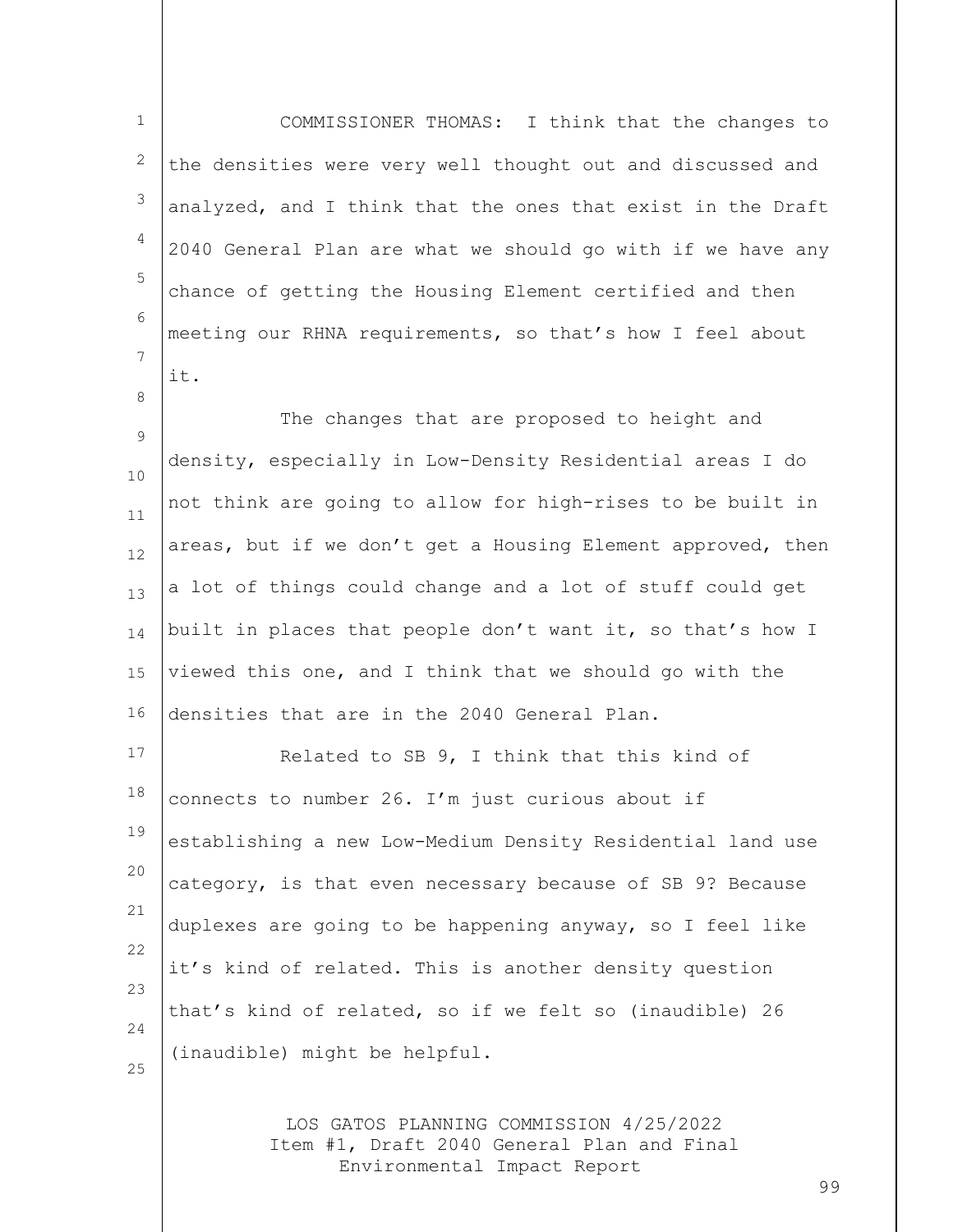1 2 CHAIR HANSSEN: Let's talk about both of those at the same time.

3 4 5 6 7 8  $\circ$ 10 11 12 13 14 15 16 17 18 19 20 21 22 COMMISSIONER THOMAS: And 25, even honestly. It's kind of more specific, but they're all related to density. CHAIR HANSSEN: Number 25, I'll table that one for the second, but I'm going to make a generalized comment, because I know the origin of the Low-Medium Density Residential. We have Low-Density Residential, we have Medium-Density Residential, so the proposal, as I understand it and Staff, correct me I got it wrong—is that there are some community members who are afraid of what the impact of Low-Density Residential increase in possible densities would be in their neighborhoods have said if we created a new designation called Low-Medium Density Residential we could basically put the missing middle housing kinds of things in that. My question to Staff when I first heard of it was where would we put this, because every geographical location in Town does have a General Plan zoning

LOS GATOS PLANNING COMMISSION 4/25/2022 Item #1, Draft 2040 General Plan and Final Environmental Impact Report 23 24 25 designation? The response I heard was then we would have to decide where it would be, so then it would well be your neighborhood is going to be Low-Medium Density Residential even though you have primarily single-family homes now, and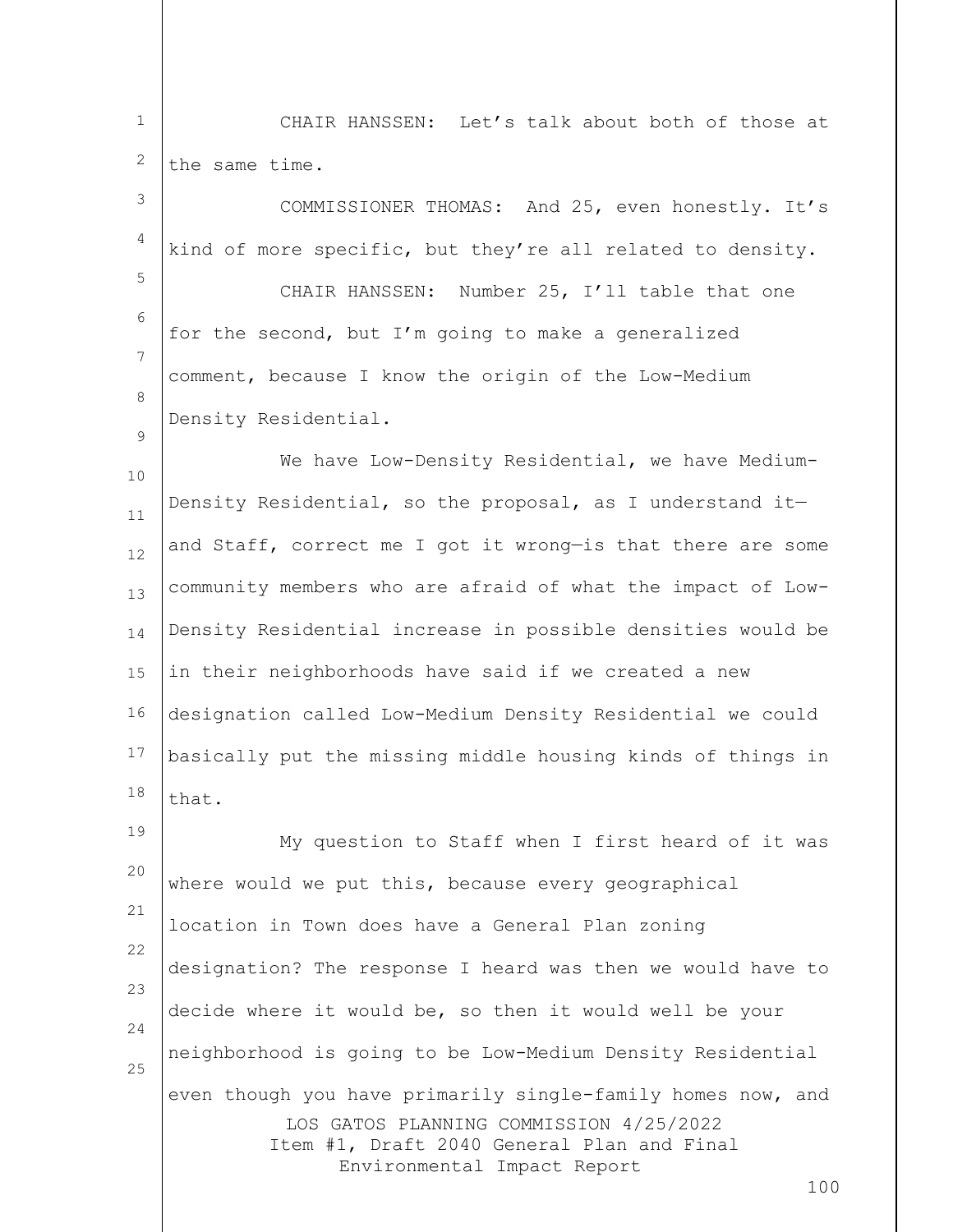1 2 3 4 maybe someone else would stay Low-Density Residential. I see that personally as very problematic, if I understood that correctly, but I would like to hear what you all think.

5

8

6 7 I think Commissioner Janoff was first, then Commissioner Raspe, Vice Chair Barnett, Commissioner Clark, and Commissioner Thomas again.

9 10 11 12 13 14 15 16 17 COMMISSIONER JANOFF: Thank you. The notion that we could create a separate area for duplexes and triplexes doesn't make sense given SB 9, which allows for lot splits and for duplexes and fourplexes to be created on lots virtually any size, but it's more likely to be in Low-Density or Medium-Density, because that's where you've got the space to do that kind of development, so I agree that number 26 presents more complications than it seems to add benefit.

18 19 20 21 22 23 24 25 The rules of the state are going to allow for the Higher-Density and Low-Density anyway, which is why when you look at maintaining the level of Low-Density and if you say let's go back to the 2020 plan, you could do that, but you're still likely to see ADUs in this area. The 200 ADUs that we've got planned for currently in the RHNA numbers, they're more than likely going to be in Low-Density. So you

> LOS GATOS PLANNING COMMISSION 4/25/2022 Item #1, Draft 2040 General Plan and Final Environmental Impact Report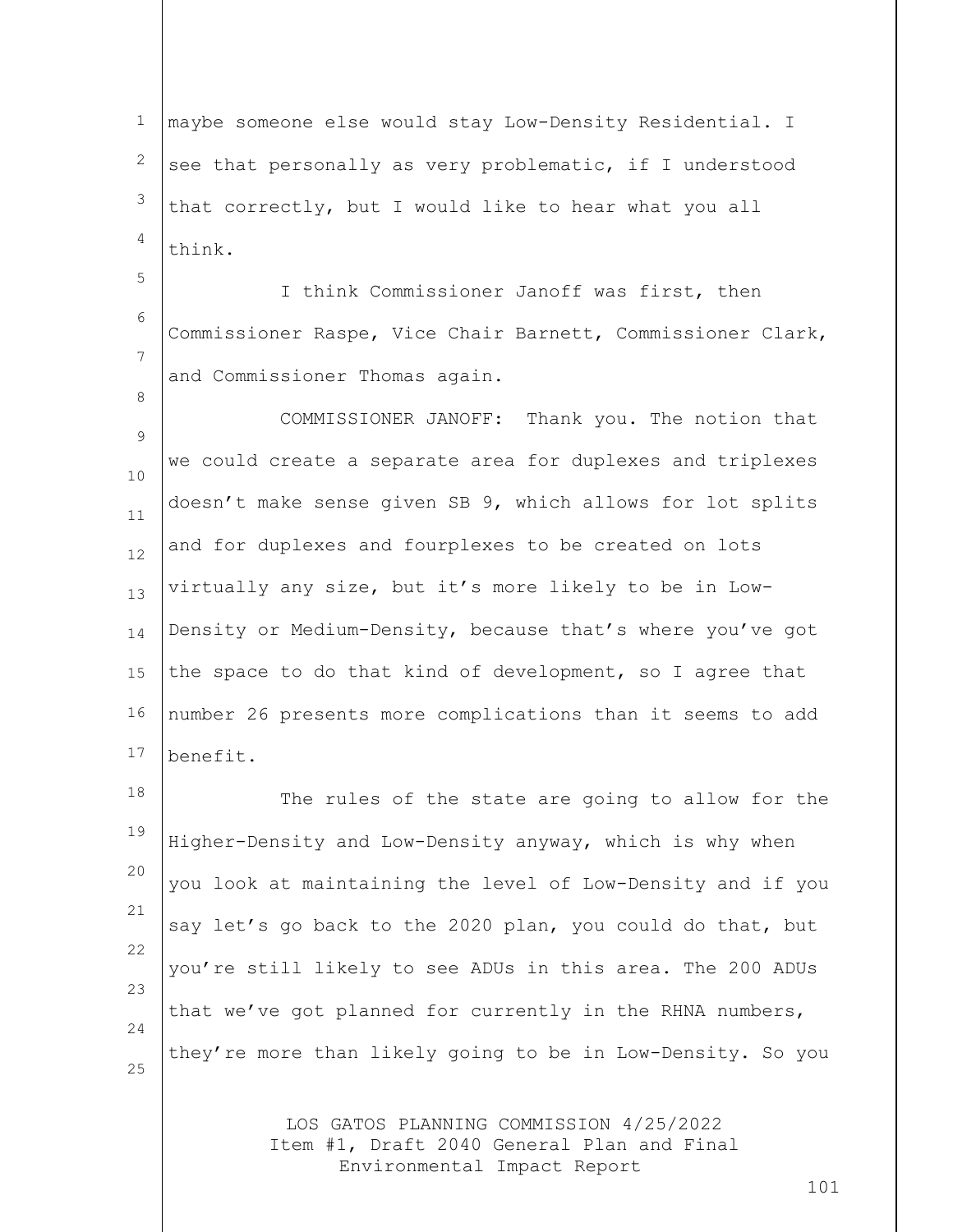| $\mathbf{1}$ | could say I'm not going to add density, but the state is                              |
|--------------|---------------------------------------------------------------------------------------|
| 2            | going to allow you to do it anyway.                                                   |
| 3            | I just don't think it makes sense for us to put                                       |
| 4            | our heads in the sand and pretend that we can create                                  |
| 5            | isolated neighborhoods where we can prohibit a development                            |
| 6            | when we simply $can't$ , so my position on both 24 and 26 are,                        |
| 7            | as Commissioner Thomas said, go with the recommended                                  |
| 8            | densities that the draft plan advises.                                                |
| 9            | CHAIR HANSSEN: Which would mean not creating a                                        |
| 10<br>11     | new Low-Medium Density Residential, because it basically                              |
| 12           | doesn't change the issue; it doesn't accomplish anything.                             |
| 13           | COMMISSIONER JANOFF: It doesn't accomplish                                            |
| 14           | anything.                                                                             |
| 15           | CHAIR HANSSEN: Okay, got it. Commissioner Raspe,                                      |
| 16           | then Vice Chair Barnett, and Commissioner Clark, and then                             |
| 17           | back to Commissioner Thomas.                                                          |
| 18           | COMMISSIONER RASPE: Thank you, Chair. Revisiting                                      |
| 19           | 24, and it's only because several commentators raised this                            |
| 20           | comment, maintaining the existing 2020 General Plan                                   |
| 21           | densities for Low-Density Residential, given SB 9, and it's                           |
| 22           | a little bit unfair to Staff, because I'm asking you to                               |
| 23           | project when we're still in the infancy of this entire                                |
| 24           | discussion, but given SB 9, if we were to theoretically                               |
| 25           | maintain the 2020 densities in those areas, is it likely,                             |
|              | LOS GATOS PLANNING COMMISSION 4/25/2022<br>Item #1, Draft 2040 General Plan and Final |
|              | Environmental Impact Report<br>102                                                    |
|              |                                                                                       |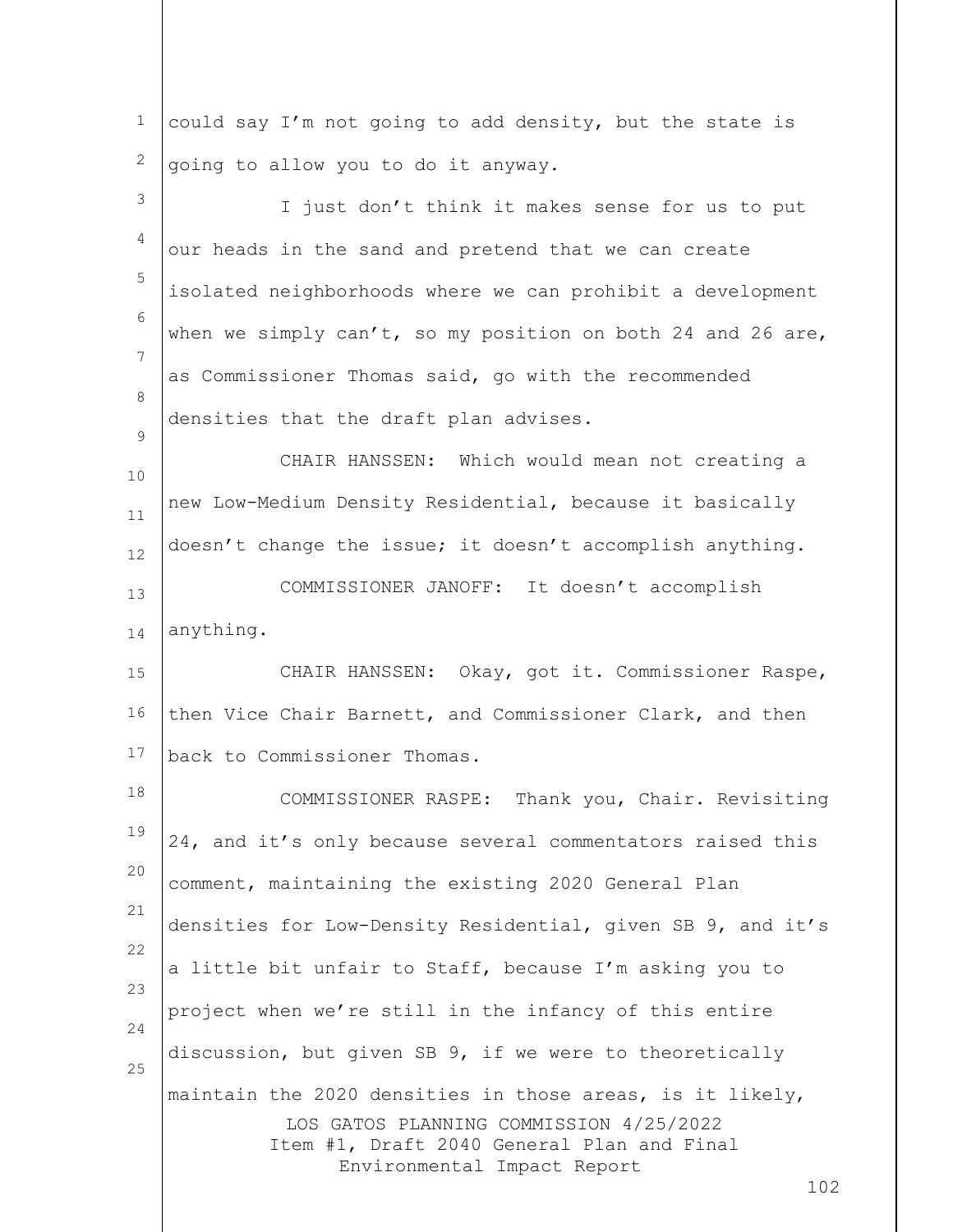1 2 unlikely, unfathomable that we would hit our RHNA numbers, or do we just simply not know?

LOS GATOS PLANNING COMMISSION 4/25/2022 Item #1, Draft 2040 General Plan and Final 3 4 5 6 7 8  $\circ$ 10 11 12 13 14 15 16 17 18 19 20 21 22 23 24 25 JOEL PAULSON: Thank you, Commissioner Raspe. The short answer is we don't know. SB 9 is the big unknown. As it has been mentioned, anyone in a residentially zoned property can go through the SB 9 process and have up to four units. Currently on any residential property you can have up to three units, even if you just do ADUs. Density is not a factor when considering ADUs or SB 9, so we already have consideration in the General Plan and then also in the Housing Element with the eight-year cycle approximately 25 units per year. We don't have guidance and we don't have a good track record to rely on like we do for ADUs to tell the state that this is how many SB 9s we think we're going to get. I think we have three so far, but those aren't even for units; those are just subdivisions so far. We'll get more information as the year goes on, so if we do have the ability we'll probably at least ask that question. We'll definitely ask that question of HCD, letting them know here's how many SB 9 projects we have, whether it's units or subdivisions, and see if there's any possibility to include those. There have been a number of suggestions and I think ultimately the low-density, if that is maintained as

Environmental Impact Report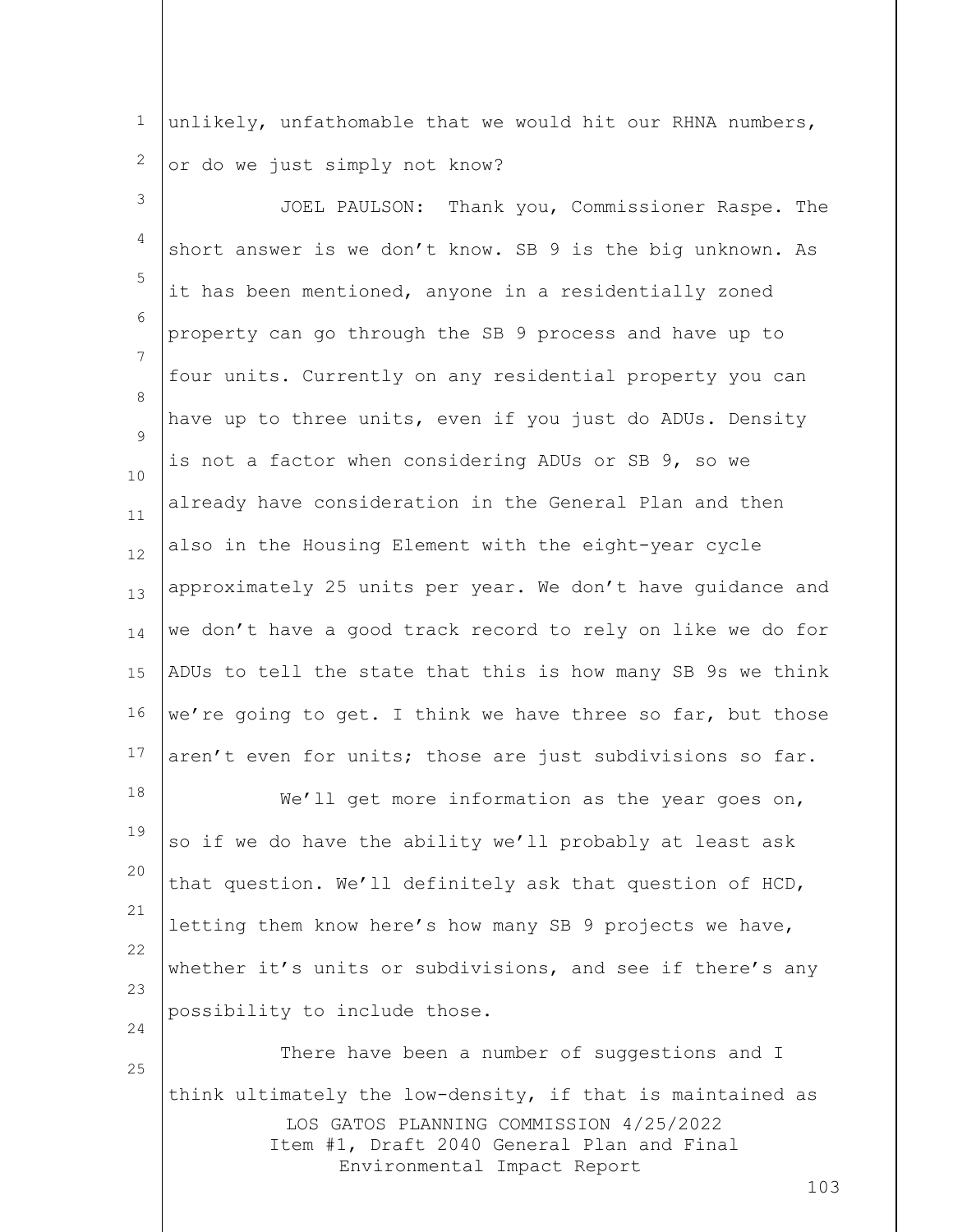1 2 3 4 5 6 7 it is and Staff says we're neutral on that, yes, it reduces the number, which is something that a lot of folks want. But ultimately something that also has the impact that we mentioned in the Staff Report is the work that was contemplated in the missing middle, which now some folks say is kind of superseded by the SB 9; that just gets pulled out of the General Plan.

8

LOS GATOS PLANNING COMMISSION 4/25/2022 9 10 11 12 13 14 15 16 17 18 19 20 21 22 23 24 25 Staff is comfortable with it either way. The big push and the big potential unit counts really are more in the commercial areas, so that's really where we're kind of interested in doing that. The challenge that was mentioned before is most of those sites are on Los Gatos Boulevard, so then you run into the issue of we're going to concentrate them all on the Boulevard or the predominant number of them on the Boulevard and that gets to be challenging from a number of aspects, but Staff is neutral. We envisioned that numbers were going to change going through this process, so we're comfortable either way, and so I think this is a good discussion to hear different perspectives of different Commissioners as you ultimately get to the point where you formulate a recommendation on specific densities. COMMISSIONER RASPE: Thank you, Director Paulson. That answers my question.

> Item #1, Draft 2040 General Plan and Final Environmental Impact Report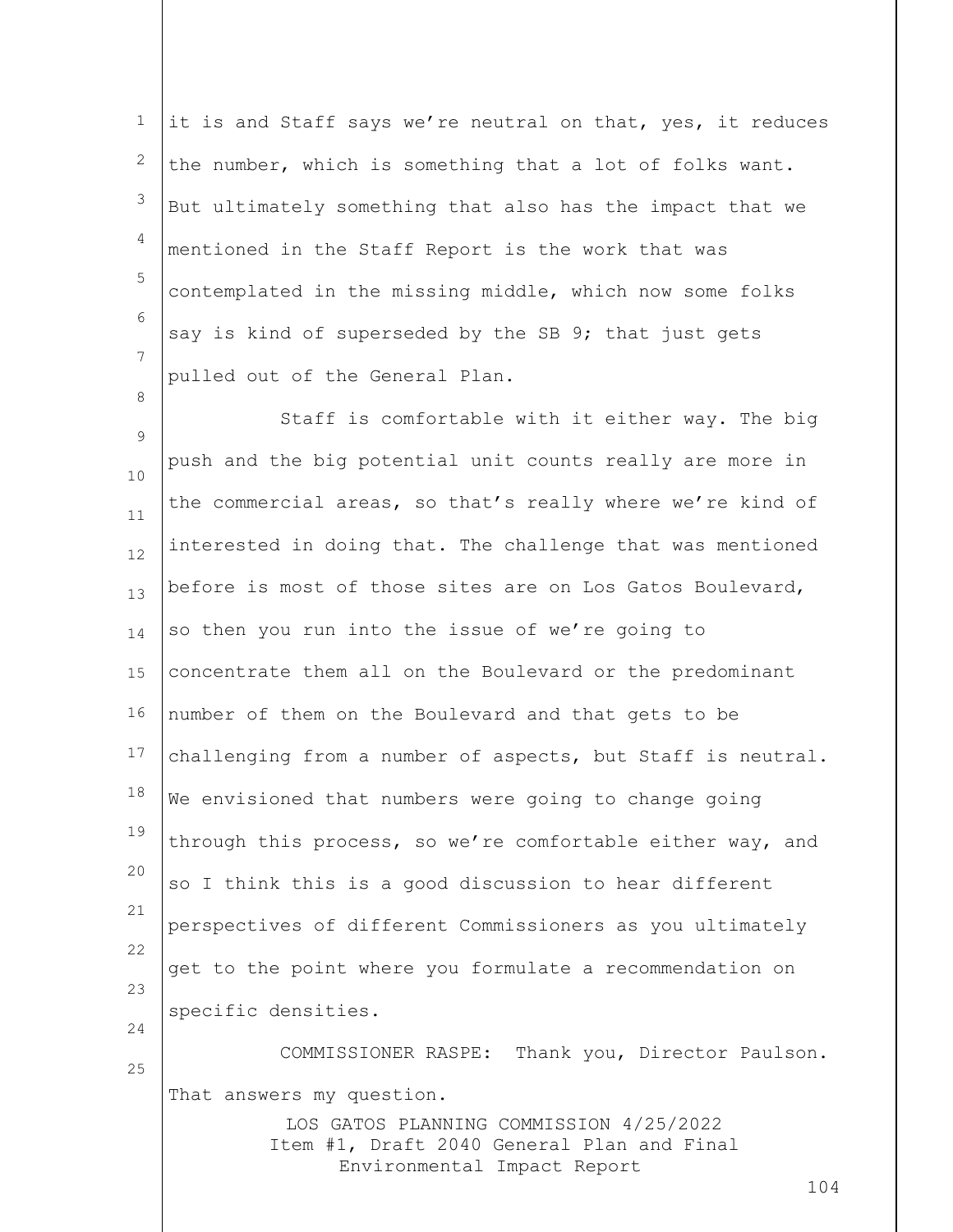1 2 3 CHAIR HANSSEN: And I wanted have this discussion without the numbers on the table, because I think the issue is important to discuss.

4 5 6 7 I do want to ask a question back to Staff on your comment, and you brought this up before and I believe that you answered it, but I wanted to make sure we really understood the answer.

8

 $\circ$ 10 11 12 13 14 15 Since people can build up to four units on any property I think regardless of even the size of the land underneath it, why would it make it necessary to take the missing middle housing discussion out of the General Plan? Because the people could do it anyway, even if we were to potentially reduce the densities, why would be need to take missing middle housing out of the General Plan?

16 17 JOEL PAULSON: I can start, and then if Ms. Armer has anything to add.

LOS GATOS PLANNING COMMISSION 4/25/2022 Item #1, Draft 2040 General Plan and Final Environmental Impact Report 18 19 20 21 22 23 24 25 The missing middle is really a different opportunity. You wouldn't be going through SB 9 for a missing middle housing project, because we would be increasing the density, which would allow more units outside of that. So you really would have two different paths; you'd have two options. You either use SB 9, which has a lot of advantages, or you could go through the missing middle housing component, which would allow more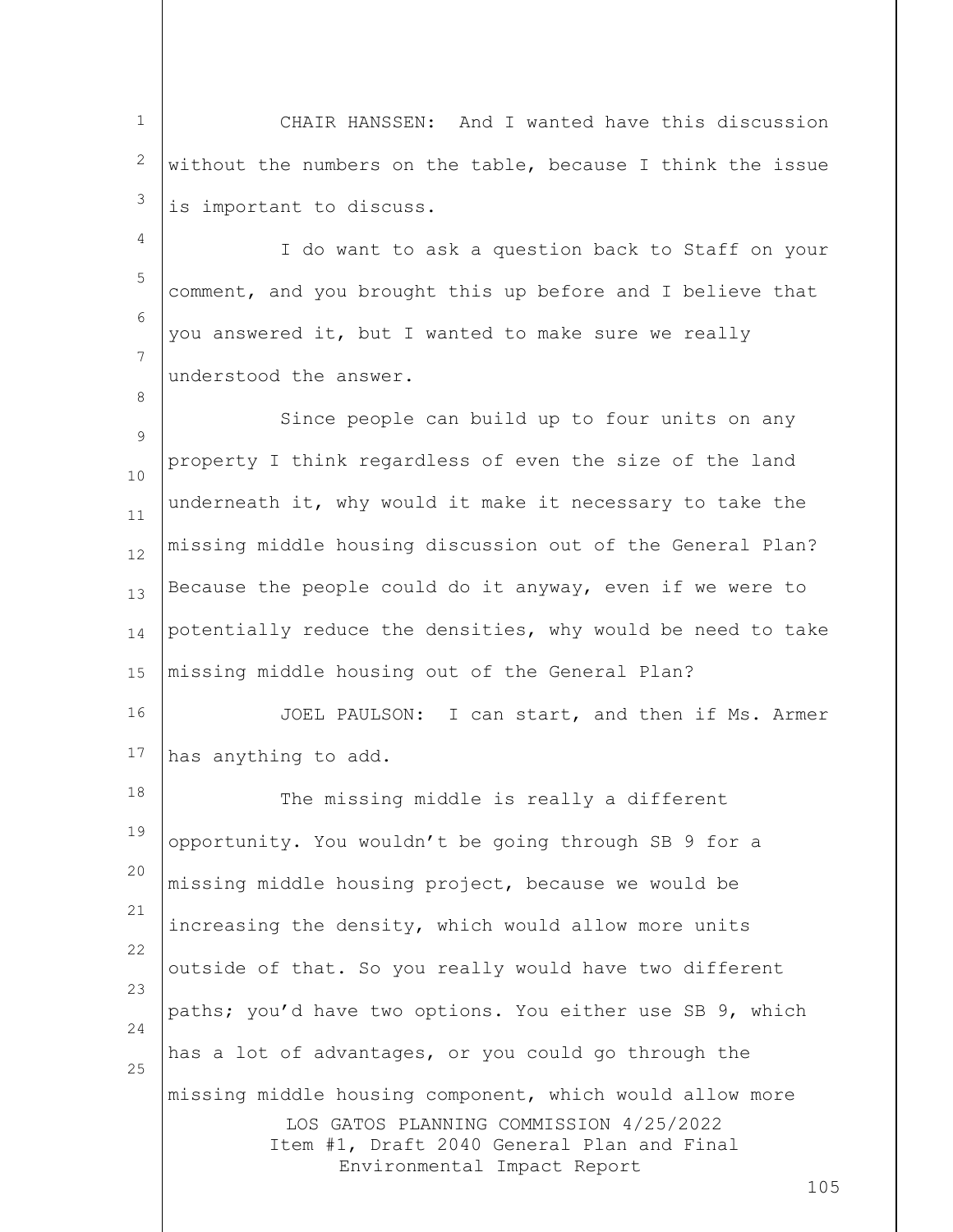LOS GATOS PLANNING COMMISSION 4/25/2022 Item #1, Draft 2040 General Plan and Final Environmental Impact Report 1 2 3 4 5 6 7 8  $\circ$ 10 11 12 13 14 15 16 17 18 19 20 21 22 23 24 25 units on a site. So there really are two different paths, two different options, and so that's something the Commission and ultimately the Council will have to consider as well. CHAIR HANSSEN: All right, that helps. Vice Chair Barnett. VICE CHAIR BARNETT: Yes, thank you. I support maintaining the existing 2020 General Plan densities with a Low-Density Residential, and I'd like to reserve comment when we get to my submission to the Commission, but I would note that there is sufficient density in the High-Density Mixed-Use Office, Service Commercial, and Neighborhood Commercial designations to achieve that accomplishment, to achieve that goal, in the RHNA requirements, so I think that we can do it, especially in view of the SB 9 and the ADU requirements by state law. CHAIR HANSSEN: Thank you for that. Let's see, Commissioner Clark. COMMISSIONER CLARK: Thank you. I am not in favor of the changes recommended in 24 and 26, and I just want to say that I think creating a Low- to Medium-Residential category would be a really bad idea. I think that it would lead to some ugly arguments about what zoning goes where, and I don't know how those kinds of decisions would be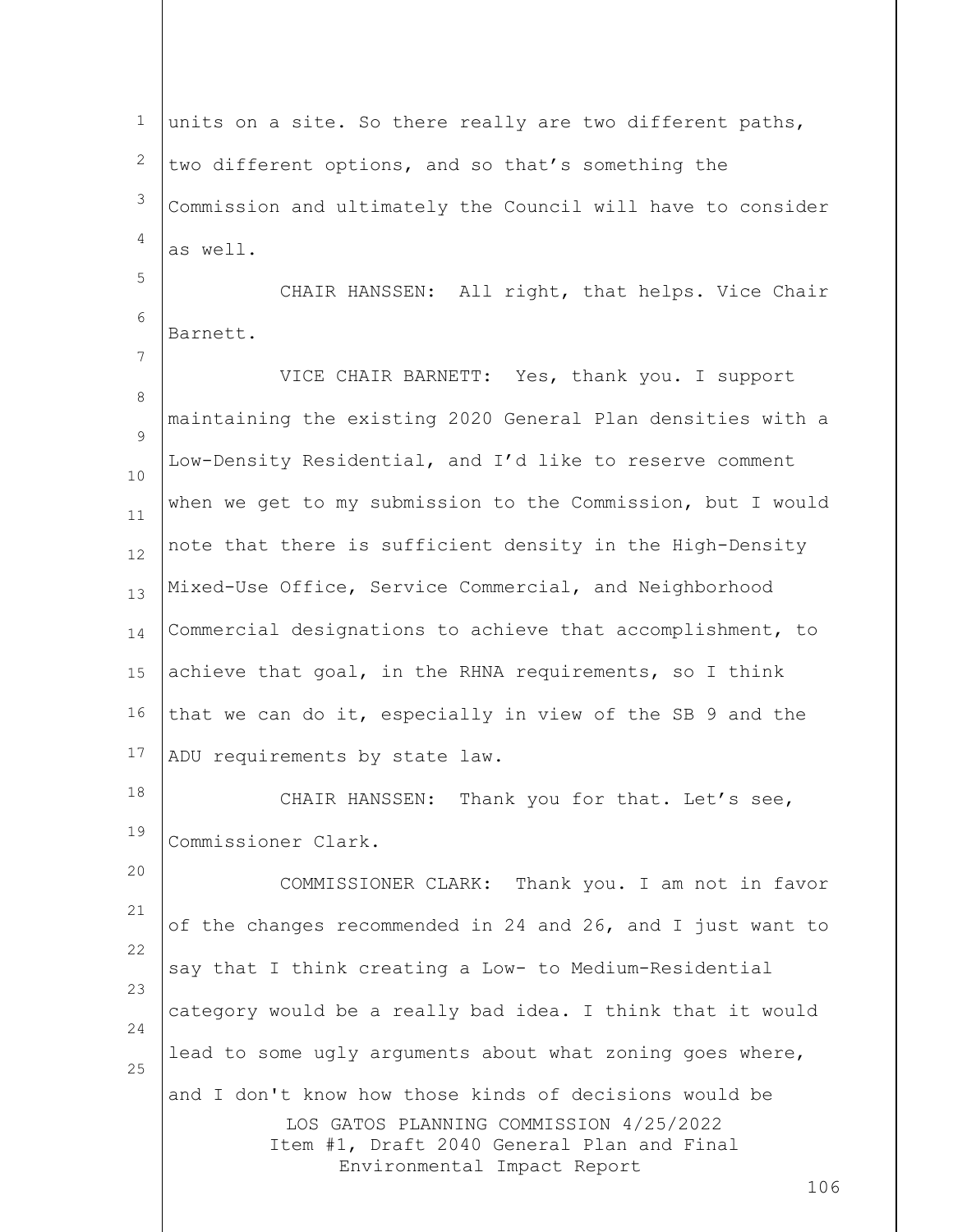1 2 3 4 5 made, and the purpose of missing middle housing is that it blends in with the single-family homes, not that it gets its own designation in its own neighborhood, and so I also think that it would be kind of circumventing the benefits that we can get from missing middle housing.

CHAIR HANSSEN: Okay, thank you for that. Commissioner Thomas.

9 10 11 12 13 14 15 16 COMMISSIONER THOMAS: I agree with Commissioner Clark's comments, and I just wanted to say that I feel like it's really important that we have as many pathways as possible for people to develop housing, so including having the missing middle pathway option, as Director Paulson was saying, and SB 9 option. Having both of those moving forward I think is important for developers and individuals.

17

6

7

8

CHAIR HANSSEN: Thank you for that.

LOS GATOS PLANNING COMMISSION 4/25/2022 Item #1, Draft 2040 General Plan and Final Environmental Impact Report 18 19 20 21 22 23 24 25 I just wanted to make a note for the entire Commission that we're not making a decision on anything right now, we're discussing, and then when we do talk about the numbers that would kind of go hand-in-hand and we'll do like we did with the other elements and take a vote on the entire list of recommended changes to the element. So if you find later on in the discussion that something swayed you in a little bit different direction, it's not an issue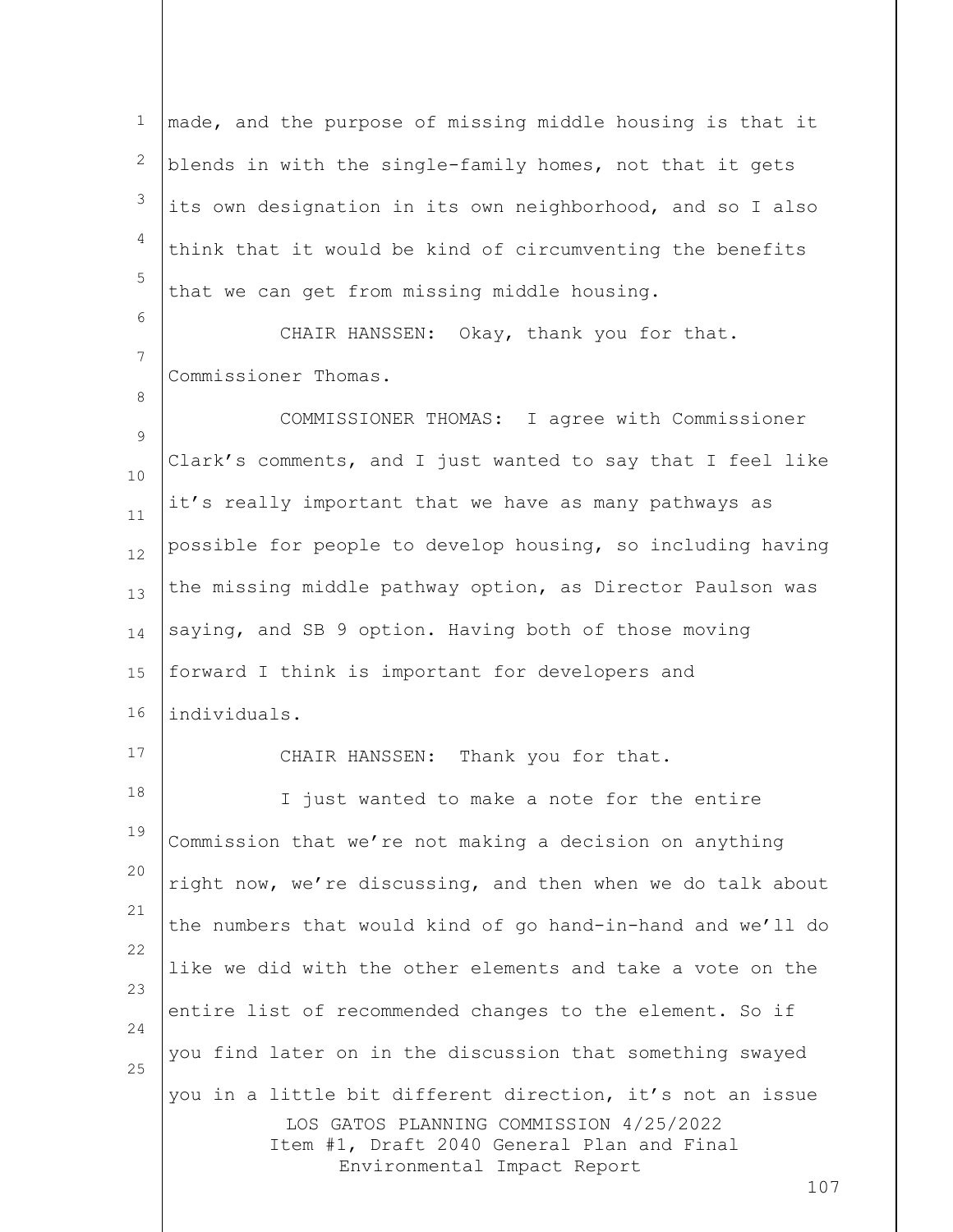| $\mathbf{1}$ | at the moment, but I think this is a very good discussion                                                                                                                                  |
|--------------|--------------------------------------------------------------------------------------------------------------------------------------------------------------------------------------------|
| 2            | to have.                                                                                                                                                                                   |
| 3            | Commissioner Thomas, you just spoke. Do you still                                                                                                                                          |
| 4            | have more to add? Okay. Anyone else that wanted to comment                                                                                                                                 |
| 5            | on 24 or 26? Okay.                                                                                                                                                                         |
| 6            | So number 25 is somewhat related. I should say as                                                                                                                                          |
| 7            | a matter of background for those of you that are not on the                                                                                                                                |
| 8            | Housing Element Advisory Board, there were some letters                                                                                                                                    |
| 9<br>10      | that were submitted to the Housing Element Advisory Board                                                                                                                                  |
| 11           | last week, and Staff would be more able to comment on it                                                                                                                                   |
| 12           | and it's probably more of a Town Council issue at this                                                                                                                                     |
| 13           | point, but the gist of it was that some people were upset                                                                                                                                  |
| 14           | about the SB 9 Urgency Ordinance, which would prevent                                                                                                                                      |
| 15           | people from doing lot splits in the hillsides, and in the                                                                                                                                  |
| 16           | same letter-and these comments probably predate that-they                                                                                                                                  |
| 17           | were talking about they wanted to be able to take their                                                                                                                                    |
| 18           | existing hillside property, split it, and basically be able                                                                                                                                |
| 19           | to have two lots and be able to stay in their home.                                                                                                                                        |
| 20           | Along with that we've gotten comments about there                                                                                                                                          |
| 21           | are some areas that aren't truly in the hillsides in the                                                                                                                                   |
| 22<br>23     | sense of big, huge slope and small roads and all the things                                                                                                                                |
| 24           | that the General Plan Advisory Committee worried about in                                                                                                                                  |
| 25           | terms of increasing any density in the hillsides, so the                                                                                                                                   |
|              | proposal was to look at certain areas on the fringes of the<br>LOS GATOS PLANNING COMMISSION 4/25/2022<br>Item #1, Draft 2040 General Plan and Final<br>Environmental Impact Report<br>108 |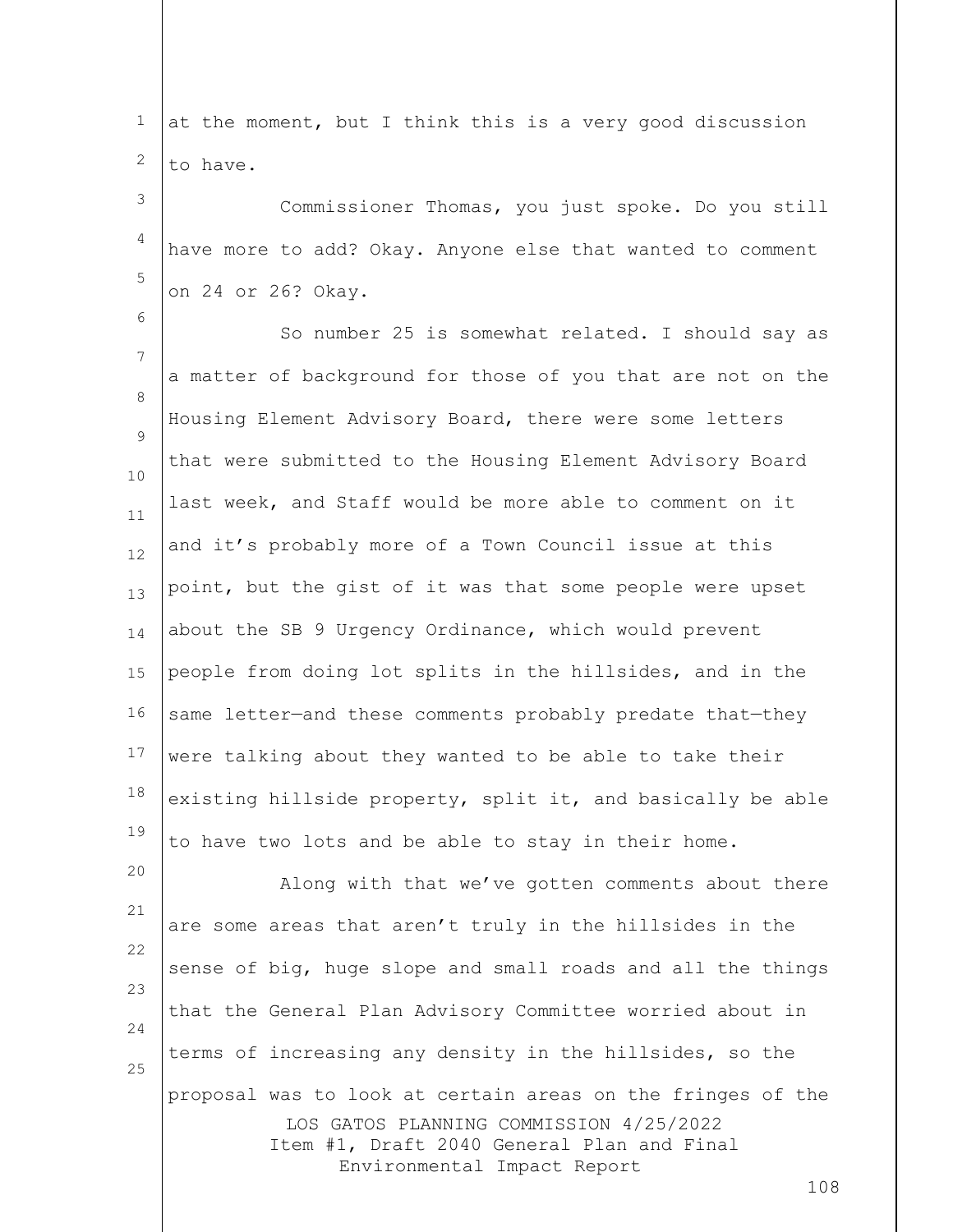1 2 hillsides that don't have as much slope in the lots that could be possible candidates for additional density.

3 4 5 So I wanted to share what peoples' comments were in that area, but there are kind of a lot of things flying in the air right now around this topic.

Commissioner Janoff.

6

7

25

8  $\circ$ 10 11 12 13 14 15 16 17 18 19 20 21 22 23 24 COMMISSIONER JANOFF: It's unclear what fringe areas adjacent to San Jose might actually be, but we do have two of them included in our areas of opportunity, the Union Avenue areas as well as the Harwood Area, so those are two that border San Jose that are kind of the fringe areas of the hillside. Well, Harwood for sure, maybe not Union so much. I'm not really sure what the fringe areas of Los Gatos would be, so not really understanding this I wouldn't be in favor of making those changes. The other communities that border, Campbell and Saratoga, I can't see those fringe areas not being truly hillside and being susceptible to the wildfire dangers, which drove the GPAC to saying no development in the hillsides, so I'm not in favor of 25. CHAIR HANSSEN: Director Paulson, you had a comment? JOEL PAULSON: Yes, thank you. Commissioner

LOS GATOS PLANNING COMMISSION 4/25/2022 Item #1, Draft 2040 General Plan and Final Environmental Impact Report Janoff just mentioned one of them, which is this was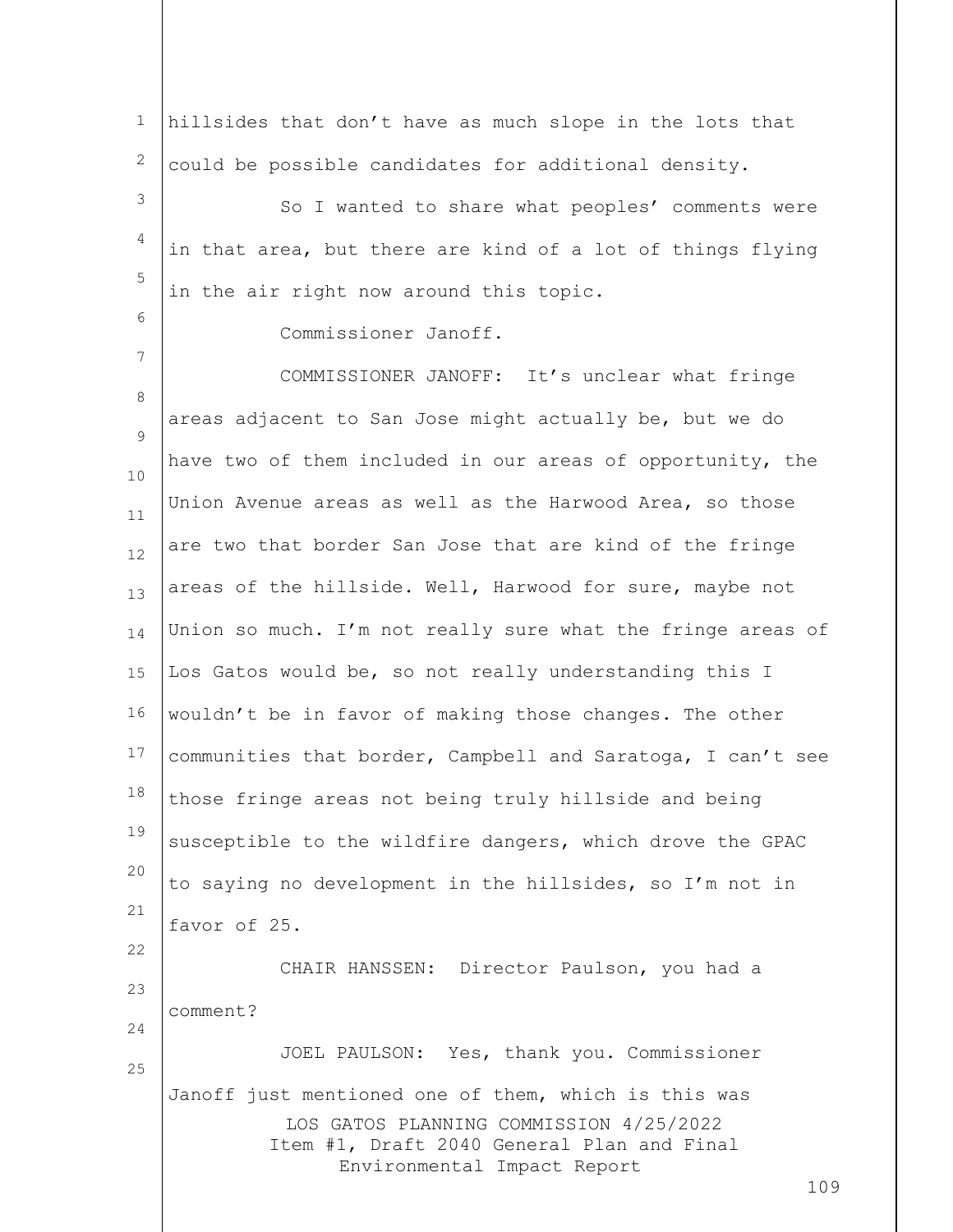1 2 discussed and there wasn't an interest at the time with the GPAC to modify the density in the hillsides.

3 4 5 6 7 8  $\circ$ 10 11 I'll give one instance of what could be fringe. I think this gets to the same conversation as creating a new category of this Low-Medium. I think the more potentially appropriate option would be, and you mentioned Harwood, so as you go up Harwood past that shopping center that's in the Community Place District there are some Hillside Residential that come down, and they're flat lots, they're not sloped.

12 13 14 15 16 17 18 19 20 21 22 23 If that was something that either the Commission or the Council were interested in, that would probably be a modification to the land use designation, because most of those abut Low-Density Residential, so it would be changing it from Hillside to Low-Density Residential, which would probably be more appropriate. I don't know that we have a whole lot of those areas. That's the one that comes to mind, because we did have a very large lot adjacent to an R-1:8 subdivision, but they're designated HR-1, and so that would probably be that fringe. That's not adjacent to San Jose.

LOS GATOS PLANNING COMMISSION 4/25/2022 Item #1, Draft 2040 General Plan and Final Environmental Impact Report 24 25 The only areas in our hillsides that are adjacent to San Jose is really probably over by Hicks Road. We've got a subdivision out there that was done through a Planned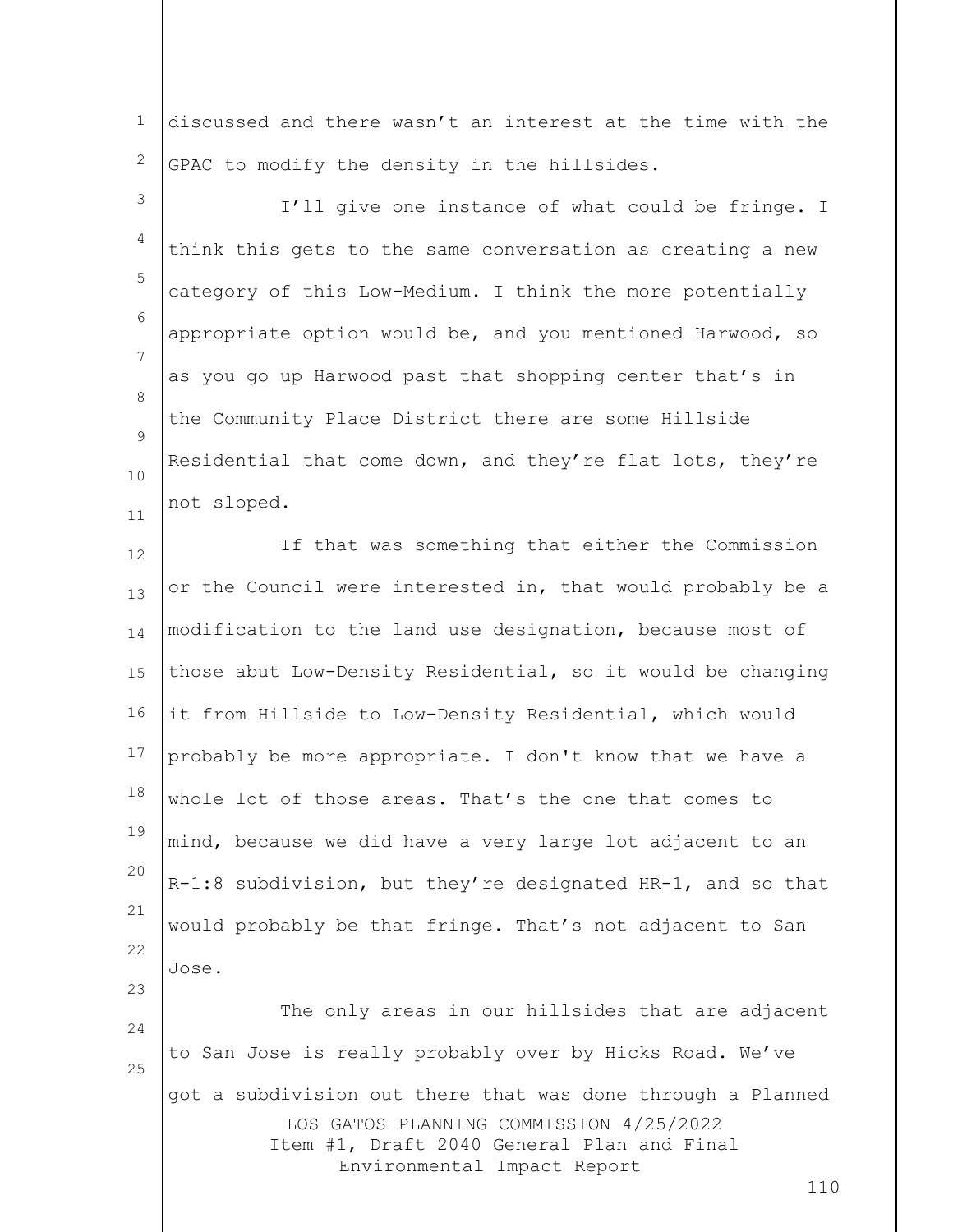1 2 3 Development, but we don't really have a whole lot of areas that abut San Jose and that are zoned Hillside that probably are appropriate from that standpoint.

4 5 6 7 8  $\circ$ 10 11 12 I will say some of the ones on Harwood do back up, they abut San Jose at the rear of their properties, up Alerche, some of those properties, and probably even some of the Harwood ones, but that's probably a very limited opportunity and I'm not sure if ultimately it's worth the consideration to increase just for a handful of sites rather than potentially modifying the land use designation to the Low-Density Residential adjacent to it.

13 14 15 16 17 18 19 20 21 CHAIR HANSSEN: Thank you for that. That helps to clarify kind of where it would be. The properties that you were just talking about off of Hicks Road, I forget the name of the community, but those are very, very, very large houses. I mean, I'm having a hard time visualizing how you would go with those houses that are on pretty large lots and then add a lot of density, and it's already fully built out is my understanding, so this sounds problematic to me how you would make that work.

LOS GATOS PLANNING COMMISSION 4/25/2022 Item #1, Draft 2040 General Plan and Final Environmental Impact Report 22 23 24 25 Any other comments on this one? Vice Chair Barnett. VICE CHAIR BARNETT: I apologize for not reading all the Staff Reports on GPAC, but I wonder if Mr. Paulson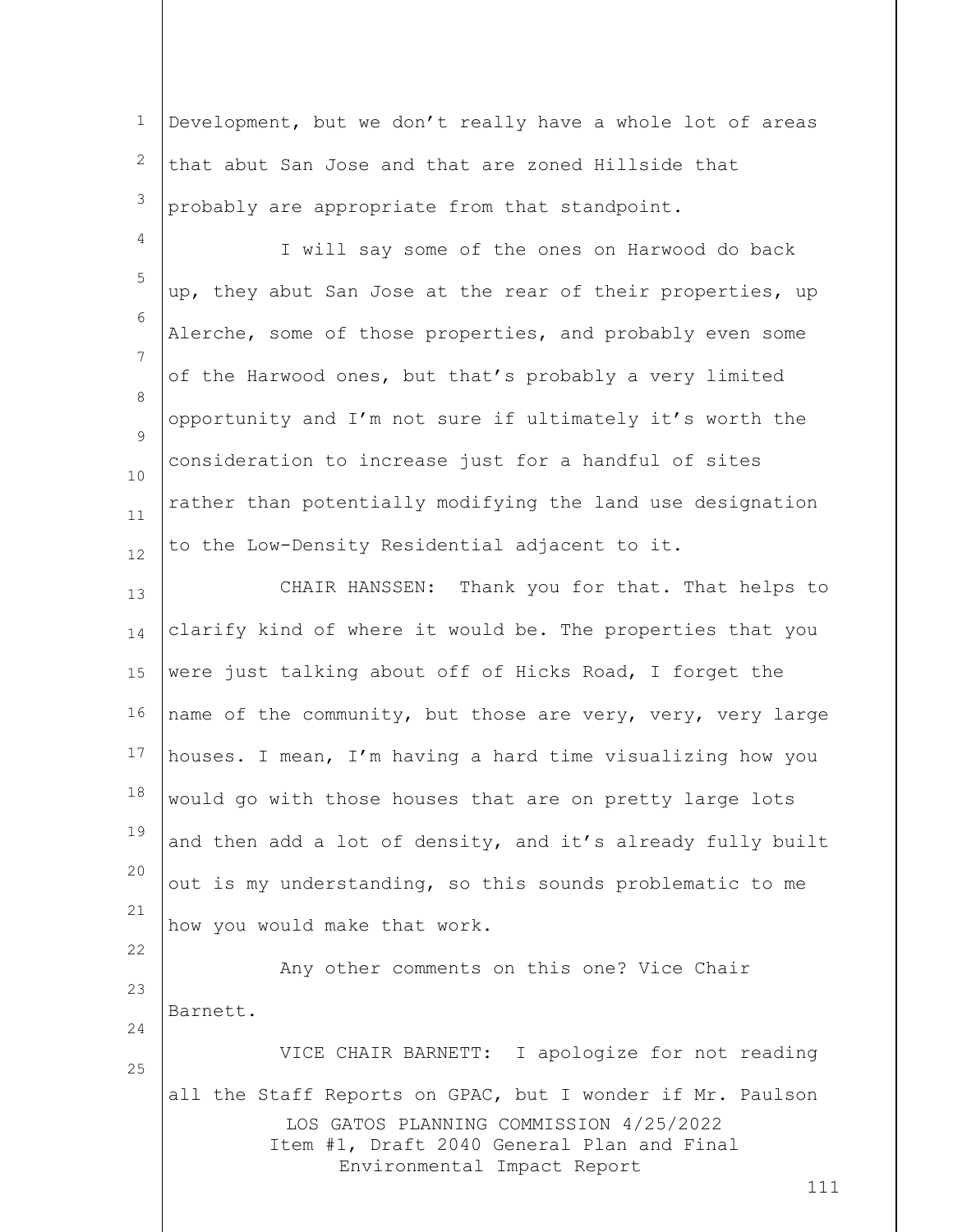1 2 could describe the basis for eliminating Hillside from the density increases? Is it the roads?

3 4 5 6 7 8  $\circ$ 10 JOEL PAULSON: I'm sure Chair Hanssen and Commissioner Janoff and potentially Commissioner Thomas could add some additional, but generally it's wildfire access. Those are the typical issues, so to look at increasing the density in those areas, even though they are a lot of large lots, it was really some of those safety issues that were a big concern.

11 12 13 14 15 16 17 18 JENNIFER ARMER: I would add that while I think that was the primary element, also an important component of the character of the Town is the views of the hillsides, and so additional housing in the hillsides makes it more and more visible and changes that character, so I think the fire danger was the primary component, but there were also discussions about visual impacts with more density in that sense.

19 20 21 CHAIR HANSSEN: Yes, and I will agree that that was a secondary discussion, and I'll have Commissioner Janoff comment as well when I finish.

22

LOS GATOS PLANNING COMMISSION 4/25/2022 Item #1, Draft 2040 General Plan and Final Environmental Impact Report 23 24 25 I can tell you that when we initially started the General Plan we had community meetings, and in one of those community meetings people were supposed to identify the things that were most important to them and most endeared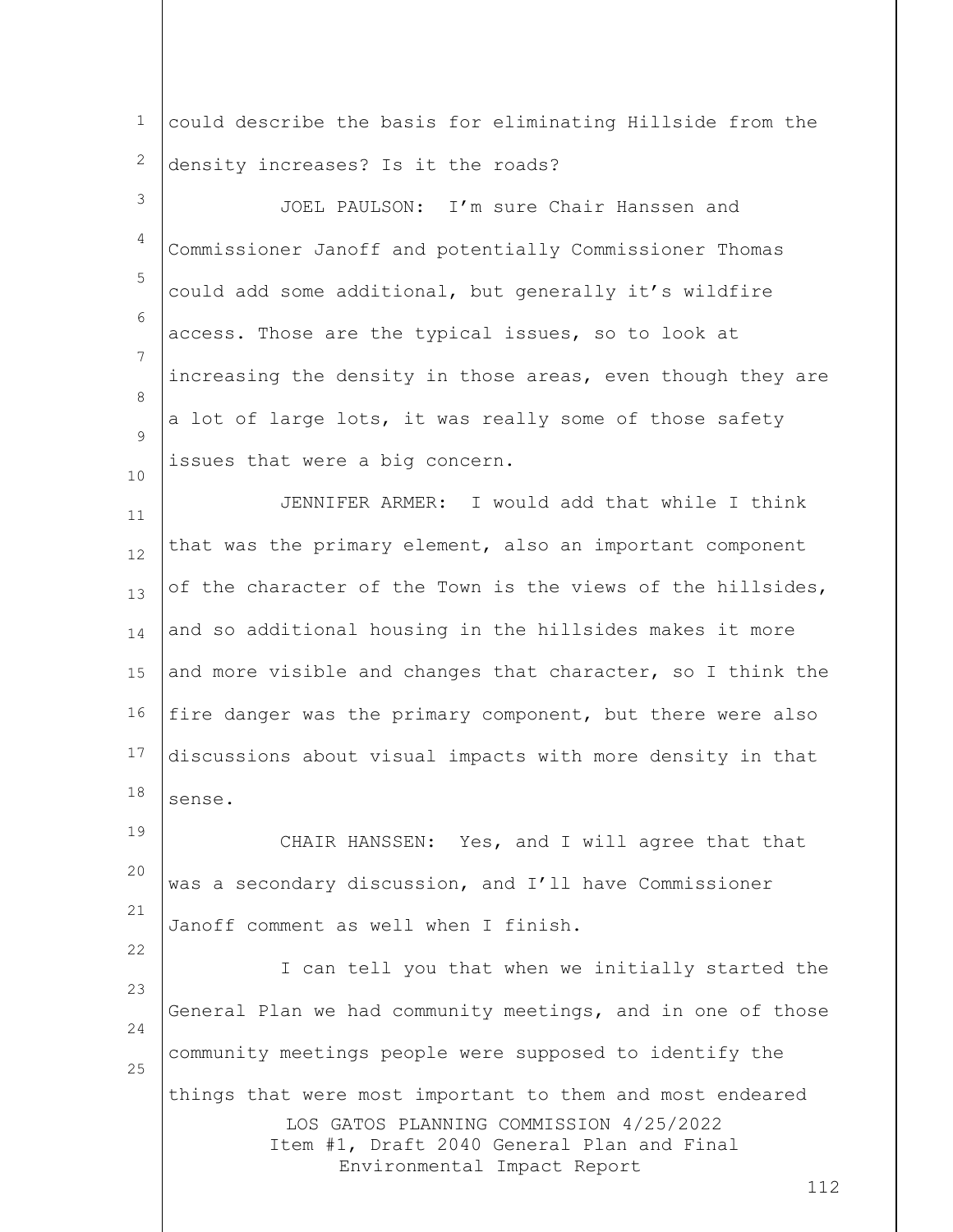1 2 3 4 5 6 7 8  $\circ$ 10 11 12 13 14 15 16 17 18 19 20 them to living in Los Gatos, and by far and away the number one thing was safety, and as we were talking through it this was in 2018 when some of the worst wildfires had happened—a lot of people in the hillsides are in neighborhoods where they have private roads, and those private roads are really skinny roads, basically one-lane roads, and people are terrified of this scenario where there's a fire and there might be enough room for the fire truck to get up, but there might not be room for anyone to get out. That is actually a very common thing that we see in the hillsides, and so when we were talking through everything it was really a unanimous decision of recommendation of everyone on the GPAC that not only would we not encourage growth in the hillsides, but there is an implementation program in the General Plan to study the possibility of downzoning, which has it's own set of implications because people own the land and they do have a right to build to a certain extent.

21 22 23 24 25 The whole idea of what the General Plan Advisory Committee recommended is we can't stop people from building on their land, but we're not going to encourage a lot of additional density, because we don't have anywhere close to the infrastructure to provide for the safety that everyone in Town desires.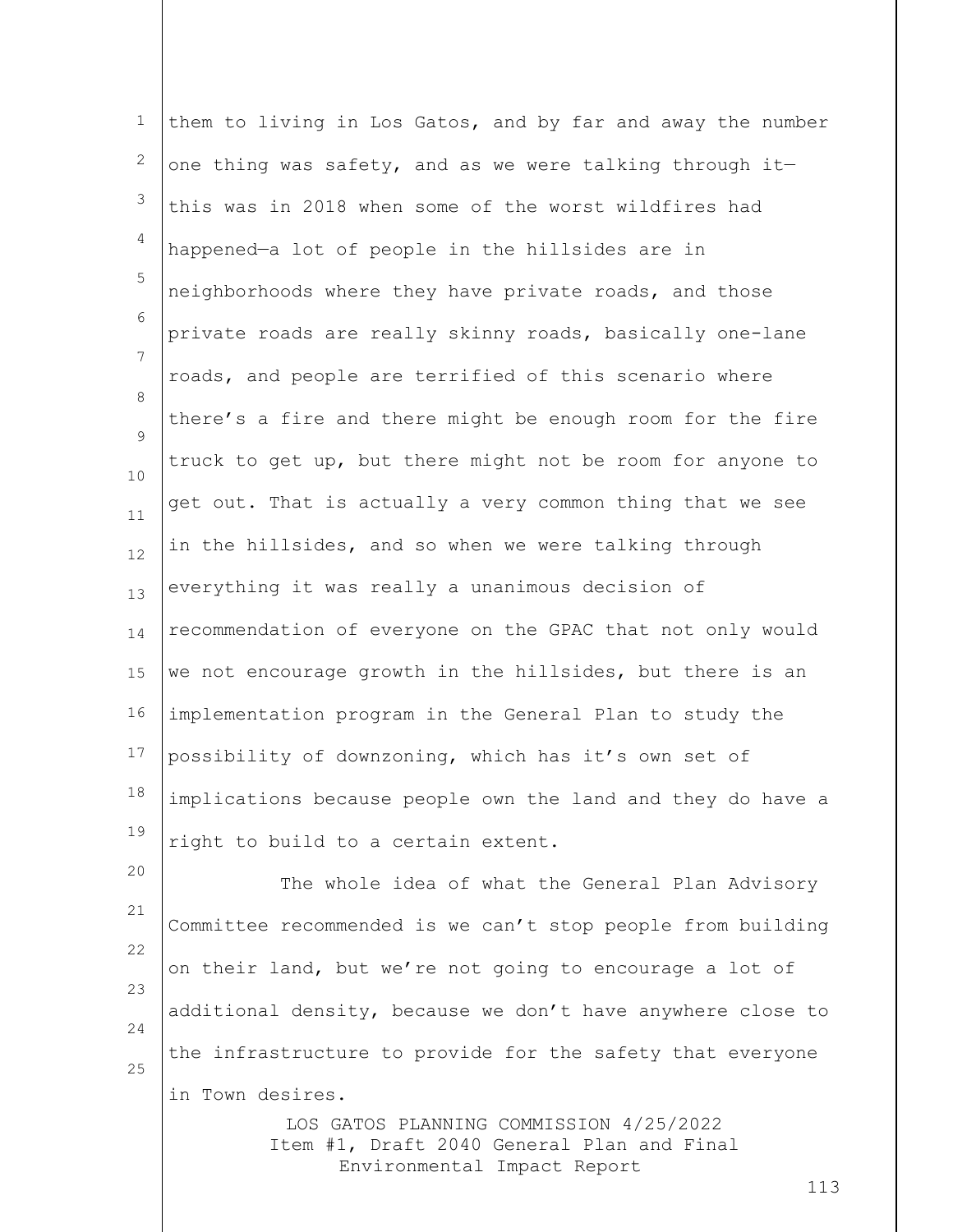1

Commissioner Janoff.

LOS GATOS PLANNING COMMISSION 4/25/2022 2 3 4 5 6 7 8  $\circ$ 10 11 12 13 14 15 16 17 18 19 20 21 22 23 24 25 COMMISSIONER JANOFF: What I wanted to emphasize is that we're working through the General Plan element-byelement, but when the General Plan Advisory Committee considered the General Plan it was as a whole. We're looking at land use in isolation, but in this particular case, this is where it crosses over to the Hazards and Safety, or as Ms. Armer suggested, it crosses over to the visual character of the Town, so we're looking at these in isolation, but it's important for us to remember as we go through this process that the General Plan is a really much larger picture, and the decisions we're making, or the recommendations we're making, regarding any one of these elements need to hang together with the other elements, and so this is one that was really a very robust discussion over wildland safety, wildfire, and so on, and that was really the predominant element when it came to discussing this particular piece of the Land Use Element. So I just wanted to point out that we want to make this document as internally consistent as we possibly can, and this is one of the examples where it really is. CHAIR HANSSEN: And that was another good thing to bring up too about the open space. The open spaces that

> Item #1, Draft 2040 General Plan and Final Environmental Impact Report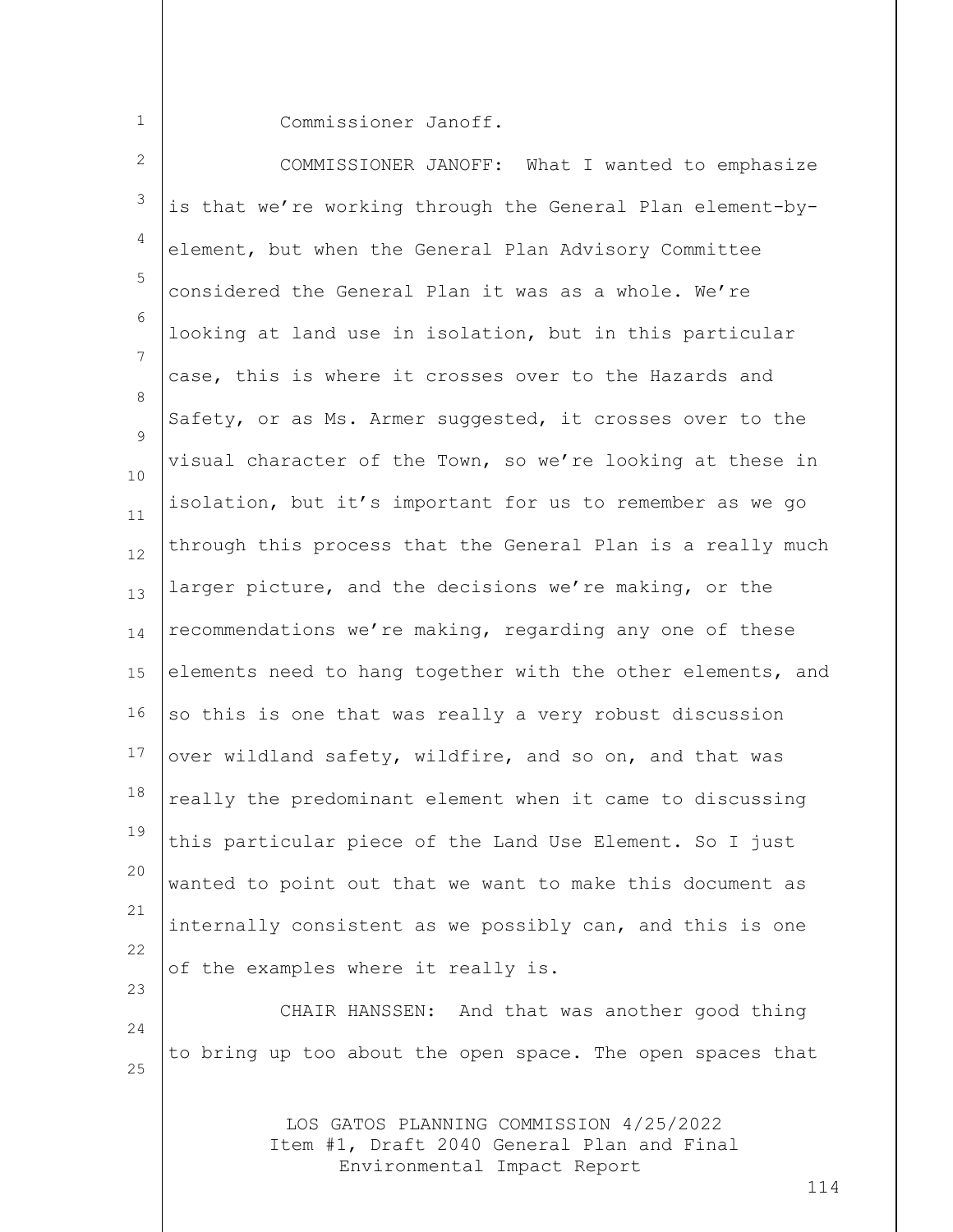1 2 the Town is responsible for are all in the hillsides, and so when everything added up it didn't make sense.

3 4 5 6 7 8  $\circ$ 10 11 Now, I did want to add one thing before we get to the numbers. There was a lot of discussion in the public domain about the difference between the 3,738 number and the 3,904 number. I might be off a little on the numbers, but the difference being the hillsides, and there is a number in there that says there could be up to 166 hillside units, but it's not as a result of any policy that's recommended in the General Plan.

12 13 14 15 16 17 18 19 20 21 22 23 That's simply the fact that people do own land there and we consistently are still getting proposals from people that want to subdivide their 22 acres and build ten new homes, and when they come to the CDAC unilaterally every response has always been that's not a great idea, and a hundred neighbors come out and say that's not a good idea, but nonetheless there will be some growth in the hillsides whether we encourage it or not simply by the virtue of people that own land that have a right to build on it and the zoning says HR-1 or 2.5 or whatever the case may be.

LOS GATOS PLANNING COMMISSION 4/25/2022 Item #1, Draft 2040 General Plan and Final Environmental Impact Report 24 25 Anyone else have comments on that? Like I said, we're not making a decision at this point. I just wanted to make sure that we put these things on the table, and I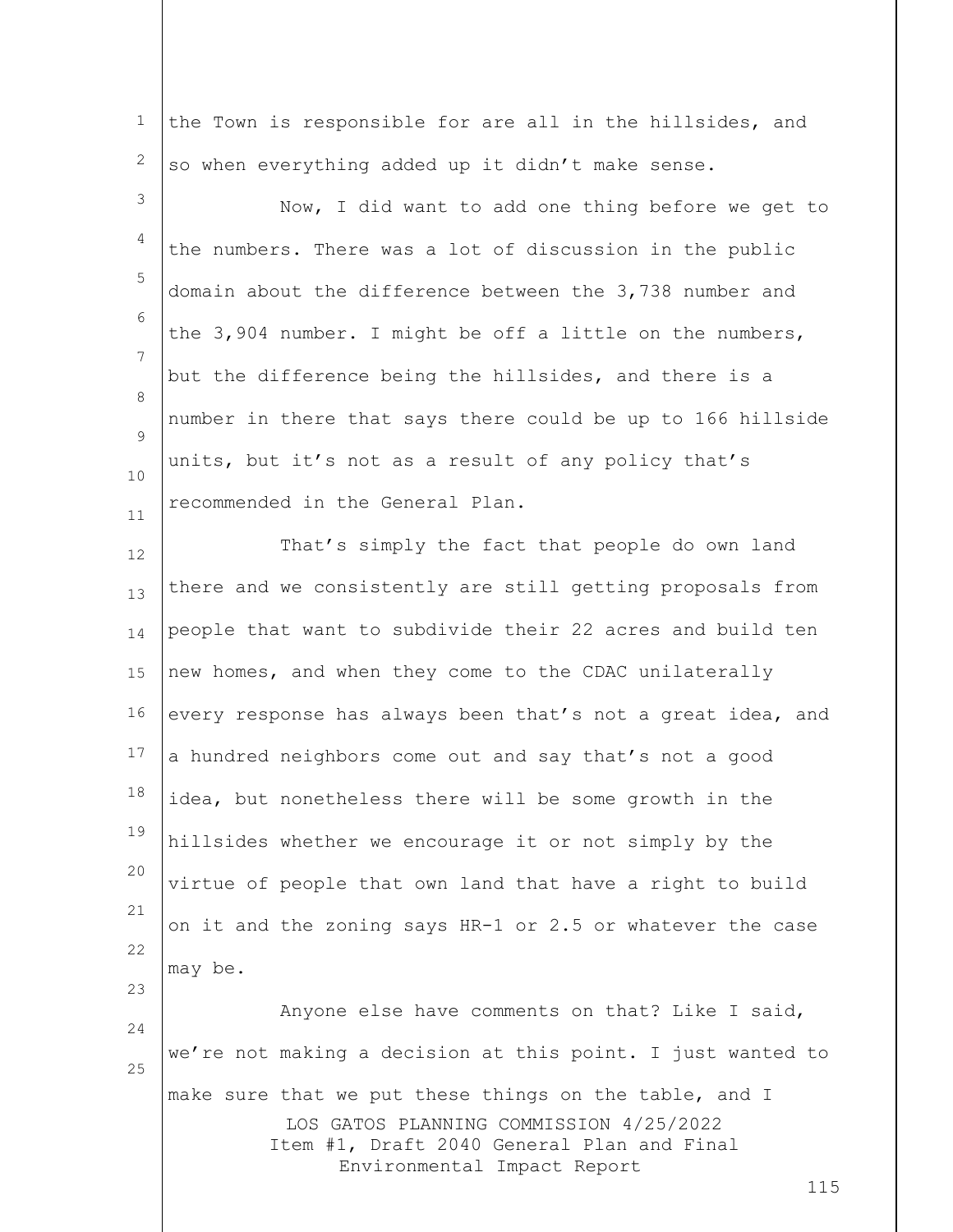| $\mathbf 1$ | think it will help when we are talking about any                                                                            |
|-------------|-----------------------------------------------------------------------------------------------------------------------------|
| 2           | adjustments we want to make to the build-out option.                                                                        |
| 3           | So then 27, "Utilize maximum FAR only for non-                                                                              |
| 4           | residential components of Mixed-Use project, because                                                                        |
| 5           | housing will be limited by maximum density."                                                                                |
| 6           | I wanted to ask Staff a question about this. For                                                                            |
| 7           | all my years on the Planning Commission we've always used                                                                   |
| 8<br>9      | FAR, so this would be a departure from anything that we've                                                                  |
| 10          | done in the past.                                                                                                           |
| 11          | JENNIFER ARMER: I will start with we have                                                                                   |
| 12          | treated Commercial in a couple of different ways, depending                                                                 |
| 13          | on the land use designation or zoning.                                                                                      |
| 14          | For example, downtown there has been a floor area                                                                           |
| 15          | ratio that's been consistently used for the entire building                                                                 |
| 16          | for Commercial, and that's been in place for many years.                                                                    |
| 17          | In other Commercial zones, rather than an FAR,                                                                              |
| 18          | which is the floor area ratio, ratio of the floor area of                                                                   |
| 19          | the building to the property size, there was a combination                                                                  |
| 20          | of a height limit and a lot coverage. So if you have a                                                                      |
| 21          | height limit of 35' and you're talking about an office                                                                      |
| 22<br>23    | building, it's really only going to be two stories, and if                                                                  |
| 24          | you have a 50% lot coverage, then that is actually                                                                          |
| 25          | effectively the same as an FAR of 1.0, because you could do                                                                 |
|             | LOS GATOS PLANNING COMMISSION 4/25/2022<br>Item #1, Draft 2040 General Plan and Final<br>Environmental Impact Report<br>116 |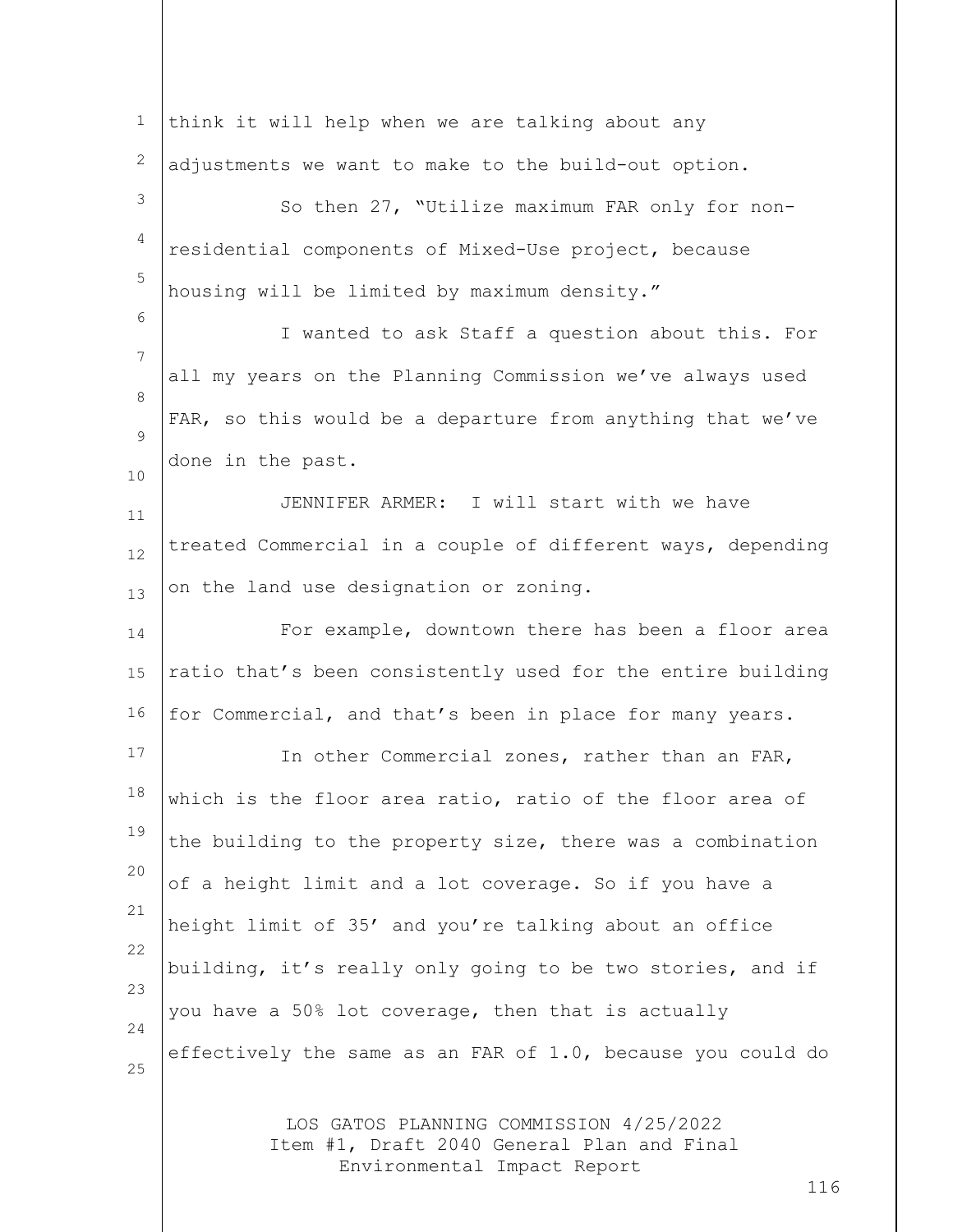1 2 levels at 50% and you get 100% of the lot area in terms of floor area.

| $\mathfrak{Z}$ | It's a little bit of kind of playing around with            |
|----------------|-------------------------------------------------------------|
| 4              | how to implement these, and one of the reasons to consider  |
| 5              | floor area rather than just lot coverage and height is that |
| 6              | it does really look a little more at the massing of the     |
| 7              | building and gives some flexibility of how that building    |
| 8<br>9         | might be designed, depending on the layout of the site and  |
| 10             | the proposed uses, but there are different ways of using    |
| $11\,$         | these different tools handled by different communities, and |
| 12             | it looks like Director Paulson has something to add.        |
| 13             | JOEL PAULSON:<br>Thank you, Ms. Armer. She                  |
| 14             | explained kind of the existing rules. Typically we're       |
| 15             | looking at density, and if you have three or more units FAR |
| 16             | generally doesn't apply, but because we were increasing     |
| 17             | FAR-and the GPAC members will remember this fondly-we had   |
| 18             | conversations constantly about density versus intensity, so |
| 19             | this was intended to capture that intensity component from  |
| 20             | a total square footage standpoint.                          |
| 21<br>22       | So if someone was proposing a Mixed-Use building,           |
| 23             | not only would we be counting the Commercial on the ground  |
| 24             | floor, but we'd be limiting to some effects the Residential |
| 25             | up above, which for instance, one hypothetical is they want |
|                |                                                             |

LOS GATOS PLANNING COMMISSION 4/25/2022 Item #1, Draft 2040 General Plan and Final Environmental Impact Report to go to the maximum density, which generally is going to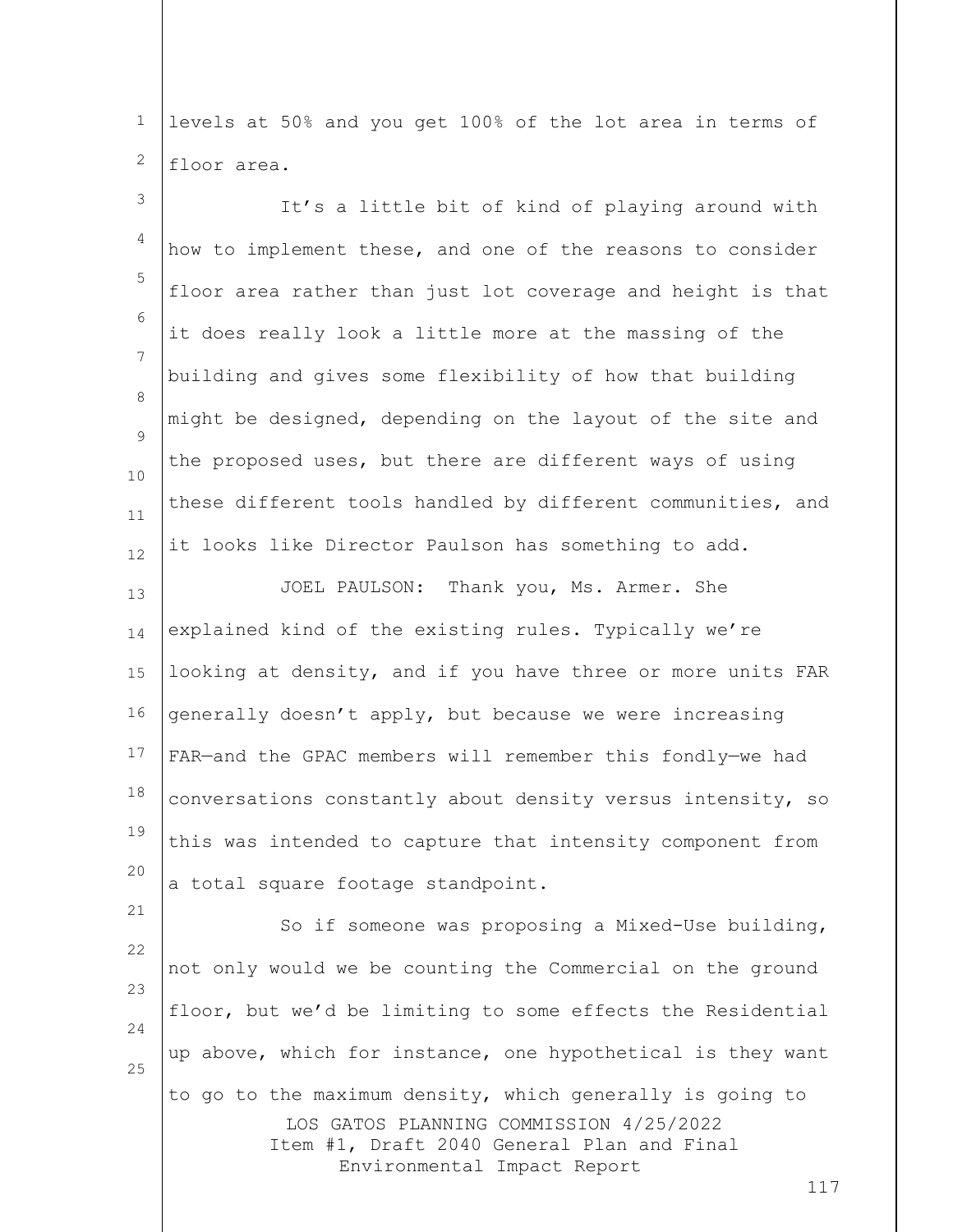1 2 3 mean smaller units, so it's kind of balancing the density versus intensity, and that's why it's written as it is currently.

4 5 6 7 8  $\circ$ 10 11 12 To Ms. Armer's point, that really gets to also I think ultimately trying to deal with if we only use it for the Commercial component someone could just develop Commercial and not have Residential. They're not required to be Residential in many of the designations, so then you end up with potentially a much larger, much more square footage for a Commercial building not having the Residential component.

LOS GATOS PLANNING COMMISSION 4/25/2022 Item #1, Draft 2040 General Plan and Final Environmental Impact Report 13 14 15 16 17 18 19 20 21 22 23 24 25 So that's kind of another way to hopefully, as we implement it through zoning code or other mechanisms, again, incentivizing the development of Mixed-Use, which is a big component of the General Plan, so that we do get some of these sites containing Residential and Commercial. I think Ms. Armer might have some additional comment. JENNIFER ARMER: I just did want to add one additional thought in response to the comment that Director Paulson shared about density versus intensity, and a comment earlier from Commissioner Janoff about how increases in height, or also increases in floor area for example here, might be a component of some incentive programs that might be discussed by the Housing Element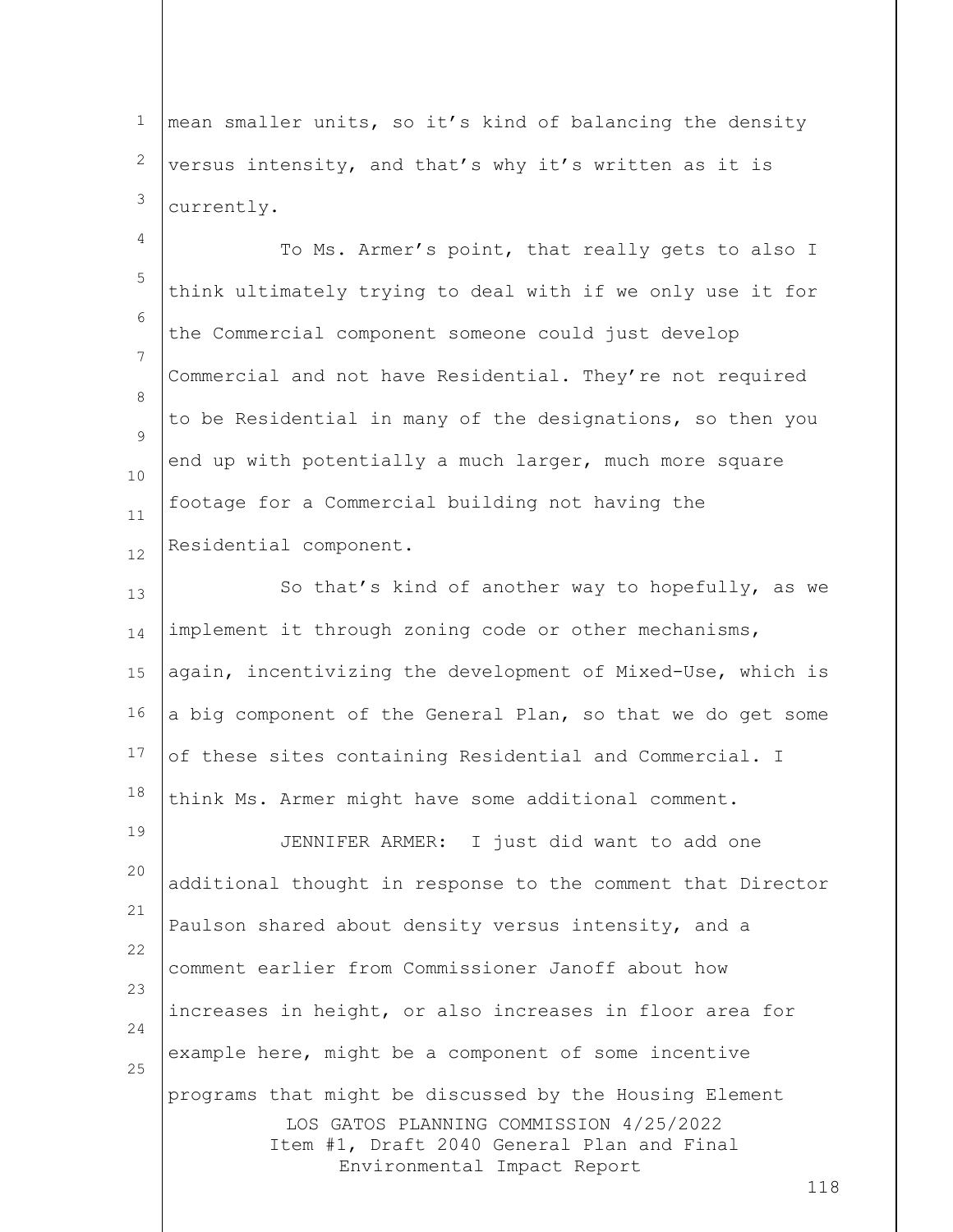| $\mathbf 1$    | that if you build additional housing that additional floor                            |     |
|----------------|---------------------------------------------------------------------------------------|-----|
| $\mathbf{2}$   | area might be a possibility, and I think that is a                                    |     |
| $\mathsf 3$    | component of some of the public comment that we've received                           |     |
| $\overline{4}$ | related to this discussion of intensity versus density,                               |     |
| 5              | that if you're going to allow additional intensity that it                            |     |
| 6              | really should be tied to building more housing, since                                 |     |
| 7              | that's our goal. So I think that's another component to                               |     |
| 8              | consider, whether those might be tied in future discussions                           |     |
| 9<br>$10$      | of how to incentivize and encourage additional housing.                               |     |
| 11             | CHAIR HANSSEN: Staff recommended neutral on this,                                     |     |
| 12             | so my response as a member of the Housing Element Advisory                            |     |
| 13             | Board would be I would only want to go in that direction if                           |     |
| 14             | it was going to be an inhibiting factor for developers to                             |     |
| 15             | want to build Mixed-Use. As long as the FAR is high enough                            |     |
| 16             | I'm not sure that And it seems like from our perspective                              |     |
| 17             | FAR is a useful tool for controlling intensity, and then we                           |     |
| 18             | have density and the interplay of those two things. So I                              |     |
| 19             | didn't hear any reason to not use FAR unless developers                               |     |
| 20             | were telling us we can't live using FAR at all when we're                             |     |
| 21             | building a Mixed-Use Commercial. I don't know what other                              |     |
| 22             | people think, but that was kind of what I heard.                                      |     |
| 23             | No comments, so I guess you all agree. Okay,                                          |     |
| 24<br>25       | we'll go on.                                                                          |     |
|                |                                                                                       |     |
|                | LOS GATOS PLANNING COMMISSION 4/25/2022<br>Item #1, Draft 2040 General Plan and Final |     |
|                | Environmental Impact Report                                                           | 119 |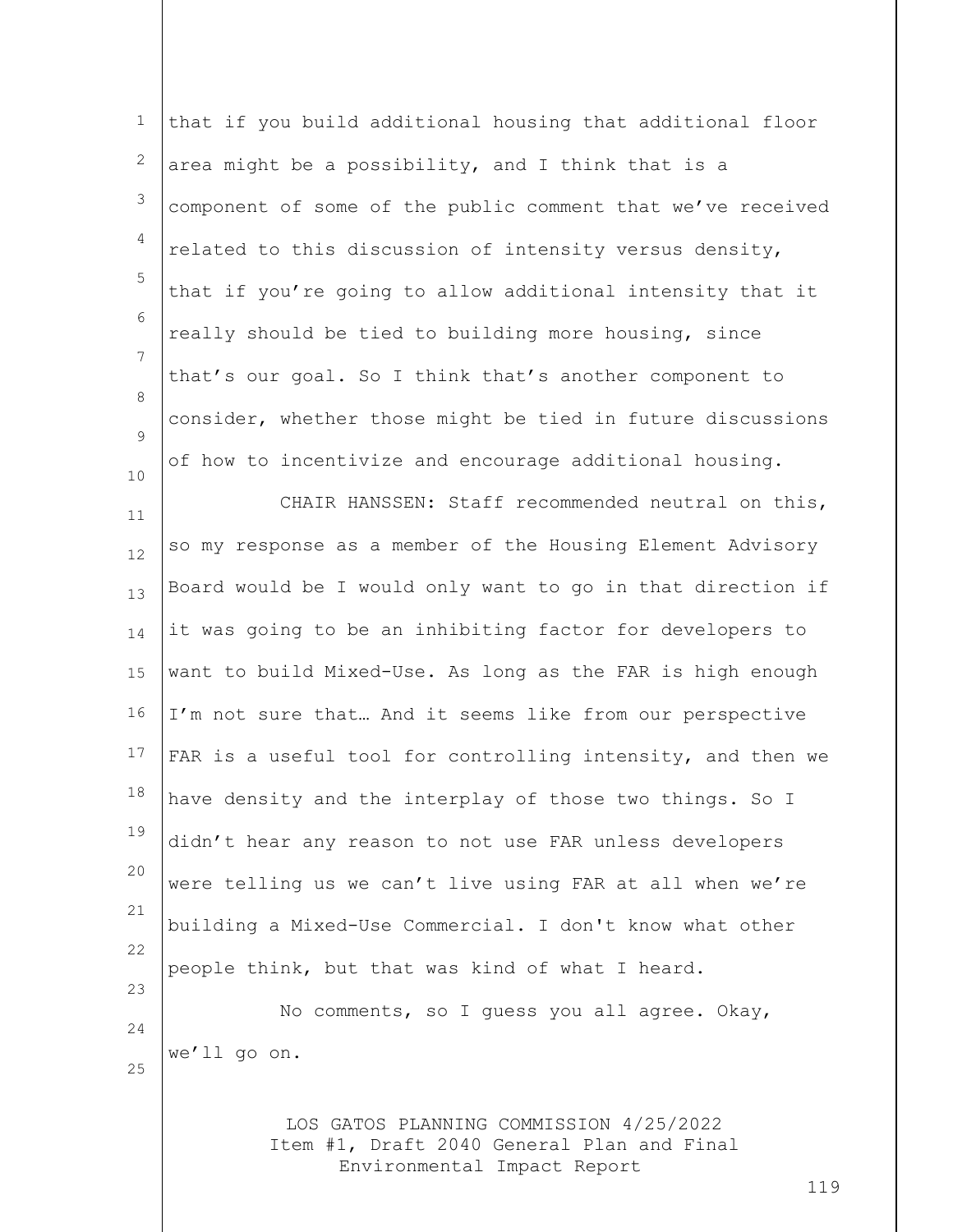1 2 3 4 5 Number 28 was, "Change development rules to increase construction of diverse housing types, including greater density, higher height limits, lower parking requirements, more transit and connection to light rail."

6 7 I'm not sure what that means in terms of modifying the General Plan. Does Staff have any thoughts about this?

8

22

9 10 11 12 13 14 15 16 17 JENNIFER ARMER: Thank you. I would say that we are doing some of that with the policies and changes that are proposed in the Draft 2040 General Plan. I would say that this comment is probably encouraging the Planning Commission and Town Council to consider going farther in some of those areas. Without specific recommendations, we shared that general comment just to make sure that there was that voice, since that is part of the public comment that was received.

18 19 20 21 CHAIR HANSSEN: And you did make a comment earlier on one of the other points that we could consider higher this or that than what is already proposed in the General Plan.

LOS GATOS PLANNING COMMISSION 4/25/2022 Item #1, Draft 2040 General Plan and Final Environmental Impact Report 23 24 25 I'm going to take Commissioner Thomas' comment, but it seems like number 20 doesn't really give us any direction in terms of how we should modify the plan unless someone is saying I wish the FAR was 4 instead of 3.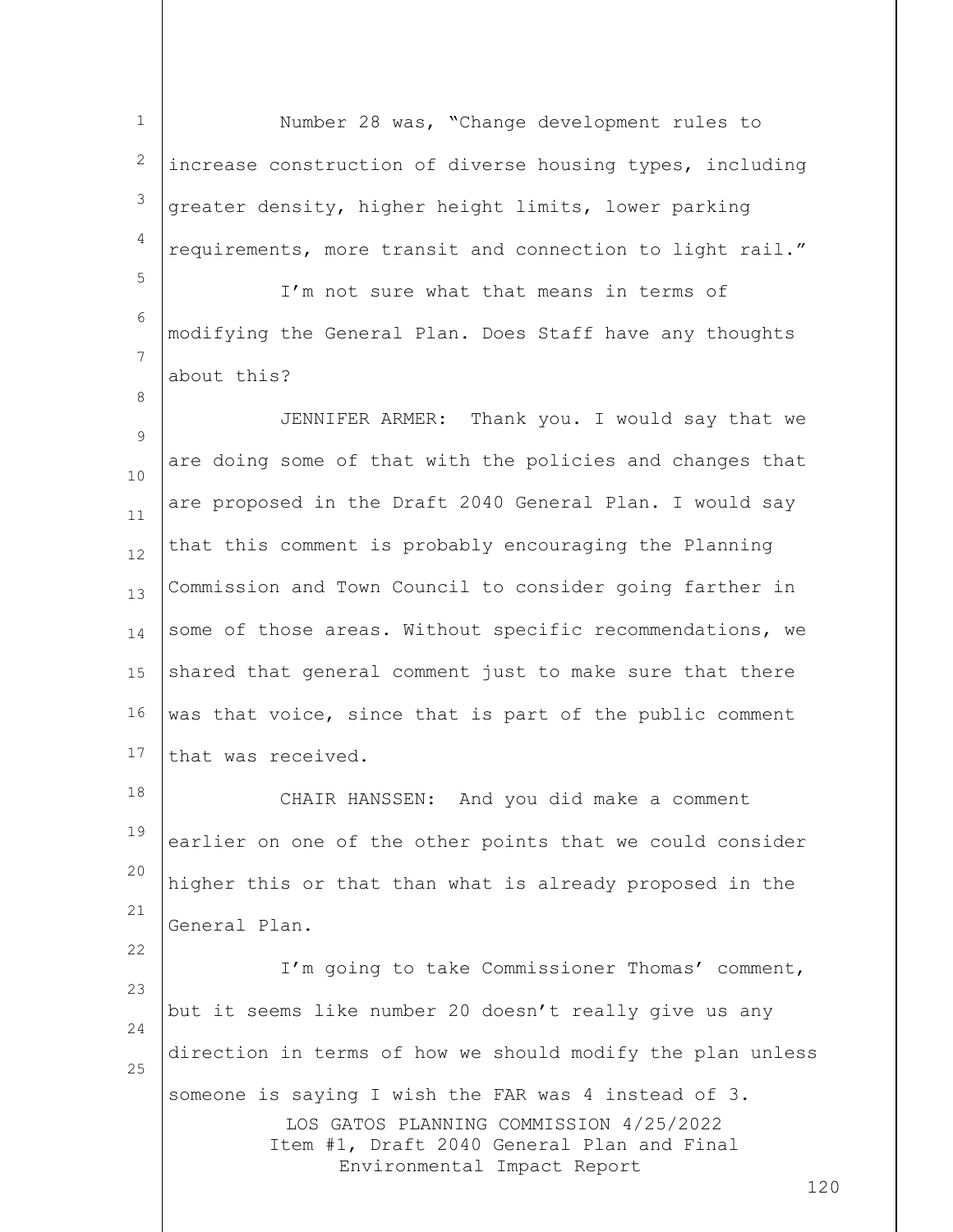LOS GATOS PLANNING COMMISSION 4/25/2022 Item #1, Draft 2040 General Plan and Final Environmental Impact Report 121 1 2 3 4 5 6 7 8  $\circ$ 10 11 12 13 14 15 16 17 18 19 20 21 22 23 24 25 They're not saying what form it would take beyond what we've already recommended. Commissioner Thomas. COMMISSIONER THOMAS: In general I support these ideas, because I think that they are important for covering a lot of the policies in the General Plan, like a lot of the goals that we're trying to reach for our community, but I wasn't really sure where it would be put or how it would change, so that's really what my comment was. CHAIR HANSSEN: I think we can kind of save 28 for when we actually talk about the numbers and then see if people… They know Commissioners have a reaction to is number enough? Do we need to do more based on what we know today, which might not be everything? Commissioner Janoff. COMMISSIONER JANOFF: Again, I think 28, 29, and 30 all speak to the kind of detail that we need to get to in the Housing Element. They're all about housing. We've provided the framework in the General Plan to allow for, and I would just advocate that we allow the Housing Element to provide the exceptions or the incentives for high or higher density.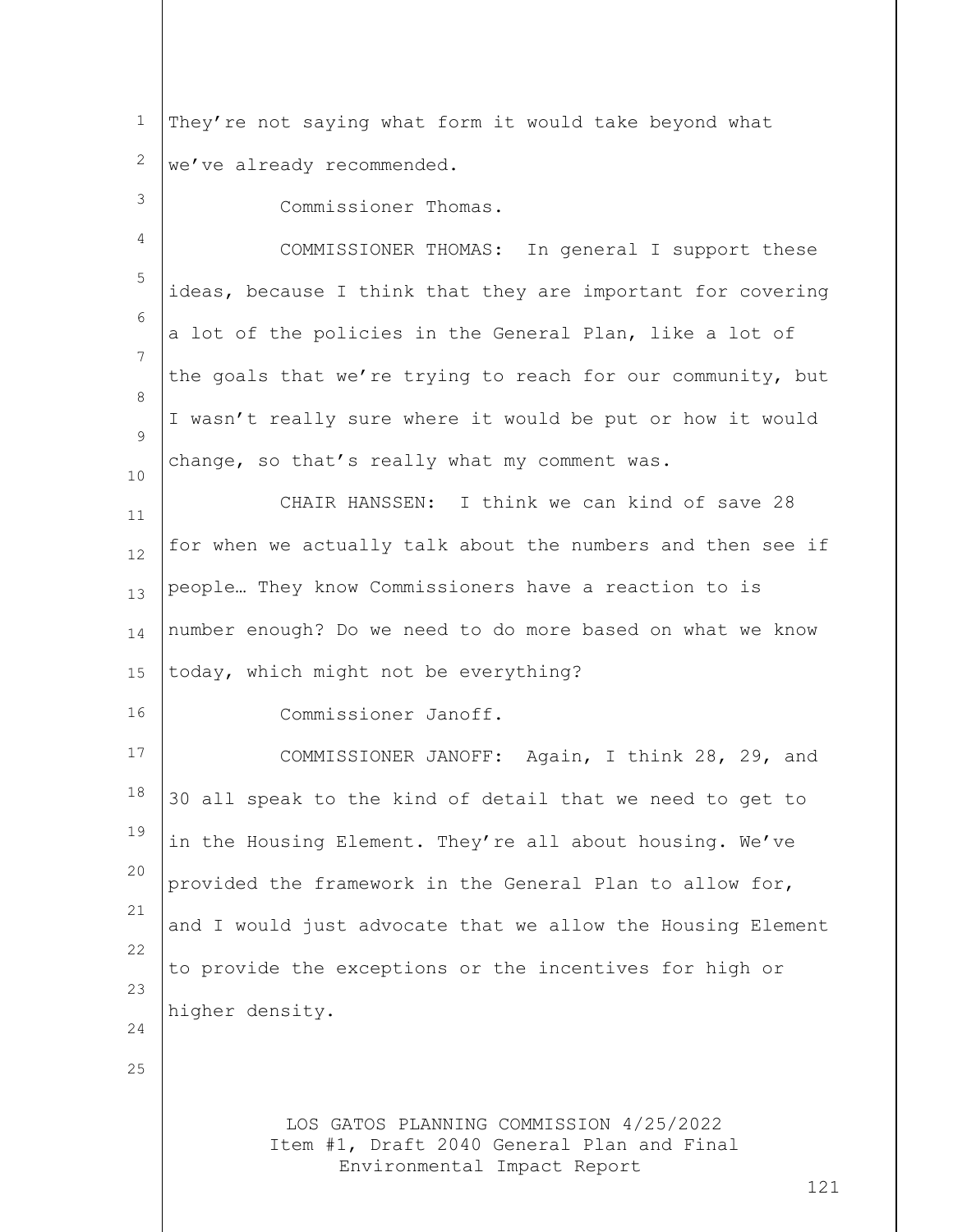1 2 3 As Commissioner Thomas said, and I completely agree with, these are great ideas but it's not in this part of the General Plan where they belong, in my opinion.

4 5 6 CHAIR HANSSEN: So you're saying you wouldn't even address this in the General Plan, you'd save it for the Housing Element.

7

19

8  $\circ$ 10 11 12 13 14 15 16 17 18 COMMISSIONER JANOFF: Yes, it's a real detailed and housing-specific kind of comment on 28. Number 29 is, "Allow Mixed-Use in High-Density." Well, we've talked a lot about Mixed-Use and how feasible that is in High-Density, whether it's buildable, whether builders build it, that kind of thing. What it all boils down to, as other Commissioners have said, is how are we going to get the housing that we need, and to me these three items, as well as others, are great incentives, but those details could be fleshed out in the… Keep this, but move it to the Housing Element.

20 21 22 23 24 CHAIR HANSSEN: I was only wondering about 29. I'm going to ask Staff. Because there is a permitted uses table for every land use designation in the General Plan. I thought we allowed Mixed-Use in High-Density Residential, but maybe we don't.

25 JENNIFER ARMER: No, the Residential designations do not allow any Commercial.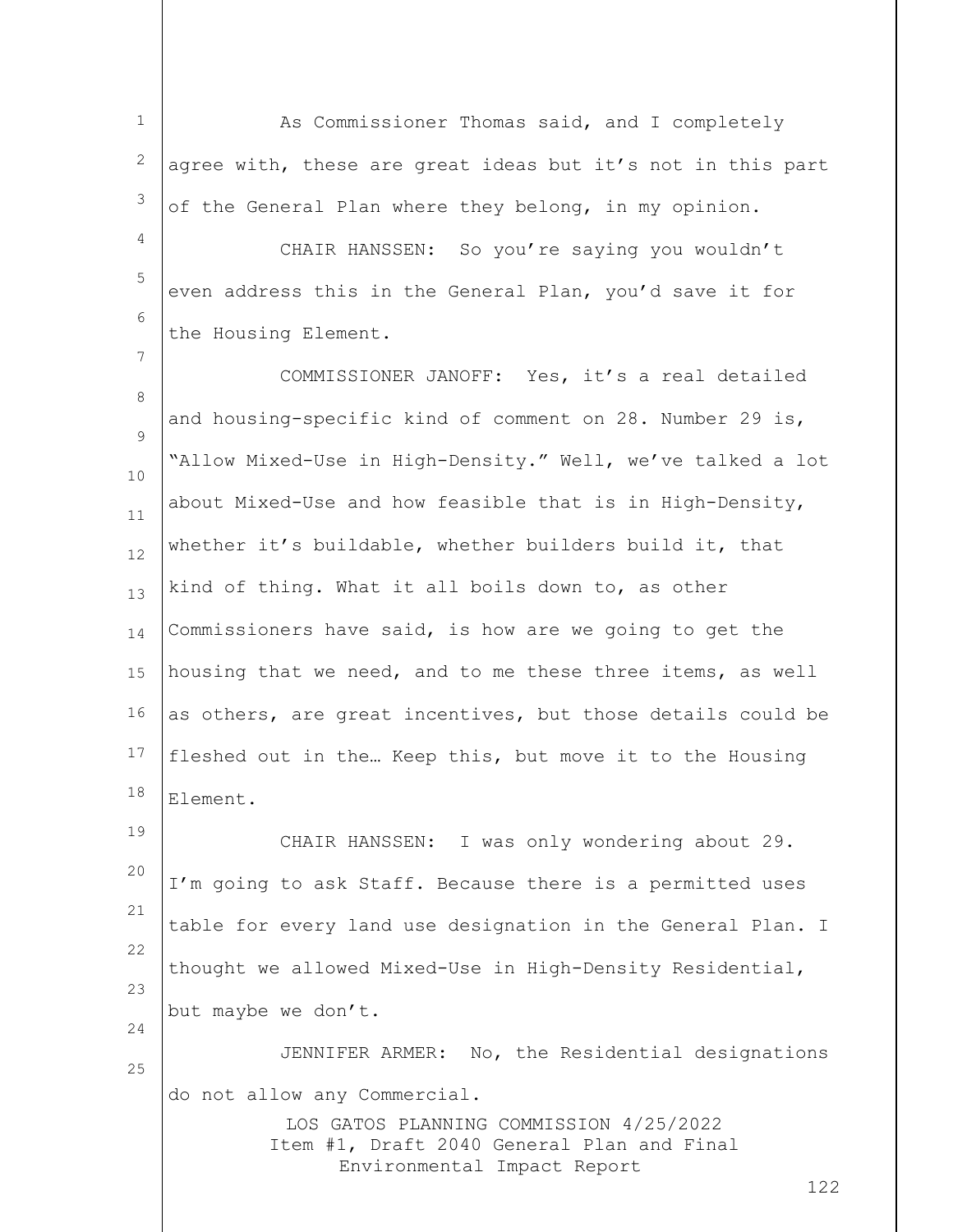1 2 3 4 5 CHAIR HANSSEN: Okay, and we made a conscious decision not to do that, so that might be worth discussing either as part of our recommendation or deferring it to the Housing Element, but if we didn't allow it in the General Plan it would be hard to do it in the Housing Element.

7 We can think more about that, but I'm going to take Commissioner Clark's comment.

6

8

22

 $\circ$ 10 11 12 13 14 15 16 17 18 19 20 21 COMMISSIONER CLARK: Thank you. Yeah, Chair Hanssen, your comment that you just made kind of gets at my question, which is I completely agree with what Commissioner Janoff said. I think that these conversations really are best held in the Housing Element Advisory Board where there is a large group of experts and they're having those conversations, but then what is the rule of the General Plan when we understand that that's where these conversations will exist? Is it really important that make sure all of these ideas that we think are good will be possible, or do we understand that they might need to go in and make some changes to the decisions that will be made on the General Plan?

 $23$ 24 25 CHAIR HANSSEN: I'm going to ask Staff to comment on that one as well so that I know we're looking the right way about it. Director Paulson.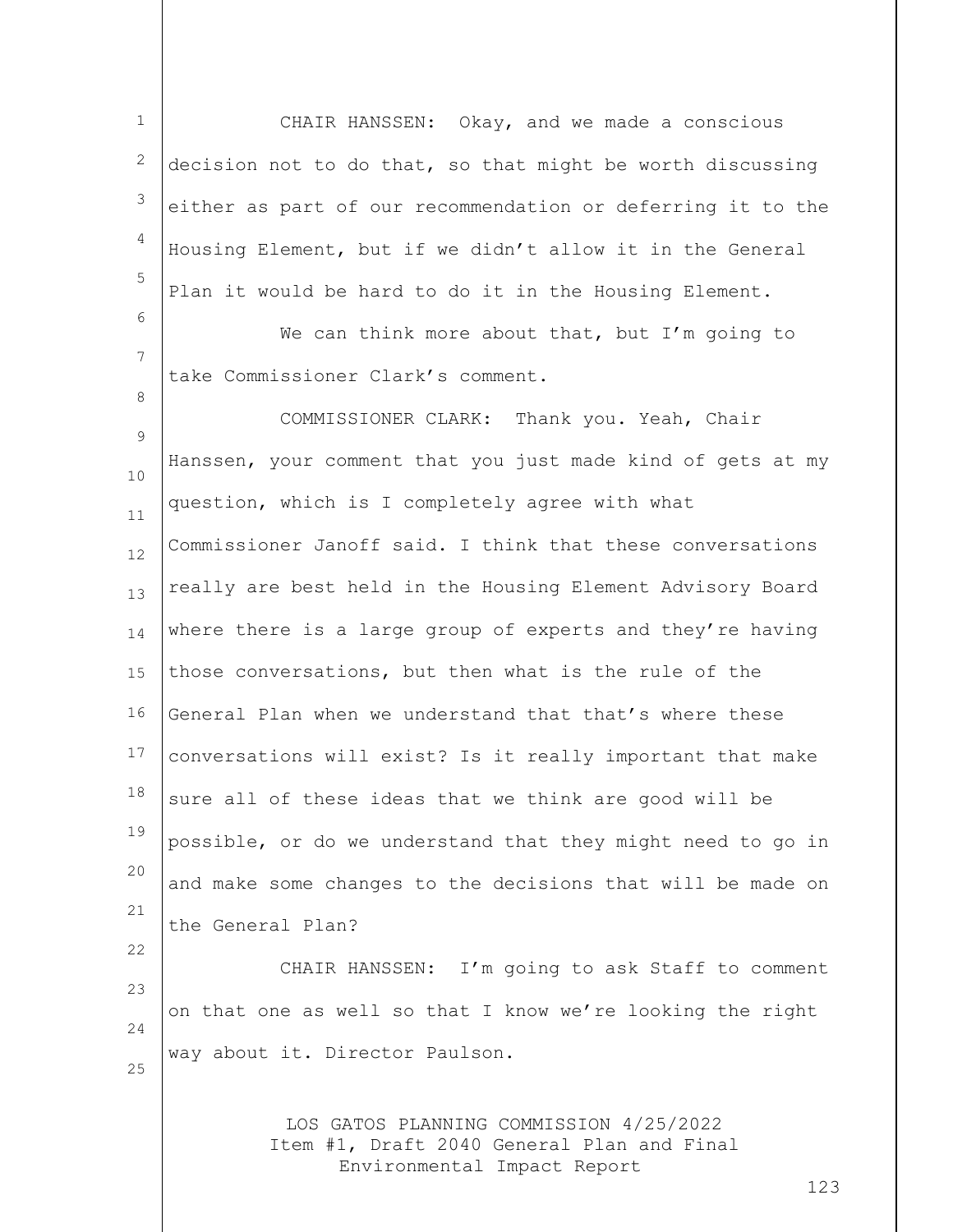| $\mathbf 1$ | Thank you, Chair. Ultimately, as<br>JOEL PAULSON:           |
|-------------|-------------------------------------------------------------|
| 2           | we go through the Housing Element we're going to hopefully  |
| 3           | get a General Plan adopted, then we're going to look at the |
| 4           | Housing Element for those land use designations and see     |
| 5           | what number we can get to. There is a chance for one or     |
| 6           | more sites, or even designations. If we're not getting to   |
| 7           | the numbers, or HCD is not agreeing with all the sites that |
| 8<br>9      | we selected, so we have to come up with other ideas, there  |
| $10\,$      | may be implementation programs that have to be added. The   |
| 11          | hope is that that will be a minimal number of modifications |
| 12          | that would be subsequent changes to the General Plan.       |
| 13          | I think specifically 29; in rereading it I                  |
| 14          | probably should have said this in the beginning. We're all  |
| 15          | interpreting the public's comments, which we may or may not |
| 16          | be getting 100% right, so if any of these we're getting     |
| 17          | wrong, please feel free to submit additional written        |
| 18          | comments.                                                   |
| 19          | Looking at 29, we have very limited High-Density            |
| 20          | Residential land use designations, and so I actually in     |
| 21          | hindsight would say Staff would not recommend 29. Those are |
| 22          | traditional High-Density-from the Town's perspective-multi- |
| 23<br>24    | family apartment buildings and things like that. We do have |
| 25          | High-Density Residential built into some of our Commercial, |
|             | LOS GATOS PLANNING COMMISSION 4/25/2022                     |

Item #1, Draft 2040 General Plan and Final Environmental Impact Report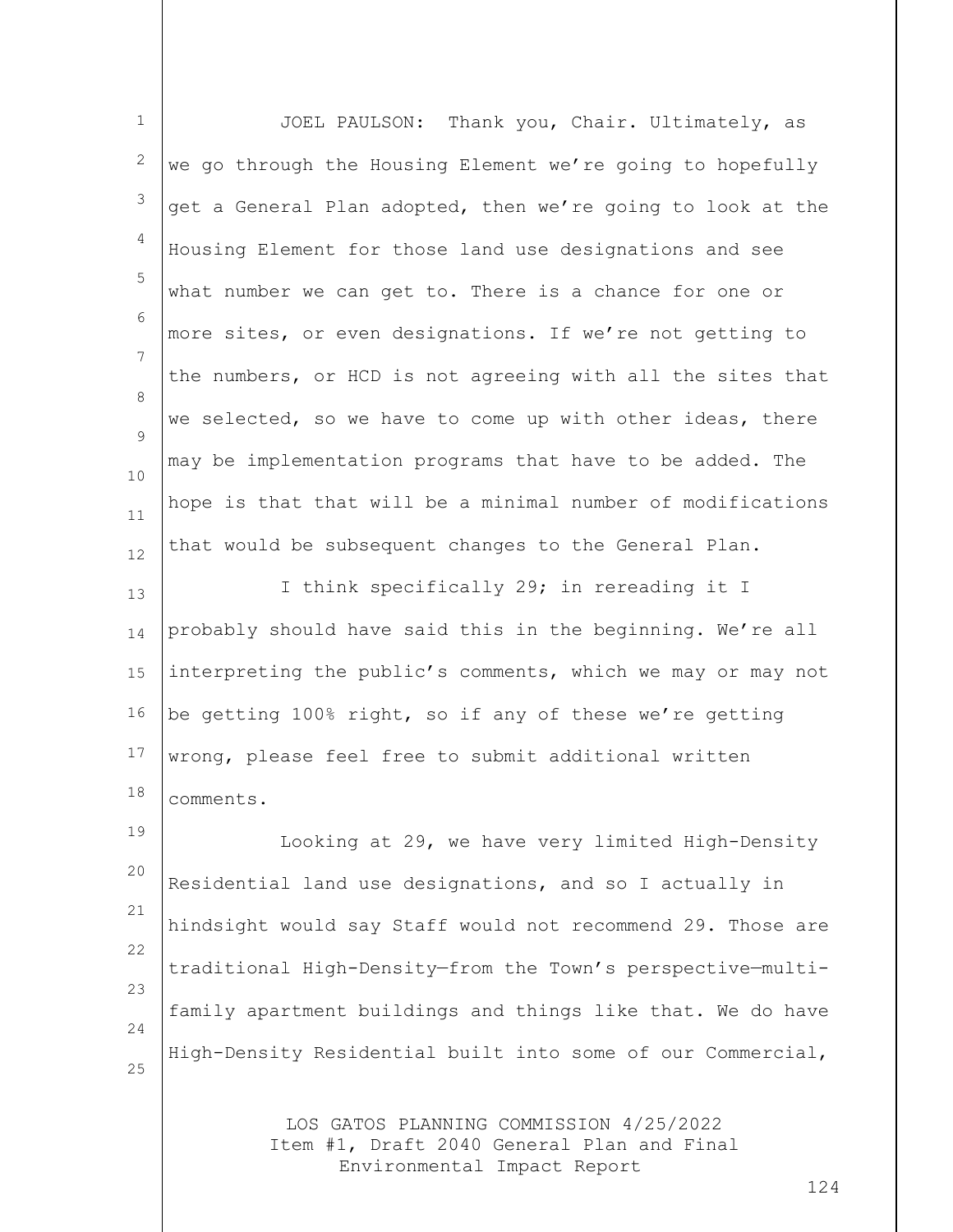1 2 the Mixed-Use specifically, so I just want to provide some of that context as well.

3 4 5 6 7 8  $\circ$ 10 11 12 13 14 15 16 17 18 19 20 21 22 23 24 25 CHAIR HANSSEN: I think what you're saying is if we want to have High-Density Mixed-Use we should have that Mixed-Use designation, not modify High-Density Residential. JOEL PAULSON: That's correct. CHAIR HANSSEN: So you're going to change your recommendation on 29 to not recommend it for the reasons we just discussed. Okay, got it. That helps, and that clarifies kind of what we were discussing when we went through the General Plan. I think we've covered actually 28, 29, and 30 unless people have other comments. On number 30, I'm going to go with what Commissioner Janoff was saying, which is that it might be a good tool for the Housing Element, but we may not want to go and create like artificially high General Plan limits when we could use it as a technique to motivate people to do affordable housing. We can have that discussion more when we're talking about the land use build-out table and the standards, but right now we've gone up to 45', as Ms. Armer noted, to match downtown. It might be necessary to go higher, but we probably don't need to decide that just yet,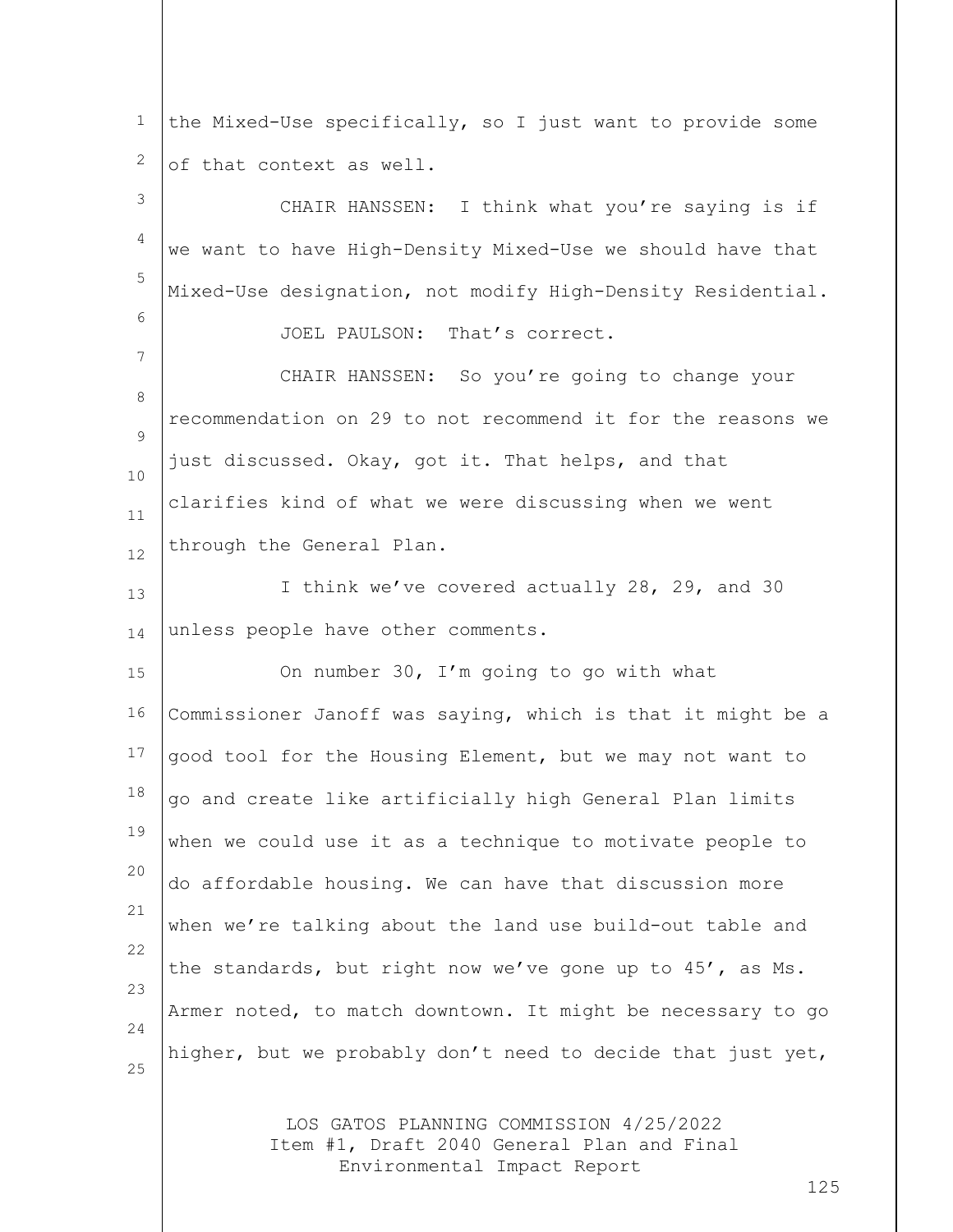1 2 and we can decide what form it will take when we make our actual recommendation.

3 4 5 But if people have comments about it, I would like to hear anyone's thoughts about it. Okay, I don't hear anything else. No hands are raised.

7 8  $\circ$ 10 11 I did want to talk about number 31 in spite of the fact that maybe it is more of a Housing Element discussion, but 31 is, "Reducing the maximum allowed floor area ratio in the Central Business District from 2 to 1.25." Staff, is it 1.25 in the 2020 General Plan?

6

12 13 JENNIFER ARMER: No, at the moment I believe the current regulations are .6 for downtown.

14 15 16 17 18 19 20 21 22 23 24 25 CHAIR HANSSEN: Oh, so it's even less than that. So putting more housing in downtown, as you've seen from the comments, has been fairly controversial, but I will share this, that the GPAC, in talking through the thing, it was a combination of no area should be immune, and especially we can for the most part rely on our objective standards to make sure that things fit in the neighborhood. Then we also had the discussion on Thursday at the Housing Element Advisory Board as we started going through the proposed site inventory that there are several potential sites that housing could be build in downtown. One, for example, is the post office, and there was a very

LOS GATOS PLANNING COMMISSION 4/25/2022 Item #1, Draft 2040 General Plan and Final Environmental Impact Report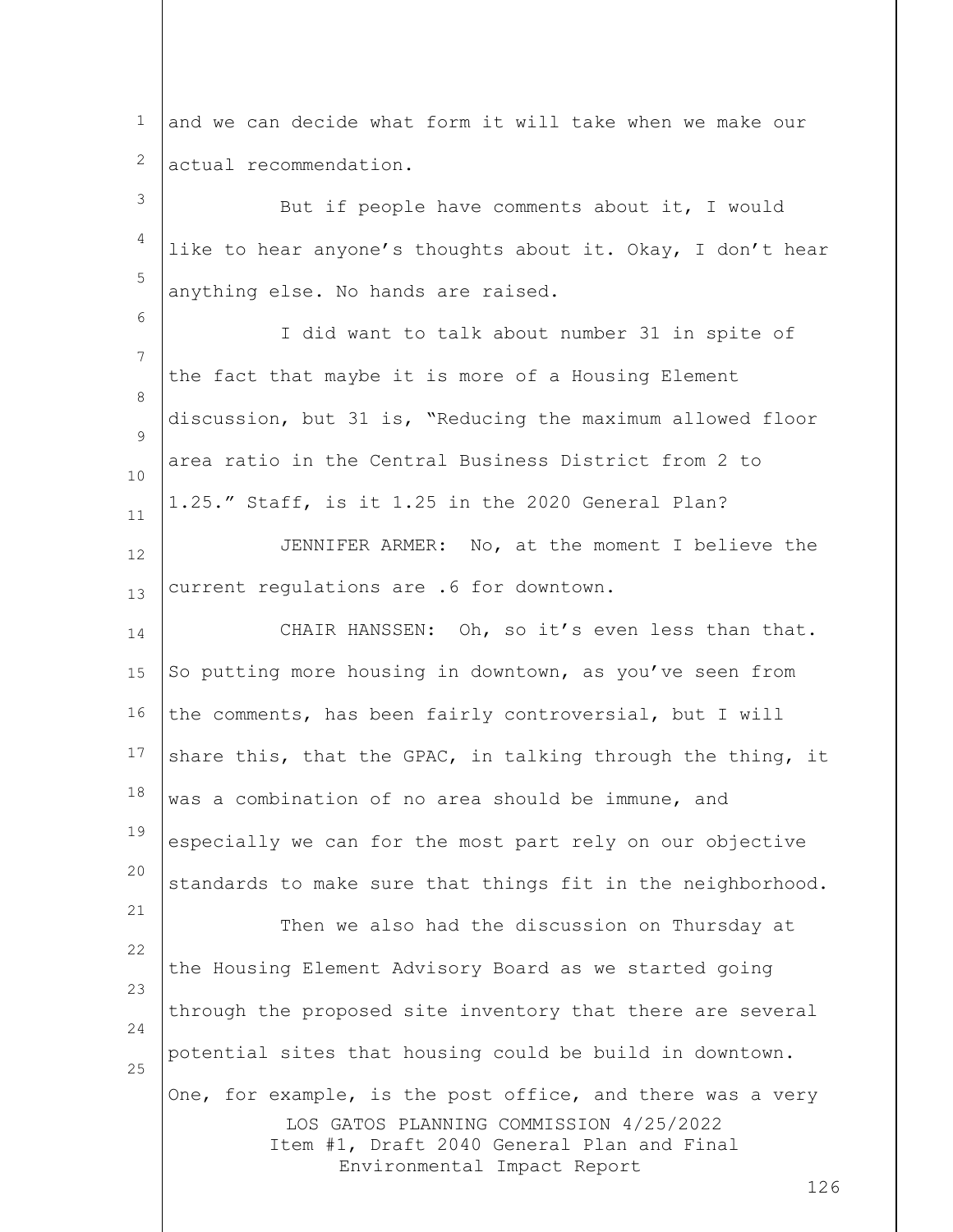| $\mathbf 1$  | long comment made by Vice Mayor Ristow about how the post                                                                                                                                  |
|--------------|--------------------------------------------------------------------------------------------------------------------------------------------------------------------------------------------|
| $\mathbf{2}$ | office is really not the best use for downtown and that it                                                                                                                                 |
| 3            | could turn into a really beautiful property with a smaller                                                                                                                                 |
| 4            | post office, you could get more housing, it would fit right                                                                                                                                |
| 5            | in, so there are definitely people on very polarized sides                                                                                                                                 |
| 6            | of the issue. The Town Council did vote, when we went over                                                                                                                                 |
| 7            | the land use alternatives, to incorporate the Central                                                                                                                                      |
| 8<br>9       | Business District having additional housing. Then the only                                                                                                                                 |
| 10           | question would be how much?                                                                                                                                                                |
| 11           | But that's part of this thing with the floor area                                                                                                                                          |
| 12           | ratios, where that all came from, so I would be interested                                                                                                                                 |
| 13           | if people had thoughts, and we'll have to end up having the                                                                                                                                |
| 14           | discussion, when we talk about numbers, about whether and                                                                                                                                  |
| 15           | how much there should be in the downtown. No comments.                                                                                                                                     |
| 16           | Okay, I'll defer to when we talk about the numbers.                                                                                                                                        |
| 17           | Let's see, there were several comments about the                                                                                                                                           |
| 18           | North Forty, and the general response that was given, and                                                                                                                                  |
| 19           | some of this was in the EIR, some of it was in other                                                                                                                                       |
| 20           | places, but the developers of the North Forty, it's my                                                                                                                                     |
| 21           | understanding the Specific Plan that governs the North                                                                                                                                     |
| 22           | Forty is separate from the General Plan, but it's not in                                                                                                                                   |
| 23<br>24     | conflict with it, and it has standards for how much can be                                                                                                                                 |
| 25           | built, and because there's the potential of additional                                                                                                                                     |
|              | housing-and Staff, jump in if I'm getting it wrong-that the<br>LOS GATOS PLANNING COMMISSION 4/25/2022<br>Item #1, Draft 2040 General Plan and Final<br>Environmental Impact Report<br>127 |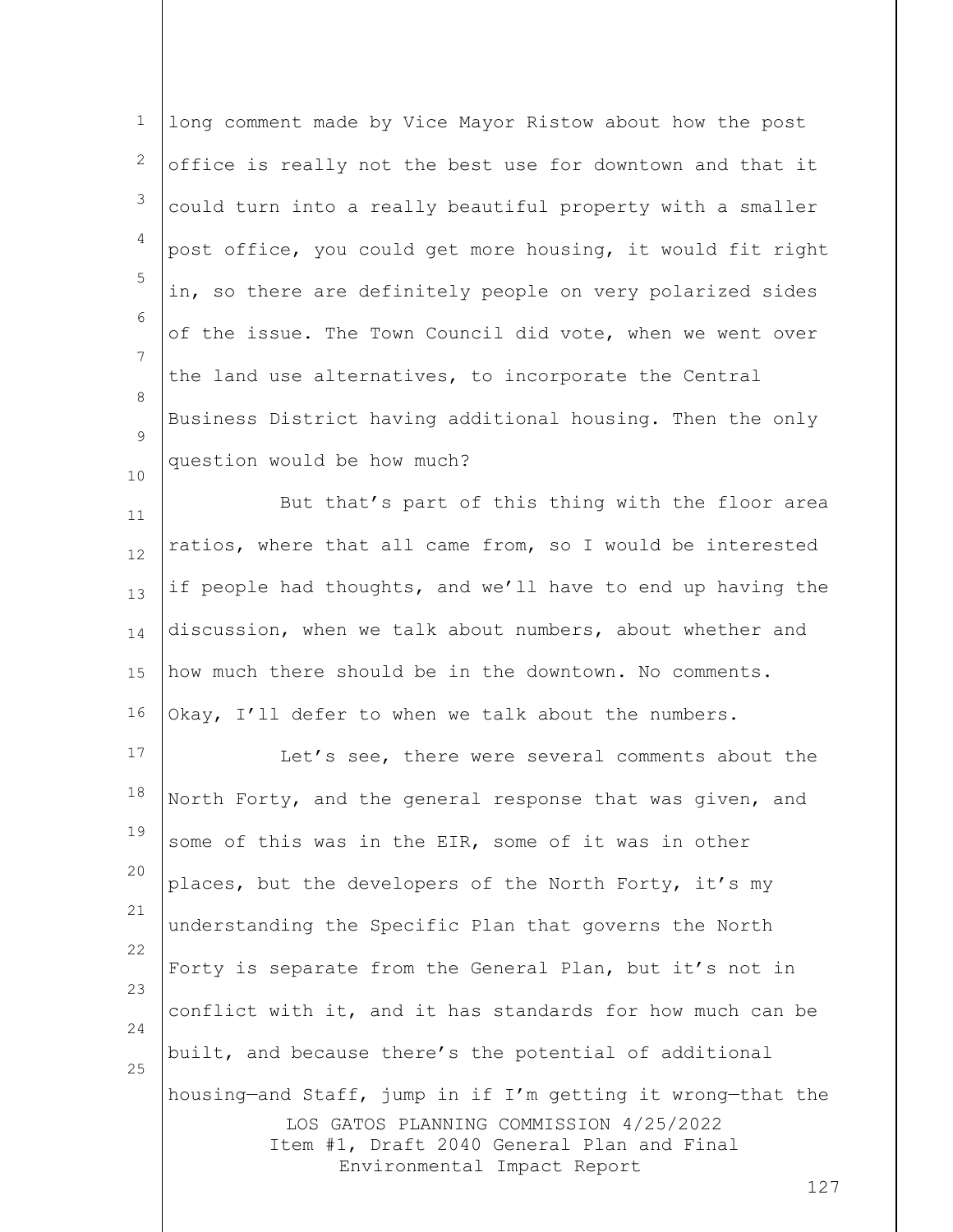1 2 3 4 developers can enter into a development agreement with the Town to build more housing, which would supersede the limited amount of housing that they're able to in the North 20. Did I get that right?

5

14

24

25

6 7 8  $\circ$ 10 11 12 13 JENNIFER ARMER: Yes, I think you got that pretty right. One of the things that I would add is that because the two Specific Plans that we have in Town are included in the General Plan, both as the zoning designation and the General Plan designation, it's there in place of another designation that might have been there previously, and so it does kind of defer to the rules that are in that plan. It looks like Director Paulson has something to add.

JOEL PAULSON: Thank you, Ms. Armer, Chair.

15 16 17 18 19 Ultimately, yes, I think most folks are aware there are a very limited number of units left from what's currently allocated in the North Forty Specific Plan, 33 units. There's been a lot of talk about the potential for additional units out there. There are multiple paths.

20 21 22 23 You mentioned one, which the development agreement, which would probably have to be coupled with a Planned Development, which is also the other minor change that was made in the Specific Plan.

LOS GATOS PLANNING COMMISSION 4/25/2022 Item #1, Draft 2040 General Plan and Final Environmental Impact Report The other probably more appropriate option would be to do a Specific Plan Amendment to increase that number.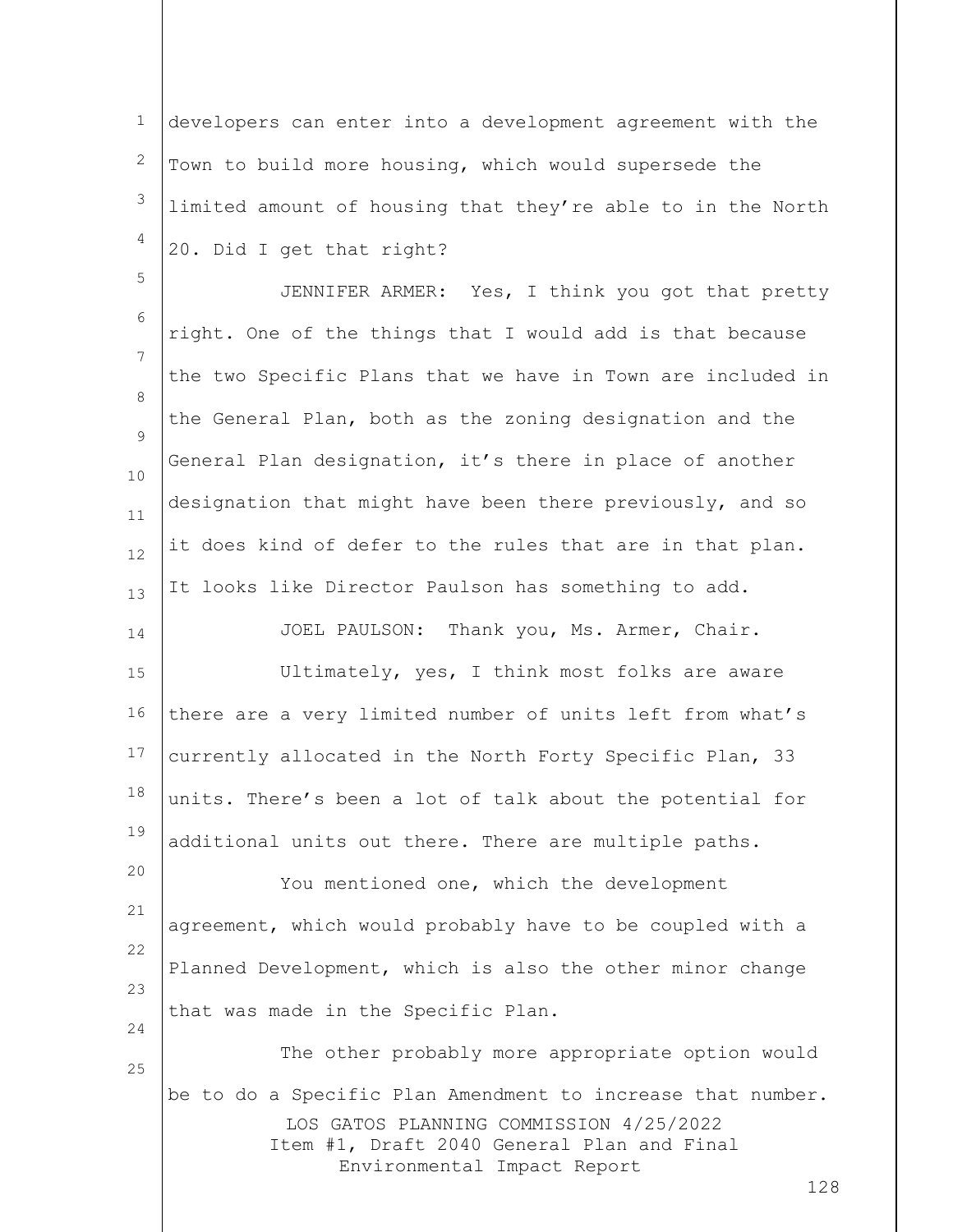| $\mathbf 1$    | The current General Plan looked at far more units                                                                                                                                        |
|----------------|------------------------------------------------------------------------------------------------------------------------------------------------------------------------------------------|
| $\overline{c}$ | and they were ultimately approved out there. I believe the                                                                                                                               |
| 3              | number in the EIR was 750 units for the North Forty, so                                                                                                                                  |
| 4              | there's some capacity there from an environmental clearance                                                                                                                              |
| 5              | perspective potentially, but should the Commission think                                                                                                                                 |
| 6              | that more units should go out there, those of you on CDAC                                                                                                                                |
| 7              | saw a CDAC application that would have more units, which                                                                                                                                 |
| 8<br>9         | Staff at that time said would require a Specific Plan, but                                                                                                                               |
| 10             | as you mentioned, there is the Planned Development                                                                                                                                       |
| 11             | development agreement option that may also be possible, but                                                                                                                              |
| 12             | if it's the interest of the Planning Commission from a                                                                                                                                   |
| 13             | recommendation standpoint that that number should be                                                                                                                                     |
| 14             | increased in the Specific Plan or through another                                                                                                                                        |
| 15             | mechanism, I think that would be great input for Council.                                                                                                                                |
| 16             | CHAIR HANSSEN: Then I think that is something                                                                                                                                            |
| 17             | that we should discuss. What I understand from Staff's                                                                                                                                   |
| 18             | perspective is that the modification wouldn't happen in the                                                                                                                              |
| 19             | General Plan, it would happen in the Specific Plan, because                                                                                                                              |
| 20             | the Specific Plan has all the objective standards of how we                                                                                                                              |
| 21             | would do the North Forty, and so the right way to go about                                                                                                                               |
| 22<br>23       | adding more housing would be to modify the Specific Plan.                                                                                                                                |
| 24             | JOEL PAULSON: I think what we probably would                                                                                                                                             |
| 25             | recommend would be ultimately an implementation program                                                                                                                                  |
|                | that says modify the Specific Plan to increase the number<br>LOS GATOS PLANNING COMMISSION 4/25/2022<br>Item #1, Draft 2040 General Plan and Final<br>Environmental Impact Report<br>129 |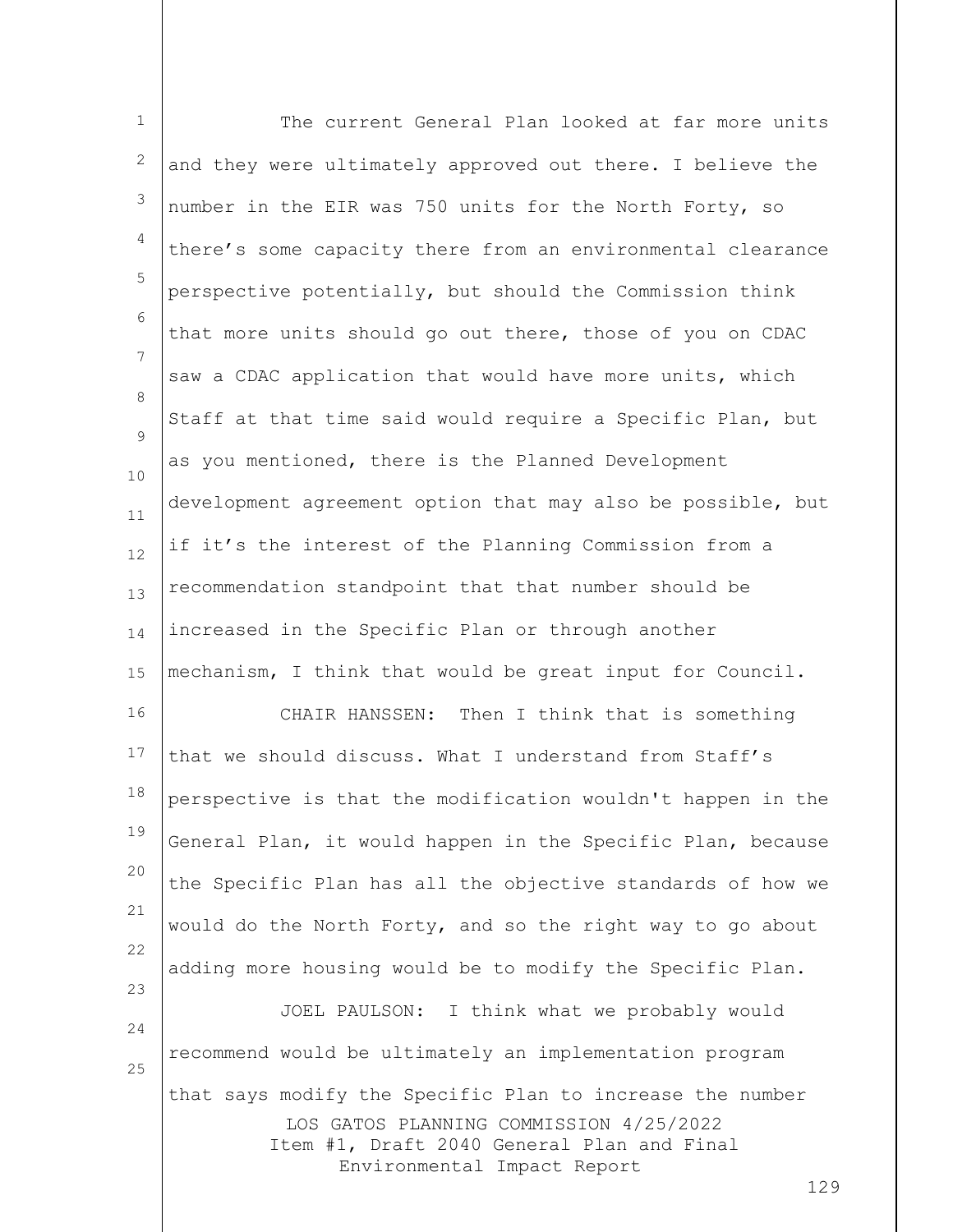1 2 3 4 5 6 of housing units. For instance, on the Boulevard, which is a Mixed-Use designation, the current Draft General Plan is going up to 40 units per acre. The current Specific Plan is at 20 units per acre, which is the existing General Plan designation for Mixed-Use, so that could be part of the conversation as well.

8  $\circ$ 10 11 12 CHAIR HANSSEN: All right, so probably an important thing that we should resolve before we finish recommending any changes to the Land Use Element is whether or not we would recommend to modify the Specific Plan to add more housing.

Commissioner Janoff.

14 15 16 17 18 19 20 21 22 23 24 COMMISSIONER JANOFF: Yes, thank you. I'm in favor of modifying the Specific Plan to include more housing (inaudible) since the EIR for the North Forty would accommodate additional housing, and it's also one of the areas that's probably on the Housing Element Advisory Board's site selection list, so we're already thinking of it in terms of providing additional housing, so it makes sense to me that we open it up to that possibility. It may not go there, but at least it gives us the option, and I think that makes sense.

25

7

13

CHAIR HANSSEN: That's good. Commissioner Raspe.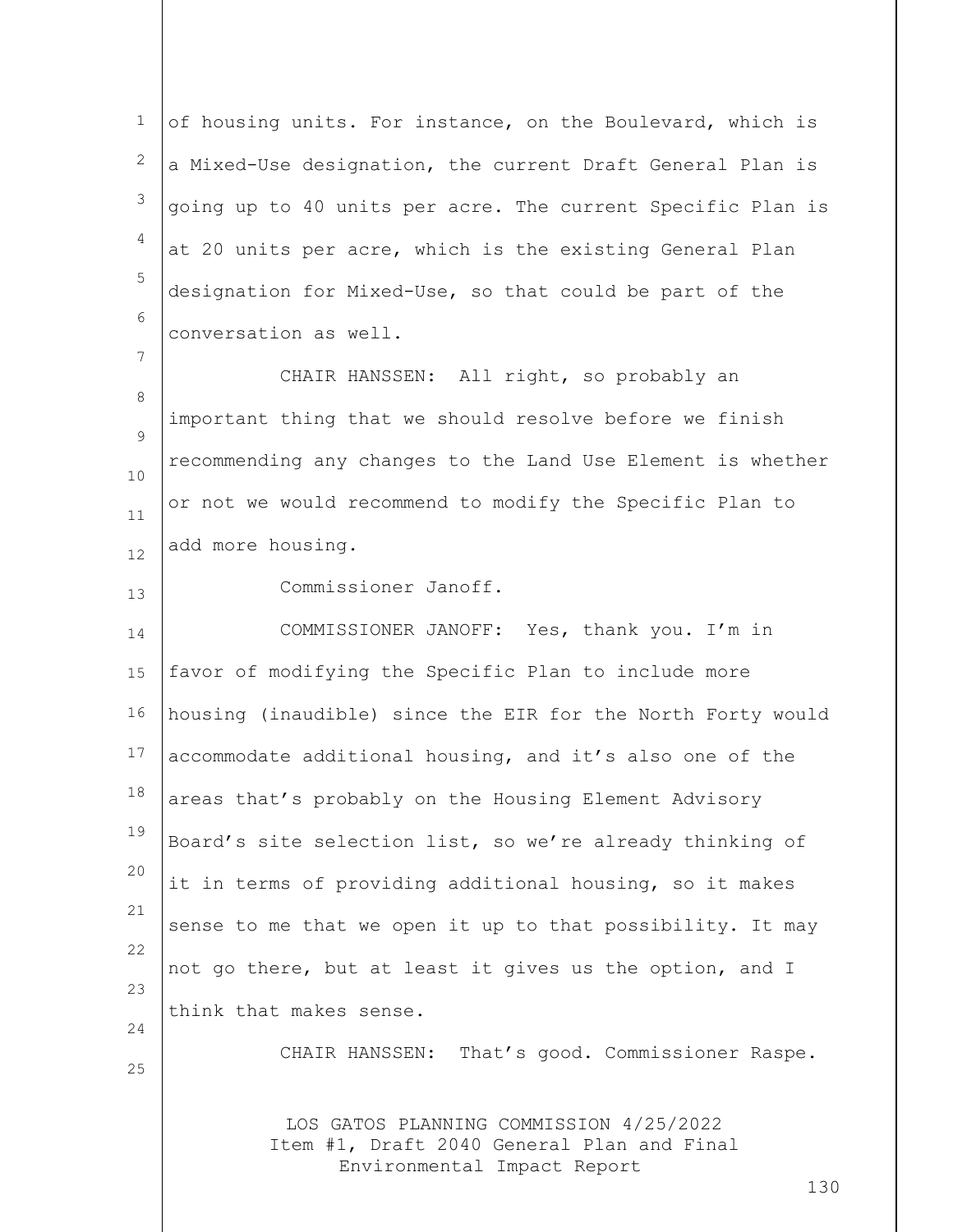| $\mathbf{1}$ | COMMISSIONER RASPE: Just to air the contrary                |
|--------------|-------------------------------------------------------------|
| 2            | view, my only concern is those units are just coming online |
| 3            | now, and so we really don't have a full sense of their      |
| 4            | impact on this community, and so I'd like to have a further |
| 5            | discussion of what the impact of those additional units     |
| 6            | might be to infrastructure, all those areas that various    |
| 7            | commentators raised as part of that discussion. I think     |
| 8            | that would be valuable. Thank you.                          |
| 9            | CHAIR HANSSEN: That was a good thing to bring               |
| 10           | up. I would just point out what Director Paulson said, when |
| 11<br>12     | the North Forty phase one application was approved the EIR  |
| 13           | was studied for the capacity of 750 units, a much bigger    |
| 14           | number than the 320 units that we have.                     |
| 15           | The Environmental Impact Report looks at                    |
| 16           | transportation, air quality, all those impacts, and         |
| 17           | although I remember that there was significant unavoidable  |
| 18           | impacts primarily in transportation, there was something in |
| 19           | the order of \$10-12 million dollars of mitigation that was |
| 20           | paid for by the developers to alleviate and that reduce the |
| 21           |                                                             |
| 22           | impact somewhat, although it was still significant. Did I   |
| 23           | get that right, Staff? So I'm not sure if studying the      |
| 24           | thing further would have any impact if we already studied   |
| 25           | it for 750 units.                                           |
|              |                                                             |

LOS GATOS PLANNING COMMISSION 4/25/2022 Item #1, Draft 2040 General Plan and Final Environmental Impact Report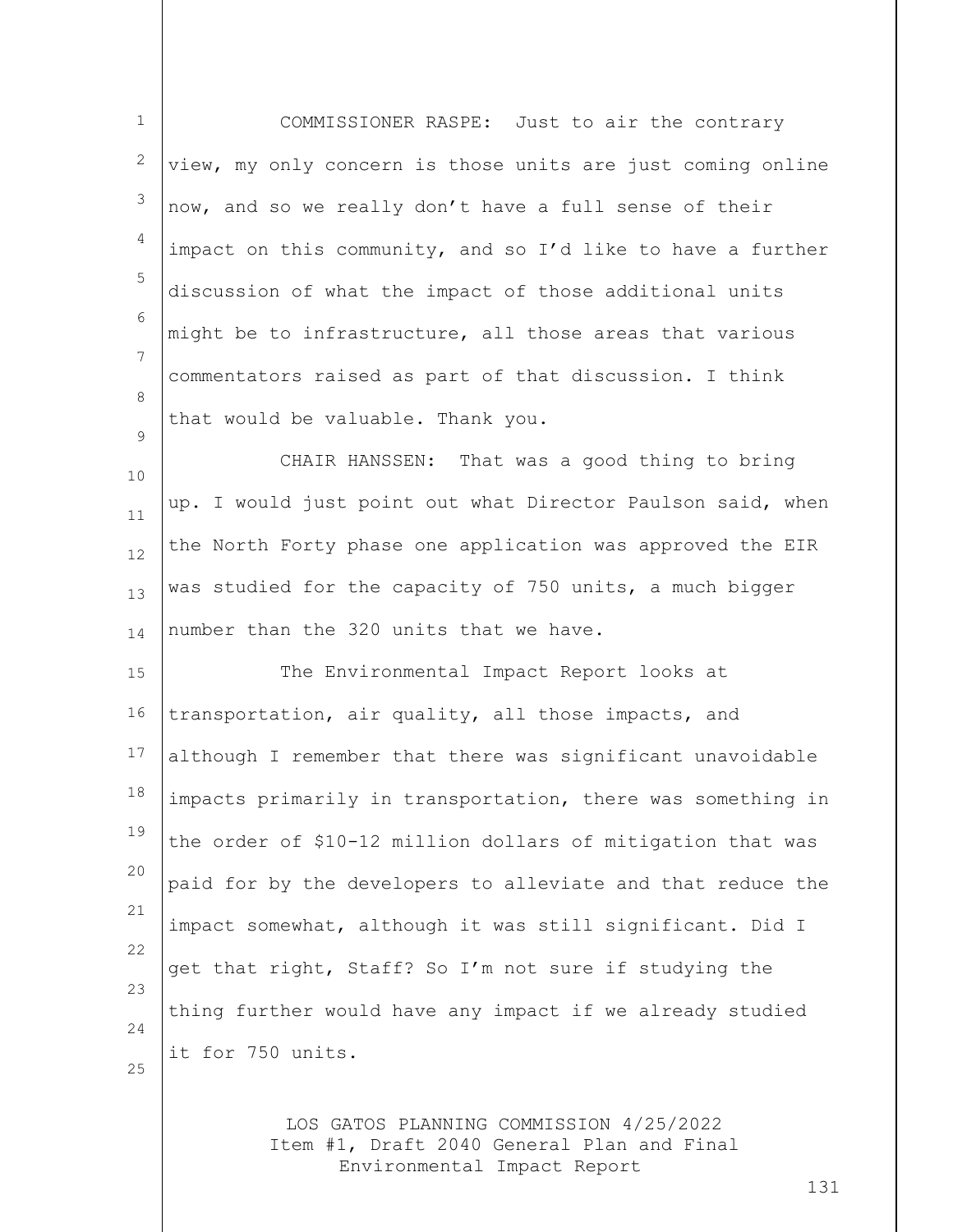1

Commissioner Thomas, and then Commissioner

2 Janoff.

3 4 5 6 7 8  $\circ$ 10 11 12 COMMISSIONER THOMAS: I understand Commissioner Raspe's concerns and I think that we should be very thorough, but I assume that if there were any major changes to the plan and then there was actually development that would happen, we would have to do a very thorough analysis of the impacts, so I don't know if that's kind of doing an analysis now before changing, if that's putting the cart before the horse or not, but I might not be fully understanding the situation.

13 14 15 16 17 18 19 20 21 22 23 24 25 CHAIR HANSSEN: I'm going to put that back to Staff. Supposing that we modify the Specific Plan to allow what was proposed in the CDAC hearing, I don't remember, was it 300 more units or something? Right now they're only allowed to do about I think 30 more units, because the whole idea of the original Specific Plan was most of the housing would be in the southern part and then as you move north you would have more Commercial, and so in the original Specific Plan they were only allowed to do Residential over Commercial and not on a standalone basis, but it's been moving in the direction of more. Do we need to redo the EIR if the Town ends up going in that direction?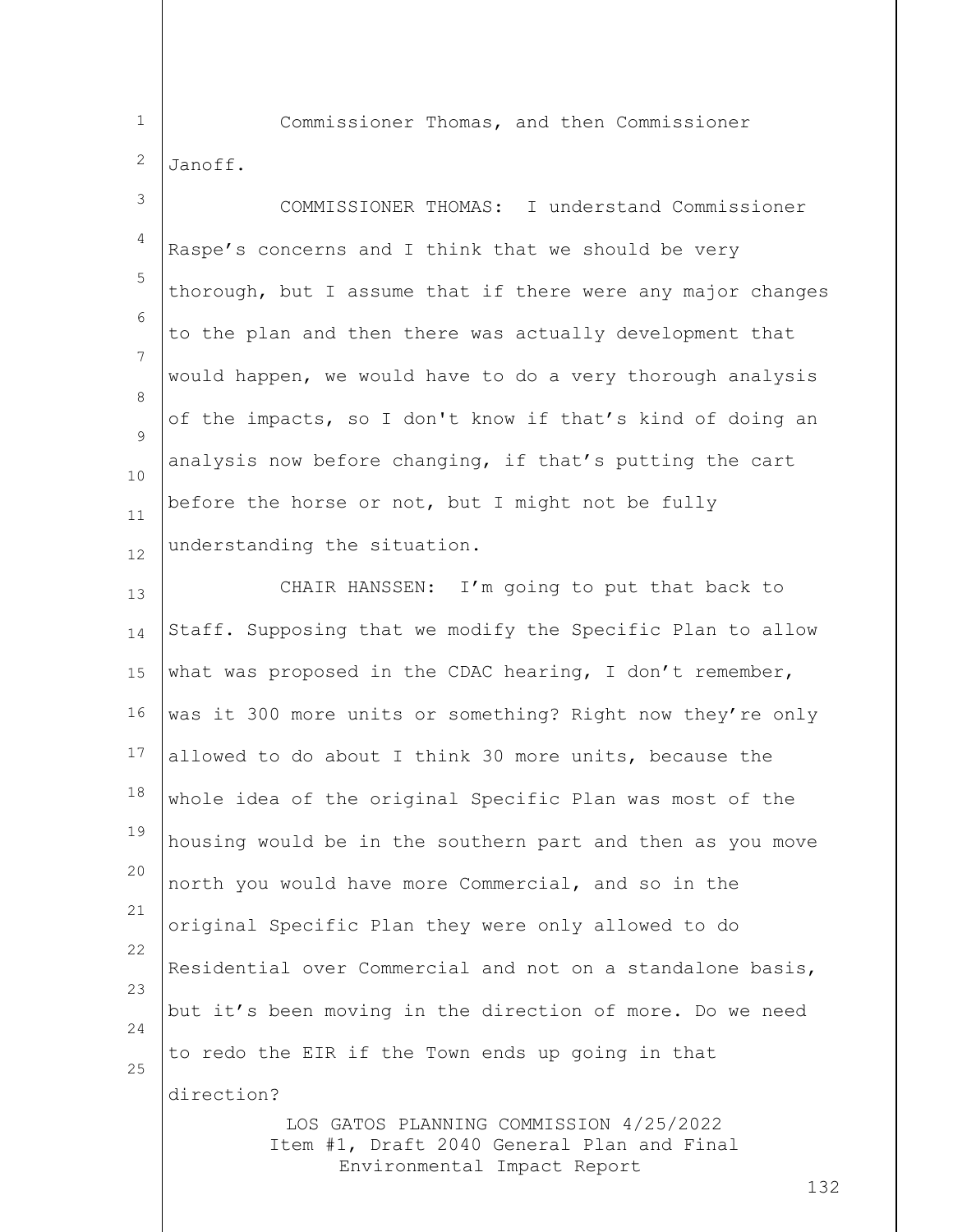| $\mathbf{1}$   | JOEL PAULSON: Thank you. The answer to that                                                                                                                                                |
|----------------|--------------------------------------------------------------------------------------------------------------------------------------------------------------------------------------------|
| 2              | question is maybe. We would evaluate that when we received                                                                                                                                 |
| 3              | an application and look at whether or not we would have the                                                                                                                                |
| $\overline{4}$ | ability to rely on the Specific Plan EIR or whether                                                                                                                                        |
| 5              | additional environmental review would be required. The big                                                                                                                                 |
| 6              | picture question at the General Plan level is do we think                                                                                                                                  |
| 7              | we should consider more units at this stage for the                                                                                                                                        |
| 8              | Planning Commission, and then we would go through the                                                                                                                                      |
| 9<br>10        | appropriate processes should we get applications for the                                                                                                                                   |
| 11             | site.                                                                                                                                                                                      |
| 12             | CHAIR HANSSEN: So it depends. All right,                                                                                                                                                   |
| 13             | Commissioner Janoff.                                                                                                                                                                       |
| 14             | COMMISSIONER JANOFF: Thank you. I wanted to add                                                                                                                                            |
| 15             | that as we go through the process through the Housing                                                                                                                                      |
| 16             | Element Advisory Board we're mindful of the big concern                                                                                                                                    |
| 17             | that too much development occurs in an areas that's already                                                                                                                                |
| 18             | overloaded, and that's a consideration at the element                                                                                                                                      |
| 19             | level. We're at the General Plan level, which says where                                                                                                                                   |
| 20             | might development possibly happen? We're not saying it                                                                                                                                     |
| 21             | will, and certainly it wouldn't be North Forty, Los Gatos                                                                                                                                  |
| 22             | Boulevard. We just couldn't support that and HCD probably                                                                                                                                  |
| 23<br>24       | wouldn't certify that.                                                                                                                                                                     |
| 25             | So again, we're at a high level here with the                                                                                                                                              |
|                | General Plan thinking we've got areas in Town that could be<br>LOS GATOS PLANNING COMMISSION 4/25/2022<br>Item #1, Draft 2040 General Plan and Final<br>Environmental Impact Report<br>133 |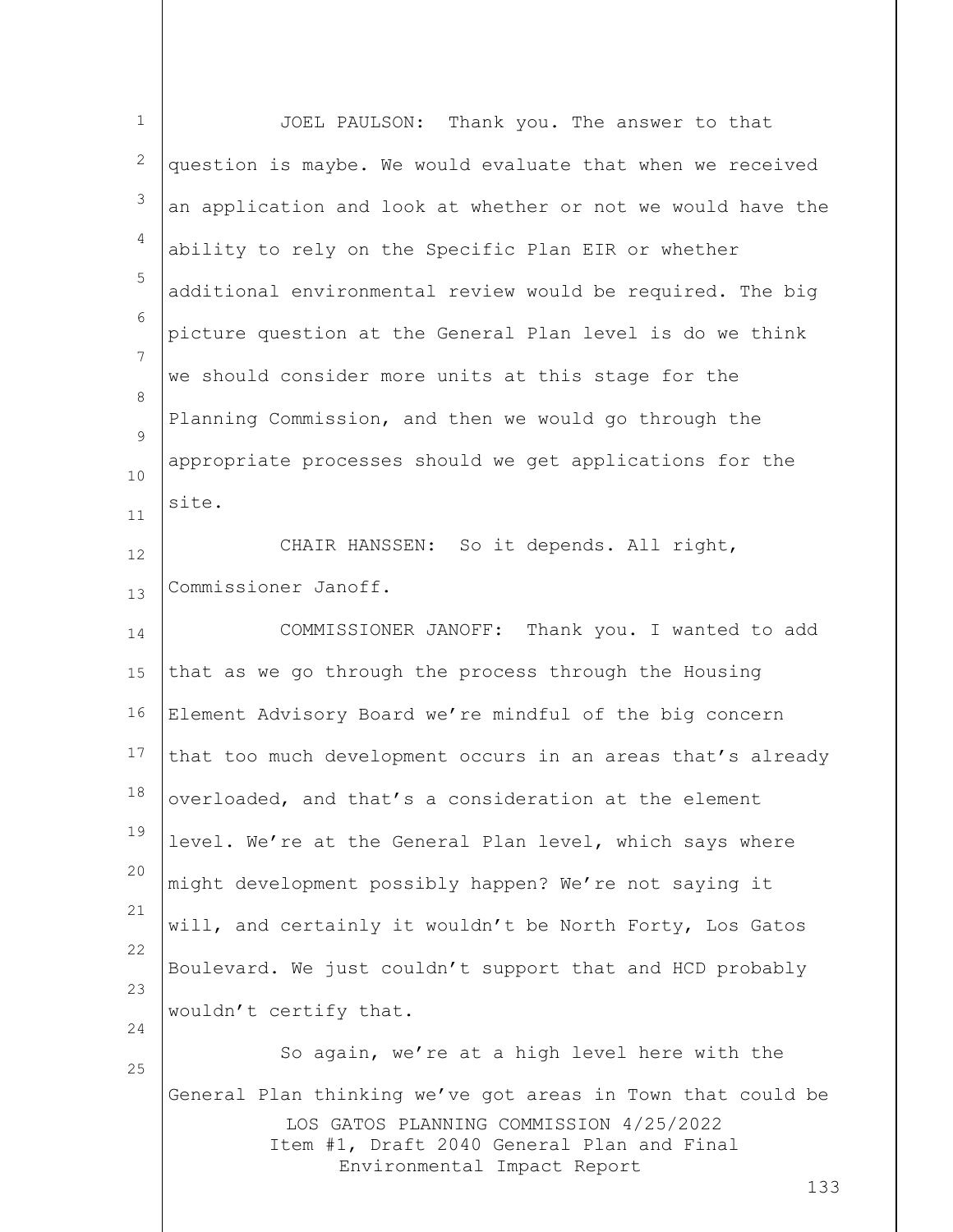| $\mathbf 1$ | developed and it could be beneficial for the Town, we just                                                                                         |
|-------------|----------------------------------------------------------------------------------------------------------------------------------------------------|
| 2           | need to be able to have the ability to look at those areas                                                                                         |
| $\mathsf 3$ | or consider development or not, and I think because our                                                                                            |
| 4           | numbers are so high, it's beneficial to have more areas to                                                                                         |
| 5           | consider than not to help us hopefully get to where we need                                                                                        |
| 6           | to be. I just wanted to remind everyone that we're not                                                                                             |
| 7           | saying it's going to happen, we're just providing for these                                                                                        |
| 8           | are potential areas that could work if we loosen some of                                                                                           |
| 9<br>10     | the bounds that are in place right now.                                                                                                            |
| 11          | CHAIR HANSSEN: I would also note, some of you                                                                                                      |
| 12          | guys are on the CDAC, I've listened in to the CDAC hearing                                                                                         |
| 13          | where Harmony and Park Development and those guys were                                                                                             |
| 14          | presenting their ideas for developing the North Forty, and                                                                                         |
| 15          | the Los Gatos Community Alliance has been very vocal about                                                                                         |
| 16          | limiting the amount of housing in Town and being                                                                                                   |
| 17          | conservative. They were all for putting more housing in the                                                                                        |
| 18          | North Forty. You can ask what are all the reasons for that,                                                                                        |
| 19          | but the fact was that that was a big thing, and I'm going                                                                                          |
| 20          | to concur with what Commissioner Janoff said, which is that                                                                                        |
| 21          | we probably shouldn't eliminate any options unless there's                                                                                         |
| 22          | a really good reason for doing it, especially when we had                                                                                          |
| 23<br>24    | to come up with that much housing.                                                                                                                 |
| 25          | In the Balancing Act tool that's out in the                                                                                                        |
|             | public right now the North Forty is a place where housing<br>LOS GATOS PLANNING COMMISSION 4/25/2022<br>Item #1, Draft 2040 General Plan and Final |
|             | Environmental Impact Report                                                                                                                        |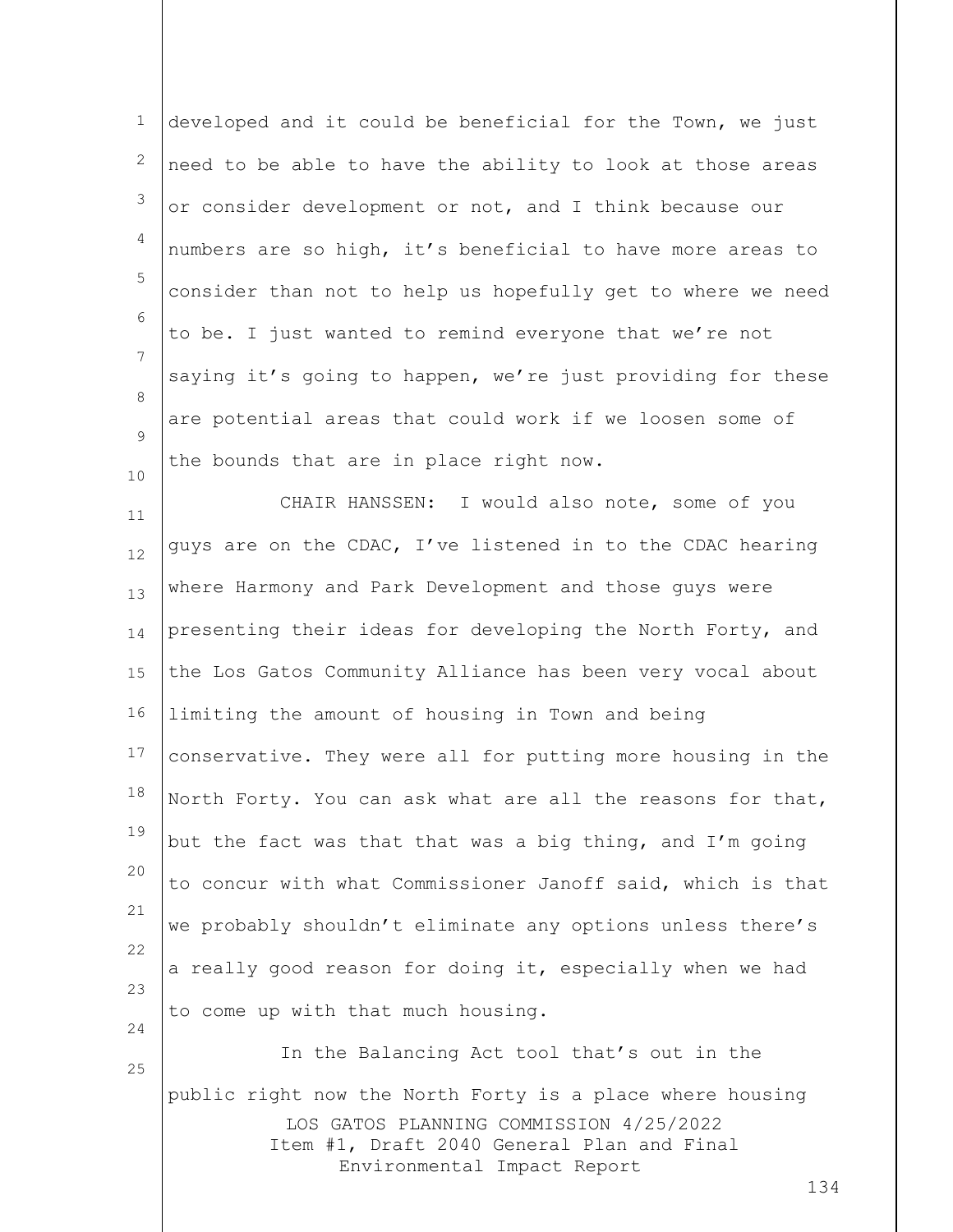LOS GATOS PLANNING COMMISSION 4/25/2022 Item #1, Draft 2040 General Plan and Final Environmental Impact Report 135 1 2 3 4 5 6 7 8 9 10 11 12 13 14 15 16 17 18 19 20 21 22 23 24 25 could be put in terms of the draft site inventory, so we don't have to make a recommendation right now, but there are definitely reasons to consider it. Let's see, let's keep going and see if we can at least get through the recommended changes. Number 33 and number 34 are just wording changes to the existing policies. Number 33 is adding the word "environment" to having to evaluate projects that have mitigation measures with things on the list, which they're adding the environment to this. It says, "Urban services, wildfire risk, including utilities, police, and fire." Then the second one, 34, is to add the words "migration" and "biological corridors" when we're trying to, "Ensure that housing in the hillside will not adversely impact the natural environment." So the question for Staff is you said you were neutral to adding the word "environment" to that policy statement in LU-3.2. Since we already have CEQA, what would be the benefit of adding the word "environment" to that policy? JENNIFER ARMER: Thank you. I would say that we labeled this one and the next as neutral because that is covered elsewhere and through CEQA, that it's not a problem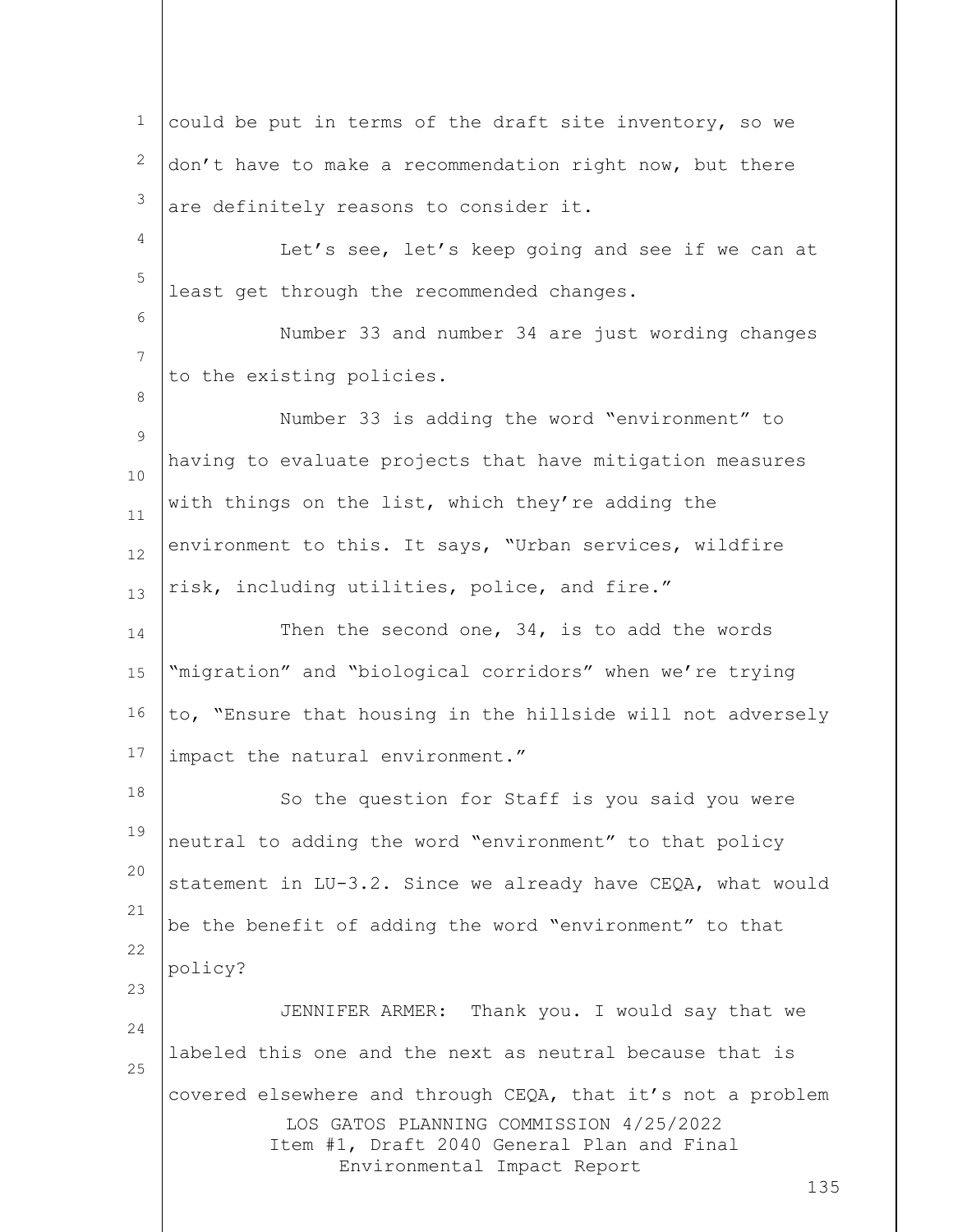LOS GATOS PLANNING COMMISSION 4/25/2022 Item #1, Draft 2040 General Plan and Final Environmental Impact Report 136 1 2 3 4 5 6 7 8  $\circ$ 10 11 12 13 14 15 16 17 18 19 20 21 22 23 24 25 to add that additional language to those two policies. We haven't identified a significant problem with that, but generally the sense is that it is covered either here in other locations in the document or CEQA. CHAIR HANSSEN: So that's why you're neutral, it doesn't really materially change anything one way or the other to have it in there. Then I assume that "migration" and "biological corridors" as in adding that to number 34 is in the same category from Staff's perspective? JENNIFER ARMER: Correct. CHAIR HANSSEN: Okay. Does anyone have a feeling about is it important to add it or is it worth it? Commissioner Clark, and then Commissioner Thomas. COMMISSIONER CLARK: I would be in favor of both of the additions for number 33. I feel like the public feels like that is important to have in there and I'm perfectly happy to put it in. And for number 34, I actually think that that increases consistent within the General Plan just because we've discussed some other areas that talk about wildlife corridors. CHAIR HANSSEN: I hate to belabor this point, but since I heard all the people testify in the hillsides when we did the Fence Ordinance, in 34 it says, "Ensure the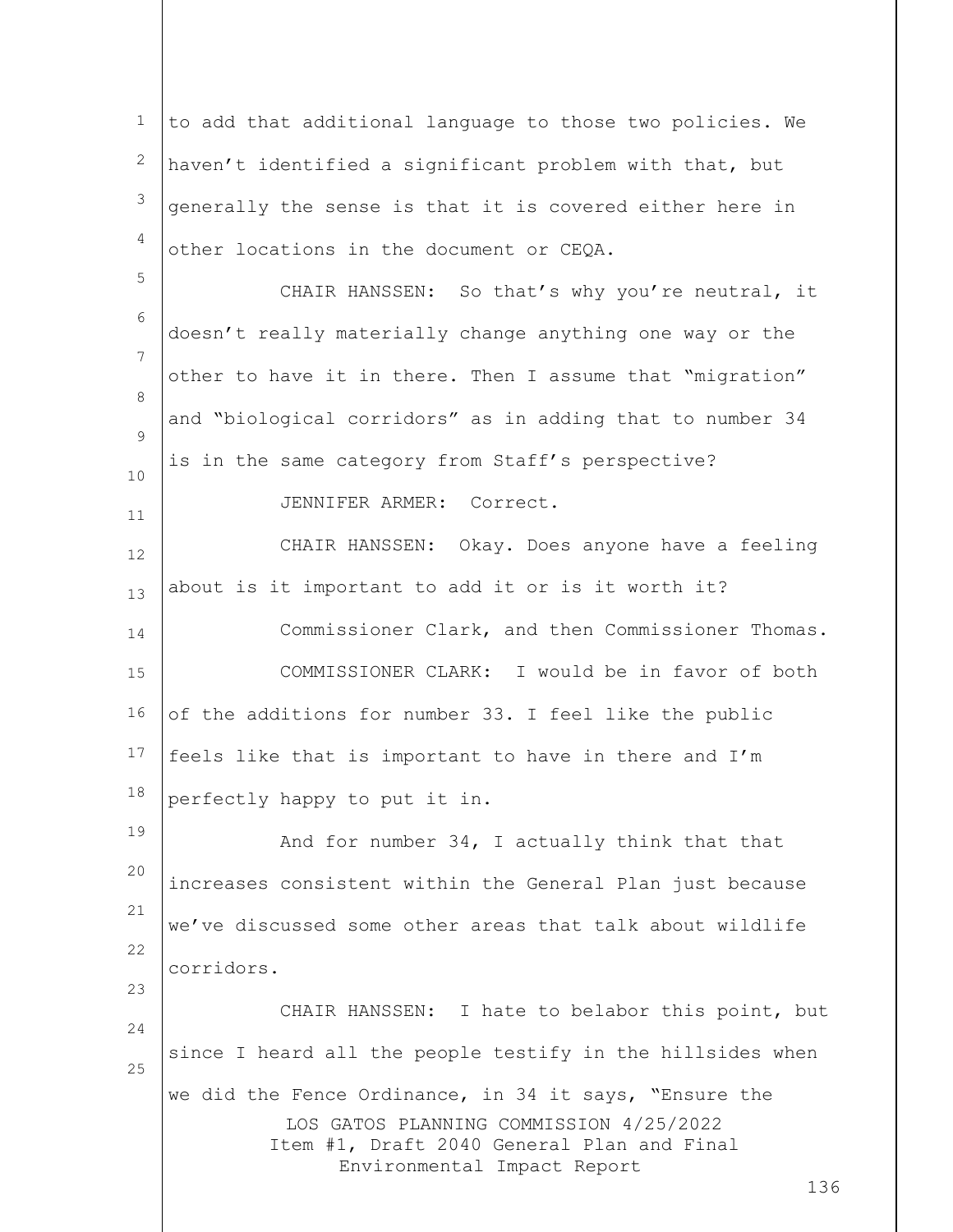| $\mathbf 1$        | housing in the hillsides will not adversely impact the                                                                                                                                     |
|--------------------|--------------------------------------------------------------------------------------------------------------------------------------------------------------------------------------------|
| $\overline{c}$     | natural environment," then adding "migration" and                                                                                                                                          |
| 3                  | "biological corridors," so it's probably redundant to the                                                                                                                                  |
| 4                  | natural environment, but given what was said and some of                                                                                                                                   |
| 5                  | the testimony we got from people in the hillsides, would we                                                                                                                                |
| 6                  | have to add like a checklist once that wildlife corridor                                                                                                                                   |
| 7                  | study is done and when people are trying to build and say                                                                                                                                  |
| 8<br>$\mathcal{G}$ | well you can't build there? That would basically be                                                                                                                                        |
| 10                 | included in the idea of the Least Restrictive Development                                                                                                                                  |
| 11                 | Area, because it impacts a wildlife corridor. I don't think                                                                                                                                |
| 12                 | we know yet, but I'm just asking the question in terms of                                                                                                                                  |
| 13                 | where would this go?                                                                                                                                                                       |
| 14                 | JENNIFER ARMER: I'd expect that if we do a                                                                                                                                                 |
| 15                 | wildlife corridor study that that would result in some                                                                                                                                     |
| 16                 | specific recommendations, that we would be looking at how                                                                                                                                  |
| 17                 | that study then might be implemented and that that would go                                                                                                                                |
| 18                 | through discussion with the Planning Commission and Town                                                                                                                                   |
| 19                 | Council as to what components of that might be, say, added                                                                                                                                 |
| 20                 | to the Hillside Design Standards and Guidelines as a new                                                                                                                                   |
| 21                 | map or specific restrictions that would be part of the                                                                                                                                     |
| 22                 | follow up discussion to doing that study.                                                                                                                                                  |
| 23<br>24           | CHAIR HANSSEN: Okay, fair enough. And by the                                                                                                                                               |
| 25                 | way, for the rest of the Commission, I'm not opposed to                                                                                                                                    |
|                    | adding those words; I just wanted to make sure I asked some<br>LOS GATOS PLANNING COMMISSION 4/25/2022<br>Item #1, Draft 2040 General Plan and Final<br>Environmental Impact Report<br>137 |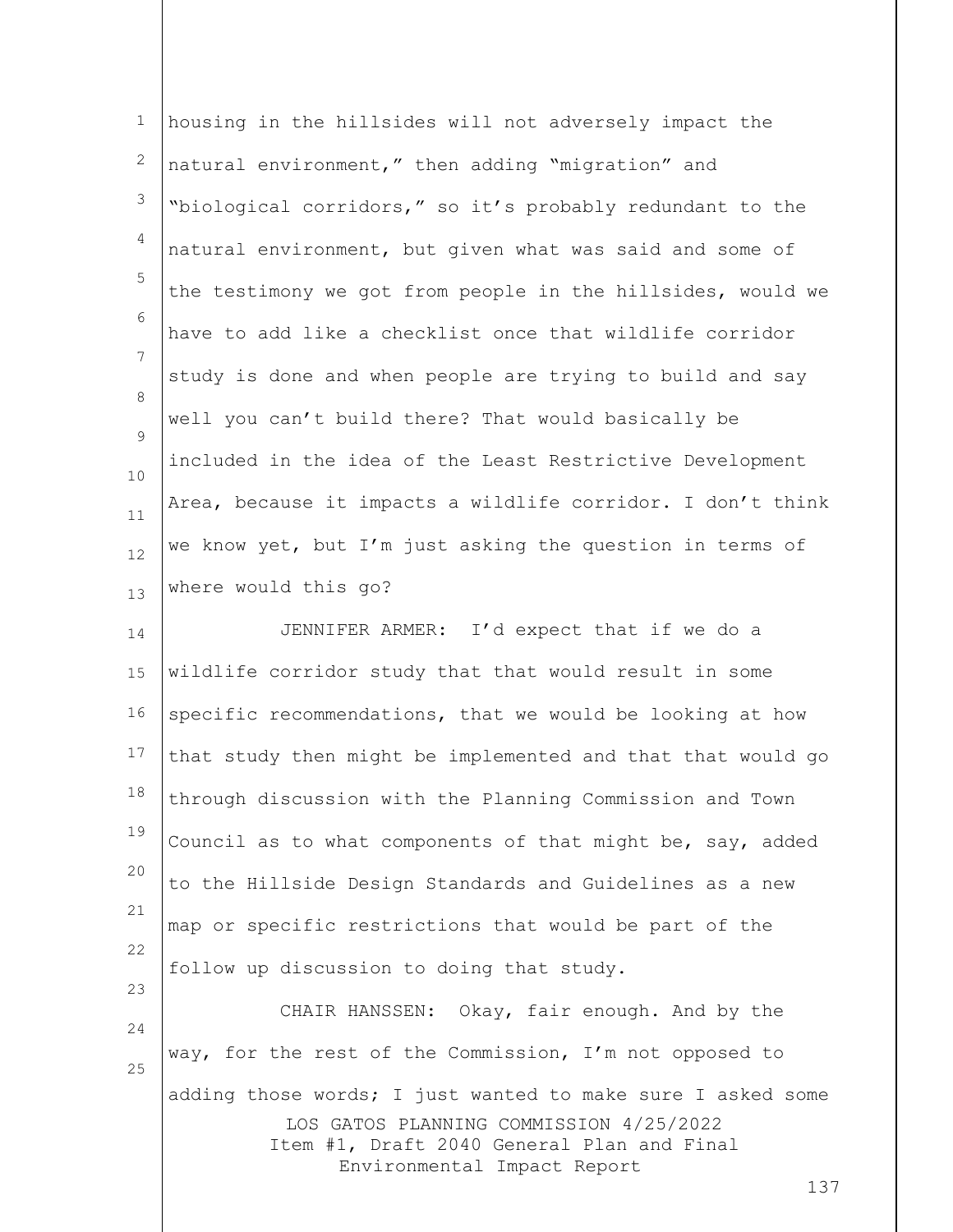1 2 3 4 5 devil's advocate questions about it. So what I heard is it's really premature because we haven't done the wildlife study, and then there would have to be recommendations that came out of that, and so there's nothing to be concerned about adding those words.

6

7

Commissioner Thomas.

8  $\circ$ 10 11 12 13 COMMISSIONER THOMAS: I was just going to second Commissioner Clark's comments that if the public felt like they wanted to add these in and Staff doesn't oppose it that we should include them, because I do think it creates some consistency in a way that it's not redundant, but I think that they're fine to include.

14 15 16 17 18 19 20 21 22 23 24 25 CHAIR HANSSEN: That sounds good. I'm going to suggest that we don't need to talk about 35 or 36, because they're both in the same genre of what we talked about with the North Forty, which are the special planning areas. If it's just a clarification thing, I would have no problem adding it, but if it's going to be to modify the General Plan substantially to change anything that the place to do that is in the Specific Plan so that it's not out of consistency with the General Plan, so that was my recommendation. Just so everyone who wasn't on the General Plan

LOS GATOS PLANNING COMMISSION 4/25/2022 Item #1, Draft 2040 General Plan and Final Environmental Impact Report Committee knows, we were very specific as we went through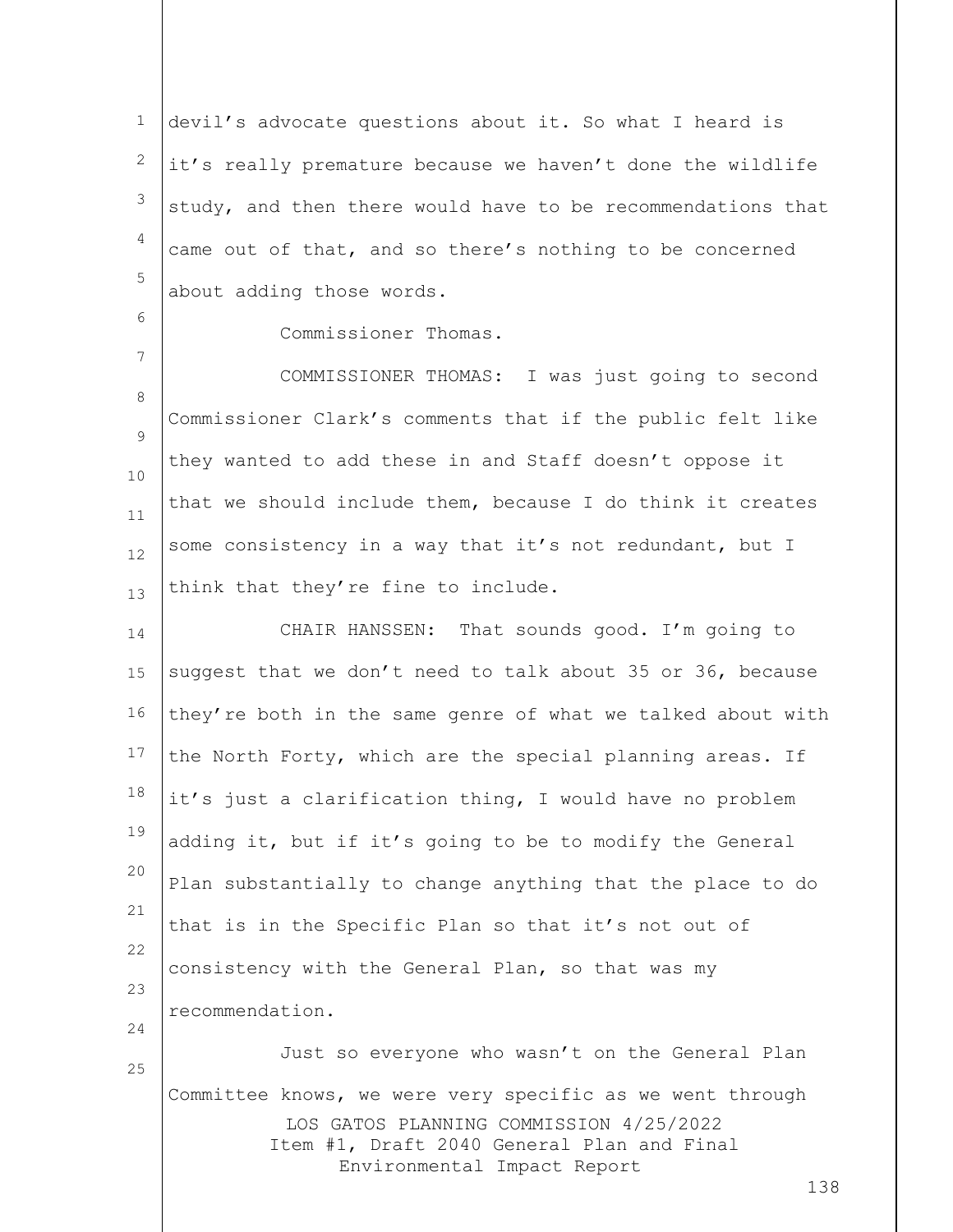1 2 3 4 5 6 7 8  $\circ$ 10 the entire process that whenever there were wording changes that didn't impact the meaning of the General Plan we would have Staff unilaterally accept them and we didn't need to talk about them, because there was hundreds and hundreds of pages and English and grammar that we don't have to worry too much about as long as it doesn't change the intent. So I'm just going to say we don't have to talk about 35 or 36 unless Staff feels differently. Number 37 is another clarification thing. It's to

11 12 13 14 15 16 17 add the Town is facilitating discussions for residents and stakeholders, and someone wanted to add other local governments input into planning activities early on and through the development process, which seems like an easy add. I would hope we would be talking to local governments anyway. I don't think it creates any conflict, and Staff was neutral.

18

Commissioner Clark.

19 20 21 22 23 24 25 COMMISSIONER CLARK: Thank you. I, personally, when I saw this kind of thought what would this actually look like and how important is it to specifically include local governments at all of these points? Especially I think the goal really is to reach the general public, and so first I don't think that we need it, but second, I would

> LOS GATOS PLANNING COMMISSION 4/25/2022 Item #1, Draft 2040 General Plan and Final Environmental Impact Report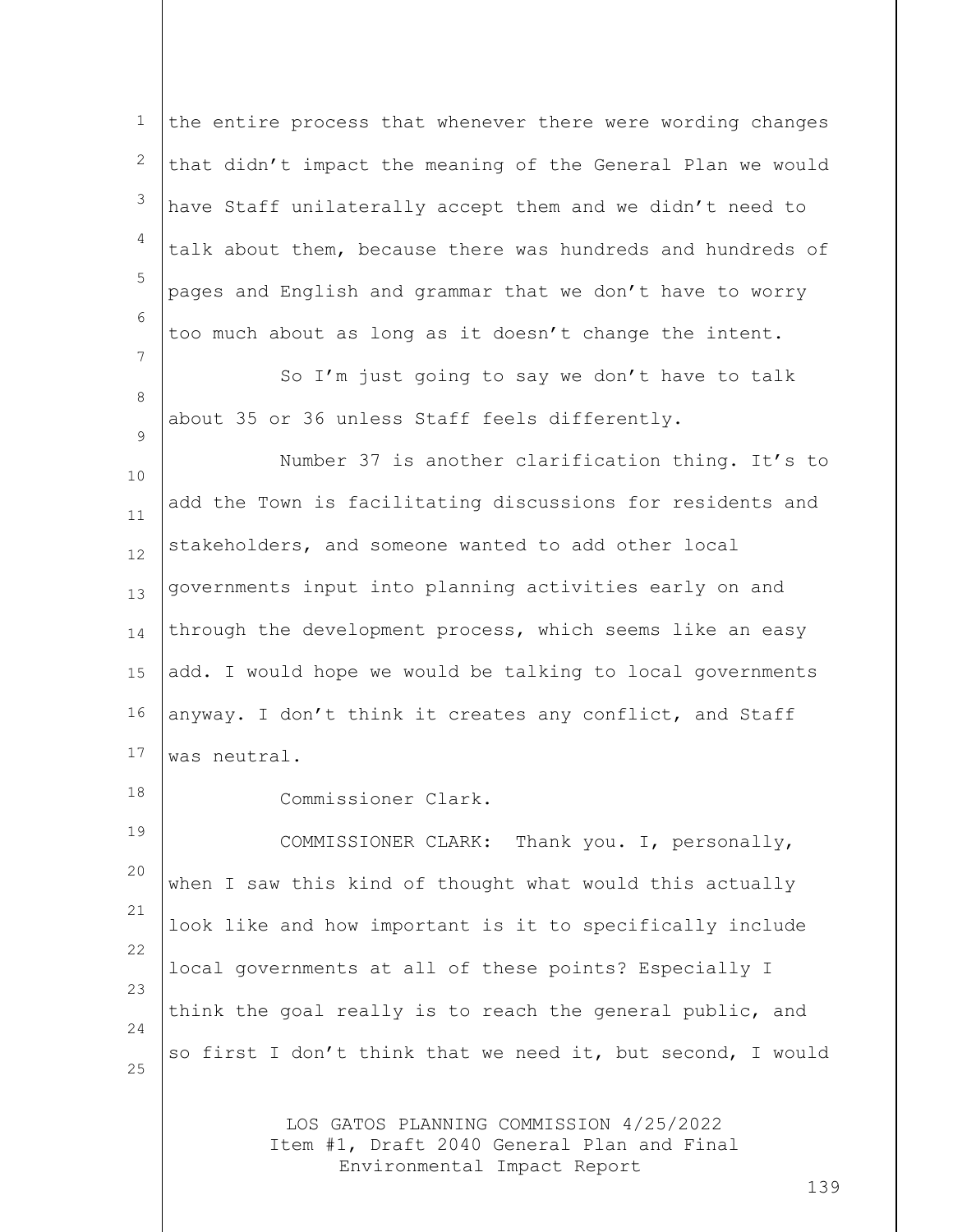LOS GATOS PLANNING COMMISSION 4/25/2022 Item #1, Draft 2040 General Plan and Final Environmental Impact Report 140 1 2 3 4 5 6 7 8 9 10 11 12 13 14 15 16 17 18 19 20 21 22 23 24 25 definitely want a better idea of how we would even go about doing this if we were going to add this. CHAIR HANSSEN: Actually, you raise a really good issue. If the development wasn't anywhere near a Town border, then why would we involve other governments? And stakeholder could be broadly defined to include local government, especially if it was near a border. Vice Chair Barnett. VICE CHAIR BARNETT: I'd be interested to hear from Staff why they're neutral on this point, because it does seem to be overly broad. JOEL PAULSON: Thank you. From Staff's standpoint, "stakeholders" is the broad term, so that would be a member of the public and any other local governments if they were in the vicinity. We do that as a matter of course. We have other projects where if it's over a certain number of units, then we also make sure we reach out to school districts and other groups, so from our standpoint stakeholders covers a broad enough range from a General Plan perspective, but we're neutral if the Commission thinks it's important to add other local governments. I think what happens with a lot of these, and we have these discussions at the GPAC, is once you start adding one group, then do we need to add NGOs, CBOs, all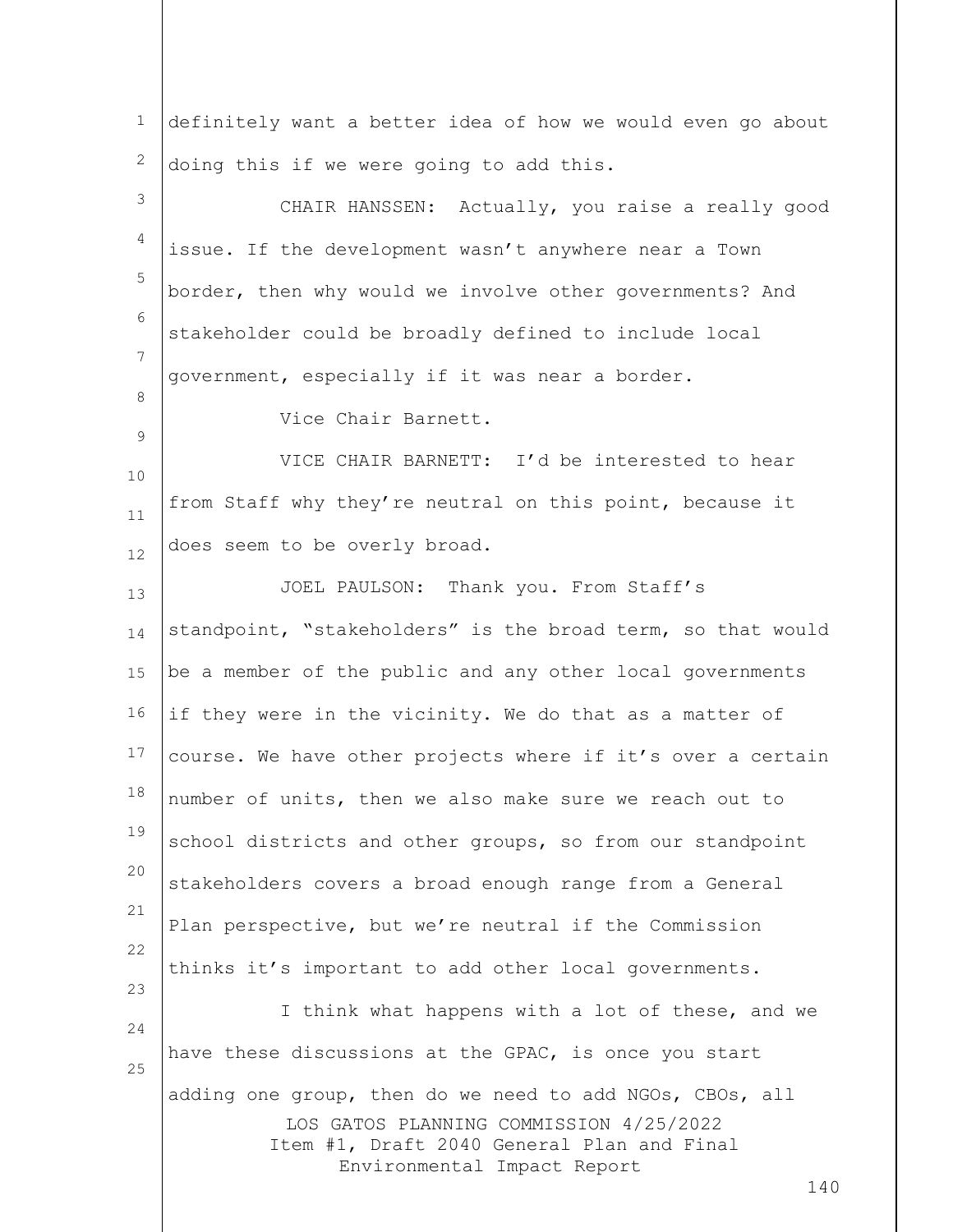1 2 3 4 these other groups potentially? From Staff's standpoint stakeholders covers it, but if the Commission is interested in adding additional qualifiers it's not going to be an impact from our perspective.

5 6 7 8  $\circ$ 10 11 12 13 14 15 CHAIR HANSSEN: And number 38 is similar, about coordinating with public agency stakeholders such as Midpen specifically mentioned in this thing. That probably came from the Midpen, I don't know. What I'm hearing is maybe keep it more general, because if you start naming specific agencies, what if they change, and what if you left out somebody that you shouldn't have, and we would always want to reach out to everyone that was significantly impacted by any development that we did to make sure that we had a conversation going on about it.

16 17 18 19 I would say we haven't made a recommendation yet, but we could probably just not make any changes per 37 and 38 and it wouldn't hurt anyone and it would still be covered.

LOS GATOS PLANNING COMMISSION 4/25/2022 Item #1, Draft 2040 General Plan and Final Environmental Impact Report 20 21 22 23 24 25 Then number 39, I wasn't sure where that was going and were we not doing enough to communicate with the public. I wasn't sure what the change was, because there was nothing underlined. Does Staff know where this comment came from, because there was things that were suggested that was more than what we were doing?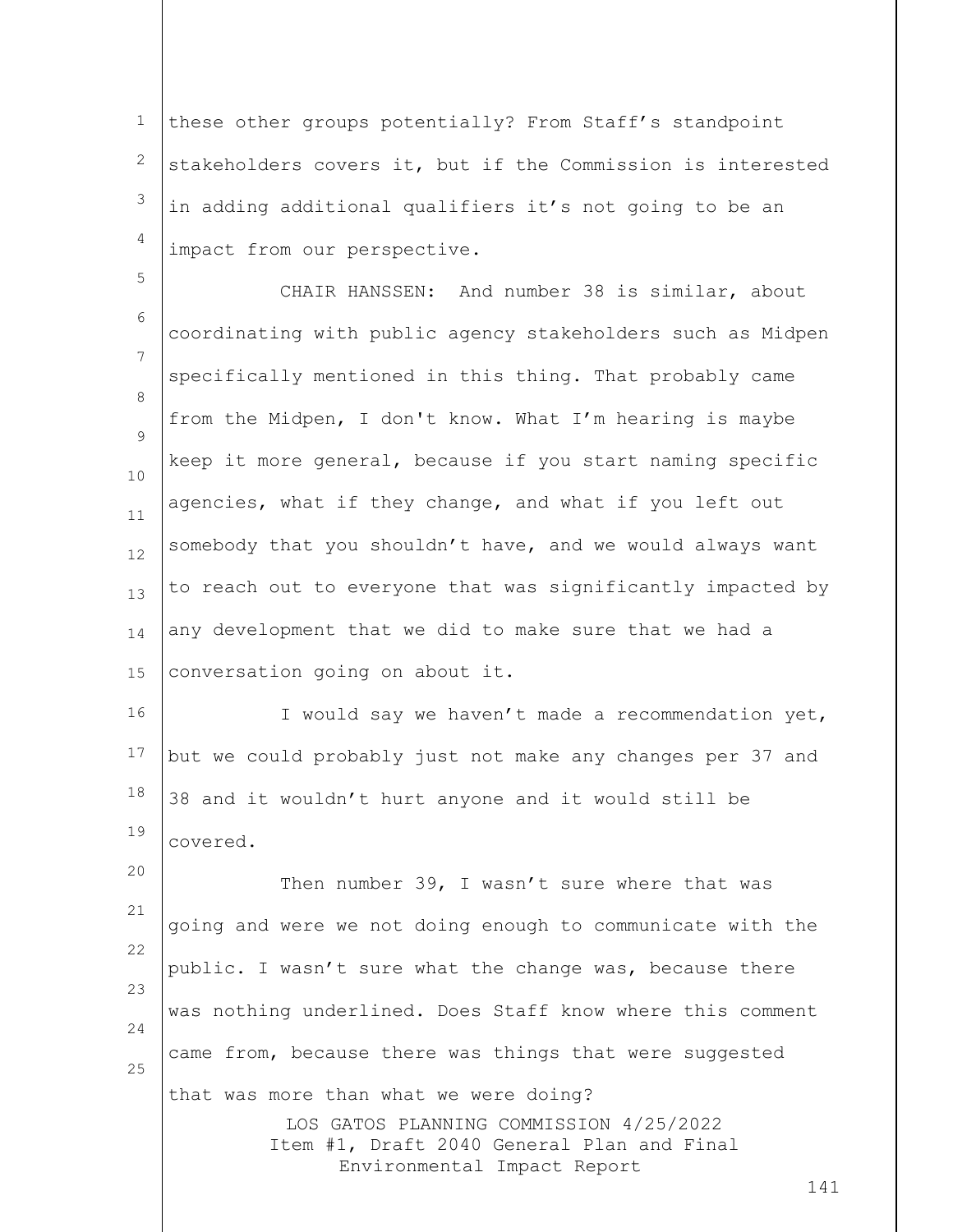| $\mathbf 1$ | JENNIFER ARMER: If we look at what the existing                                                                             |
|-------------|-----------------------------------------------------------------------------------------------------------------------------|
| 2           | language is for policy LU-20.4, it's talking about variety                                                                  |
| 3           | of public communication methods and it says that, "The Town                                                                 |
| 4           | shall continue to share public information across a variety                                                                 |
| 5           | of media, technology, and traditional platforms based upon                                                                  |
| 6           | the demographics of the community," and so in looking at                                                                    |
| 7           | this I think it mostly wants to make sure there are                                                                         |
| 8           | specific examples of what would be included within that                                                                     |
| 9<br>10     | policy rather than keeping it general. I'll also search and                                                                 |
| 11          | see if I can find whom that came from specifically.                                                                         |
| 12          | CHAIR HANSSEN: Several people have their hands                                                                              |
| 13          | up. I think Commissioner Janoff, and then Commissioner                                                                      |
| 14          | Raspe, and then Commissioner Clark.                                                                                         |
| 15          | COMMISSIONER JANOFF: The way I read this is                                                                                 |
| 16          | really traditional methods, like I don't have a computer                                                                    |
| 17          | and I'm not connected to the Internet, so how am I going to                                                                 |
| 18          | get informed? As we go to the digital means of                                                                              |
| 19          | communication, those who don't have access may feel that                                                                    |
| 20          | they're being left out, so that's how I read it.                                                                            |
| 21          | CHAIR HANSSEN: That's good, because you look at                                                                             |
| 22          | something and you're like where did this come from, and so                                                                  |
| 23<br>24    | that makes sense.                                                                                                           |
| 25          | Commissioner Raspe.                                                                                                         |
|             | LOS GATOS PLANNING COMMISSION 4/25/2022<br>Item #1, Draft 2040 General Plan and Final<br>Environmental Impact Report<br>142 |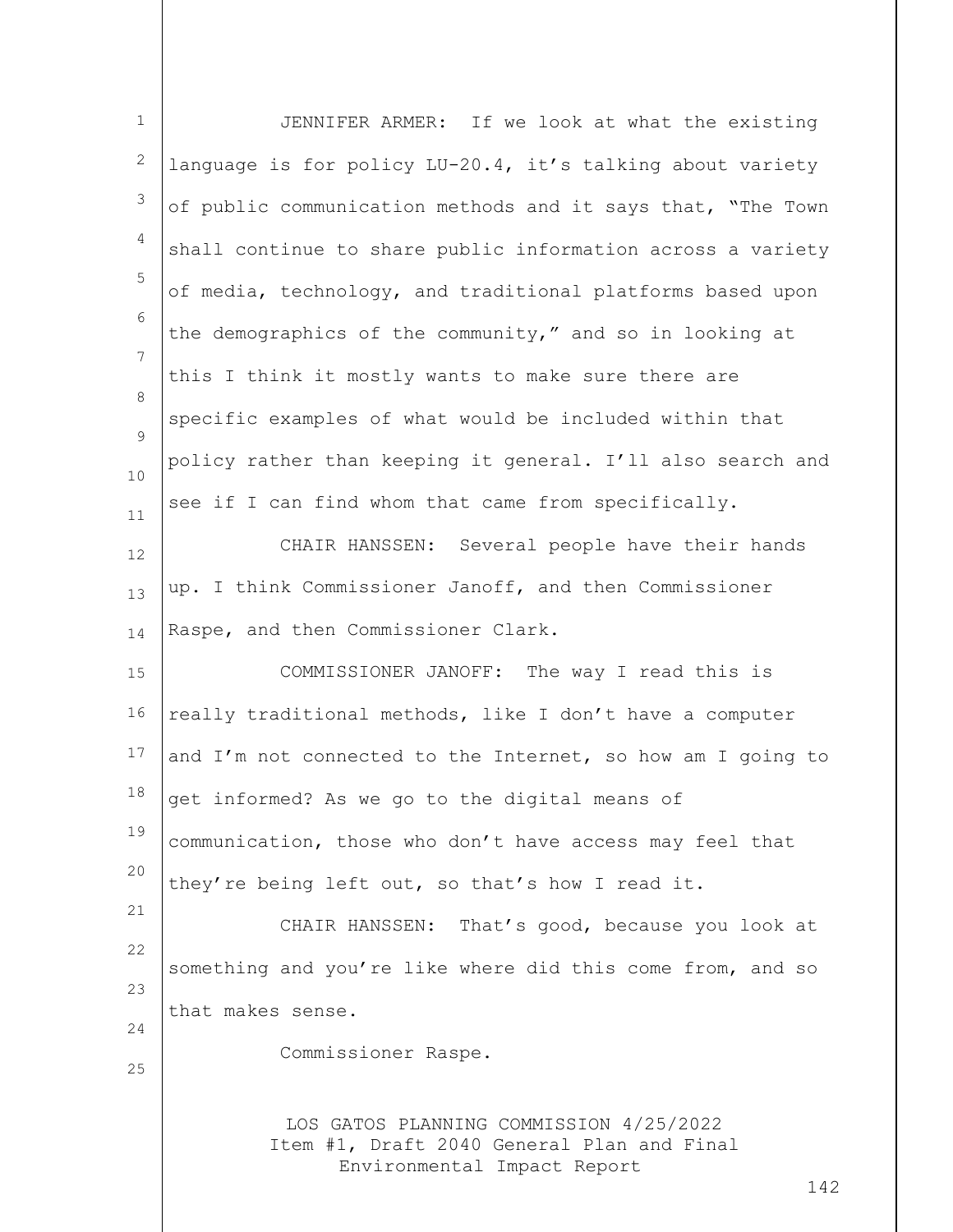| $\mathbf{1}$   | COMMISSIONER RASPE: Thank you, Chair. I read it                                                                                                                                            |
|----------------|--------------------------------------------------------------------------------------------------------------------------------------------------------------------------------------------|
| 2              | the same way as Commissioner Janoff that we were perhaps                                                                                                                                   |
| $\mathfrak{Z}$ | missing important segments of our population that aren't                                                                                                                                   |
| $\overline{4}$ | exposed to electronic media. Specifically by way of example                                                                                                                                |
| 5              | there were several comments that I think we could put in                                                                                                                                   |
| 6              | the no growth category, and I think if perhaps those                                                                                                                                       |
| $\overline{7}$ | individuals had a better understanding of, for instance, SB                                                                                                                                |
| 8<br>9         | 35, some of the limitations that are placed upon the Town                                                                                                                                  |
| 10             | that really dictate this entire process, I think that would                                                                                                                                |
| 11             | be helpful for the entire community and the Planning                                                                                                                                       |
| 12             | Commission and Town Council as well, so I think any effort                                                                                                                                 |
| 13             | that captures more of the community I think only serves to                                                                                                                                 |
| 14             | enrich the entire process.                                                                                                                                                                 |
| 15             | CHAIR HANSSEN: That sounds great. Commissioner                                                                                                                                             |
| 16             | Clark.                                                                                                                                                                                     |
| 17             | COMMISSIONER CLARK: Thank you. I actually have a                                                                                                                                           |
| 18             | couple of problems with number 39.                                                                                                                                                         |
| 19             | First, LU-20.4 already does say traditional                                                                                                                                                |
| 20             | platforms, and so it's not like this is currently excluded.                                                                                                                                |
| 21             | I think it is just specifying for this one and not the                                                                                                                                     |
| 22             | others, which I also think could be a problem.                                                                                                                                             |
| 23<br>24       | Another thought that I definitely have is that                                                                                                                                             |
| 25             | this method is bad for the environment compared to other                                                                                                                                   |
|                | ones, and if we're talking about a 20-year General Plan I'd<br>LOS GATOS PLANNING COMMISSION 4/25/2022<br>Item #1, Draft 2040 General Plan and Final<br>Environmental Impact Report<br>143 |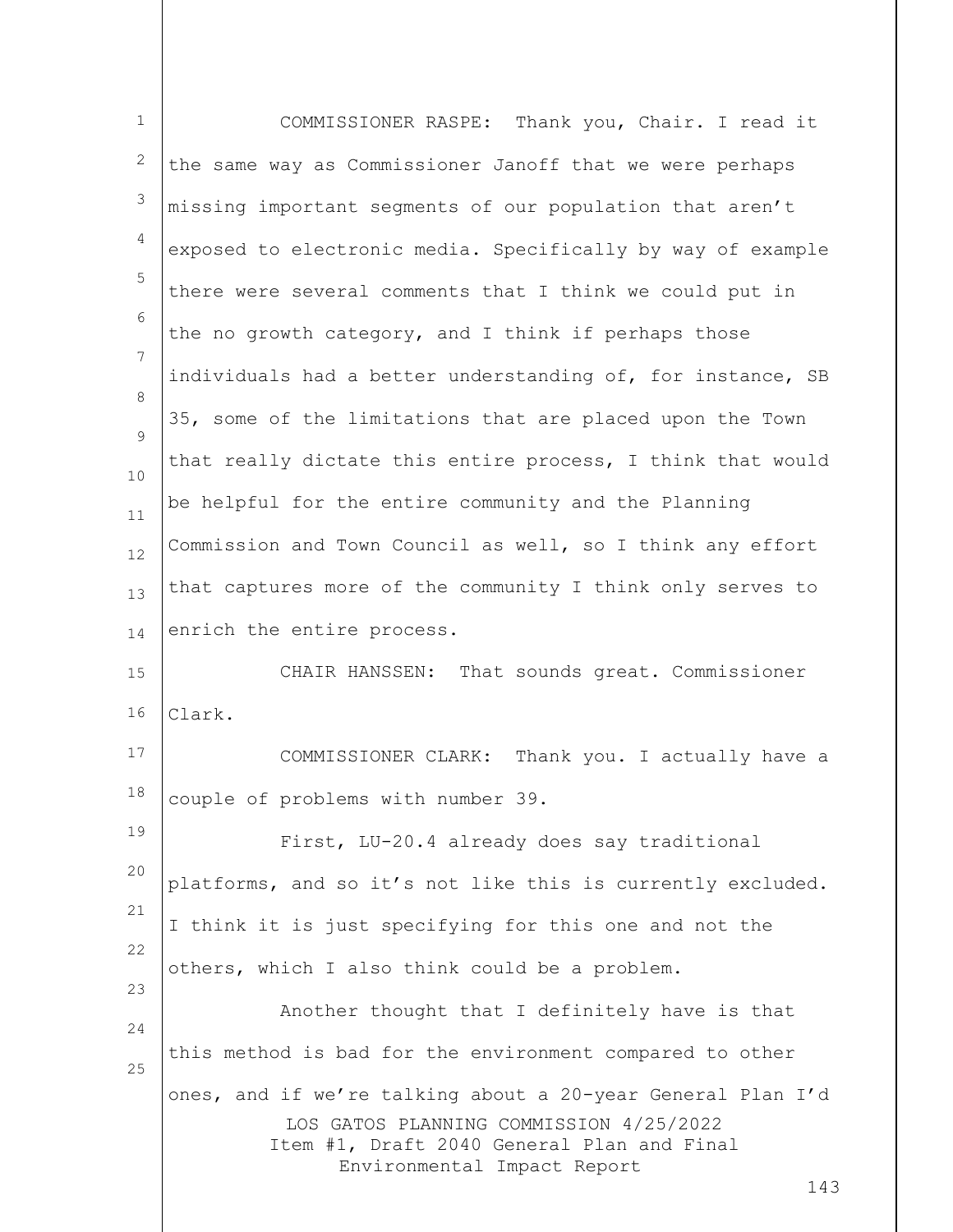| $\mathbf{1}$   | like to think that we're able to find more creative ways to                                                                 |
|----------------|-----------------------------------------------------------------------------------------------------------------------------|
| 2              | engage at some point, and since the language says,                                                                          |
| $\mathfrak{Z}$ | "traditional platforms based upon the demographics of the                                                                   |
| 4              | community," I think that that does get at the fact that we                                                                  |
| 5              | want to make sure that we're using outreach methods that                                                                    |
| 6              | will ensure everyone is reached, and maybe in 20 years                                                                      |
| 7              | everyone has a computer or something, so I don't think that                                                                 |
| 8<br>9         | it's super wise to include these specifics in the General                                                                   |
| 10             | Plan.                                                                                                                       |
| 11             | CHAIR HANSSEN: That's very good additional input                                                                            |
| 12             | on the other side of thing, and that's where this General                                                                   |
| 13             | Plan discussion is sort of like how far do you go? If it                                                                    |
| 14             | says traditional, is it enough, or do you need to have                                                                      |
| 15             | more?                                                                                                                       |
| 16             | Vice Chair Barnett.                                                                                                         |
| 17             | VICE CHAIR BARNETT: I wanted to agree with                                                                                  |
| 18             | Commissioner Clark on this particular matter. I think that                                                                  |
| 19             | the existing LU-20.4 is broad enough. We keep talking about                                                                 |
| 20             | keeping the General Plan at a high level, and I think this                                                                  |
| 21             | is really getting down into the weeds.                                                                                      |
| 22<br>23       | CHAIR HANSSEN: All right, I think that's good                                                                               |
| 24             | for now, and then when we get to the point where we're                                                                      |
| 25             | ready to make the recommendation on the entire Land Use                                                                     |
|                | LOS GATOS PLANNING COMMISSION 4/25/2022<br>Item #1, Draft 2040 General Plan and Final<br>Environmental Impact Report<br>144 |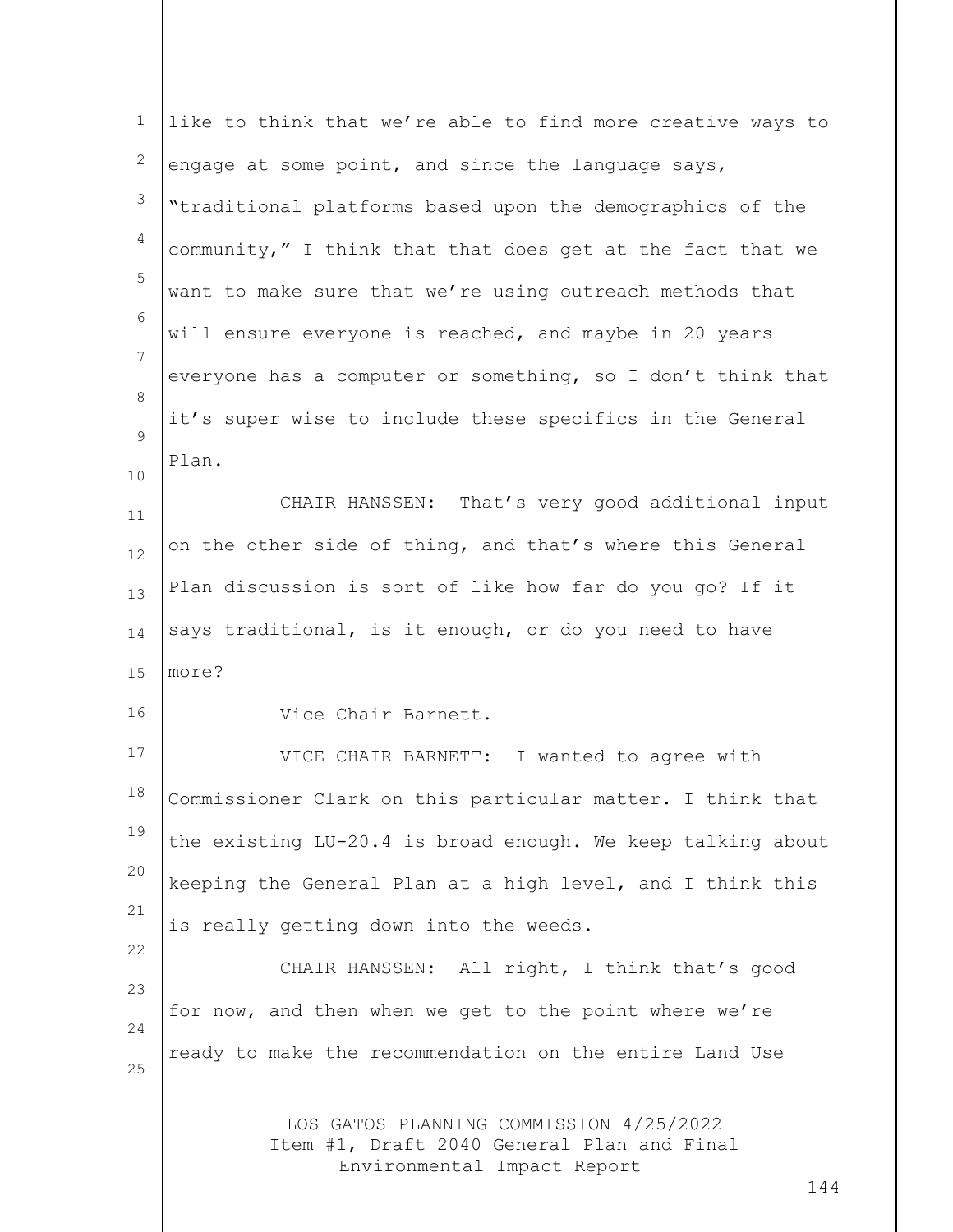1 2 Element someone can make a motion about just leaving out 39 or whether to add it in any form.

3 4 5 6 7 Then number 40, I'm going to add it in the same bucket as the North Forty. Number 40 says to, "Modify the North Forty Specific Plan to allow up to 40 dwelling units per acre to be consistent with the Mixed-Use land use designation on Los Gatos Boulevard."

8

23

9 10 11 12 13 We can certainly include modify the Specific Plan. I'm going to ask Staff a question though when we get to talking about numbers and specific recommendations. Were you hoping that the Planning Commission would make a recommendation like that specific about what density?

14 15 16 17 18 19 20 21 22 JENNIFER ARMER: I would start by saying that we did say neutral for a reason, that really moving forward with additional housing in the North Forty area is going to be a separate process, but as Director Paulson stated, if there is an inclination from the Planning Commission based on your discussions, if that is something that you think would be worthwhile and that you do want to recommend and support, that that is a discussion point that we could bring forward to Town Council.

24 25 CHAIR HANSSEN: So it's probably worth being somewhat specific about it, but we don't have to decide it right now.

> LOS GATOS PLANNING COMMISSION 4/25/2022 Item #1, Draft 2040 General Plan and Final Environmental Impact Report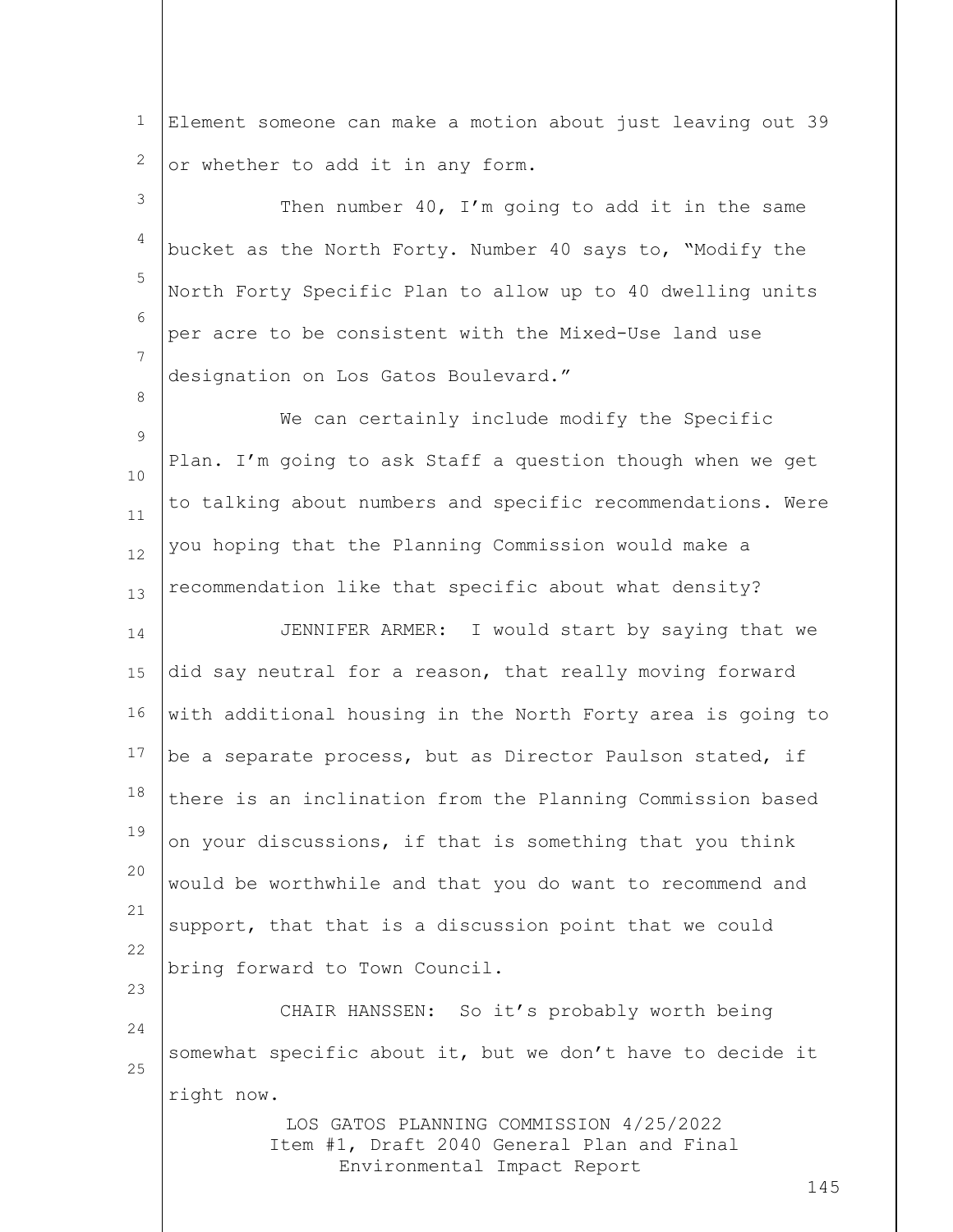1 2 3 4 5 6 7 8  $\circ$ 10 11 12 13 14 15 16 17 18 19 20 21 22 23 24 25 We did get through all of the recommended changes to the Land Use Element except for number 20, which would be to talk about whether or not we should modify the number of new housing units. Now it is 10:54. We certainly aren't going to be able to finish everything tonight, but we could decide to vote to move forward to 11:30, or we could vote to stop and then take up the discussion of the numbers and the Community Design Element and then the final recommendations on that EIR, so those are the options that we have right now. I'm going to ask Staff, I think because of our agenda we do have to have the report from the Community Development Director and subcommittee reports and the normal stuff for our meetings, is that correct? JENNIFER ARMER: I don't believe we need to have those. I guess I could check and see. It could just have been our standard agenda since those will be taken care of on Wednesday. Mr. Paulson. JOEL PAULSON: I would say yeah, we probably could have struck those from this agenda since we're going to be meeting Wednesday anyway. Obviously, you guys have been going at this for just shy of four hours. This next topic is going to probably engender a lot of discussion, so

> LOS GATOS PLANNING COMMISSION 4/25/2022 Item #1, Draft 2040 General Plan and Final Environmental Impact Report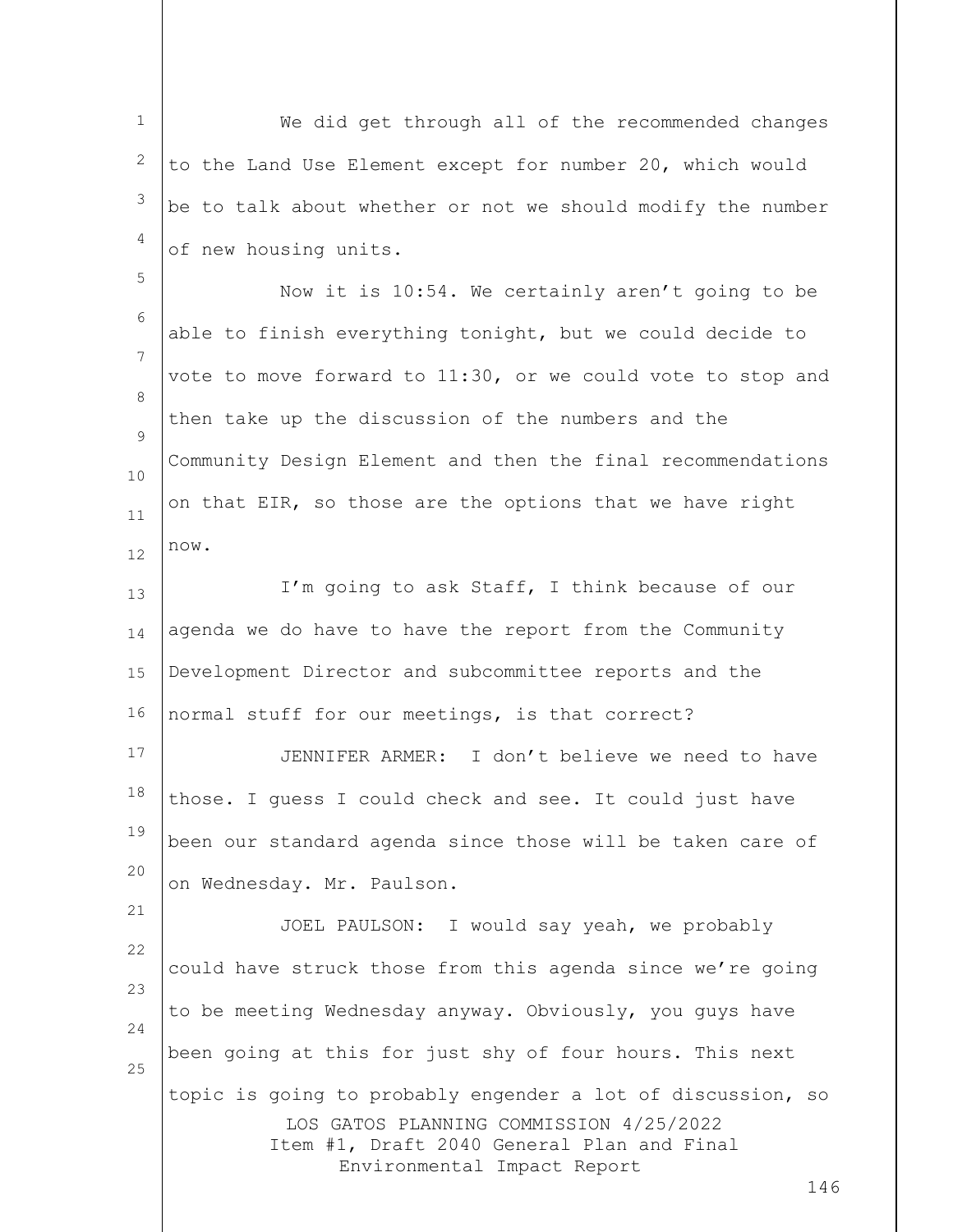LOS GATOS PLANNING COMMISSION 4/25/2022 Item #1, Draft 2040 General Plan and Final Environmental Impact Report 1 2 3 4 5 6 7 8  $\circ$ 10 11 12 13 14 15 16 17 18 19 20 21 22 23 24 25 I'm not sure if it would be good to start it if you don't think you're going to finish it, but that's my personal opinion, and ultimately it's up to the Commission. CHAIR HANSSEN: Commissioner Janoff, you had a comment? COMMISSIONER JANOFF: I agree, I don't think that we're likely to get finished with the Land Use Element tonight, but if it's possible I think it would be very beneficial for the Commission to have a framework for how you would like to carry the discussion forward, so if it's a table that you have in mind that we're going to do number adjustments, help us understand the structure of the logic that you want to go through so that we can be prepared to think through those numbers and the rationale for any changes or no changes. CHAIR HANSSEN: Thank you for that. I can tell you what I had in mind was I'm going to go to page 14 of the Staff Report that came on April 15th in which discussion they took the 3,738 number that was out in the public domain and was the subject of a lot of press, mostly negative, for doubling our RHNA housing numbers, and although Staff has continued to explain that, that's still pretty controversial.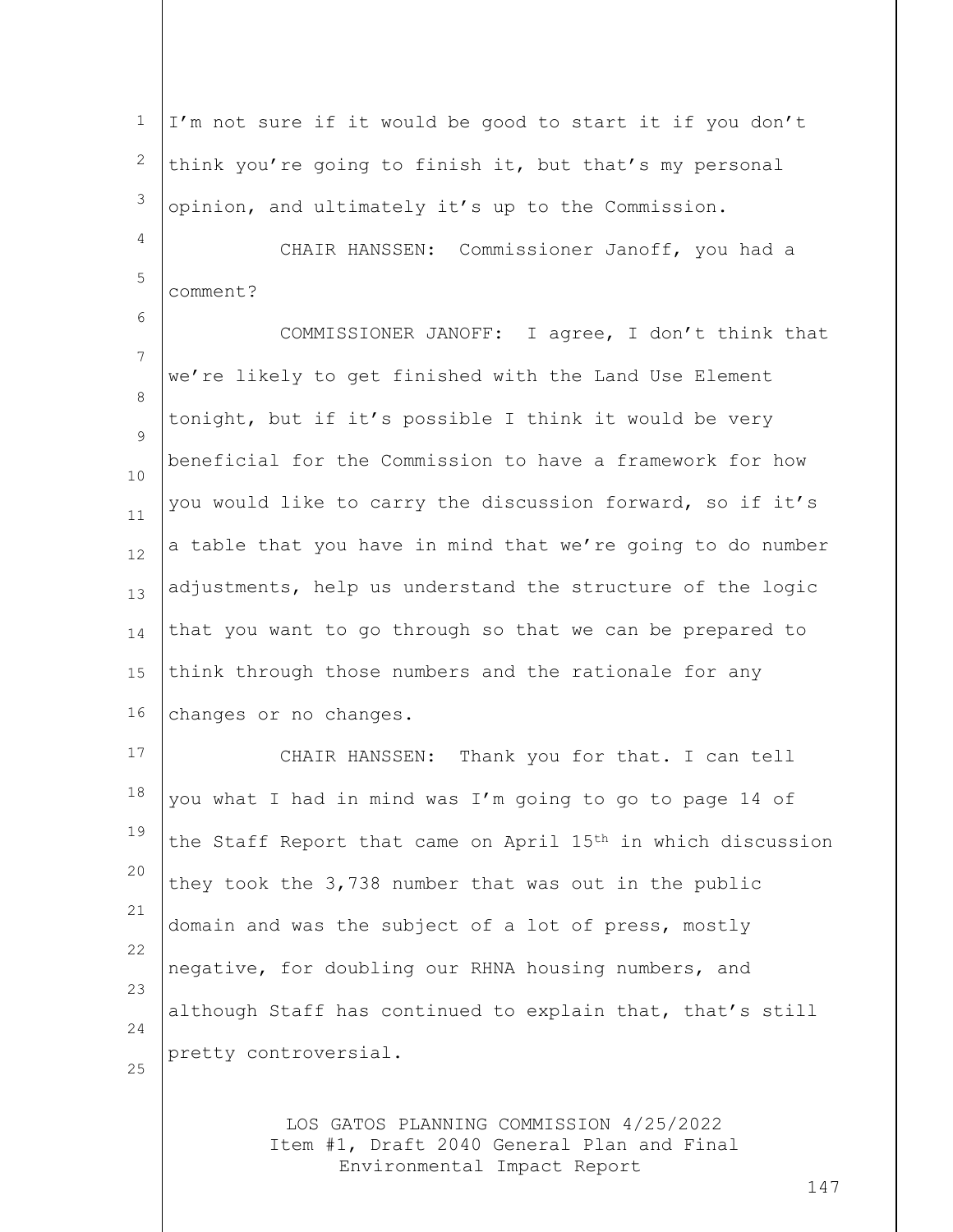1 2 3 4 5 6 They went further than that on page 6 and talked about if you adjusted it for the fact that the General Plan is 20 years versus the Housing Element being on an eightyear time cycle, that we were down to 3,038 units because of existing projects and the accessory dwelling units that would built after.

8  $\circ$ 10 11 12 And they said specifically therefore if you consider the 1,993 times of 15% buffer of 2,292 units, comparing that to 3,038 in theory we are 746 housing units greater than the expected need for the Housing Element if you took it to the minimum.

7

13 14 15 16 17 18 19 20 That is followed by some potential reductions in housing development capacity that were suggested by Staff after the result of the meeting that they had with Town Council back in December where they talked about potential directions where to go, and the Town Council is not telling us to reduce the number, they're just saying that if we thought it was recommended to reduce the number, then these are some ways that could do it.

LOS GATOS PLANNING COMMISSION 4/25/2022 Item #1, Draft 2040 General Plan and Final Environmental Impact Report 21 22 23 24 25 So my idea about doing that was if you look at number 20 on Exhibit 7, it says, A) No increase in housing levels. These are possible modifications; B) Reduce the number of new housing units to a lower, less ambitious target; C) Reduce new housing units to 1,993, which is the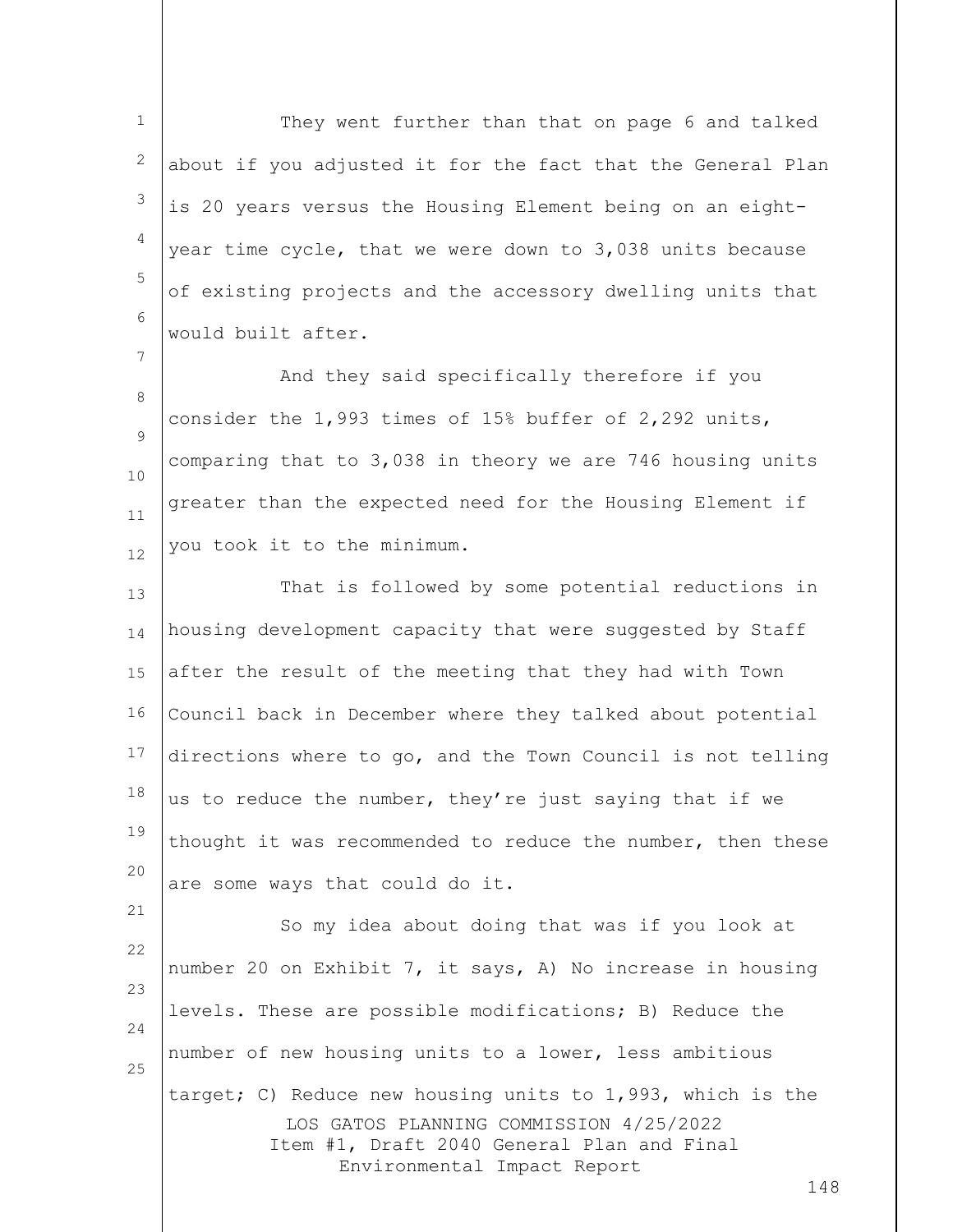LOS GATOS PLANNING COMMISSION 4/25/2022 Item #1, Draft 2040 General Plan and Final Environmental Impact Report 149 1 2 3 4 5 6 7 8  $\circ$ 10 11 12 13 14 15 16 17 18 19 20 21 22 23 24 25 exact amount of our RHNA, and remember we're doing the General Plan, not the Housing Element; and D) Reduce the number of new housing units to 1,993 plus a 15-20% buffer. The place we have to kind of start is I think number 20, which is can we rule out a couple of those options, and there is actually Option E that's not on here, which would be to leave it exactly as it is. So that's where I'd ask you guys to start for when we do our next meeting and think about what are your responses to A, B, C, D, and E, and then we can talk about if the desire is to modify the housing numbers and make them lower what are the best ways to do that, and I think that will be a good discussion. Does that give you enough structure, Commissioner Janoff, in terms of what I was thinking of? COMMISSIONER JANOFF: (Thumbs up.) CHAIR HANSSEN: Does that help you guys in terms of thinking about it for when we continue the discussion? Okay. Are there questions that you have about how we should go about this, or suggestions that you would like to make before we set the date for continuing the discussion? Commissioner Clark.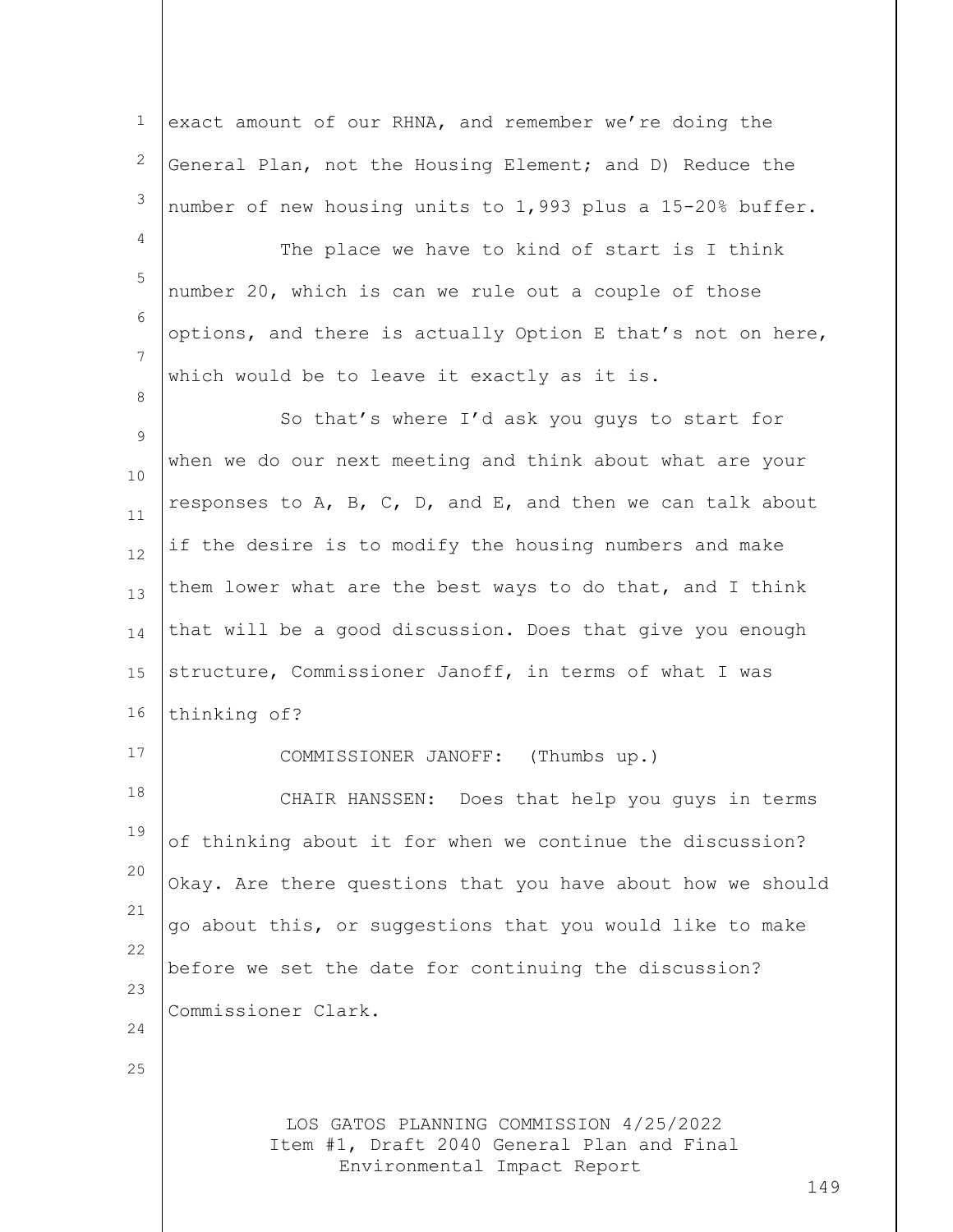LOS GATOS PLANNING COMMISSION 4/25/2022 Item #1, Draft 2040 General Plan and Final Environmental Impact Report 150 1 2 3 4 5 6 7 8 9 10 11 12 13 14 15 16 17 18 19 20 21 22 23 24 25 COMMISSIONER CLARK: I just want to quickly make a motion to extend the meeting to no later than 11:30, assuming that we'll end much earlier than that. CHAIR HANSSEN: That's right, because we have to do that. Thank you. Second? Commissioner Thomas has a second. I will just do a quick roll call vote. Commissioner Thomas. COMMISSIONER THOMAS: Yes. CHAIR HANSSEN: Commissioner Raspe. COMMISSIONER RASPE: Yes. CHAIR HANSSEN: Commissioner Janoff. COMMISSIONER JANOFF: Yes. CHAIR HANSSEN: Commissioner Clark. COMMISSIONER CLARK: Yes. CHAIR HANSSEN: Vice Chair Barnett. VICE CHAIR BARNETT: Yes. CHAIR HANSSEN: And I vote yes as well. And as Commissioner Clark suggested, we aren't going to go nearly that long, but this would be a good time to help kind of frame things and ask questions that would help set us up for success when we continue the meeting so that we can finish the next meeting. Commissioner Thomas, and then Commissioner Raspe.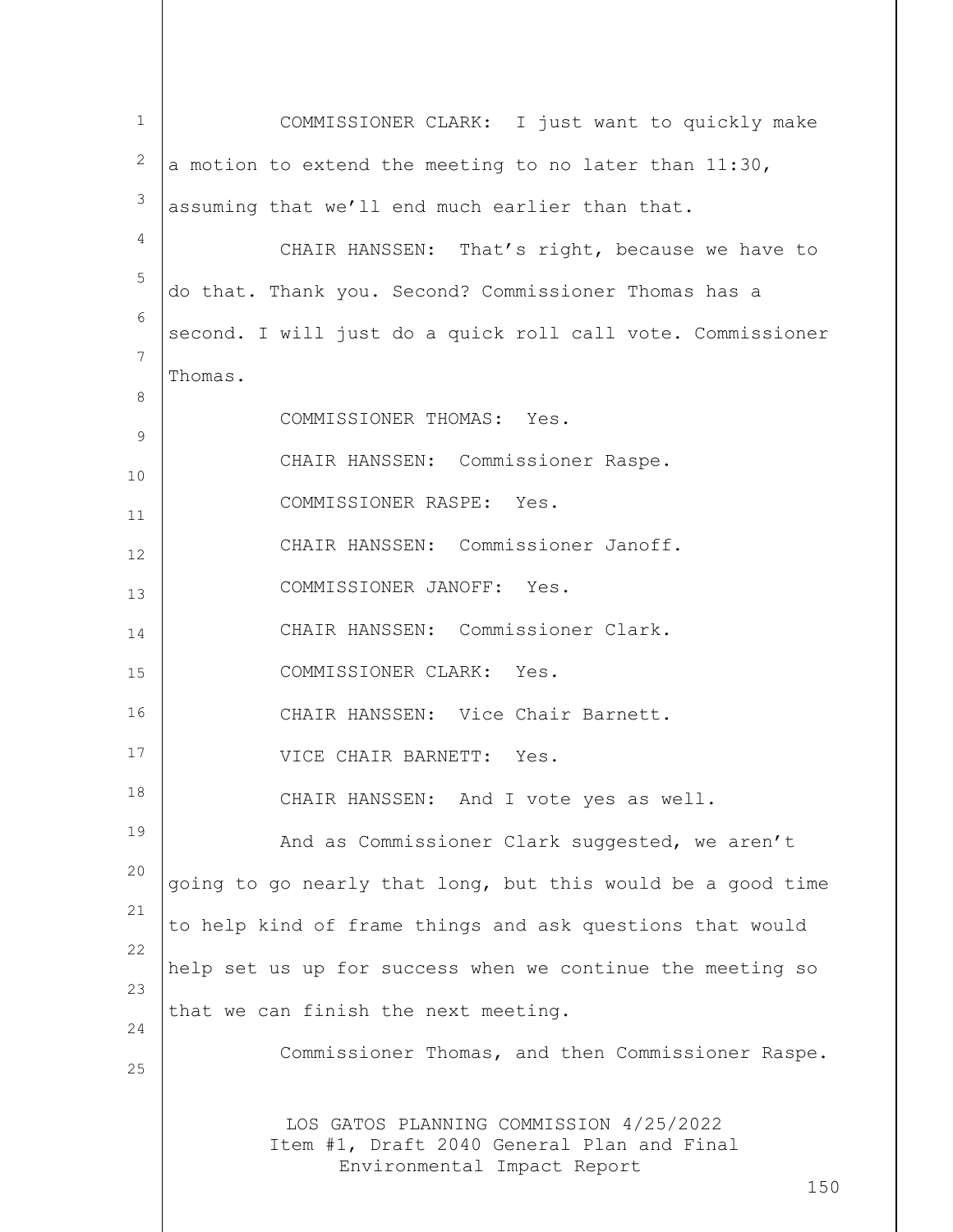| $\mathbf 1$    | COMMISSIONER THOMAS: I know that we don't want                                                                       |
|----------------|----------------------------------------------------------------------------------------------------------------------|
| $\mathbf{2}$   | to get into a discussion of everything in detail, but I am                                                           |
| $\mathfrak{Z}$ | just a little bit curious to hear some of the                                                                        |
| 4              | Commissioner's general thoughts on these ideas about where                                                           |
| $\mathsf S$    | they're coming from so that we could kind of like take that                                                          |
| $\epsilon$     | away with us and process it over the next couple of days. I                                                          |
| 7              | don't have any new information, but I know that this is an                                                           |
| 8              | important discussion.                                                                                                |
| 9              | CHAIR HANSSEN: Here's a suggestion I have. Why                                                                       |
| $10$           | don't we take a read on everyone's feedback on number 20,                                                            |
| 11<br>12       | and adding in option E that's not on there, which is not                                                             |
| 13             | changing the numbers at all, and see where everyone's                                                                |
| 14             | initial read is on it, and then we'll have a more in depth                                                           |
| 15             | discussion about whether we go in that direction and to                                                              |
| 16             | what extent in the follow up meeting.                                                                                |
| 17             | COMMISSIONER THOMAS: I think that would be                                                                           |
| 18             | helpful to me, because I just have no idea where everyone                                                            |
| 19             | else is. I don't mind going first.                                                                                   |
| 20             | CHAIR HANSSEN: Go ahead.                                                                                             |
| 21             | COMMISSIONER THOMAS: As a member of the GPAC who                                                                     |
| 22             |                                                                                                                      |
| 23             | already approved this, and understanding the full extent of                                                          |
| 24             | the entire situation and what Staff has provided with us, I                                                          |
| 25             | do not support A, B, C, or D. I don't think we should                                                                |
|                | LOS GATOS PLANNING COMMISSION 4/25/2022<br>Item #1, Draft 2040 General Plan and Final<br>Environmental Impact Report |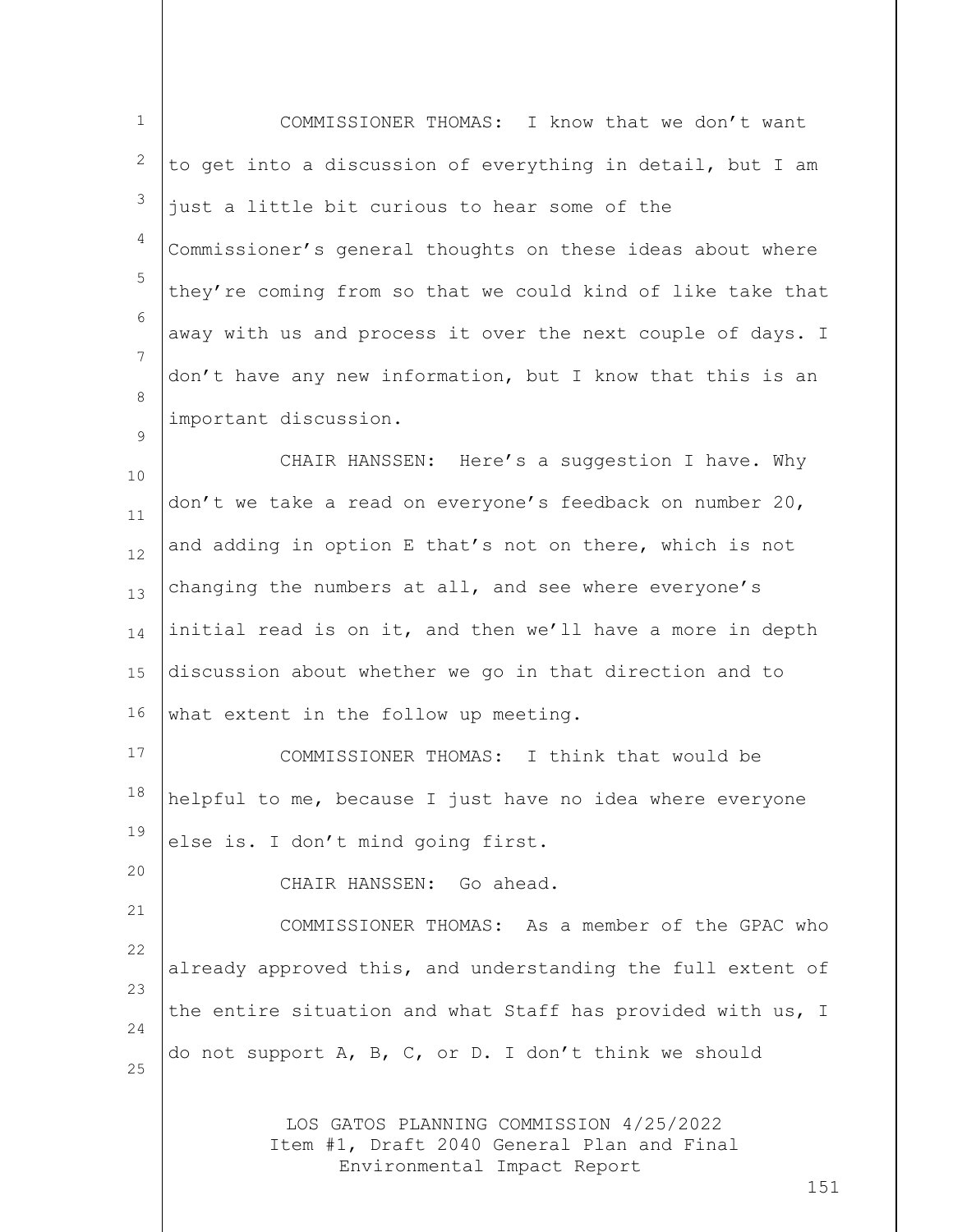1 2 modify. I think we should go with the original number in the Draft 2040 Plan.

3 4 CHAIR HANSSEN: So my suggestion of adding E, which is not modifying what's in the draft right now.

5

7

22

6 Commissioner Raspe, you had your hand up but you don't have it up anymore.

8  $\circ$ 10 11 12 13 14 15 16 17 COMMISSIONER RASPE: I don't want to derail the train of discussion, but I was just going to address a procedural question. I think it's clear we're not going to finish Land Use and/or address the Design Element tonight, and we have a meeting scheduled Wednesday. I was curious and I think I know the answer to this—can we add this discussion to that agenda, or is it too late because that agenda has been published, or should we consider our next meeting for this discussion? I don't mean to interrupt; I wanted to put that out there.

18 19 20 21 CHAIR HANSSEN: It's a very good question. I will hand it over to Staff, but I'm going to guess that because the agenda is already out there we won't be able to add it to Wednesday's discussion.

LOS GATOS PLANNING COMMISSION 4/25/2022 Item #1, Draft 2040 General Plan and Final Environmental Impact Report 23 24 25 JENNIFER ARMER: Actually, Staff recommendation was going to be you continue to a date certain of the 27<sup>th</sup> and we would just add it on as an additional item after the existing items that are already on the agenda, so it would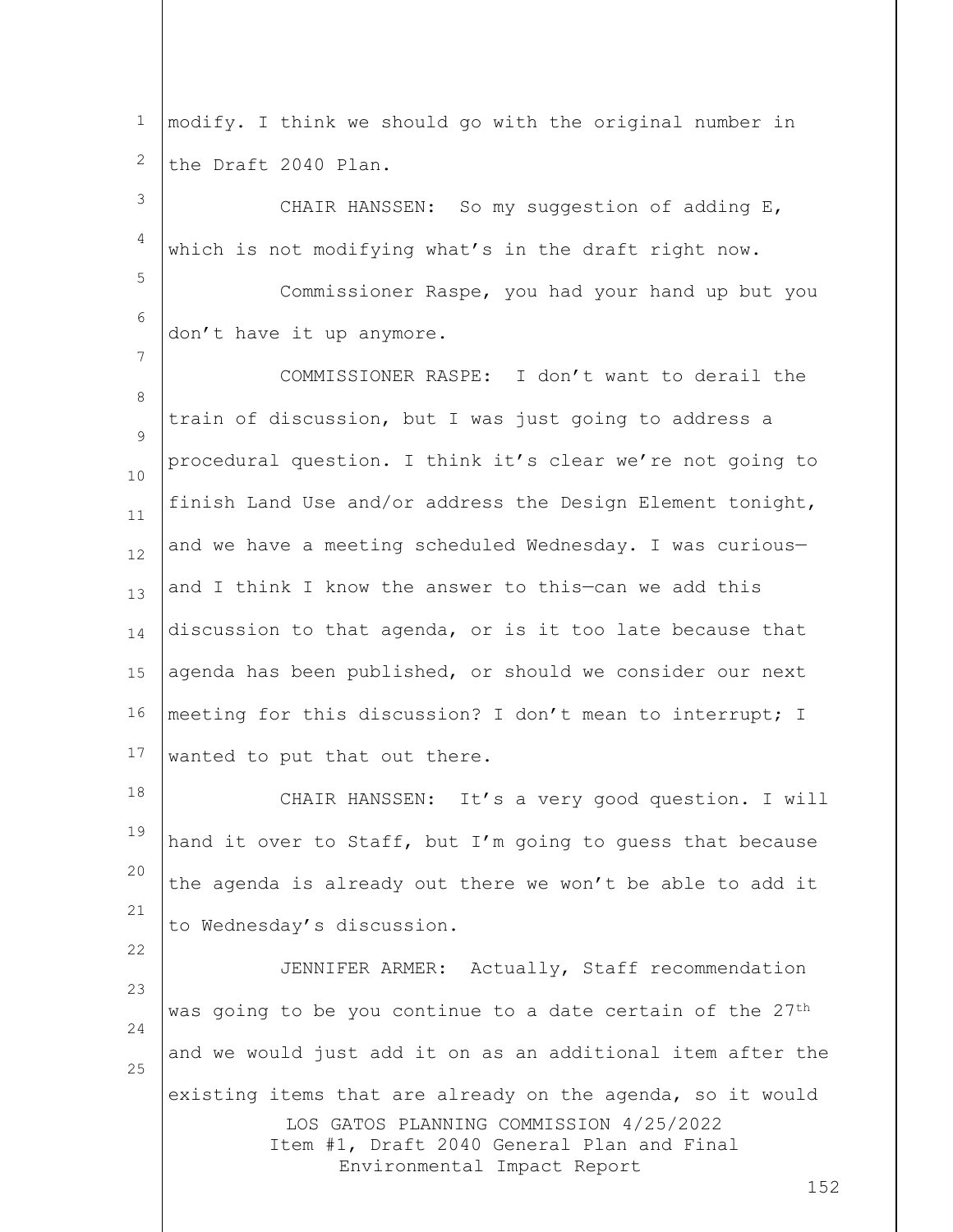LOS GATOS PLANNING COMMISSION 4/25/2022 Item #1, Draft 2040 General Plan and Final Environmental Impact Report 153 1 2 3 4 5 6 7 8  $\circ$ 10 11 12 13 14 15 16 17 18 19 20 21 22 23 24 25 be continued, and it would be Item 4, I believe. Director Paulson. JOEL PAULSON: We did consult with the Town Attorney. We would just do an amended agenda tomorrow, given the timeframe, and we get that posted. CHAIR HANSSEN: We can do that after we finish the question that on the table in terms of recommending the date certain, right? But that is good to know, because as your Chair I would rather do that than go to another special meeting. ROBERT SCHULTZ: Chair and Commissioners, the Brown Act specifically allows you to continue a meeting within five days of the meeting, and you can continue this item to Wednesday. The Brown Act specifically allows you to do that and then (inaudible). And then Staff will change the agenda to reflect that tomorrow, but you're allowed to do that if you're within five days of the continuance, so you're able to do that. CHAIR HANSSEN: That is very, very good to know, because the other advantage of doing it on Wednesday would be it will be fresh in our minds and we can kind of pick up from where we left off without a lot of interruption. Would others like to comment on number 20, on what general direction they'd like to go?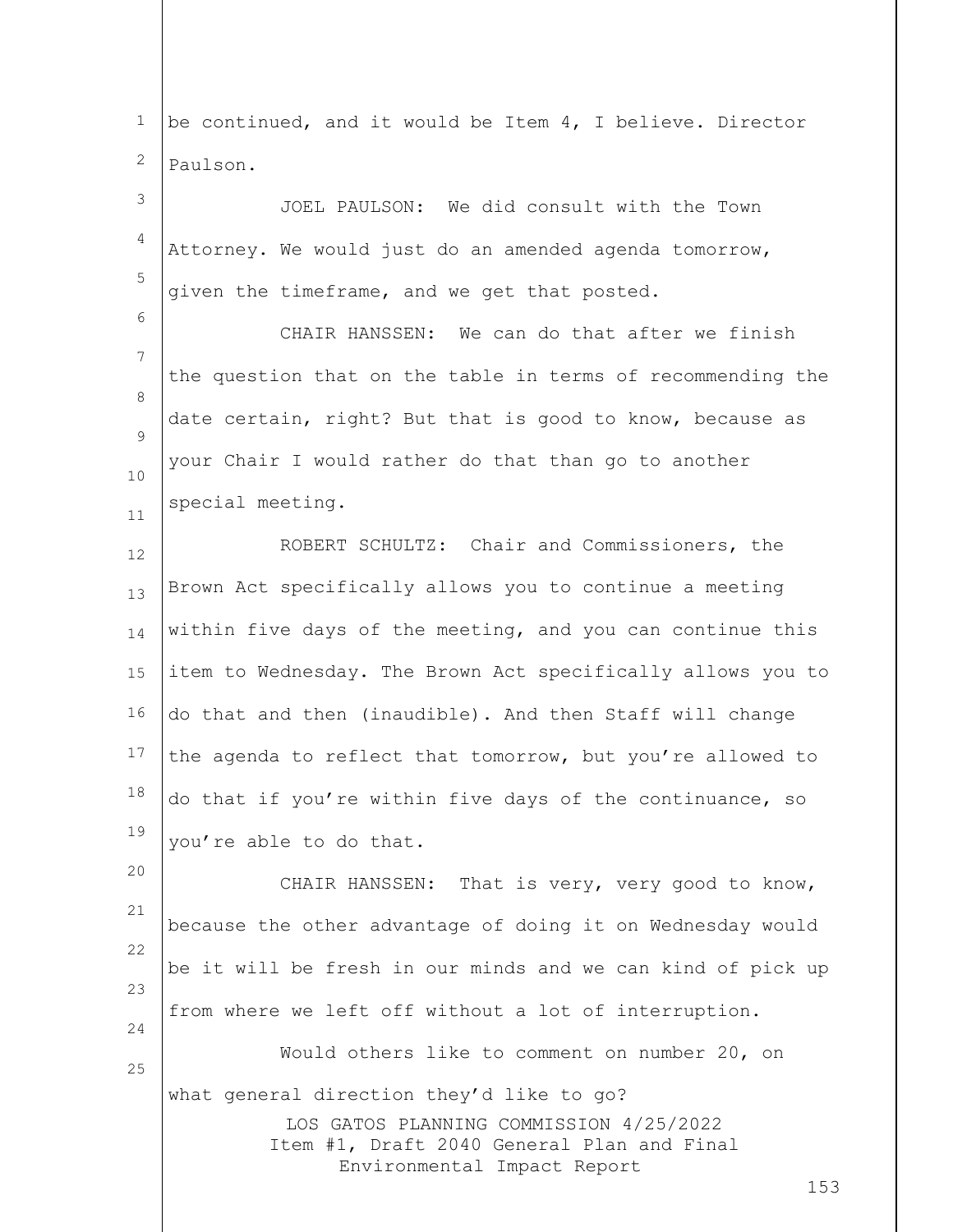Vice Chair Barnett.

1

8

22

23

2 3 VICE CHAIR BARNETT: I think it's apparent from my submission that I would go with D.

4 5 6 7 CHAIR HANSSEN: Okay. I don't know if you all saw Vice Chair Barnett's submission, but he had a spreadsheet with specific recommendations that he was advocating for. Others? Commissioner Raspe.

 $\circ$ 10 11 12 13 14 15 16 17 COMMISSIONER RASPE: Thank you, Chair. I haven't had a chance to review Vice Chair Barnett's submission yet, but my thinking is largely similar to his in reducing it to a less ambitious target, so I will look at his figures as well as reducing it to the RHNA numbers plus a reasonable buffer in the 15-20% range. That's where my thinking is at the moment, but to be fair to the Commission, I'm still processing this information and so open to any discussion. Thank you.

18 19 20 21 CHAIR HANSSEN: No, that's fine. We're just weighing where we kind of stand right now, and then we're going to discuss it more, and then you may still feel the same way or not after we get through it.

Commissioner Janoff.

LOS GATOS PLANNING COMMISSION 4/25/2022 Item #1, Draft 2040 General Plan and Final Environmental Impact Report 24 25 COMMISSIONER JANOFF: Thank you. I'm of two minds. I think as Commissioner Thomas said, it was quite a bit of deliberation that went into the numbers. The actual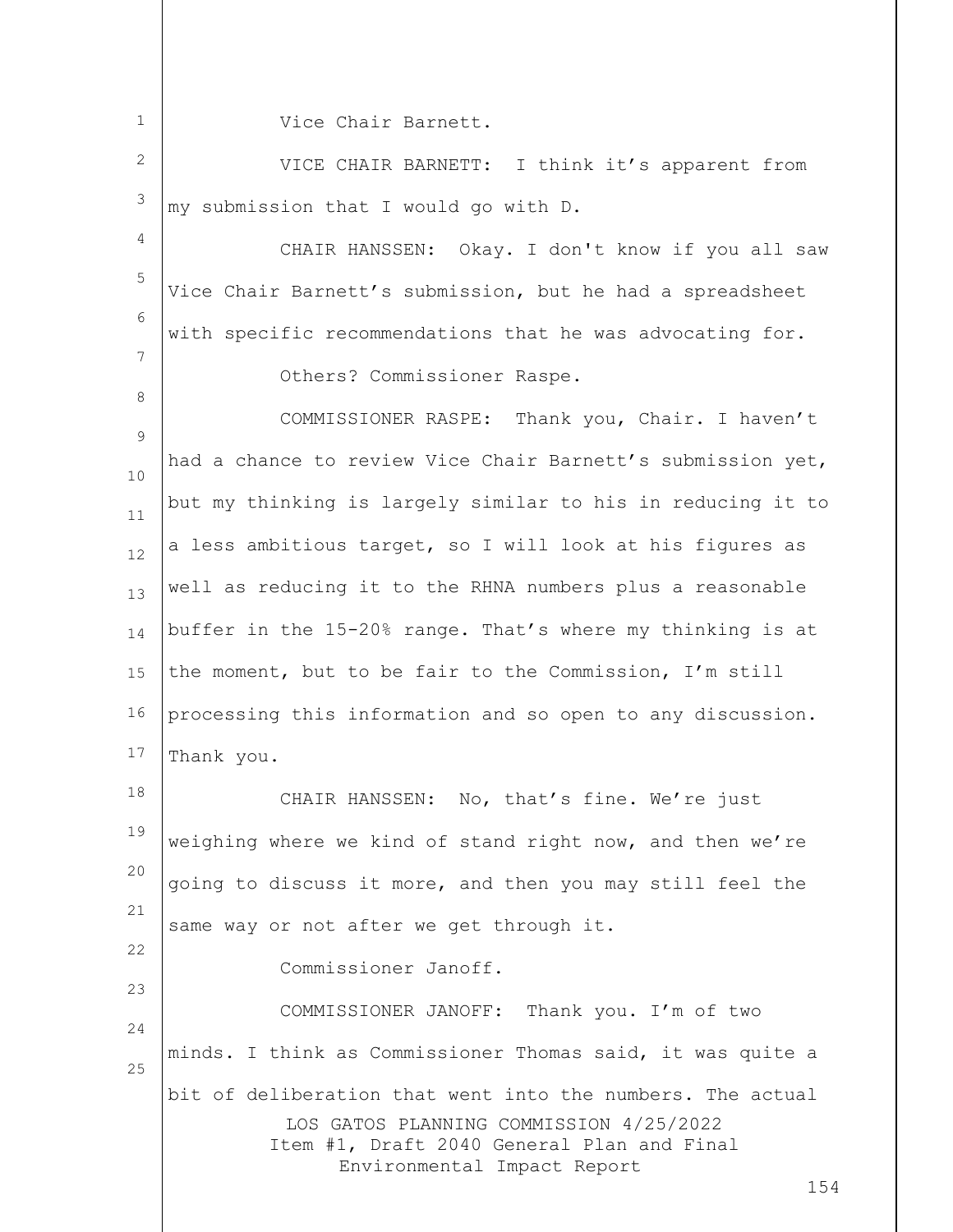1 2 3 4 5 6 number that was in the General Plan was a surprise to many of us, because that wasn't a number that we had seen. Nonetheless, it wasn't an unreasonable extrapolation from the discussions that we had, and keeping in mind that the General Plan is a 20-year plan and covers three housing cycles.

7

23

8  $\circ$ 10 11 12 13 14 15 16 17 In the worst case you could envision three housing cycles that demand you to create 1,993 units in each cycle, which puts you in the neighborhood of 6,000 units. That's probably not going to happen, who knows? But even if you step back and say we're not likely to get a zero housing RHNA number, so what we've had in the past is somewhere in the neighborhood of 500-600, so then you have 2,000 from this cycle, 600 from the next cycle, and perhaps another 600 from the next cycle, which gets you to approximately 3,200 units.

18 19 20 21 22 I can understand the concern among the Town residents that the number is too high, and there's a difference between planning for a high number and saying that is the number that is going to be built, so that's an important distinction in my mind.

LOS GATOS PLANNING COMMISSION 4/25/2022 Item #1, Draft 2040 General Plan and Final Environmental Impact Report 24 25 Having said that, I would recommend that we do B, but probably with a more ambitious/less ambitious target certainly than Vice Chair Barnett has proposed in his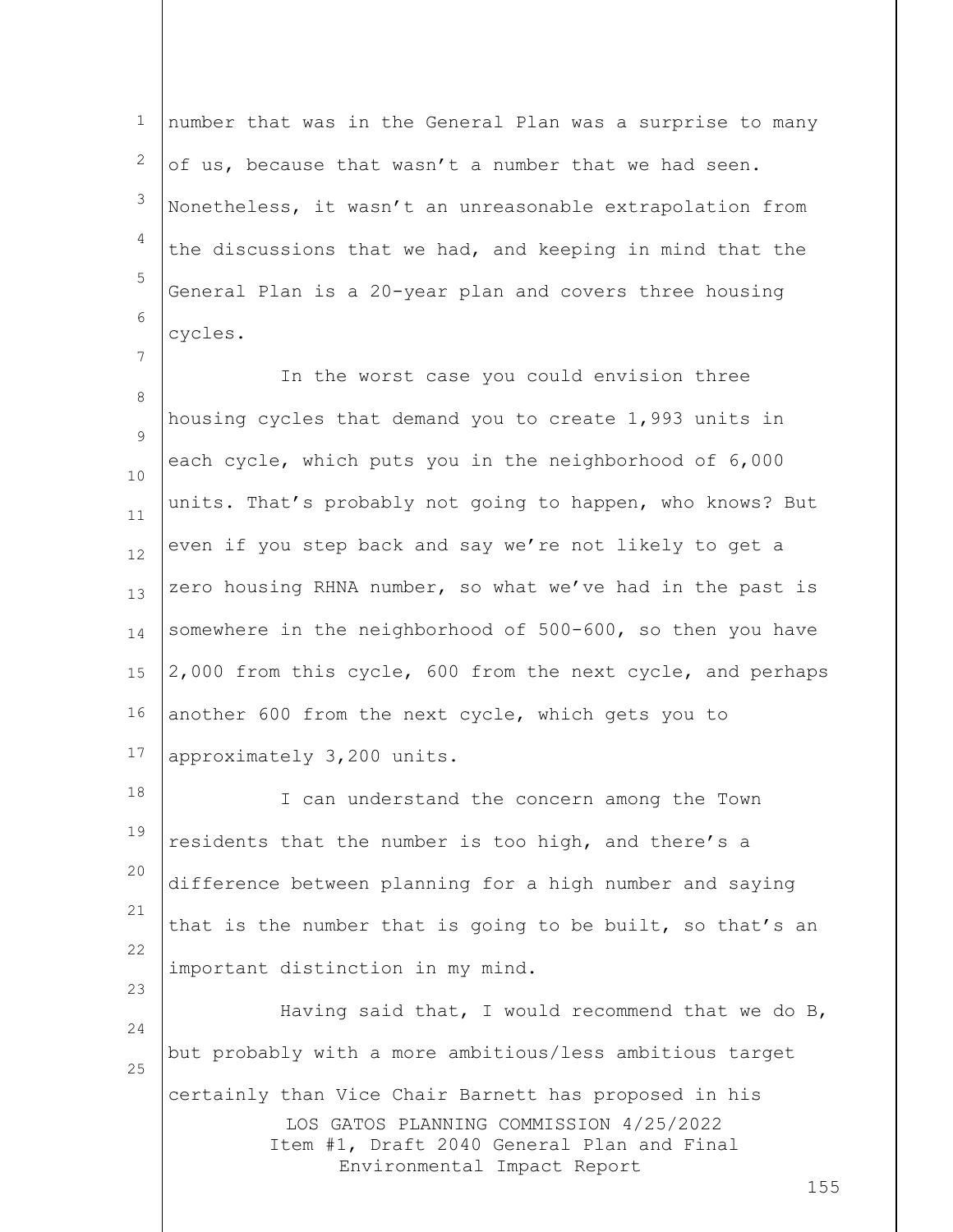| $\mathbf 1$        | table, because I think we do need to be mindful of the                                                                      |
|--------------------|-----------------------------------------------------------------------------------------------------------------------------|
| 2                  | future cycles that will be under the umbrella of this                                                                       |
| $\mathsf 3$        | General Plan, should it get recommended and approved.                                                                       |
| 4                  | Having said that, if we're going to review the                                                                              |
| $\mathsf S$        | Land Use Element every five years and make adjustments as                                                                   |
| 6                  | needed to accommodate the trend of housing development                                                                      |
| 7                  | under the current cycle or what we see in the future cycle,                                                                 |
| 8<br>$\mathcal{G}$ | then I can see that we could have a less ambitious number                                                                   |
| 10                 | now, but then the Town would need to understand that it                                                                     |
| 11                 | could get ambitious later.                                                                                                  |
| 12                 | It's kind of a question of managing expectations,                                                                           |
| 13                 | and I want to be sure that the Planning Commission and                                                                      |
| 14                 | whatever we recommended is really dead, dead clear on this                                                                  |
| 15                 | is this Housing Element, this is the next Housing Element,                                                                  |
| 16                 | and this is the next Housing Element. So we separate out                                                                    |
| 17                 | all of those pieces so residents can understand what those                                                                  |
| 18                 | numbers are tied to, what are being actionable, what's                                                                      |
| 19                 | actionable in this cycle versus outlying cycles, and why                                                                    |
| 20                 | the General Plan needs to plan for more than just the                                                                       |
| 21                 | current RHNA cycle, so that's my short explanation of why                                                                   |
| 22                 | I'm at a fat B.                                                                                                             |
| 23<br>24           | CHAIR HANSSEN: Thank you for that.                                                                                          |
| 25                 | Commissioner Clark.                                                                                                         |
|                    | LOS GATOS PLANNING COMMISSION 4/25/2022<br>Item #1, Draft 2040 General Plan and Final<br>Environmental Impact Report<br>156 |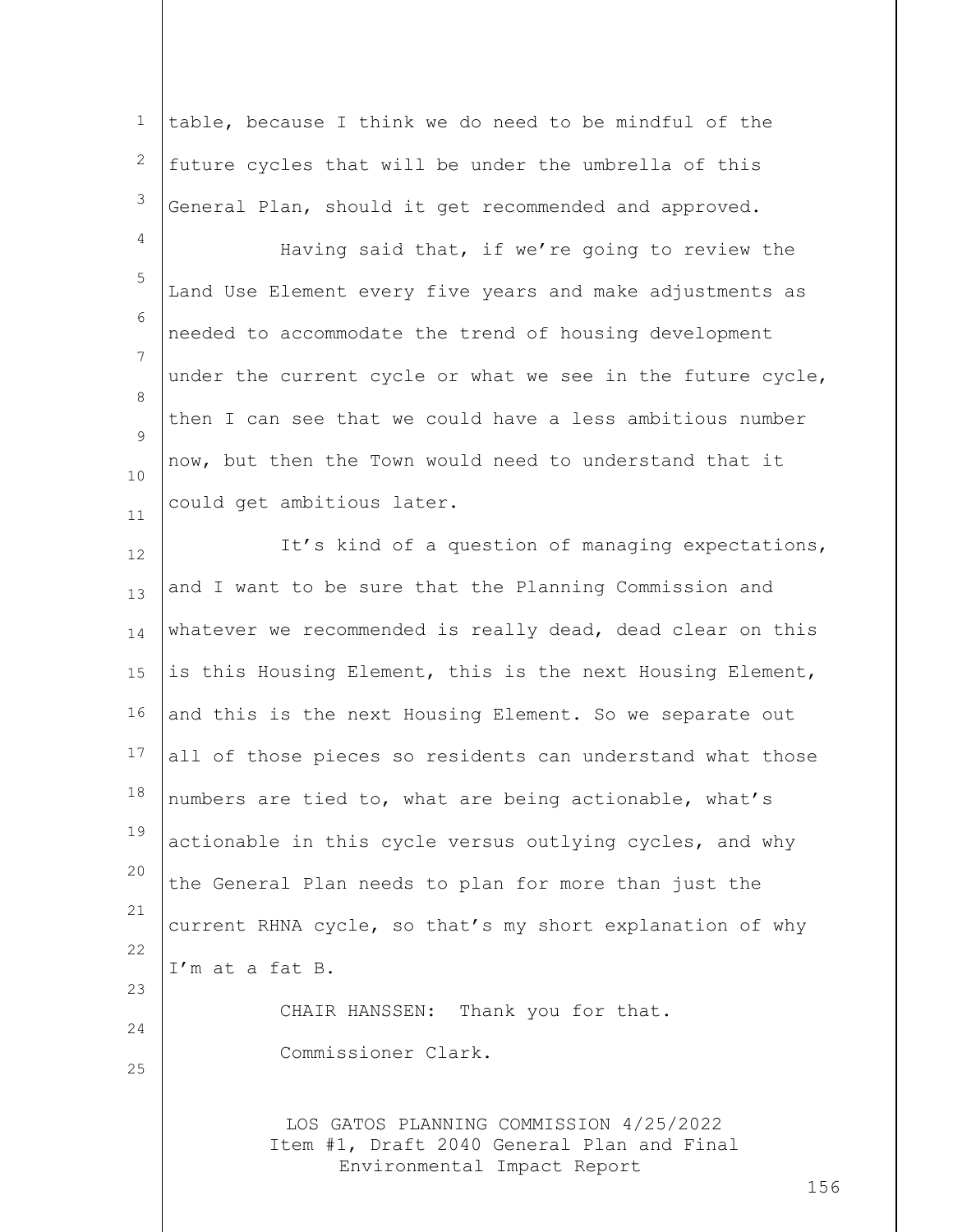| $\mathbf{1}$       | COMMISSIONER CLARK: Thank you. Something that I             |
|--------------------|-------------------------------------------------------------|
| 2                  | would like my fellow commissioners to consider before the   |
| 3                  | next meeting is how many units, not that you want the RHNA  |
| $\overline{4}$     | number to be or anything like that, but how many units you  |
| 5                  | want to be built, because I think that the reality is that  |
| 6                  | that number is so big, because they're not going to get     |
| 7                  | built. It is so hard to develop, and now matter how hard we |
| $\mathcal{B}$<br>9 | tried that's not going to happen, especially just because   |
| 10                 | of the amount of time that it does take to build, and so I  |
| 11                 | think that I'm more in favor of keeping it a bigger number, |
| 12                 | because that way we're allowing for more opportunities for  |
| 13                 | development in hopes that we might actually meet our RHNA   |
| 14                 | number.                                                     |

15 16 17 18 19 20 21 22 23 24 25 I think in terms of getting our Housing Element through, we've seen the HCD is very, very strict as we watched the Southern California cities go through review, and I think something that would go a long way with them is seeing that we are prepared for the capacity for more than we were actually required to, because that makes it a lot more likely that we actually reach our number, and that makes it easier to get the Housing Element through as a whole, because that I think will be one of the most highly weighted aspects, and then after that there's going to be

> LOS GATOS PLANNING COMMISSION 4/25/2022 Item #1, Draft 2040 General Plan and Final Environmental Impact Report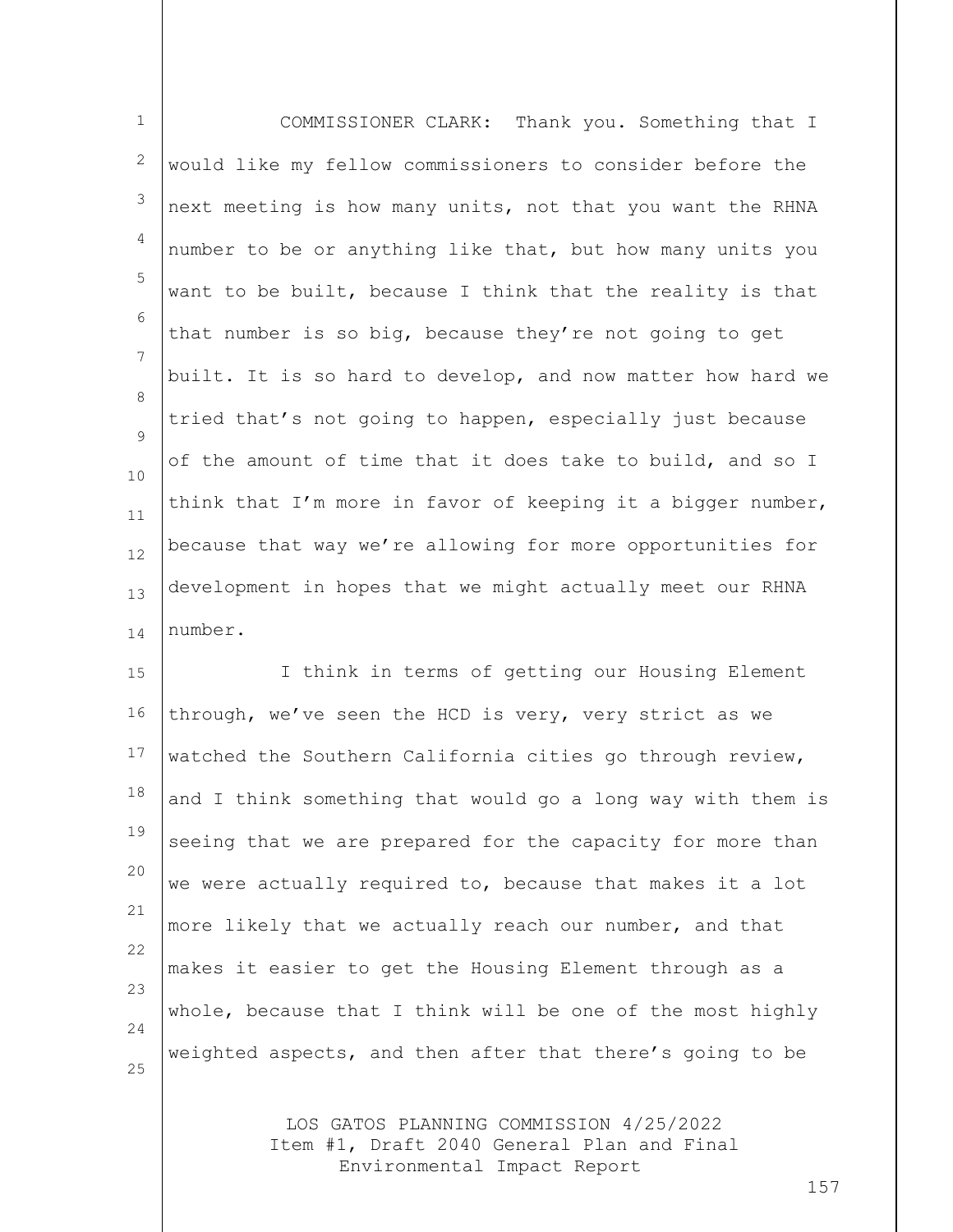1 2 like AF of H and the policies and the outreach and things like that.

3 4 5 6 7 8  $\circ$ 10 11 12 13 14 CHAIR HANSSEN: Thank you for that. So I'll weigh in. This was mentioned a bit earlier, but when we started this whole process of updating the General Plan I remember sitting down with a couple of Town Council members and I said, "Well, if we're going to go through this process of trying to manage our growth kicking and screaming, instead of trying to take the reins and grow in the way that we'd like to grow, and that's hopefully in concert with what is expected by the state, I would much prefer to be with that kind of process where we're not kicking and screaming.

15 16 17 18 19 20 21 22 I've never been a fan of doing the absolute minimum and fighting everything every step of the way, because we have to be thinking that we're in the role of planning for the future, and it was obvious at the beginning of the General Plan process that we're not building the kind of housing that is going to be right for the kind of population that we're going to have going forward.

LOS GATOS PLANNING COMMISSION 4/25/2022 Item #1, Draft 2040 General Plan and Final Environmental Impact Report 24 25 I'm not even considering talking about a lot of people that don't live in Town now, which we do need to think about, but just the seniors that want to go to move-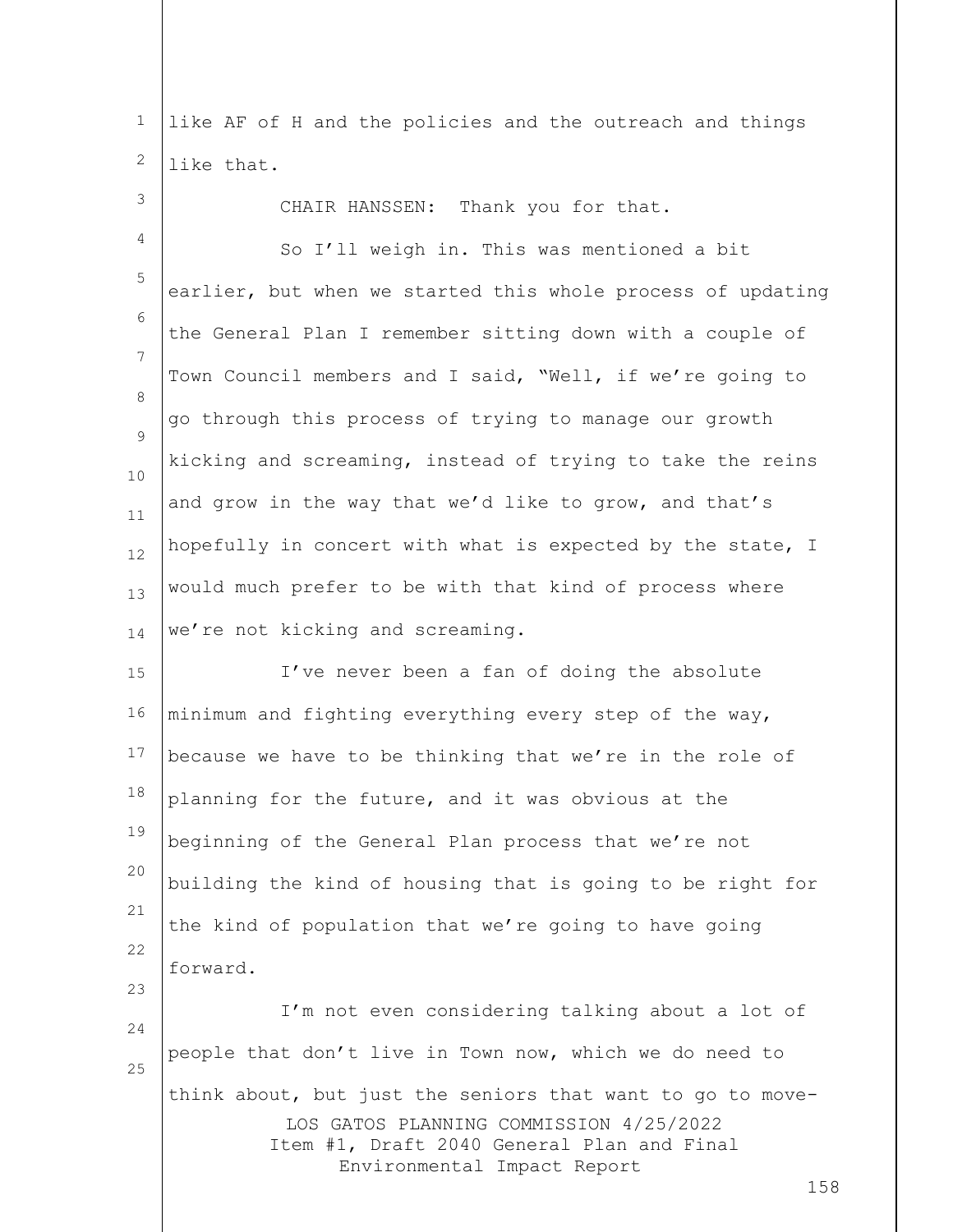1 2 3 4 5 6 7 8  $\circ$ 10 11 down housing, of which there's none. There is senior member care and things like that, but there's no move-down housing for seniors or for our youth. I have college age kids that are getting out of collage and they can't afford to live here, and we don't have the kind of housing that they can do either. Instead, we're building 6,000 square foot houses with 4,000 square foot faces that cost \$4-5 million dollars that they won't be able to afford for decades, if ever. So I'm definitely of the mind that we need to build a lot more smaller units.

12 13 14 15 16 17 18 19 20 Getting back to the number, when we started the General Plan process we didn't know what the RHNA was. We talked about 2,000 units and it was big number, but we were looking at 20 years, and then as it turned out that became our RHNA, and then so when we were doing the General Plan we said since we already are at 2,000 units, do we need to think about planning for even more so we'd be covered, but now that we're talking about updating the Land Use Element, I don't feel as big about that.

LOS GATOS PLANNING COMMISSION 4/25/2022 Item #1, Draft 2040 General Plan and Final Environmental Impact Report 22 23 24 25 So getting back to the actual recommendation, I'm sympathetic to all the concerns, and people are terrified in Town, and I too am a resident of the Town, and I think we have to worry about managing growth and growing in the right way, so I think that it would be prudent to think

21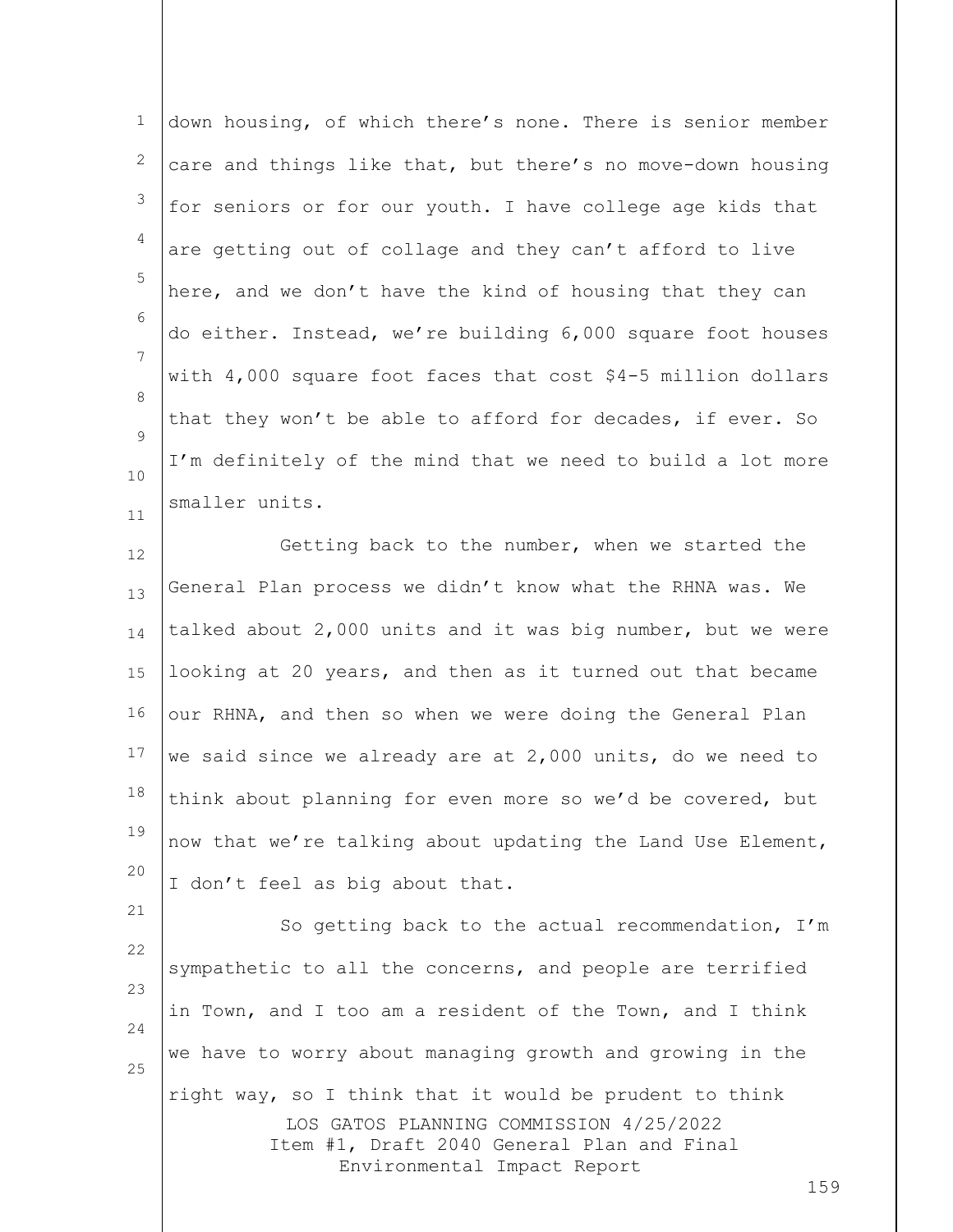1 2 3 about making some kind of reduction from the almost 4,000 number, even though we're looking at a 20-year timeframe, and bringing it back to something.

4 5 6 7 8  $\circ$ 10 11 12 13 14 15 16 But if you consider, I'll just give D, for example, reducing the number of new housing units to 1,993 plus a 15-20% buffer, even that number isn't going to work, because just taking ADUs, for example, we have projected 25 ADUs per year for so many years, and then there's 300 more ADUs that we expect to get in the decade following the Housing Element that's coming up, and so there's going to be 300 more housing units that we have no control over whatsoever that are already going to be part of that process, so I'm definitely thinking it's going to be a number higher than 2,292, and then the question is what is the right number?

17 18 19 20 21 22 23 24 I'm open to hearing what you guys think, but I'm not keen on the idea of eliminating entire categories of places where we could add additional housing. So that's kind of where I came out, but I'll be interested to see where we go with the discussion, and hopefully we can come up with a good recommendation that will make sense for the Town Council.

LOS GATOS PLANNING COMMISSION 4/25/2022 Item #1, Draft 2040 General Plan and Final Environmental Impact Report That being said, we don't need to do the rest of the meeting stuff, because we're going to have our meeting

25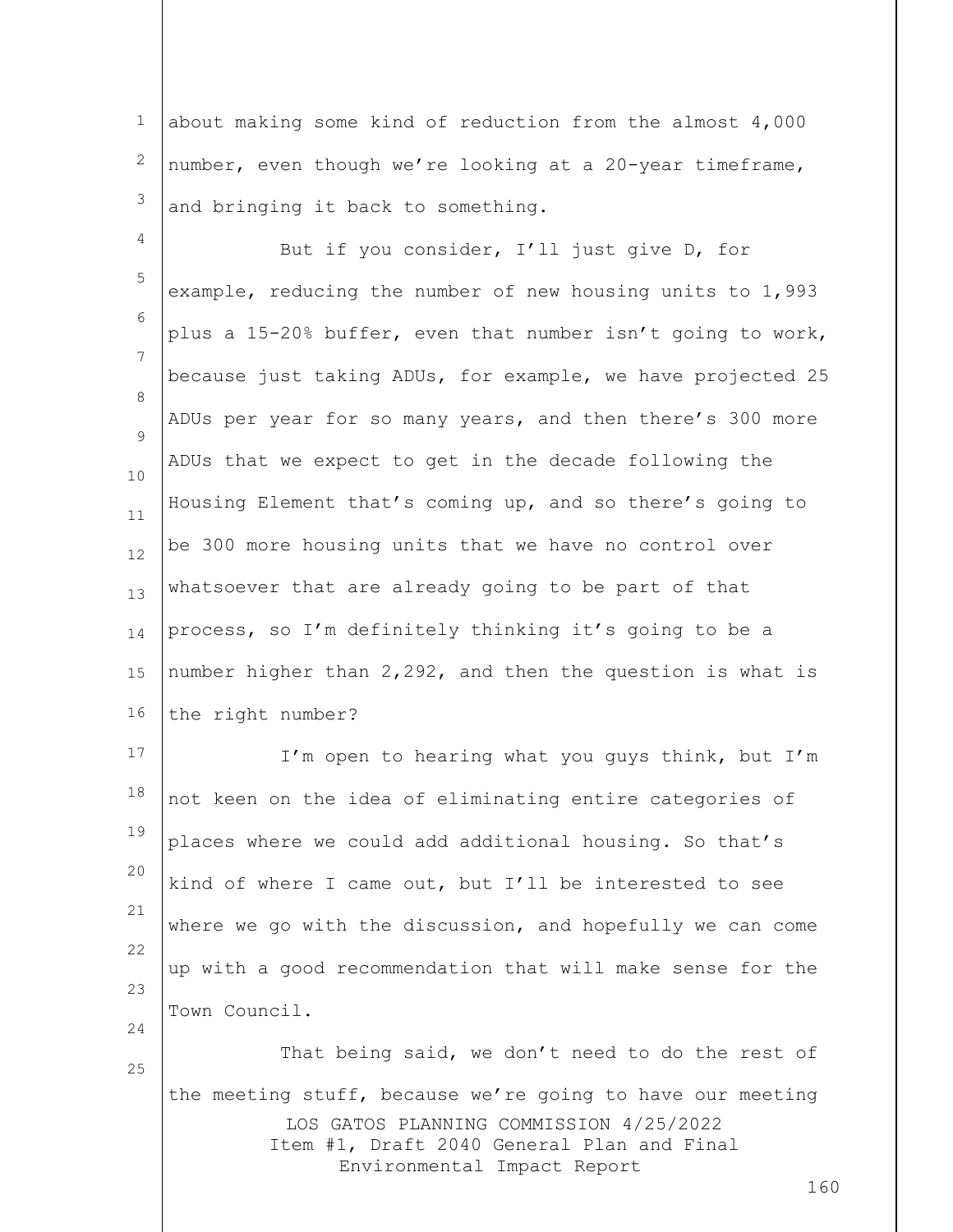LOS GATOS PLANNING COMMISSION 4/25/2022 Item #1, Draft 2040 General Plan and Final Environmental Impact Report 161 1 2 3 4 5 6 7 8 9 10 11 12 13 14 15 16 17 18 19 20 21 22 23 24 25 on Wednesday, but we do need to make a motion to continue this meeting to a date certain. Would one of you make that motion for me? Commissioner Clark. COMMISSIONER CLARK: I move to continue this meeting to April 27th date certain. Should I include the time? CHAIR HANSSEN: No. COMMISSIONER CLARK: That's my motion. CHAIR HANSSEN: All right, second? It looks like Vice Chair Barnett has his hand up. VICE CHAIR BARNETT: Yes, I'd be happy to second the motion. CHAIR HANSSEN: Then we will do a roll call vote. Commissioner Thomas. COMMISSIONER THOMAS: Yes. CHAIR HANSSEN: Commissioner Raspe. COMMISSIONER RASPE: Yes. CHAIR HANSSEN: Commissioner Janoff. COMMISSIONER JANOFF: Yes. CHAIR HANSSEN: Commissioner Clark. COMMISSIONER CLARK: Yes. CHAIR HANSSEN: Vice Chair Barnett. VICE CHAIR BARNETT: Yes.